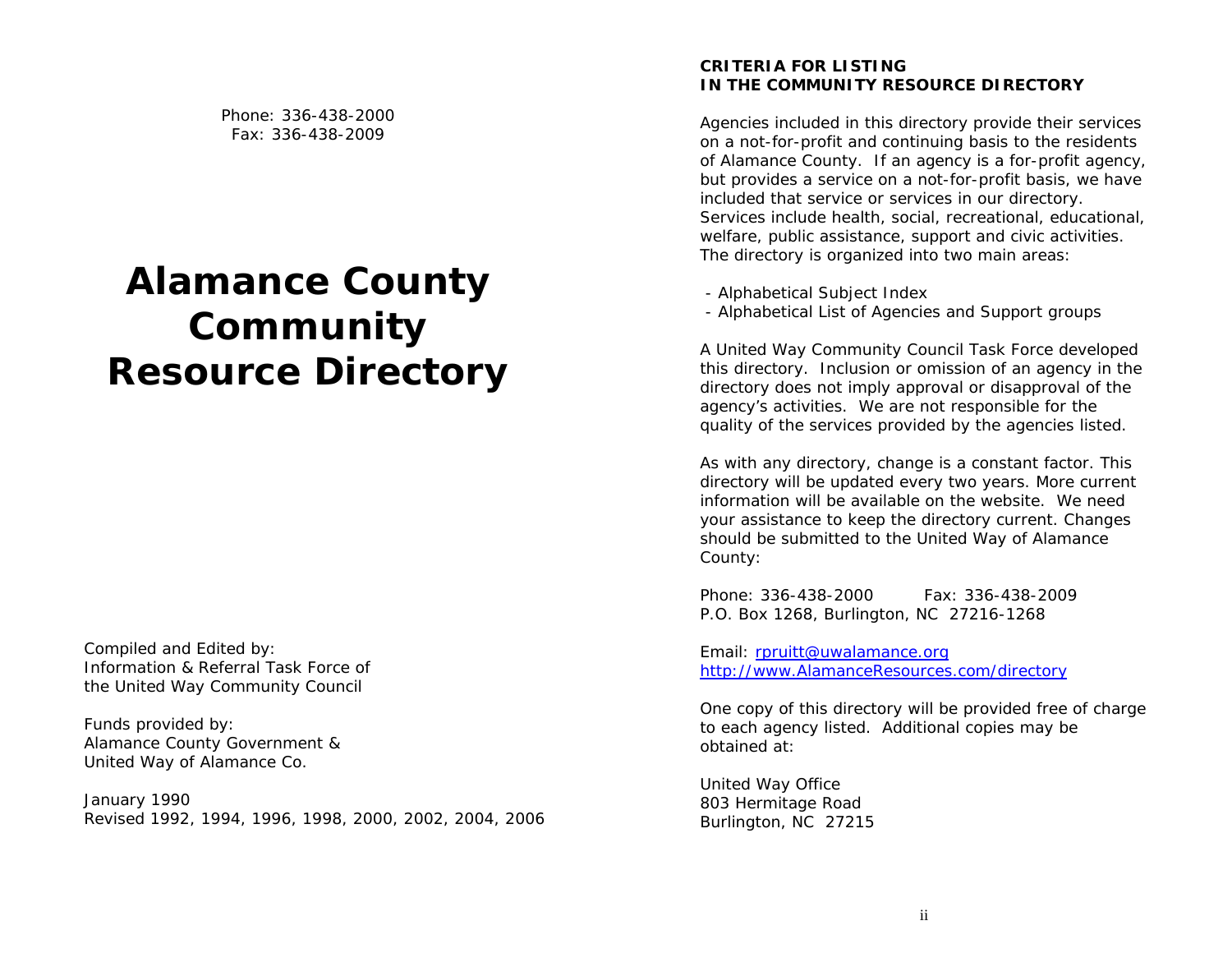# **Alphabetical List of Agencies**

# **Agency Page**

| Agency on Aging, Piedmont Triad Council of              |
|---------------------------------------------------------|
|                                                         |
|                                                         |
|                                                         |
| Alamance-Burlington School System3                      |
|                                                         |
| Alamance-Caswell-Rockingham Local Management            |
|                                                         |
|                                                         |
| Alamance County Area Chamber of Commerce7               |
|                                                         |
| Alamance County Community Services Agency 9             |
| Alamance County Community YMCA  10                      |
| Alamance County Dispute Settlement & Youth Services. 11 |
| Alamance County Emergency Medical Service  12           |
|                                                         |
| Alamance County Health Department 14                    |
| Alamance County Historical Museum, Inc.  15             |
| Alamance County Judicial Services  16                   |
|                                                         |
|                                                         |
| Alamance County Rescue Unit, Inc.  19                   |
| Alamance County Transportation Authority (ACTA)  20     |
| Alamance Developmental Center (LifeSpan, Inc.)  87      |
|                                                         |
| Alamance Partnership for Children 22                    |
|                                                         |
| Alamance Regional Medical Center  24                    |
|                                                         |
|                                                         |
|                                                         |
| Allied Churches of Alamance County  28                  |
|                                                         |
|                                                         |
|                                                         |
|                                                         |
|                                                         |
| Animal Control Enforcement Division  34                 |
| Arc of Alamance County, Inc., The  122                  |
|                                                         |

| Burlington Animal Services & Pet Adoption Center  37  |  |
|-------------------------------------------------------|--|
|                                                       |  |
|                                                       |  |
| Burlington Senior Adult Leisure Services  40          |  |
|                                                       |  |
| Care-Line / Information Referral Service  79          |  |
|                                                       |  |
|                                                       |  |
| Central Carolina Health Network  43                   |  |
|                                                       |  |
| Chamber of Commerce, Alamance County Area7            |  |
| Charles Drew Center Community Health Center 45        |  |
|                                                       |  |
|                                                       |  |
|                                                       |  |
| Community Service Work Program  49                    |  |
| Community Services Agency, Alamance County9           |  |
| Consumer Credit Counseling Services  50               |  |
|                                                       |  |
| Crossroads: Sexual Assault Response & Resource        |  |
|                                                       |  |
| Department of Juvenile Justice & Delinquency          |  |
|                                                       |  |
| Department of Social Services (DSS)  54               |  |
|                                                       |  |
|                                                       |  |
| Dispute Settlement & Youth Services, Alamance         |  |
|                                                       |  |
|                                                       |  |
| Eastern Triad HIV Consortium (Central Carolina Health |  |
|                                                       |  |
|                                                       |  |
|                                                       |  |
| Emergency Management Office, Fire Marshal  65         |  |
| Emergency Medical Service, Alamance County  12        |  |
| Employment Security Commission of NC  57              |  |
| Epilepsy Foundation of North Carolina58               |  |
| Exchange Club's Family Center in Alamance 59          |  |
|                                                       |  |
| Family Abuse Services of Alamance County, Inc.  61    |  |
| Family Center in Alamance, Exchange Club's 59         |  |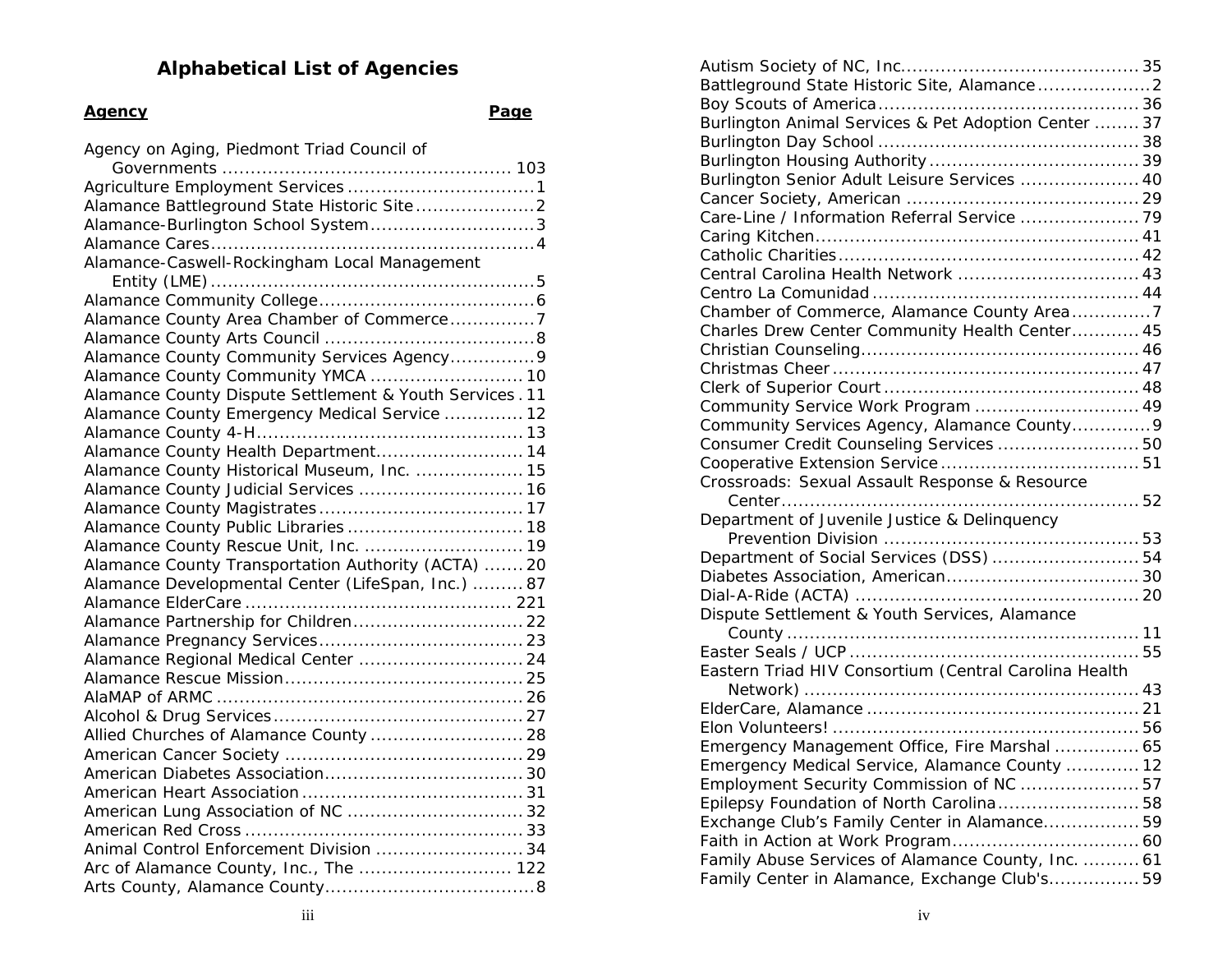| Family Support Network of North Carolina  62             |  |
|----------------------------------------------------------|--|
| Farm Service Agency of Alamance County  63               |  |
|                                                          |  |
| Fire Marshal - Emergency Management Office 65            |  |
|                                                          |  |
|                                                          |  |
|                                                          |  |
| Girl Scouts - Tarheel Triad Council, Inc.  68            |  |
|                                                          |  |
|                                                          |  |
|                                                          |  |
| Habitat for Humanity of Alamance County  72              |  |
|                                                          |  |
| Health Department, Alamance County 14                    |  |
|                                                          |  |
|                                                          |  |
| Historical Museum, Inc., Alamance County  15             |  |
|                                                          |  |
|                                                          |  |
| Hospice & Palliative Care Center of Alamance-Caswell  77 |  |
|                                                          |  |
|                                                          |  |
|                                                          |  |
| Information Referral Service/Care-Line  79               |  |
| Joy A Shabazz Center for Independent Living 80           |  |
| Judicial Services, Alamance County  16                   |  |
| Juvenile Justice & Delinquency Prevention Division,      |  |
|                                                          |  |
|                                                          |  |
|                                                          |  |
| Kopper Top Life Learning Center, Inc.  82                |  |
| Legal Aid of North Carolina - Greensboro 83              |  |
| Legal Aid of North Carolina - Pittsboro  84              |  |
|                                                          |  |
| Libraries, Alamance County Public  18                    |  |
|                                                          |  |
|                                                          |  |
| Literacy Group of Burlington (Pathwaysto Education       |  |
|                                                          |  |
| Loaves & Fishes Christian Food Ministry  88              |  |
| Local Management Entity (LME), Alamance-Caswell-         |  |
|                                                          |  |
| Lung Association of NC, American  32                     |  |
|                                                          |  |

| Mayors' Committee for Persons with Disabilities  90       |
|-----------------------------------------------------------|
|                                                           |
|                                                           |
|                                                           |
|                                                           |
| National Kidney Foundation of North Carolina 94           |
| Natural Resource Conservation Service  95                 |
| NC Department of Health & Human Services 96               |
|                                                           |
|                                                           |
|                                                           |
| Old North State Council, Boy Scouts of America  36        |
| Open Door Clinic of Alamance County  100                  |
| OE Enterprises, Inc. - Alamance Office  101               |
| Partnership for Children, Alamance 22                     |
| Pathwaysto Education Growth  102                          |
|                                                           |
| Piedmont Triad Council of Governments Area Agency         |
|                                                           |
|                                                           |
| Positive Attitude Youth Center  105                       |
| Presbyterian Home of Hawfields, Inc 106                   |
| Public Libraries, Alamance County  18                     |
|                                                           |
| Recreation & Parks Department - Alamance County 108       |
| Recreation & Parks Department - Burlington  109           |
| Recreation & Parks Department - Graham  110               |
| Recreation & Parks Department - Mebane 111                |
|                                                           |
|                                                           |
| Rescue Unit, Inc., Alamance County  19                    |
| Residential Treatment Services of Alamance County 112     |
| Safe Schools/Healthy Students Care Project  113           |
|                                                           |
| Salvation Army Boys and Girls Club 115                    |
| Second Harvest Food Bank of Northwest North               |
|                                                           |
|                                                           |
| Sickle Cell Disease Association of the Piedmont  118      |
| Smart Start (Alamance Partnership for Children)  22       |
|                                                           |
| Social Security Work Incentives Planning & Assistance 120 |
| Social Services (DSS), Department of  54                  |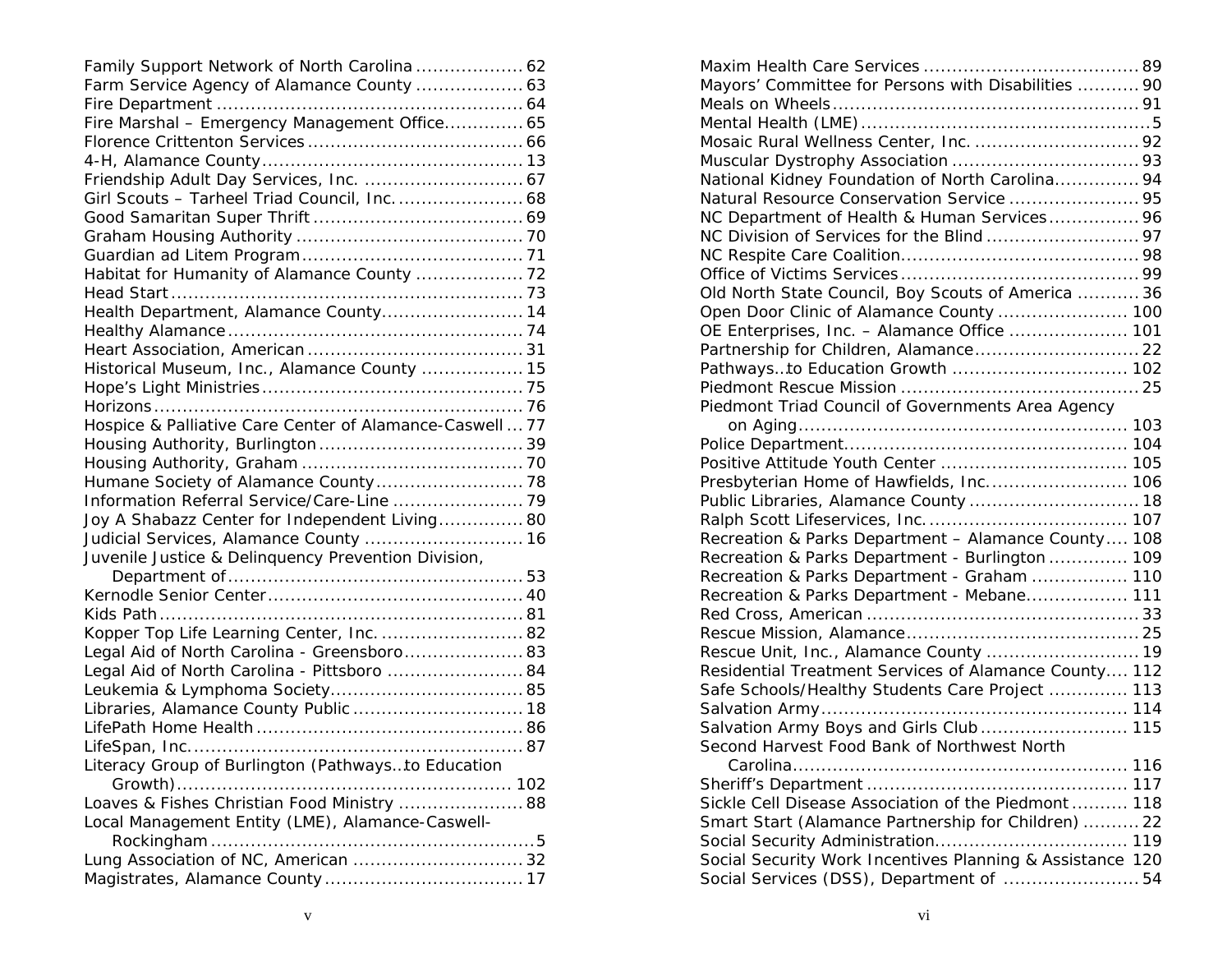| Soil & Water Conservation Services (Natural Resource |  |  |  |  |  |  |
|------------------------------------------------------|--|--|--|--|--|--|
|------------------------------------------------------|--|--|--|--|--|--|

| Tarheel Triad Council, Inc., Girl Scouts 68          |  |
|------------------------------------------------------|--|
|                                                      |  |
| The Arc of Alamance County, Inc.  122                |  |
| Transportation Authority (ACTA), Alamance County  20 |  |
|                                                      |  |
| United Way of Alamance County  124                   |  |
| Veterans Services of Alamance County 125             |  |
|                                                      |  |
|                                                      |  |
| Vocational Trades (Orange Enterprises) 101           |  |
|                                                      |  |
|                                                      |  |
| Women's Resource Center in Alamance County  130      |  |
|                                                      |  |
|                                                      |  |

## **Independent and Agency-Sponsored Support Groups**

| Alamance-Caswell Epilepsy Support Group  132           |     |
|--------------------------------------------------------|-----|
| Alamance County Adult Survivors of Childhood Sexual    |     |
|                                                        |     |
| Alamance County Arthritis Support Group 132            |     |
| Alamance County Diabetes Education and Support         |     |
|                                                        |     |
| Alamance County Sickle Cell Disease Support Group  132 |     |
|                                                        |     |
|                                                        |     |
|                                                        |     |
| Alzheimer's Family Support Group Alamance              |     |
|                                                        |     |
|                                                        |     |
|                                                        | 134 |
| Battered Women Support Group  134                      |     |
|                                                        |     |
|                                                        |     |
|                                                        |     |
| Burlington/Alamance County Newcomers 134               |     |
| CROSSROADS: Sexual Assault Response and Resource       |     |
|                                                        |     |
|                                                        |     |
|                                                        |     |

| Hospice & Palliative Care of Alamance/Caswell  135         |
|------------------------------------------------------------|
| Multiple Sclerosis Support Group - Burlington Chapter. 136 |
|                                                            |
| National Alliance for the Mentally III (NAMI) -            |
|                                                            |
| Parkinson's Disease Support Group  136                     |
|                                                            |
| PFLAG (Parents, Friends of Lesbian & Gays)<br>137          |
|                                                            |
|                                                            |
|                                                            |
|                                                            |
|                                                            |
| Women of Color - Breast Cancer Support Group  137          |
|                                                            |

# **Categorical Listing of Agencies**

# **Abuse/Neglect**

| Crossroads: Sexual Assault Response & Resource     |  |
|----------------------------------------------------|--|
|                                                    |  |
|                                                    |  |
| Exchange Club's Family Center in Alamance 59       |  |
| Family Abuse Services of Alamance County, Inc.  61 |  |
| Family Center in Alamance, Exchange Club's 59      |  |
|                                                    |  |
|                                                    |  |
|                                                    |  |
|                                                    |  |
|                                                    |  |
|                                                    |  |
|                                                    |  |
|                                                    |  |

# **Adoption**

| Department of Social Services (DSS) 54 |  |
|----------------------------------------|--|
|                                        |  |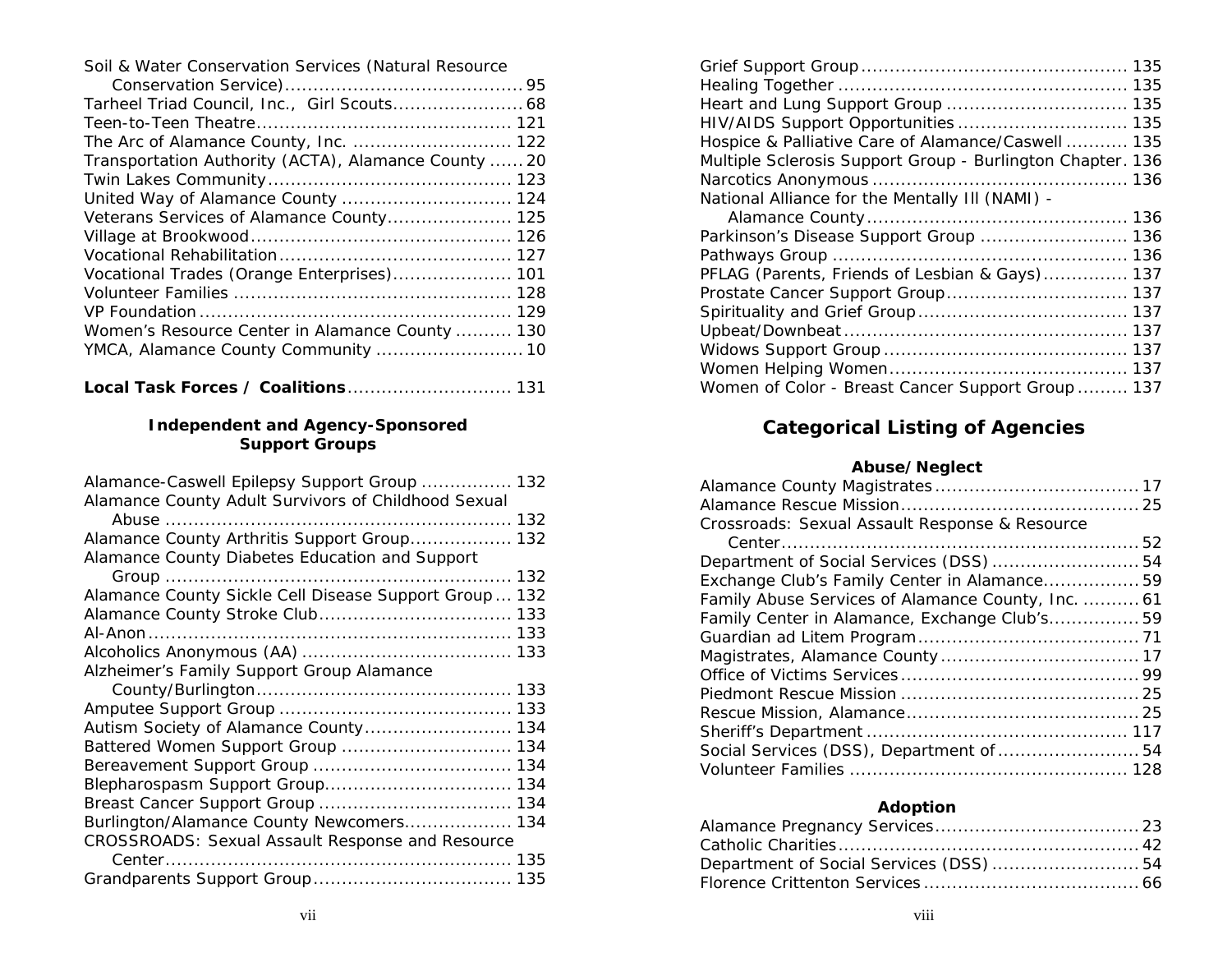| Women's Resource Center in Alamance County  130 |  |
|-------------------------------------------------|--|

# **Aging (**See **Elderly and Senior Services)**

# **Agriculture**

| Natural Resource Conservation Service  95 |  |
|-------------------------------------------|--|
|                                           |  |

### **Aids**

| Alamance County Health Department 14                     |
|----------------------------------------------------------|
|                                                          |
|                                                          |
| Eastern Triad HIV Consortium (Central Carolina Health    |
|                                                          |
|                                                          |
| Health Department, Alamance County 14                    |
| Hospice & Palliative Care Center of Alamance-Caswell  77 |

# **Alcohol and Drug Use**

| Alamance-Caswell-Rockingham Local Management          |
|-------------------------------------------------------|
|                                                       |
|                                                       |
|                                                       |
|                                                       |
|                                                       |
|                                                       |
|                                                       |
|                                                       |
|                                                       |
| Residential Treatment Services of Alamance County 112 |

#### **Animal Services**

| Animal Control Enforcement Division  34              |  |
|------------------------------------------------------|--|
| Burlington Animal Services & Pet Adoption Center  37 |  |
|                                                      |  |

|--|--|--|--|

## **Arts/Culture/Historical**

| Alamance County Historical Museum, Inc.  15         |  |
|-----------------------------------------------------|--|
|                                                     |  |
|                                                     |  |
| Historical Museum, Inc., Alamance County  15        |  |
| Recreation & Parks Department - Alamance County 108 |  |
| Recreation & Parks Department - Burlington 109      |  |
| Recreation & Parks Department - Graham  110         |  |
| Recreation & Parks Department - Mebane 111          |  |

### **Children and Youth Services**

Alamance-Caswell-Rockingham Local Management

| Alamance County Dispute Settlement & Youth Services. 11 |  |
|---------------------------------------------------------|--|
|                                                         |  |
| Alamance County Health Department 14                    |  |
| Alamance County Public Libraries  18                    |  |
| Alamance Developmental Center (LifeSpan, Inc.)  87      |  |
| Alamance Partnership for Children 22                    |  |
| Alamance Regional Medical Center  24                    |  |
|                                                         |  |
|                                                         |  |
|                                                         |  |
| Charles Drew Community Health Center 45                 |  |
|                                                         |  |
| Department of Juvenile Justice & Delinquency            |  |
|                                                         |  |
| Department of Social Services (DSS)  54                 |  |
| Dispute Settlement & Youth Services, Alamance           |  |
|                                                         |  |
|                                                         |  |
| Exchange Club's Family Center in Alamance 59            |  |
| Family Abuse Services of Alamance County, Inc.  61      |  |
| Family Center in Alamance, Exchange Club's 59           |  |
| Family Support Network of North Carolina  62            |  |
|                                                         |  |
|                                                         |  |
| Girl Scouts - Tarheel Triad Council, Inc.  68           |  |
|                                                         |  |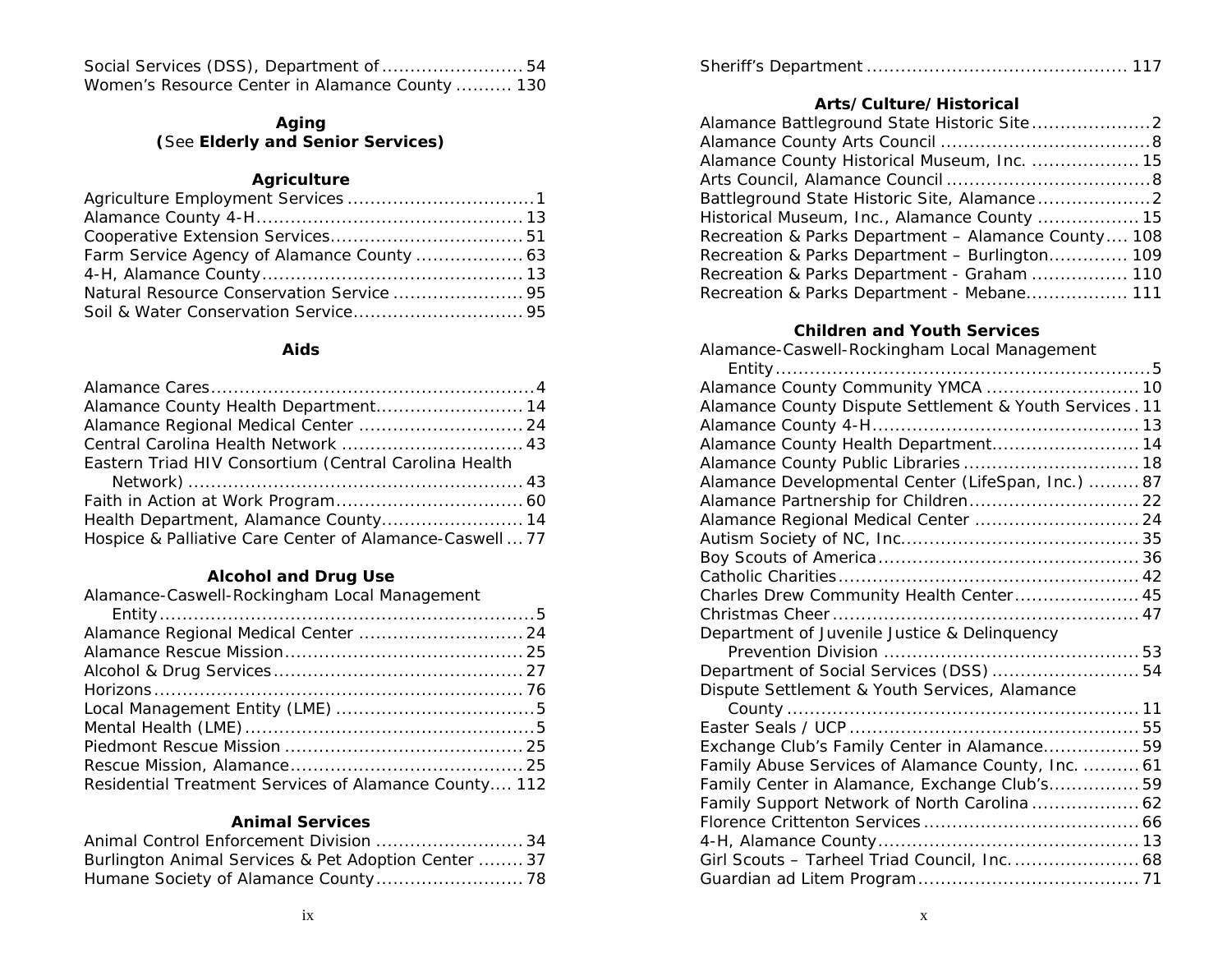| Health Department, Alamance County 14               |  |
|-----------------------------------------------------|--|
|                                                     |  |
| Juvenile Justice & Delinquency Prevention Division, |  |
|                                                     |  |
|                                                     |  |
| Kopper Top Life Learning Center, Inc.  82           |  |
|                                                     |  |
| Libraries, Alamance County Public  18               |  |
|                                                     |  |
|                                                     |  |
| Mosaic Rural Wellness Center, Inc.  92              |  |
|                                                     |  |
| Old North State Council, Boy Scouts of America  36  |  |
| Open Door Clinic of Alamance County  100            |  |
| Positive Attitude Youth Center  105                 |  |
| Public Libraries, Alamance County  18               |  |
| Recreation & Parks Department - Alamance County 108 |  |
| Recreation & Parks Department - Burlington 109      |  |
| Recreation & Parks Department - Graham  110         |  |
| Recreation & Parks Department - Mebane 111          |  |
| Safe Schools/Health Students Care Project  113      |  |
|                                                     |  |
| Salvation Army Boys and Girls Club  115             |  |
|                                                     |  |
| Social Services (DSS), Department of  54            |  |
| Tarheel Triad Council, Inc., Girl Scouts 68         |  |
|                                                     |  |
|                                                     |  |
| YMCA, Alamance County Community  10                 |  |
|                                                     |  |

# **Community Centers**

Salvation Army Boys and Girls Club ............................ 115

# **Counseling/Crisis Counseling**

| Alamance-Caswell-Rockingham Local Management             |
|----------------------------------------------------------|
|                                                          |
| Alamance County Dispute Settlement & Youth Services. 11  |
| Alamance Regional Medical Center  24                     |
|                                                          |
|                                                          |
|                                                          |
| Consumer Credit Counseling Services  50                  |
| Crossroads: Sexual Assault Response & Resource           |
|                                                          |
| Dispute Settlement & Youth Services, Alamance            |
|                                                          |
| Family Abuse Services of Alamance County, Inc.  61       |
|                                                          |
| Hospice & Palliative Care Center of Alamance-Caswell  77 |
| Joy A Shabazz Center for Independent Living 80           |
|                                                          |
|                                                          |
|                                                          |
| Residential Treatment Services of Alamance County 112    |
|                                                          |
|                                                          |

#### **Court Services**

| Alamance County Dispute Settlement & Youth Services. 11 |  |
|---------------------------------------------------------|--|
|                                                         |  |
| Department of Juvenile Justice & Delinquency            |  |
|                                                         |  |
| Dispute Settlement & Youth Services, Alamance           |  |
|                                                         |  |
|                                                         |  |
| Juvenile Justice & Delinquency Prevention Division,     |  |
|                                                         |  |

# **Crime Prevention and Victim Support**

| Alamance County Dispute Settlement & Youth Services. 11 |  |
|---------------------------------------------------------|--|
| Community Service Work Program  49                      |  |
| Crossroads: Sexual Assault Response & Resource          |  |
|                                                         |  |
| Department of Juvenile Justice & Delinquency            |  |
|                                                         |  |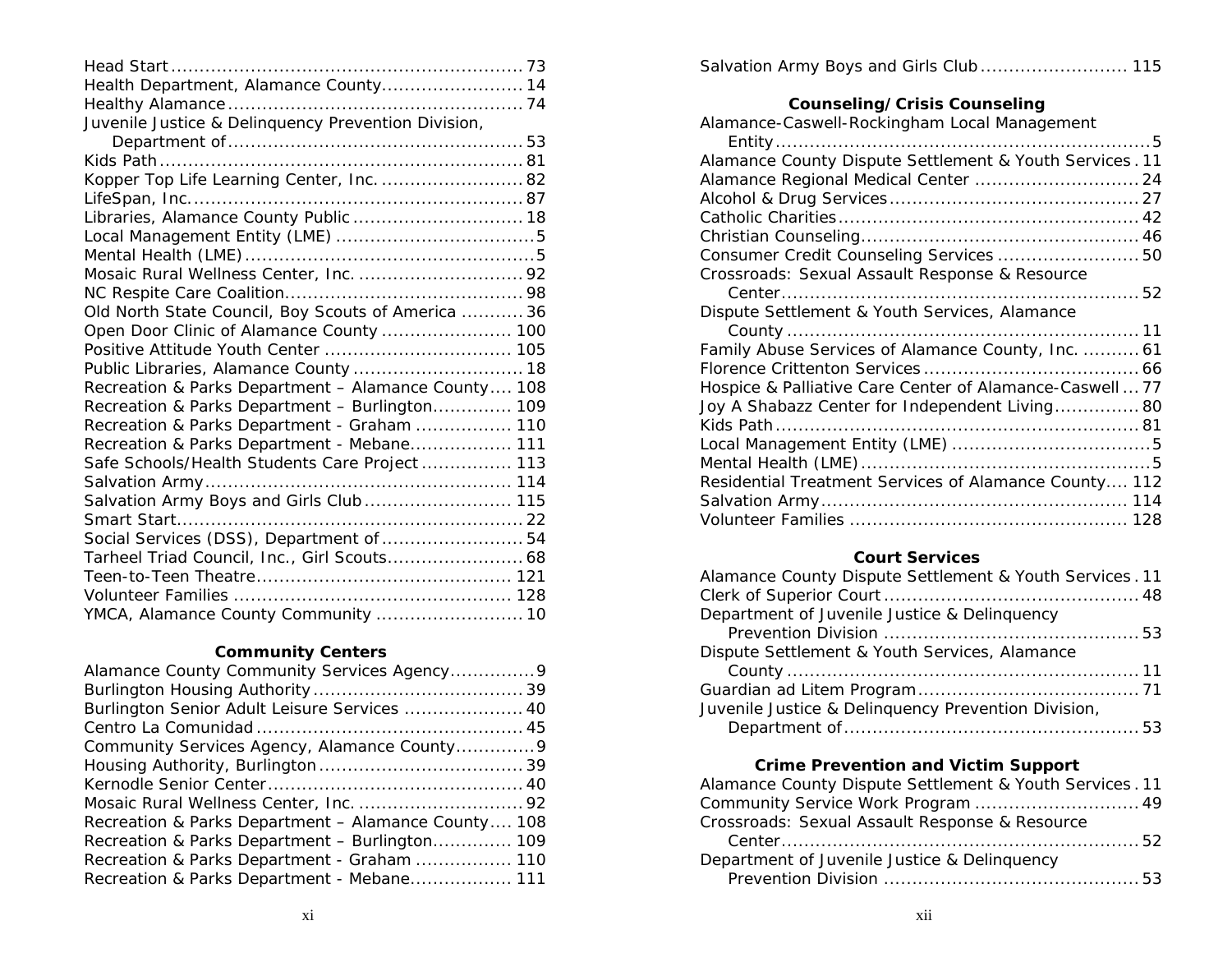Dispute Settlement & Youth Services, Alamance

| Exchange Club's Family Center in Alamance 59        |  |
|-----------------------------------------------------|--|
| Family Abuse Services of Alamance County, Inc.  61  |  |
| Family Center in Alamance, Exchange Club's 59       |  |
| Juvenile Justice & Delinquency Prevention Division, |  |
| Demontant of                                        |  |

# **Day Care Services**

| Alamance County Community YMCA  10                  |
|-----------------------------------------------------|
| Alamance Partnership for Children 22                |
| Department of Social Services (DSS)  54             |
| Family Abuse Services of Alamance County, Inc.  61  |
|                                                     |
|                                                     |
| Partnership for Children, Alamance 22               |
|                                                     |
| Recreation & Parks Department - Alamance County 108 |
| Recreation & Parks Department - Burlington 109      |
| Recreation & Parks Department - Graham  110         |
| Recreation & Parks Department - Mebane 111          |
| Salvation Army Boys and Girls Club 115              |
| Smart Start (Alamance Partnership for Children)  22 |
| Social Services (DSS), Department of  54            |
| YMCA, Alamance County Community  10                 |
|                                                     |

# **Hearing and Vision Impaired Services**

| Alamance County Health Department 14           |  |
|------------------------------------------------|--|
|                                                |  |
| Health Department, Alamance County 14          |  |
| Joy A Shabazz Center for Independent Living 80 |  |
| Libraries, Alamance County Public  18          |  |
| NC Department of Health & Human Services 96    |  |
|                                                |  |
| Public Libraries, Alamance County  18          |  |
|                                                |  |

# **Death and Dying**

| Hospice & Palliative Care Center of Alamance-Caswell  77 |  |
|----------------------------------------------------------|--|

# **Developmental Disabilities**

| Alamance Developmental Center (LifeSpan, Inc.)  87  |
|-----------------------------------------------------|
| Arc of Alamance County, Inc., The  122              |
|                                                     |
|                                                     |
| Family Support Network of North Carolina  62        |
| Joy A Shabazz Center for Independent Living 80      |
| Kopper Top Life Learning Center, Inc.  82           |
|                                                     |
|                                                     |
| Mayors' Committee for Persons with Disabilities  90 |
|                                                     |
|                                                     |
| OE Enterprises, Inc. - Alamance Office  101         |
|                                                     |
| Recreation & Parks Department - Alamance County 108 |
| Recreation & Parks Department - Burlington 109      |
| Recreation & Parks Department - Graham  110         |
| Recreation & Parks Department - Mebane 111          |
| The Arc of Alamance County, Inc.  122               |
|                                                     |
| Vocational Trades (Orange Enterprises) 101          |
|                                                     |

# **Education/Schools**

| Alamance-Burlington School System3                 |  |
|----------------------------------------------------|--|
|                                                    |  |
|                                                    |  |
| Alamance County Health Department 14               |  |
|                                                    |  |
| Alamance Developmental Center (LifeSpan, Inc.)  87 |  |
|                                                    |  |
| Alamance Partnership for Children 22               |  |
| Alamance Regional Medical Center  24               |  |
|                                                    |  |
|                                                    |  |
|                                                    |  |
|                                                    |  |
|                                                    |  |
|                                                    |  |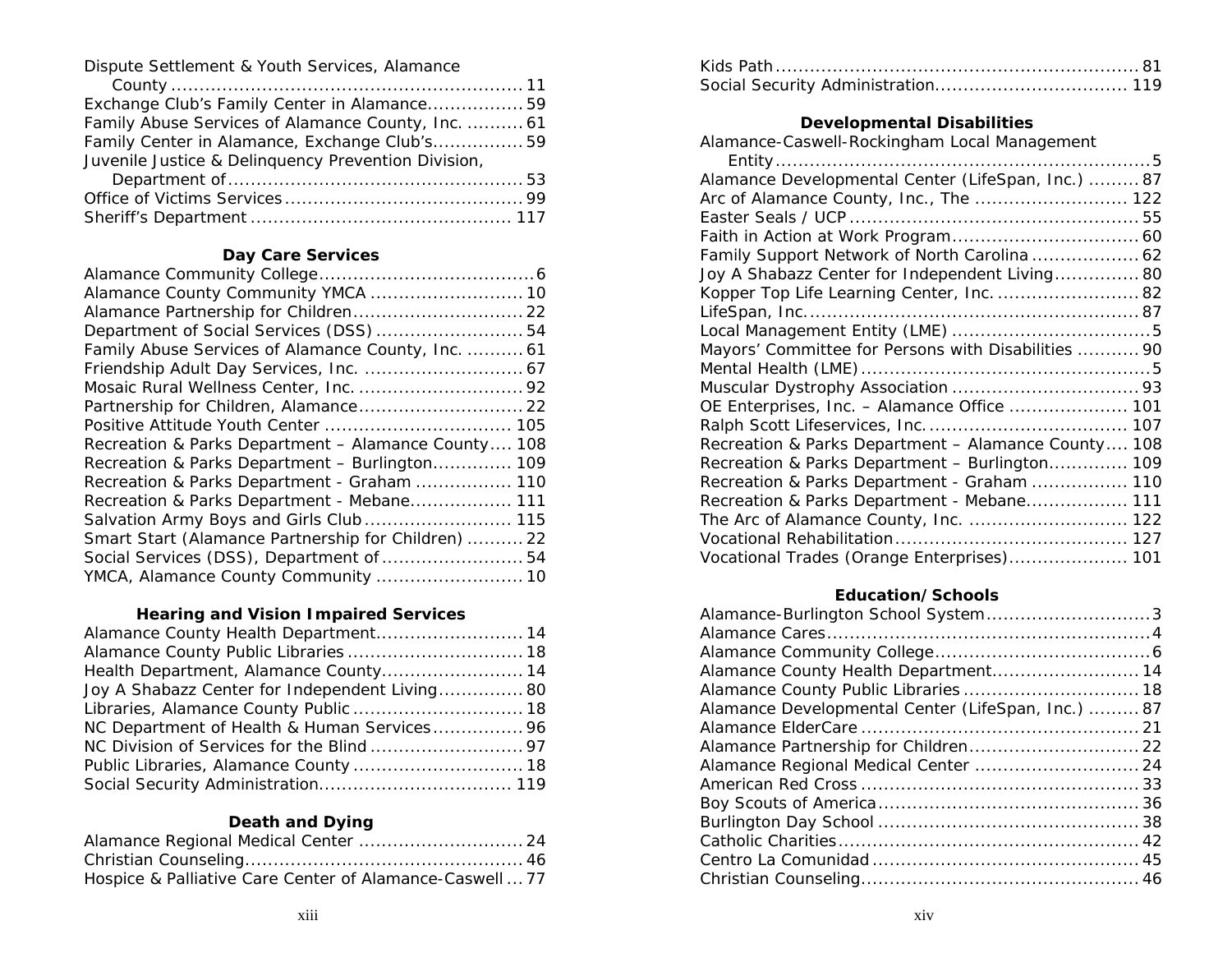# **Elderly and Senior Services**

| Alamance County Community Services Agency 9        |  |
|----------------------------------------------------|--|
| Alamance County Community YMCA  10                 |  |
|                                                    |  |
|                                                    |  |
| Alamance County Transportation Authority (ACTA) 20 |  |
|                                                    |  |
|                                                    |  |
| Allied Churches of Alamance County  28             |  |
|                                                    |  |
| Burlington Senior Adult Leisure Services  40       |  |
|                                                    |  |
| Charles Drew Community Health Center 45            |  |
|                                                    |  |
|                                                    |  |
|                                                    |  |

| Consumer Credit Counseling Services  50                  |  |
|----------------------------------------------------------|--|
|                                                          |  |
| Department of Social Services (DSS)  54                  |  |
| Dial-A-Ride (Alamance County Transportation              |  |
|                                                          |  |
|                                                          |  |
|                                                          |  |
|                                                          |  |
|                                                          |  |
| Friendship Adult Day Services, Inc.  67                  |  |
|                                                          |  |
| Hospice & Palliative Care Center of Alamance-Caswell  77 |  |
|                                                          |  |
|                                                          |  |
|                                                          |  |
| Legal Aid of North Carolina - Greensboro  83             |  |
| Libraries, Alamance County Public  18                    |  |
|                                                          |  |
| Loaves & Fishes Christian Food Ministry  88              |  |
|                                                          |  |
|                                                          |  |
| Mosaic Rural Wellness Center, Inc.  92                   |  |
| Presbyterian Home of Hawfields, Inc 106                  |  |
| Public Libraries, Alamance County  18                    |  |
| Recreation & Parks Department - Alamance County 108      |  |
| Recreation & Parks Department - Burlington 109           |  |
| Recreation & Parks Department - Graham  110              |  |
| Recreation & Parks Department - Mebane 111               |  |
| Rescue Unit, Inc., Alamance County  19                   |  |
|                                                          |  |
|                                                          |  |
| Social Services (DSS), Department of  54                 |  |
| Transportation Authority (ACTA), Alamance County  20     |  |
|                                                          |  |
| Veterans Services of Alamance County 125                 |  |
|                                                          |  |
| YMCA, Alamance County Community  10                      |  |
|                                                          |  |

# **Emergency Assistance<br>DIAL 911 FOR ALL EMERGENCIES IN ALAMANCE COUNTY<br>Alamance-Caswell-Rockingham Local Management**

| Alamance-Caswell-Rockingham Local Management |  |  |
|----------------------------------------------|--|--|
|                                              |  |  |

| Alamance County Community Services Agency9 |  |
|--------------------------------------------|--|
| Alamance County Rescue Unit, Inc.  19      |  |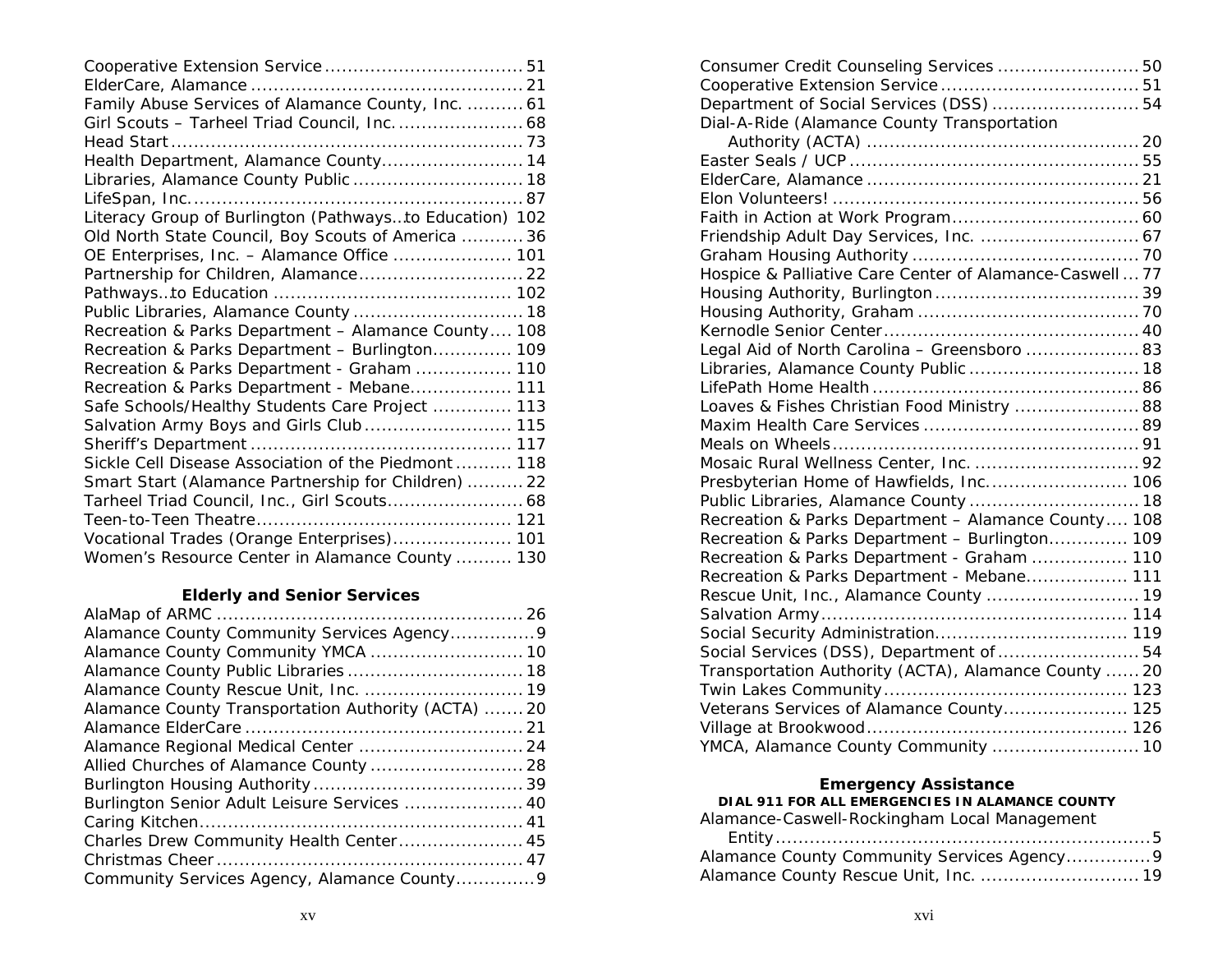| Alamance Regional Medical Center  24               |  |
|----------------------------------------------------|--|
| Allied Churches of Alamance County  28             |  |
|                                                    |  |
|                                                    |  |
| Community Services Agency, Alamance County9        |  |
| Department of Social Services (DSS)  54            |  |
| Emergency Management Office, Fire Marshal  65      |  |
| Family Abuse Services of Alamance County, Inc.  61 |  |
| Fire Marshal - Emergency Management Office 65      |  |
| Loaves & Fishes Christian Food Ministry  88        |  |
|                                                    |  |
|                                                    |  |
|                                                    |  |
|                                                    |  |
| Rescue Unit, Inc., Alamance County  19             |  |
|                                                    |  |
|                                                    |  |
|                                                    |  |
| Social Services (DSS), Department of  54           |  |
|                                                    |  |

# **Employment and Training**

| Alamance County Community Services Agency 9               |  |
|-----------------------------------------------------------|--|
|                                                           |  |
| Community Services Agency, Alamance County9               |  |
|                                                           |  |
|                                                           |  |
| Joy A Shabazz Center for Independent Living 80            |  |
|                                                           |  |
|                                                           |  |
| Social Security Work Incentives Planning & Assistance 120 |  |
|                                                           |  |
| Women's Resource Center in Alamance County  130           |  |

# **Environment**

| Alamance County Health Department 14  |  |
|---------------------------------------|--|
|                                       |  |
| Health Department, Alamance County 14 |  |
|                                       |  |
|                                       |  |

# **Family Planning**

| Alamance County Health Department 14     |  |
|------------------------------------------|--|
|                                          |  |
|                                          |  |
| Charles Drew Community Health Center 45  |  |
| Department of Social Services (DSS)  54  |  |
|                                          |  |
| Health Department, Alamance County 14    |  |
|                                          |  |
| Social Services (DSS), Department of  54 |  |
|                                          |  |

## **Financial Assistance**

| Alamance County Community Services Agency9  |  |
|---------------------------------------------|--|
| Allied Churches of Alamance County  28      |  |
| Community Services Agency, Alamance County9 |  |
| Department of Social Services (DSS) 54      |  |
|                                             |  |
|                                             |  |
| Social Services (DSS), Department of  54    |  |

# **Food and Nutrition**

| Alamance County Community Services Agency9  |  |
|---------------------------------------------|--|
| Alamance County Health Department 14        |  |
| Allied Churches of Alamance County  28      |  |
|                                             |  |
| Community Services Agency, Alamance County9 |  |
|                                             |  |
|                                             |  |
| Health Department, Alamance County 14       |  |
|                                             |  |
| Loaves & Fishes Christian Food Ministry  88 |  |
|                                             |  |
| Second Harvest Food Bank of Northwest North |  |
|                                             |  |
|                                             |  |
| Social Services (DSS), Department of  54    |  |
|                                             |  |

# **Handicapped (Mental and Physical) (**See **Developmental Disabilities)**

# **Health Services**

| Alamance-Caswell-Rockingham Local Management |
|----------------------------------------------|
|                                              |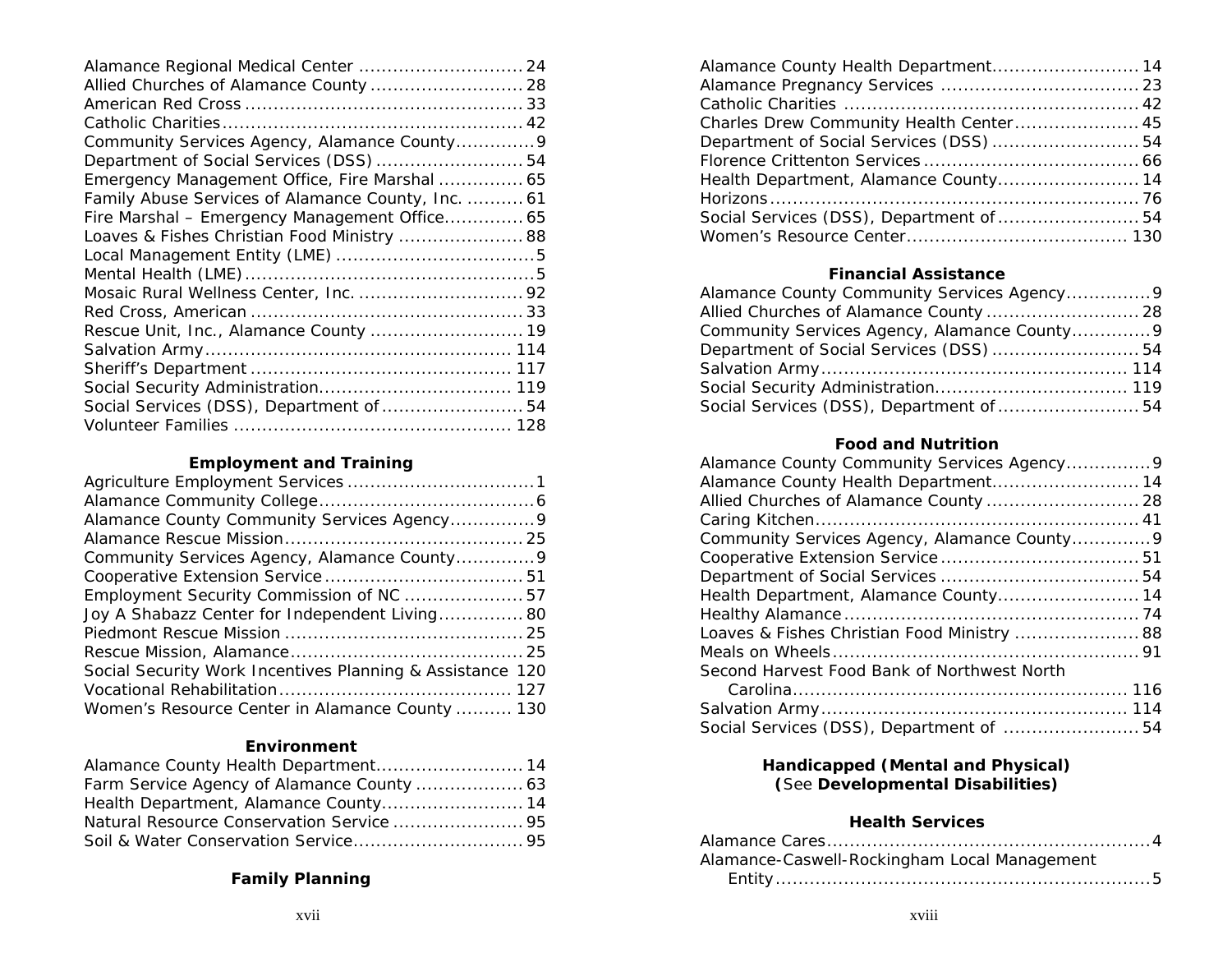| Alamance County Health Department 14                     |  |
|----------------------------------------------------------|--|
|                                                          |  |
| Alamance Regional Medical Center  24                     |  |
|                                                          |  |
| Allied Churches of Alamance County  28                   |  |
|                                                          |  |
|                                                          |  |
|                                                          |  |
|                                                          |  |
| American Lung Association of NC  32                      |  |
|                                                          |  |
| Arc of Alamance County, Inc., The  122                   |  |
|                                                          |  |
|                                                          |  |
|                                                          |  |
| Charles Drew Community Health Center 45                  |  |
|                                                          |  |
| Department of Social Services (DSS)  54                  |  |
|                                                          |  |
|                                                          |  |
|                                                          |  |
| Epilepsy Foundation of North Carolina 58                 |  |
| Family Support Network of North Carolina  62             |  |
| Health Department, Alamance County 14                    |  |
|                                                          |  |
|                                                          |  |
|                                                          |  |
| Hospice & Palliative Care Center of Alamance-Caswell  77 |  |
| Information Referral Service / Care-Line  79             |  |
|                                                          |  |
|                                                          |  |
|                                                          |  |
|                                                          |  |
| Lung Association of NC, American  32                     |  |
| Mayors' Committee for Persons with Disabilities  90      |  |
|                                                          |  |
|                                                          |  |
|                                                          |  |
| National Kidney Foundation of North Carolina 94          |  |
| NC Department of Health & Human Services 96              |  |
|                                                          |  |
| Open Door Clinic of Alamance County  100                 |  |
|                                                          |  |
| Safe Schools/Healthy Students Care Project  113          |  |
| Sickle Cell Disease Association of the Piedmont  118     |  |
|                                                          |  |

| Social Services (DSS), Department of  54        |  |
|-------------------------------------------------|--|
|                                                 |  |
|                                                 |  |
| Women's Resource Center in Alamance County  130 |  |

# **Homeless**

# **(**See **Housing and/or Shelters)**

# **Housing**

| Alamance County Community Services Agency9  |  |
|---------------------------------------------|--|
|                                             |  |
| Community Services Agency, Alamance County9 |  |
| Department of Social Services (DSS)  54     |  |
|                                             |  |
|                                             |  |
|                                             |  |
|                                             |  |
| Social Services (DSS), Department of  54    |  |

# **Legal Assistance**

| Alamance County Dispute Settlement & Youth Services. 11 |
|---------------------------------------------------------|
| Dispute Settlement & Youth Services, Alamance           |

| Family Abuse Services of Alamance County, Inc.  61 |  |
|----------------------------------------------------|--|
| Legal Aid of North Carolina - Greensboro 83        |  |
| Legal Aid of North Carolina - Pittsboro  84        |  |
| Women's Resource Center in Alamance County  130    |  |

# **Medicaid**

| Charles Drew Community Healthy Center  45 |  |
|-------------------------------------------|--|
| Department of Social Services (DSS) 54    |  |
| Health Department, Alamance County 14     |  |
|                                           |  |
| Social Services (DSS), Department of  54  |  |

# **Medicare**

| Charles Drew Community Healthy Center  45 |  |
|-------------------------------------------|--|
|                                           |  |

**Mental Retardation (**See **Developmental Disabilities)** 

# **Migrant Services**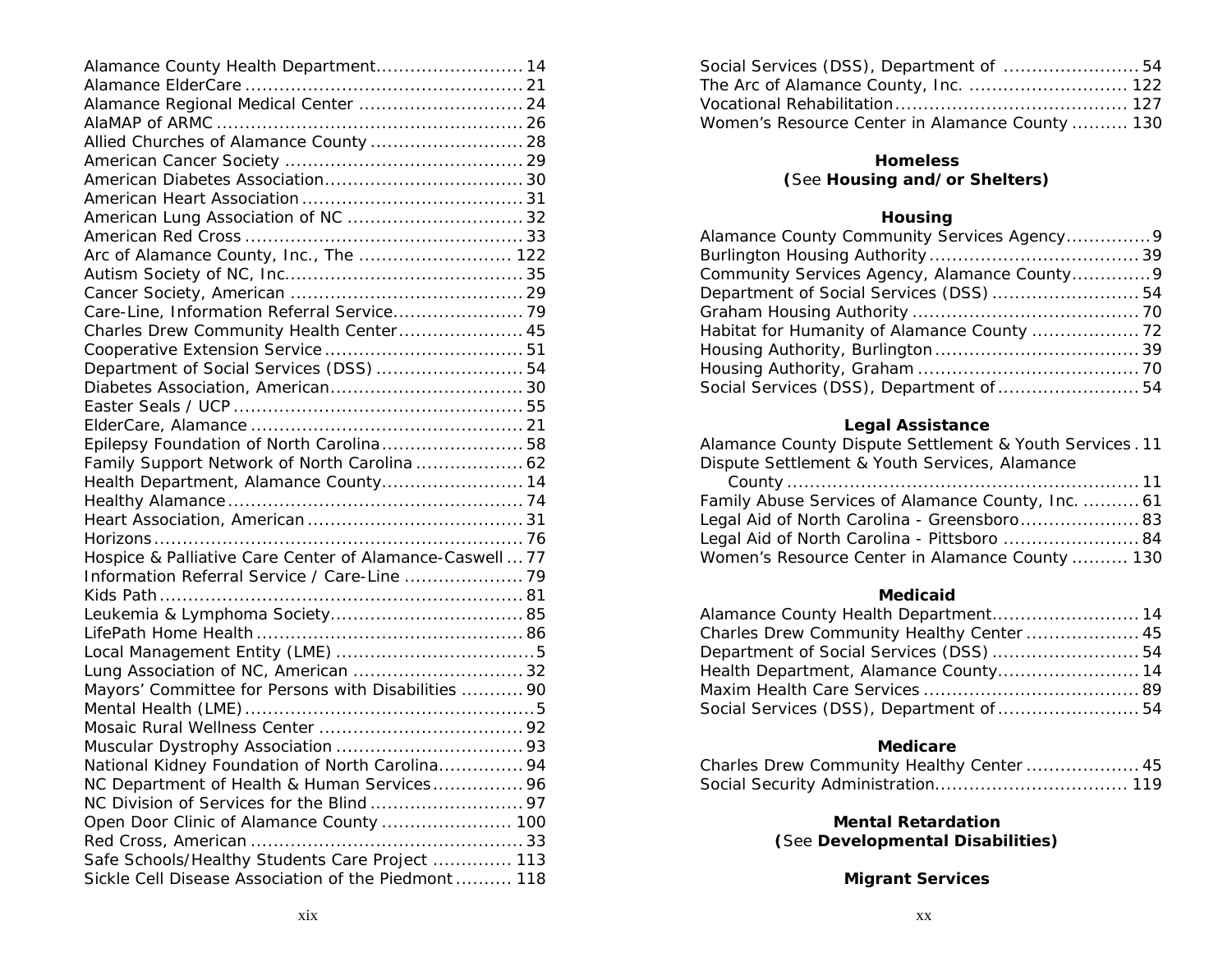| Employment Security Commission of NC  57 |  |
|------------------------------------------|--|
|                                          |  |

# **Personal Care Services**

# **Pregnancy Services (**See **Family Planning, Health Support Services)**

### **Recreation**

# **Recycling**

| Health Department, Alamance County 14 |  |
|---------------------------------------|--|

# **Respite Services (**See **Elderly and Senior Services) (**See **Developmental Disabilities)**

| Department of Social Services (DSS)  54                  |  |
|----------------------------------------------------------|--|
|                                                          |  |
| Hospice & Palliative Care Center of Alamance-Caswell  77 |  |
|                                                          |  |
| Social Services (DSS), Department of  54                 |  |
|                                                          |  |

# **Shelters**

| Allied Churches of Alamance County  28                |  |
|-------------------------------------------------------|--|
| Family Abuse Services of Alamance County, Inc.  61    |  |
|                                                       |  |
|                                                       |  |
| Residential Treatment Services of Alamance County 112 |  |

# **Support Groups**

| Alamance-Caswell Epilepsy Support Group  132<br>Alamance County Adult Survivors of Childhood Sexual |  |
|-----------------------------------------------------------------------------------------------------|--|
|                                                                                                     |  |
| Alamance County Arthritis Support Group 132                                                         |  |
| Alamance County Diabetes Education and Support                                                      |  |
| Group                                                                                               |  |
| Alamance County Sickle Cell Disease Support Group  132                                              |  |
|                                                                                                     |  |
|                                                                                                     |  |
|                                                                                                     |  |
| Alzheimer's Family Support Group Alamance                                                           |  |
|                                                                                                     |  |
|                                                                                                     |  |
| Autism Society of Alamance County 134                                                               |  |
| Battered Women Support Group  134                                                                   |  |
|                                                                                                     |  |
|                                                                                                     |  |
|                                                                                                     |  |
| Burlington/Alamance County Newcomers 134                                                            |  |
| CROSSROADS: Sexual Assault Response and Resource                                                    |  |
|                                                                                                     |  |
|                                                                                                     |  |
|                                                                                                     |  |
|                                                                                                     |  |
|                                                                                                     |  |
|                                                                                                     |  |
| Hospice & Palliative Care of Alamance/Caswell  135                                                  |  |
| Multiple Sclerosis Support Group - Burlington Chapter. 136                                          |  |
|                                                                                                     |  |
| National Alliance for the Mentally III (NAMI) -                                                     |  |
|                                                                                                     |  |
| Parkinson's Disease Support Group  136                                                              |  |
|                                                                                                     |  |
| PFLAG (Parents, Friends of Lesbian & Gays) 137                                                      |  |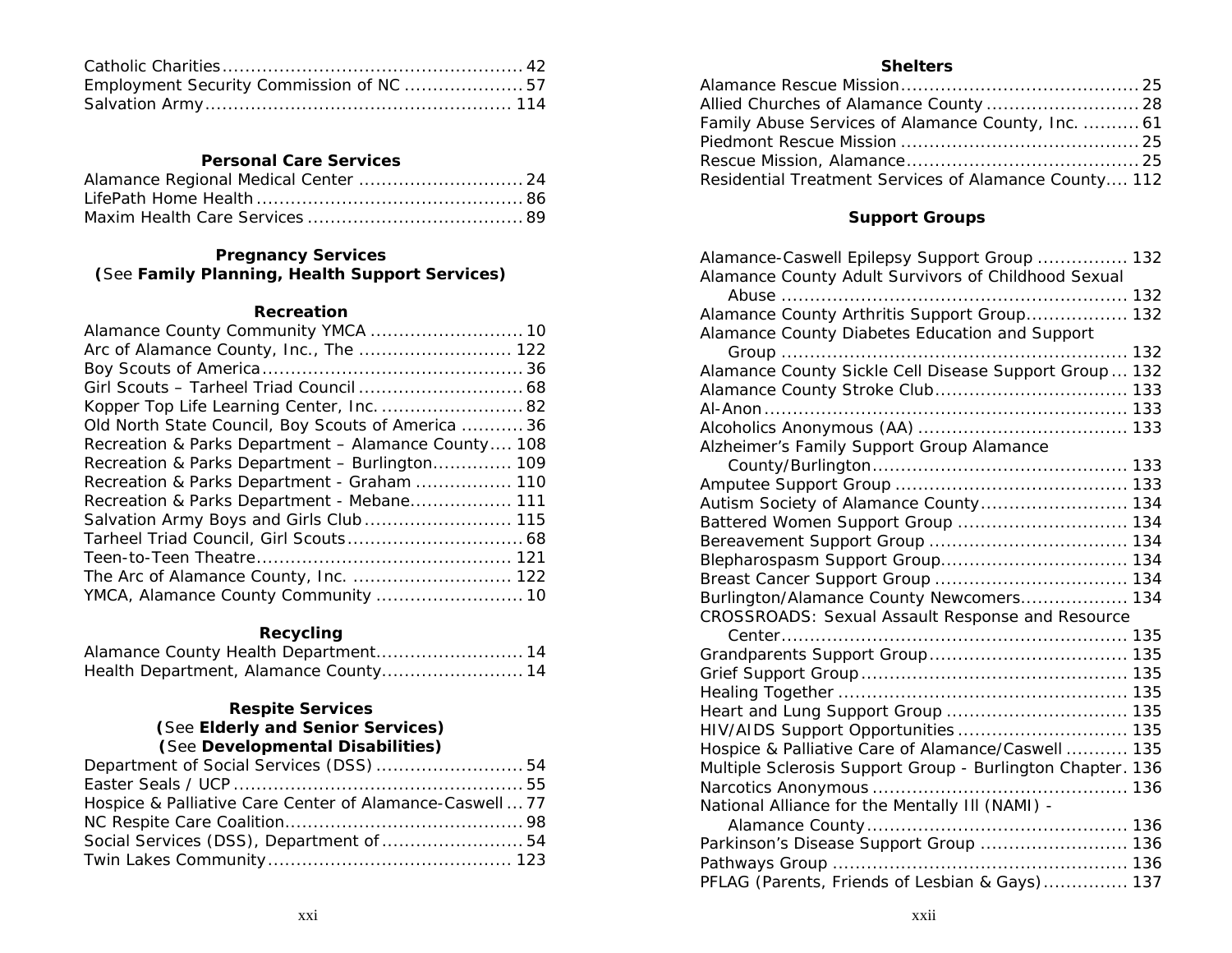| Women of Color - Breast Cancer Support Group  137 |  |
|---------------------------------------------------|--|

# **Transportation (**See **Elderly and Senior Services)**

| Alamance County Transportation Authority (ACTA) 20   |  |
|------------------------------------------------------|--|
| Community Services Agency, Alamance County9          |  |
|                                                      |  |
| Dial-A-Ride (Alamance County Transportation          |  |
|                                                      |  |
| Social Services (DSS), Department of  54             |  |
| Transportation Authority (ACTA), Alamance County  20 |  |

# **Senior Services (**See **Elderly and Senior Services)**

### **Veteran's Services**

# **Agriculture Employment Services**

 **Phone** 336-570-6800

 **Fax** 336-570-6806

#### **Emergency**

 **Program Hours** 8:30 am – 5:00 pm M-F

 **eMail** jerome.cheek@ncmail.net

 **Web Address** www.ncesc.com

| <b>Mailing Address</b> | Location                    |
|------------------------|-----------------------------|
| 2720 S Mebane St       | next to I-85 Plaza, inside  |
| Burlington, NC 27215   | NC Employment Security Com. |
|                        |                             |

| Areas Served        | Alamance and Caswell Counties                 |
|---------------------|-----------------------------------------------|
| <b>Eligibility</b>  | Farm workers (seasonal & migrant)             |
| <b>For Services</b> | <b>Contact Employment Security Commission</b> |
| Cost                | None                                          |
| Language Services   | Spanish available upon request                |

#### **Program Services**

Job referral and referral to supportive services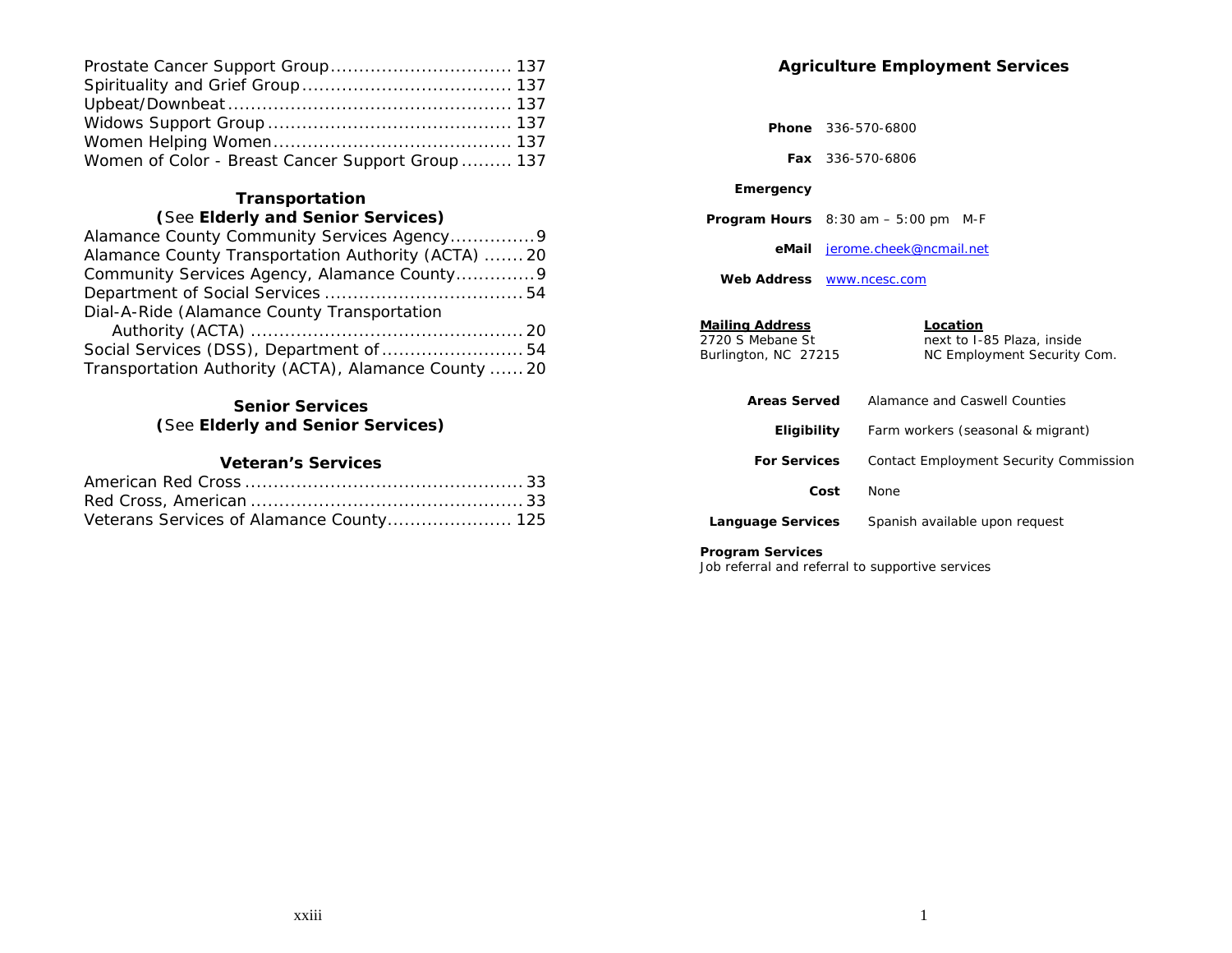|                                                                    | <b>Phone</b> 336-227-4785                                        |                                                                   | <b>Phone</b> 336-570-6060                                                                    |
|--------------------------------------------------------------------|------------------------------------------------------------------|-------------------------------------------------------------------|----------------------------------------------------------------------------------------------|
|                                                                    | Fax 336-227-4787                                                 |                                                                   | Fax 336-570-6218                                                                             |
| Emergency                                                          |                                                                  | Emergency                                                         |                                                                                              |
|                                                                    | <b>Program Hours</b> $9:00 \text{ am} - 5:00 \text{ pm}$ Mon-Sat |                                                                   | <b>Central Office Hours</b> $8:00$ am $-5:00$ pm M-F                                         |
|                                                                    | Contact before visiting to make sure open                        | eMail                                                             |                                                                                              |
| eMail                                                              | alamance@ncmail.net                                              |                                                                   | Web Address www.abss.k12.nc.us                                                               |
| <b>Web Address</b>                                                 | www.alamancebattleground.nchistoricsites.org                     |                                                                   |                                                                                              |
| <u>Mailing Address</u><br>5803 S NC Hwy 62<br>Burlington, NC 27215 | Location<br>6 miles south of 185/140<br>on NC Hwy 62 (exit 143)  | <b>Mailing Address</b><br>1712 Vaughn Rd.<br>Burlington, NC 27217 | Location<br>same<br>+ 34 schools                                                             |
|                                                                    |                                                                  | <b>Areas Served</b>                                               | <b>Alamance County</b>                                                                       |
| <b>Areas Served</b>                                                | All visitors                                                     | Eligibility                                                       | Anyone of appropriate age is eligible to                                                     |
| <b>Eligibility</b>                                                 | None                                                             |                                                                   | attend public schools; Eligibility for special<br>services: Birth certificate & immunization |
| <b>For Services</b>                                                | Visit or contact center                                          |                                                                   | records required                                                                             |
|                                                                    | Free, donations accepted<br>Cost                                 | <b>For Services</b>                                               | Contact Central Office or local school                                                       |
| <b>Language Services</b>                                           | Braille brochures                                                | Cost                                                              | None                                                                                         |

#### **Program Services**

Provide educational services centered around 1771 Battle of Alamance and 18th century life through a 21-minute video, tour of the 1780 Allen House, exhibits, annual interpretive programs (featuring "living history" demonstrations), research assistance, and available off-site programs

#### **Program Services**

 **Language Services**

The primary service is the education of over 21,000 students in Kindergarten through Grade 12 at 34 accredited schools, including 19 elementary schools, seven middle schools, seven high schools and one alternative school. Exceptional children's services are available to students who are academically and intellectually gifted and to students who have a variety of special needs. Character education, computer training, workforce development, cultural arts and physical education are available in all schools in addition to the basic academic program. Many of the 19 elementary schools have pre-kindergarten classes for four-year- olds with academic needs. The school system provides transportation and child nutrition programs. Support personnel include guidance counselors, school nurses, school social workers and school psychologists. Special services are also provided to at-risk students, including potential dropouts, migrant families and children for whom English is a second language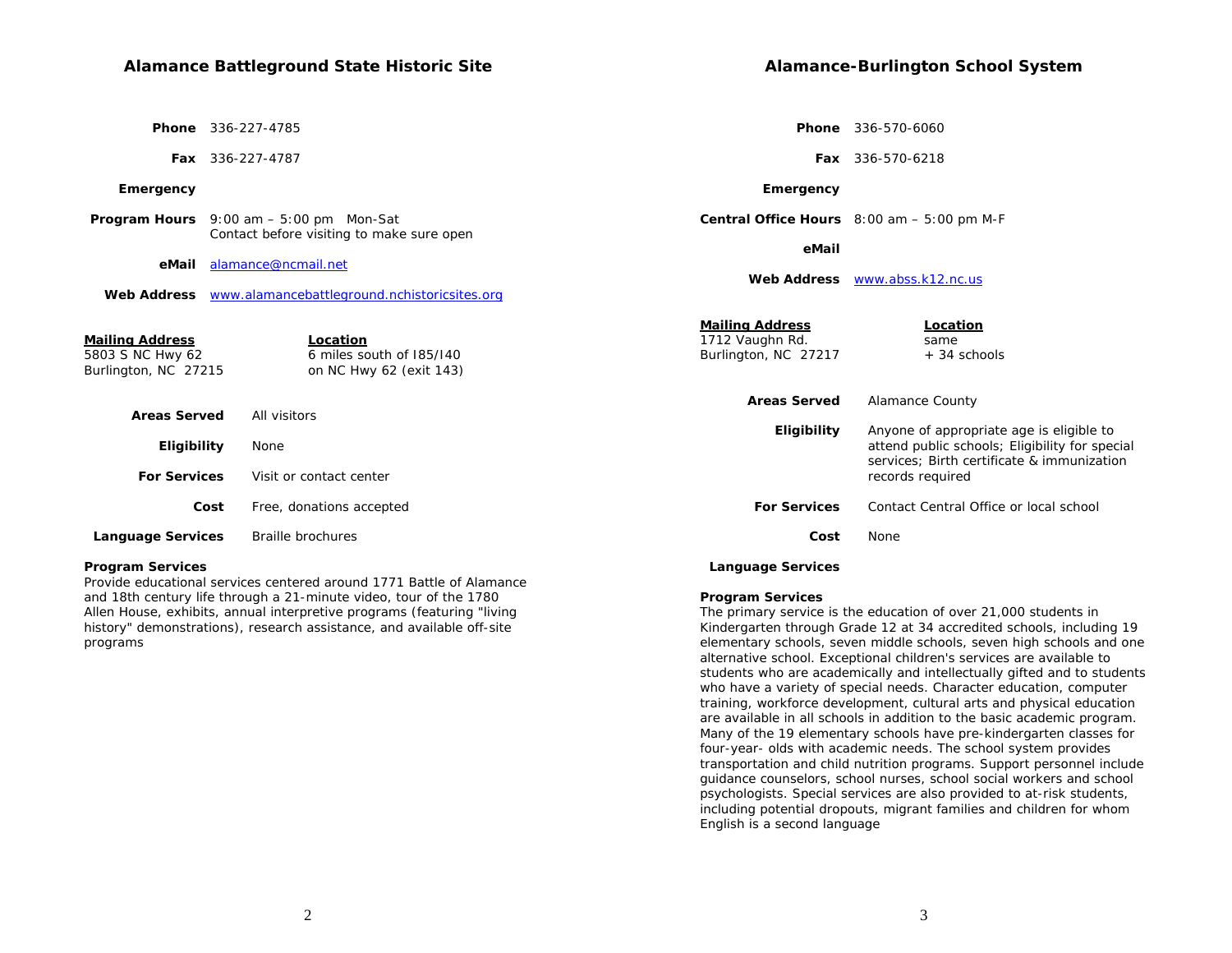#### **Alamance Cares**

|                                                                                       | <b>Phone</b> 336-538-8111                                                                  |                                                         |
|---------------------------------------------------------------------------------------|--------------------------------------------------------------------------------------------|---------------------------------------------------------|
|                                                                                       | <b>Fax</b> 336-538-8634                                                                    | Рŀ                                                      |
|                                                                                       | <b>Emergency</b> 336-538-8557                                                              |                                                         |
|                                                                                       | <b>Program Hours</b> $8:30$ am $-5:00$ pm M-F                                              | Emerge                                                  |
| eMail                                                                                 | bbeam@armc.com                                                                             | Program He                                              |
|                                                                                       | Web Address <b>WWW.alamancecares.com</b>                                                   | e                                                       |
| <b>Mailing Address</b><br>P.O. Box 205<br>Burlington, NC 27216<br><b>Areas Served</b> | Location<br>2732 Anne Elizabeth Dr.<br>Burlington, NC 27215<br>Alamance & Caswell Counties | Web Add<br>Mailing Add<br>319-A N Grah<br>Burlington, N |
| Eligibility                                                                           | HIV/AIDS diagnosis or family/friend affected<br>with someone with HIV/AIDS                 | <b>Areas</b>                                            |
| <b>For Services</b>                                                                   | Call or stop by office                                                                     | Е                                                       |
|                                                                                       | Cost<br><b>None</b>                                                                        |                                                         |
| <b>Language Services</b>                                                              | Spanish & sign language can be provided if<br>notified before appointment                  | For $\mathcal I$                                        |
| <b>Program Services</b>                                                               |                                                                                            |                                                         |

#### **Program Services**

Information regarding HIV, Free HIV testing, Support group for people infected or affected with HIV, Referral to case management services and doctors, Education to the community

# **Alamance-Caswell-Rockingham Local Management Entity (LME)**

|                                                                               | <b>Phone</b> 336-513-4200                                                                                                                                                       |
|-------------------------------------------------------------------------------|---------------------------------------------------------------------------------------------------------------------------------------------------------------------------------|
|                                                                               | <b>Fax</b> 336-513-4203                                                                                                                                                         |
| Emergency                                                                     | 333-513-4444 Alamance County<br>888-543-1444 Others                                                                                                                             |
|                                                                               | <b>Program Hours</b> $8:00$ am $-5:00$ pm M-F                                                                                                                                   |
| eMail                                                                         |                                                                                                                                                                                 |
| <b>Web Address</b>                                                            | www.acmhddsa.org                                                                                                                                                                |
| <u>Mailing Address</u><br>319-A N Graham-Hopedale Rd.<br>Burlington, NC 27217 | Location<br>same                                                                                                                                                                |
| <b>Areas Served</b>                                                           | Alamance, Caswell & Rockingham counties                                                                                                                                         |
| Eligibility                                                                   | Screening, Referral and 24 Hour Crisis<br>Services area available for all adults and<br>children who reside in the above three<br>counties                                      |
| <b>For Services</b>                                                           | Call 336-513-4200 and follow the prompts<br>to access services                                                                                                                  |
|                                                                               | Cost<br>Fees are based on a sliding scale. Payment<br>for services may also be covered by<br>Medicaid or other state supported funding<br>or by other third party reimbursement |
| <b>Language Services</b>                                                      | Spanish/English bilingual staff, sign<br>language                                                                                                                               |

#### **Program Services**

The Local Management Entity (LME) is the first contact for citizens seeking services for mental health, developmental disability or substance abuse problems. The LME determines eligibility using criteria established by the state. Citizens who meet this criteria are given a choice of providers from which to receive services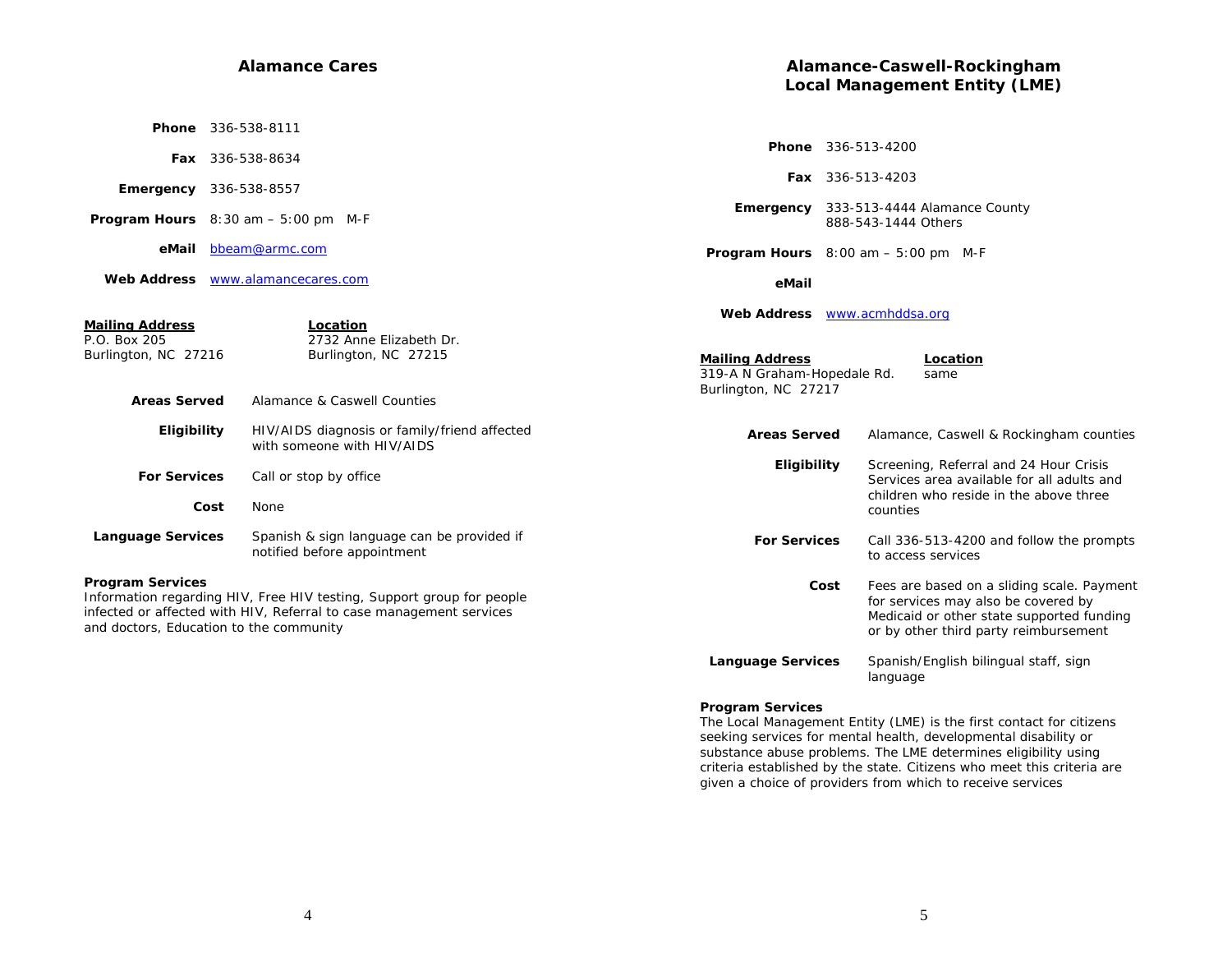# **Alamance Community College**

| <b>Phone</b> 336-578-2002   |
|-----------------------------|
| 336-506-4377 - Spanish line |

 **Fax** 336-578-1987

#### **Emergency**

 **Program Hours** 8:00 am – 10:00 pm M-Th 8:00 am – 5:00 pm Fr 8:00 am – 12:00 pm Sat

| eMail                                                       |                                                                                                                                                             |                                                                        | <b>Web Address</b> WWW.alamancechamber.com                                                              |
|-------------------------------------------------------------|-------------------------------------------------------------------------------------------------------------------------------------------------------------|------------------------------------------------------------------------|---------------------------------------------------------------------------------------------------------|
| <b>Web Address</b>                                          | www.alamancecc.edu                                                                                                                                          | <b>Mailing Address</b><br>P.O. Drawer 450<br>Burlington, NC 27216-0450 | Location<br>610 S Lexington Ave<br>Burlington, NC 27215                                                 |
| <b>Mailing Address</b><br>P.O. Box 8000<br>Graham, NC 27253 | Location<br>I-85 exit 150<br>Jimmie Kerr Road                                                                                                               | <b>Areas Served</b>                                                    | Alamance County area                                                                                    |
|                                                             | Graham, NC 27253                                                                                                                                            | Eligibility                                                            | None                                                                                                    |
| <b>Areas Served</b>                                         | Alamance County                                                                                                                                             | <b>For Services</b>                                                    | Services available to any person who comes<br>by the office; membership receives regular<br>information |
| <b>Eligibility</b>                                          | GED, high school diploma, ESL or<br>Continuing education: no pre-requisite<br>Associate degree: high school diploma or<br>GED and pass/placement test score | Cost                                                                   | No charge for information<br>Minimal cost for publications<br>Charge for membership                     |
| <b>For Services</b>                                         | Enrollment                                                                                                                                                  | <b>Language Services</b>                                               |                                                                                                         |
| Cost                                                        | Tuition and fees or scholarships available                                                                                                                  | <b>Program Services</b>                                                | A source of information for newcomers to the area: Contact for                                          |

 **Language Services** ESL, Spanish language phone line - 506- 4337 -se habla Español. Interpreter services can be provided through student services

#### **Program Services**

Forty degree/diploma curriculum programs and numerous continuing education programs including online courses; GED and high school diploma classes available; Free English as a Second Language (ESL) classes available at various community locations; Small Business Center located at the Burlington Center on Maple Avenue

 **Phone** 336-228-1338

 **Fax** 336-228-1330

 **Emergency**

#### **Program Hours**

 **eMail** info@alamancechamber.com

 **Web Address**www.alamancechamber.com

areas for anyone who is interested

| Charge for membership                                                     |
|---------------------------------------------------------------------------|
| <b>Language Services</b>                                                  |
| <b>Program Services</b>                                                   |
| A source of information for newcomers to the area; Contact for            |
| business and industry that wish to locate in this area. Library materials |
| of all pertinent facts and data on Alamance County and surrounding        |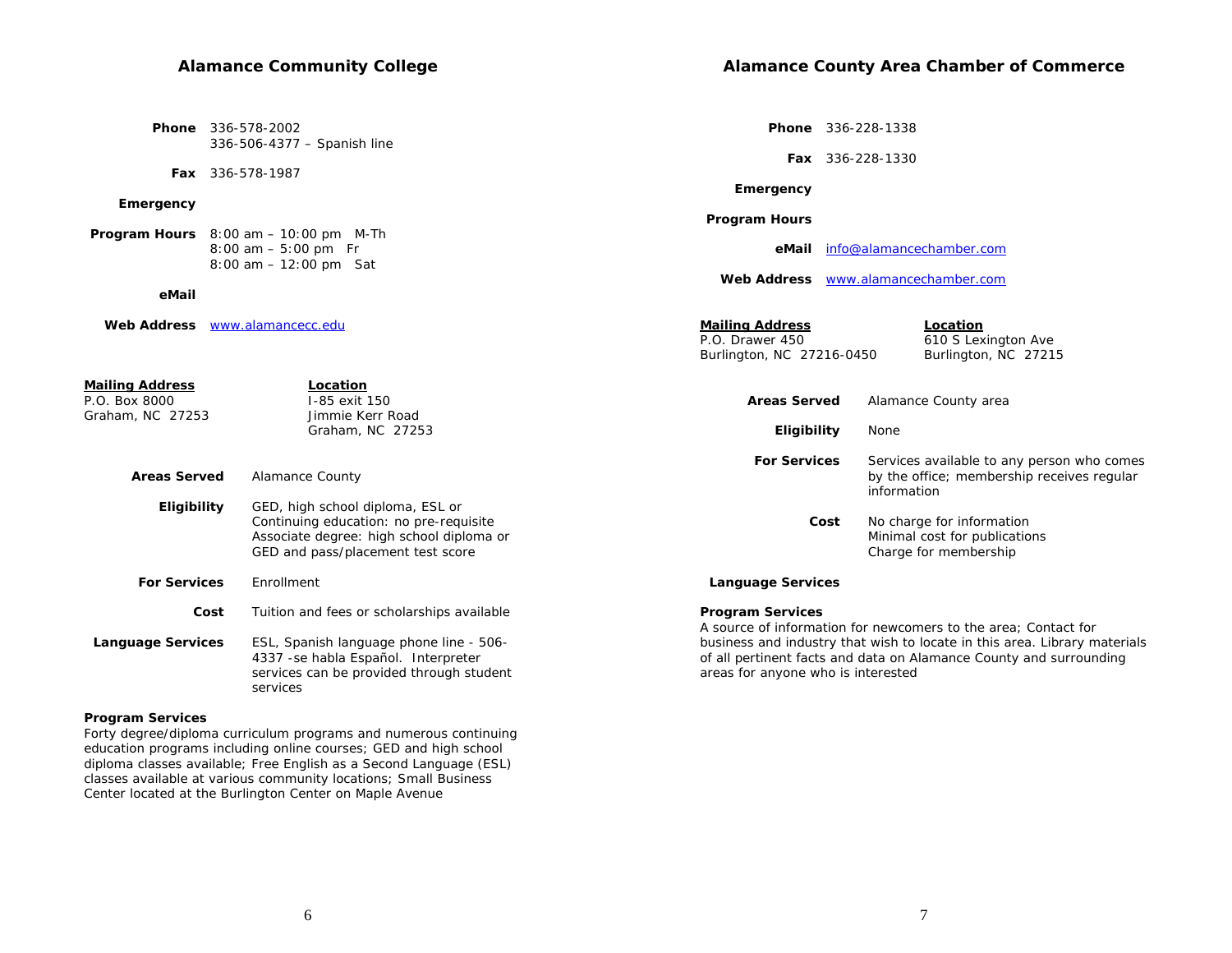**Phone** 336-226-4495

 **Fax** 336-226-4497

#### **Emergency**

 **Program Hours** 9:00 am – 5:00 pm

 **eMail** arts@triad.rr.com

 **Web Address** www.artsalamance.com

| Mailing Address<br>213 S Main St<br>Graham, NC 27253 | Location<br>same                                                                                                               | <b>Mailing Address</b><br>P.O. Box 38<br>Burlington, NC 27216 | Location<br>1946 Martin St.<br>Burlington, NC 27217                                                                           |
|------------------------------------------------------|--------------------------------------------------------------------------------------------------------------------------------|---------------------------------------------------------------|-------------------------------------------------------------------------------------------------------------------------------|
| <b>Areas Served</b>                                  | Alamance County                                                                                                                |                                                               |                                                                                                                               |
|                                                      |                                                                                                                                | <b>Areas Served</b>                                           | Alamance County                                                                                                               |
| Eligibility                                          | Some of the 12 member groups of the Arts<br>Council have eligibility requirements and<br>require an application. Call for more | Eligibility                                                   | Applicants must meet program guidelines                                                                                       |
|                                                      | information. Serves all ages                                                                                                   | <b>For Services</b>                                           | Apply at office                                                                                                               |
| <b>For Services</b>                                  | Call for information                                                                                                           | Cost                                                          | No charge                                                                                                                     |
| Cost                                                 | No cost for services of the Arts Council:<br>minimal fees for activities and classes: free                                     | <b>Language Services</b>                                      | Limited Spanish interpreters                                                                                                  |
|                                                      | newsletter for members; membership<br>comes with donation if given during fund<br>raising period                               | <b>Program Services</b>                                       | Housing Services, Self-Sufficiency, Congregate Meals Program,<br>Weatherization Program, Heating Appliance Repair/Replacement |

#### **Language Services**

#### **Program Services**

The Alamance County Arts Council's mission is to see that the arts thrive throughout Alamance County. The Council partners with area arts and non-arts organizations to promote and produce arts activities; The organization is located at 213 South Main Street in the Captain White House, which is used to exhibit and sale local and regional artists work. The facility is also available for rent by the community. The Council is the Local Distribution Agent for Grass roots funds from the North Carolina Arts Council. These funds are granted to any nonprofit organization located in Alamance County for arts programming. The Council provides support services to 12 member groups

 **Phone** 336-229-7031

 **Fax** 336-229-7034

#### **Emergency**

 **Program Hours** 8:00 am – 5:00 pm M-F

 **eMail** troper38@bellsouth.net

 **Web Address** www.alamanceservices.org

Program, Emergency Food Assistance, Housing Counseling, Home

Ownership Program, Wheels-to-Work Program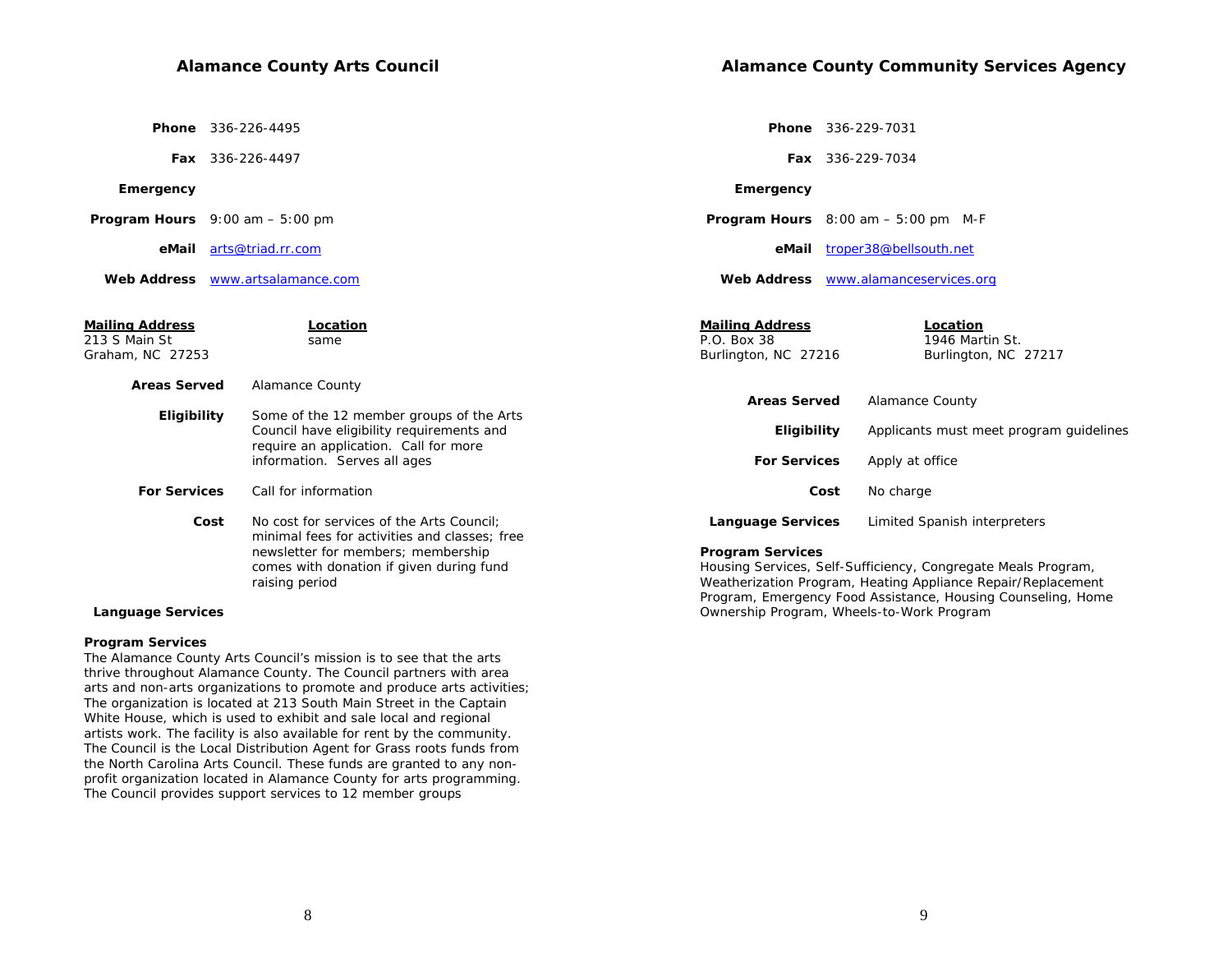**Phone** 336-227-9808

 **Program Hours** 9:00 am – 9:00 pm

 **eMail** dsc@netpath.net

 **Emergency**

 **Web Address**

 **Fax** 336-227-9805

 **Phone** 336-395-9622 or 336-227-2061

 **Fax** 336-229-4507

#### **Emergency**

 **Program Hours** 5:30 am – 9:00 pm M-F 7:00 am – 6:00 pm Sat 1:00 pm – 6:00 pm Sun

 **eMail**

 **Web Address** www.acymca.org

|                                                            |                                                                                                                                       | <b>Mailing Address</b><br>P.O. Box 524<br>Graham, NC 27253 | <b>Location</b><br>102 N Maple St.<br>Graham, NC 27253                                                                                                                                                                             |
|------------------------------------------------------------|---------------------------------------------------------------------------------------------------------------------------------------|------------------------------------------------------------|------------------------------------------------------------------------------------------------------------------------------------------------------------------------------------------------------------------------------------|
| Mailing Address<br>1346 S Main St.<br>Burlington, NC 27215 | Location<br>Corner of South Main<br>and Kitchen Streets<br>Burlington, NC 27215                                                       | <b>Areas Served</b>                                        | <b>Alamance County</b>                                                                                                                                                                                                             |
| <b>Areas Served</b>                                        | Alamance County and adjacent areas                                                                                                    | <b>Eligibility</b>                                         | Screened by the Staff. If the referral<br>involves a court case, additional screening<br>may be done by the D.A.'s office                                                                                                          |
| <b>Eligibility</b>                                         | Anyone                                                                                                                                | <b>For Services</b>                                        | Call the office for information. Disputes can<br>be self-referred, or referred by a family                                                                                                                                         |
| <b>For Services</b>                                        | Request for financial assistance (application<br>process required)                                                                    |                                                            | member or friend, or through counselors,<br>attorneys, ministers, or agencies                                                                                                                                                      |
| Cost                                                       | Fee structure is based on individual<br>programs and memberships. Financial<br>assistance is available on a limited basis by<br>need. | Cost                                                       | No fee for most mediation. Mediation<br>involving divorce agreements may require a<br>small fee. Lifeskills classes for parents and<br>teens are free. Classes are offered for fees<br>depending on the length of the training and |
| <b>Language Services</b>                                   |                                                                                                                                       |                                                            | the number trained                                                                                                                                                                                                                 |

#### **Program Services**

Instructional classes for youth are offered in the following areas: Swimming (beginner, intermediate, advanced), Fitness (ages 9 and up), After school, Summer Day Camp, Winter Basketball Program, Martial Arts; partner with other agencies for community events Instructional classes for adults include: Swimming (beginner, intermediate, advanced), Fitness—Low Impact and Combination Aerobics, Body Tone, Reebok Aerobics, Senior Fitness, Aqua Fitness, Adult Basketball Leagues, Birthday Parties, Family-Night. The facilities include an indoor, heated swimming pool, racquetball and basketball courts, free-weight room, and a nautilus room. Personal training and state-of-the-art cardio theatre room; Memberships are available for adults, families or youth

#### **Program Services**

Mediation services provided for people in conflict situations and can be used before court action or as an alternative for certain misdemeanors or small claims. Classes in mediation and conflict resolution are offered to businesses, agencies, churches and individuals. Classes teach problem solving, communication skills, listening skills and anger management. Juvenile Programs include: Teen Court, Juvenile Court Diversion Program, Juvenile Work Restitution program, Resolve, Family Issues, and Juvenile Mediation

Language Services Can get an interpreter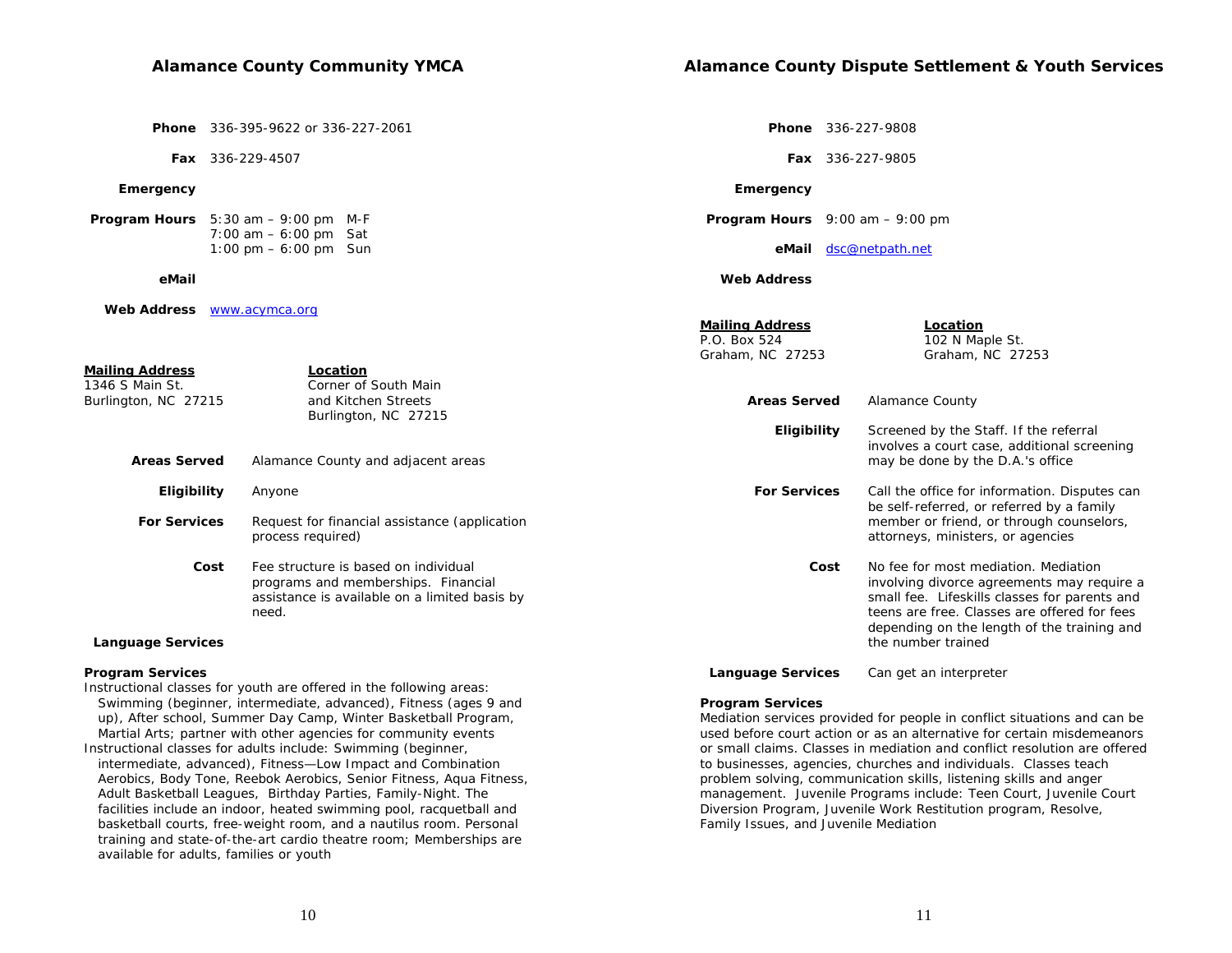# **Alamance County Emergency Medical Service**

 **Phone** 336-228-9988

 **Fax** 336-570-6375

 **Emergency** 911

 **Program Hours** 8:00 am – 5:00 M-F

#### **eMail**

 **Web Address**

|           | <b>Phone</b> 336-570-6740 |  |
|-----------|---------------------------|--|
|           | <b>Fax</b> 336-570-6689   |  |
| Emergency |                           |  |

**Alamance County 4-H** 

 **Program Hours** 8:00 am – 5:00 pm

 **eMail** beth\_bruton@ncsu.edu

 **Web Address** http://alamance.ces.ncsu.edu/index.php?page=youth4h

| Mailing Address<br>P.O. Box 173<br>Graham, NC 27253 | <b>Mailing Address</b><br>Location<br>209-C N Graham-Hopedale Rd.<br>118 W McAden St.<br>Burlington, NC 27217<br>corner of Maple & McAden Streets<br>Graham, NC 27253 |                          |                                                                                                                                | Location<br>Cooperative Extension Center<br>Burlington, NC 27217 |  |
|-----------------------------------------------------|-----------------------------------------------------------------------------------------------------------------------------------------------------------------------|--------------------------|--------------------------------------------------------------------------------------------------------------------------------|------------------------------------------------------------------|--|
|                                                     |                                                                                                                                                                       | <b>Areas Served</b>      |                                                                                                                                | Alamance County                                                  |  |
| <b>Areas Served</b>                                 | <b>Alamance County</b>                                                                                                                                                | Eligibility              |                                                                                                                                | Youth between the ages of 5 and 19; Adults                       |  |
| Eligibility                                         | An incapacitating illness or injury requiring<br>treatment and/or transport to a medical<br>facility                                                                  |                          | must have the willingness and desire to<br>work with youth in a capacity that will<br>optimize "learning by doing" experiences |                                                                  |  |
| <b>For Services</b>                                 | Call as soon as a need or a potential need<br>exists for services listed below                                                                                        | <b>For Services</b>      |                                                                                                                                | Contact the 4-H office                                           |  |
|                                                     |                                                                                                                                                                       | Cost                     |                                                                                                                                | No membership fees. Program service fees                         |  |
| Cost                                                | Basic Life Support - \$225<br>Advanced Life Support - \$300<br>Advanced Life Support Level 2 - \$425<br>Mileage (out of County) - \$6 per mile                        | <b>Language Services</b> |                                                                                                                                | may be charged on an individual program                          |  |

#### **Language Services**

#### **Program Services**

Treatment including advanced-level life support and transport of the ill and injured

#### **Program Services**

4-H provides non-traditional educational services to the youth of Alamance County between the ages of 5 and 19, without discrimination. Youth and volunteers may participate in a variety of programs through community and project clubs, special interest groups, summer programs and school enrichment. Through these programs, youth and adults will gain life skills which will promote a positive self image and will encourage them to be competent, contributing and caring members of the community. *Programs include:* Teen Retreats, public speaking, Summer Fun programs (including animal science, earth/natural resources, outreach programs, arts & cultural activities, healthy foods, nutrition and much more), livestock activities, embryology, fashion review, talent shows, college scholarship programs, project record keeping and more.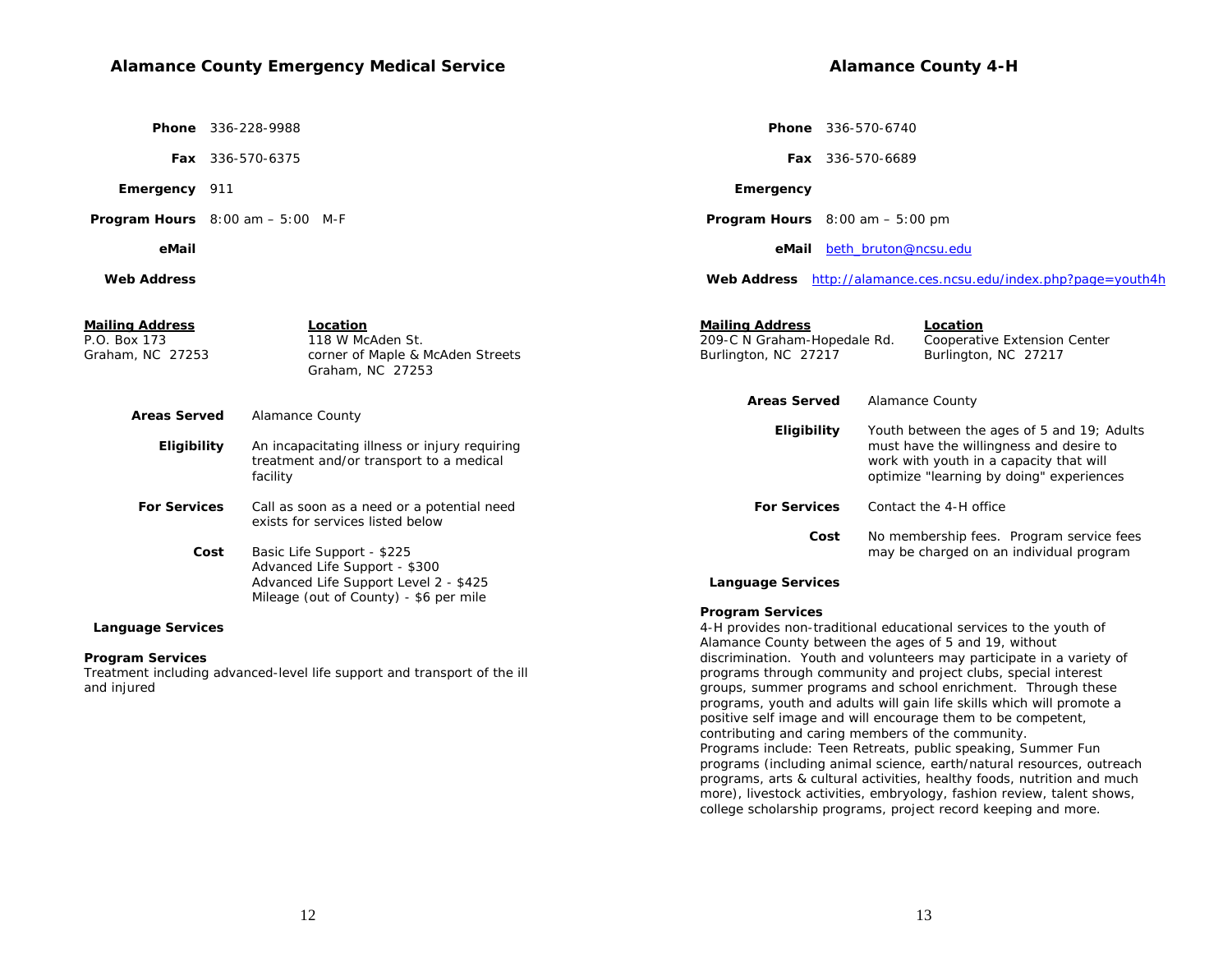# **Alamance County Health Department**

| Phone 336-227-0101<br>Children's Dental Health 336-570-6415                                                                                                                                                             |                                              |                                                                | <b>Phone</b> 336-226-8254                                                                                                                                                                                                                                                                                                                                         |
|-------------------------------------------------------------------------------------------------------------------------------------------------------------------------------------------------------------------------|----------------------------------------------|----------------------------------------------------------------|-------------------------------------------------------------------------------------------------------------------------------------------------------------------------------------------------------------------------------------------------------------------------------------------------------------------------------------------------------------------|
| Family Planning or Women's Health Clinic                                                                                                                                                                                | 336-570-6459 or<br>336-570-6436              | Fax                                                            |                                                                                                                                                                                                                                                                                                                                                                   |
| Health Education 336-570-6382<br>Immunizations                                                                                                                                                                          | 336-513-2255                                 | Emergency                                                      |                                                                                                                                                                                                                                                                                                                                                                   |
| Child Health Clinic<br>Maternity Care Coordination (Baby Love)<br>Maternity Information/Appointments A-K 336-570-6748<br>Maternity Information/Appointments L-Z 336-570-6466<br><b>WIC</b>                              | 336-570-6747<br>336-570-6384<br>336-570-6745 |                                                                | <b>Program Hours</b> $9:00$ am $-4:00$ pm T-F<br>10:30 am $-5:00$ pm Sat<br>1:00 pm $-5:00$ pm Sun<br><b>Closed Mondays</b>                                                                                                                                                                                                                                       |
| Environmental Health 336-570-6367                                                                                                                                                                                       |                                              | eMail                                                          |                                                                                                                                                                                                                                                                                                                                                                   |
| <b>Fax</b> 336-513-5593                                                                                                                                                                                                 |                                              |                                                                | Web Address www.alamancemuseum.org                                                                                                                                                                                                                                                                                                                                |
| Emergency<br><b>Program Hours</b> $8:00$ am $-5:00$ pm<br>eMail                                                                                                                                                         |                                              | <b>Mailing Address</b><br>4777 S NC 62<br>Burlington, NC 27215 | Location<br>4 1/2 miles south of Burlington<br>and I-85/I-40                                                                                                                                                                                                                                                                                                      |
| www.alamance-nc.com/Alamance-<br><b>Web Address</b><br>NC/Departments/Health                                                                                                                                            |                                              | <b>Areas Served</b>                                            | Alamance County residents and visitors<br>from the State, nation and many foreign<br>countries                                                                                                                                                                                                                                                                    |
| <b>Mailing Address</b><br>Location<br>319-B N Graham-Hopedale Rd.<br>same                                                                                                                                               |                                              | Eligibility                                                    | Services available to everyone                                                                                                                                                                                                                                                                                                                                    |
| Burlington, NC 27217                                                                                                                                                                                                    |                                              | <b>For Services</b>                                            | On-site and off-site services available to<br>anyone upon request                                                                                                                                                                                                                                                                                                 |
| <b>Areas Served</b><br><b>Alamance County</b>                                                                                                                                                                           |                                              | Cost                                                           | Free                                                                                                                                                                                                                                                                                                                                                              |
| Eligibility                                                                                                                                                                                                             |                                              | <b>Language Services</b>                                       | Spanish & Portuguese                                                                                                                                                                                                                                                                                                                                              |
| <b>For Services</b><br>Services for WIC, Child Health, Family<br>Planning or Maternity, eligibility is<br>determined by income<br>There is a charge for some clinic services.<br>Cost<br>For information, call 227-0101 |                                              | <b>Program Services</b><br>provided                            | Guided tours of the house museum are offered on a daily basis.<br>Educational programs and services offered to local civic organizations<br>and schools upon request. Audio-visual program concerning local<br>textile history, rotating exhibits pertaining to county history, annual<br>interpretative programs, seminars, and tours of national historic sites |

 **Language Services** Spanish interpreter

#### **Program Services**

Women, Infants & Children's Program (WIC); Family Planning, Child Services Coordination, Child Health, Children's Dental Clinic, Maternity Care & Coordination, Immunizations, Tuberculosis, Communicable Disease, Sexually Transmitted Disease, HIV (AIDS virus) counseling & testing, Health Education, Environmental Health Program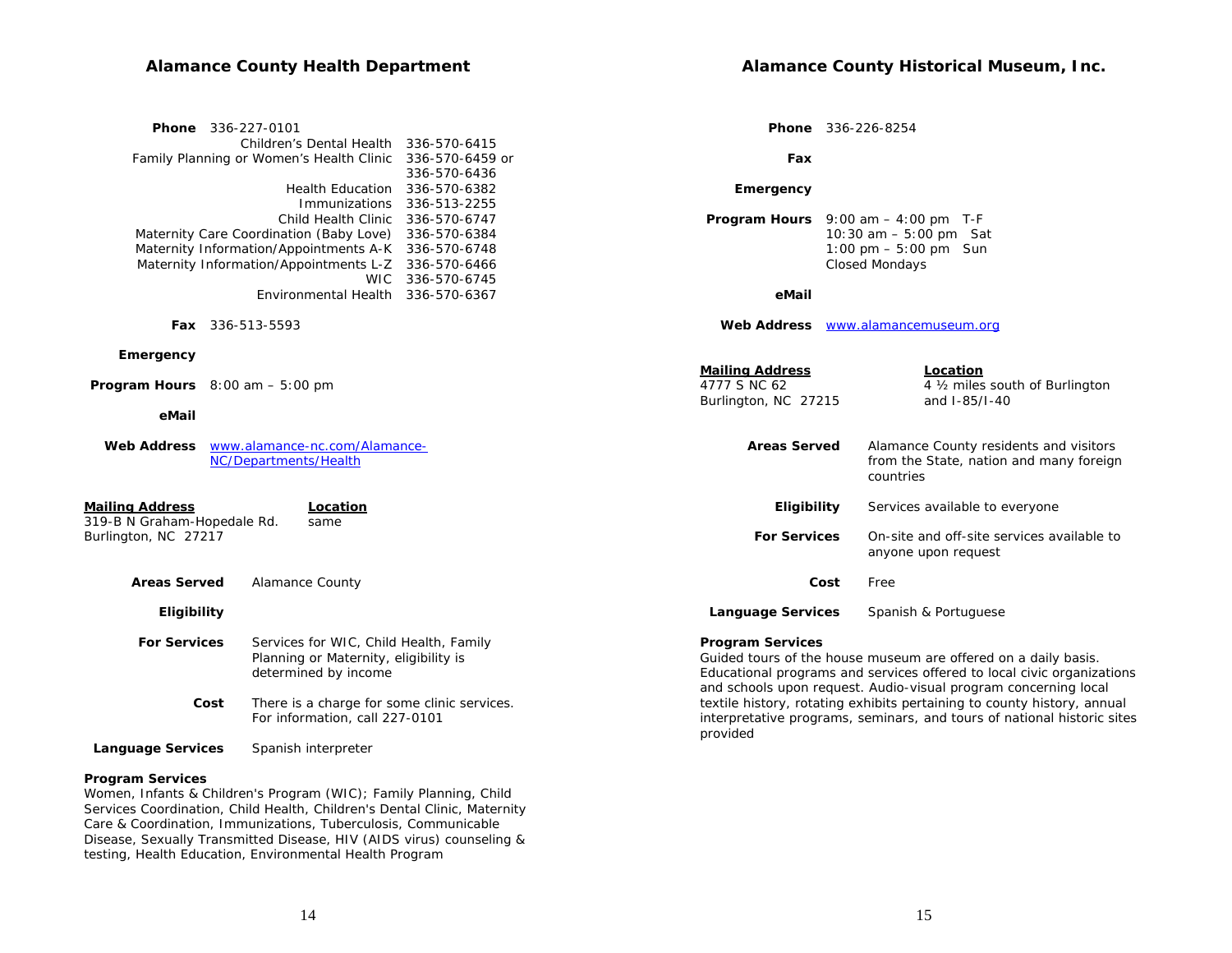## **Alamance County Judicial Services**

 **Phone** 336-513-4370

 **Fax** 336-513-4372

#### **Emergency**

 **Program Hours** 8:00 am – 5:00 pm M-F

 **eMail** gary.cole@alamance-nc.com

#### **Web Address**

#### **Mailing Address Location** 114-D S Maple Ave. same Graham, NC 27253  **Areas Served** Alamance County **Eligibility** Any resident of Alamance County with legal involvement; Referrals may be made by presiding judge, probation/parole officers, attorneys, self or others **For Services** Call to make an appointment  **Cost** Fixed fees for initial assessment & education groups **Language Services** Hispanic interpreter can be arranged  **eMail Web AddressLocation Location**627 W Front St. 109 S Maple Ave. Burlington, NC 27215 Graham, NC 27253 **Areas Served** Alamance County  **Eligibility** None services

#### **Program Services**

TASC, Drug Education School, Domestic Violence and DWI-related assessment, referral to treatment/education & care management services

#### **Alamance County Magistrates**

#### **Alamance County Court System**

 **Phone** 336-229-3508 Burlington 336-438-1195 Graham

 **Fax**

#### **Emergency**

**Program Hours** 16 - 24 hours Burlington 24 hours Graham

| <b>Areas Served</b> | Alamance County                                       |
|---------------------|-------------------------------------------------------|
| <b>Eligibility</b>  | None                                                  |
| <b>For Services</b> | Come to the Graham or Burlington offices              |
| Cost                | No fee under criminal law, fees for civil<br>services |

#### **Language Services**

#### **Program Services**

To Hear "Probable Cause"

To Issue: Warrants, Summons, Mental Commitments and Widow's Allowance

To Set Conditions of Release and Bonding

- To Receive Payment for pleas of guilt and waiver of trial (in many traffic and misdemeanor cases)
- Civil Actions: Small Claims Court
- Civil Magistrates preside over Small Claims Court
- Civil Marriage Ceremony: All Magistrates perform Civil Marriages (Magistrates are not allowed to advise either party in a small claims action—all civil claims are instigated at the Clerk of Court Office, Superior Court, Graham, NC)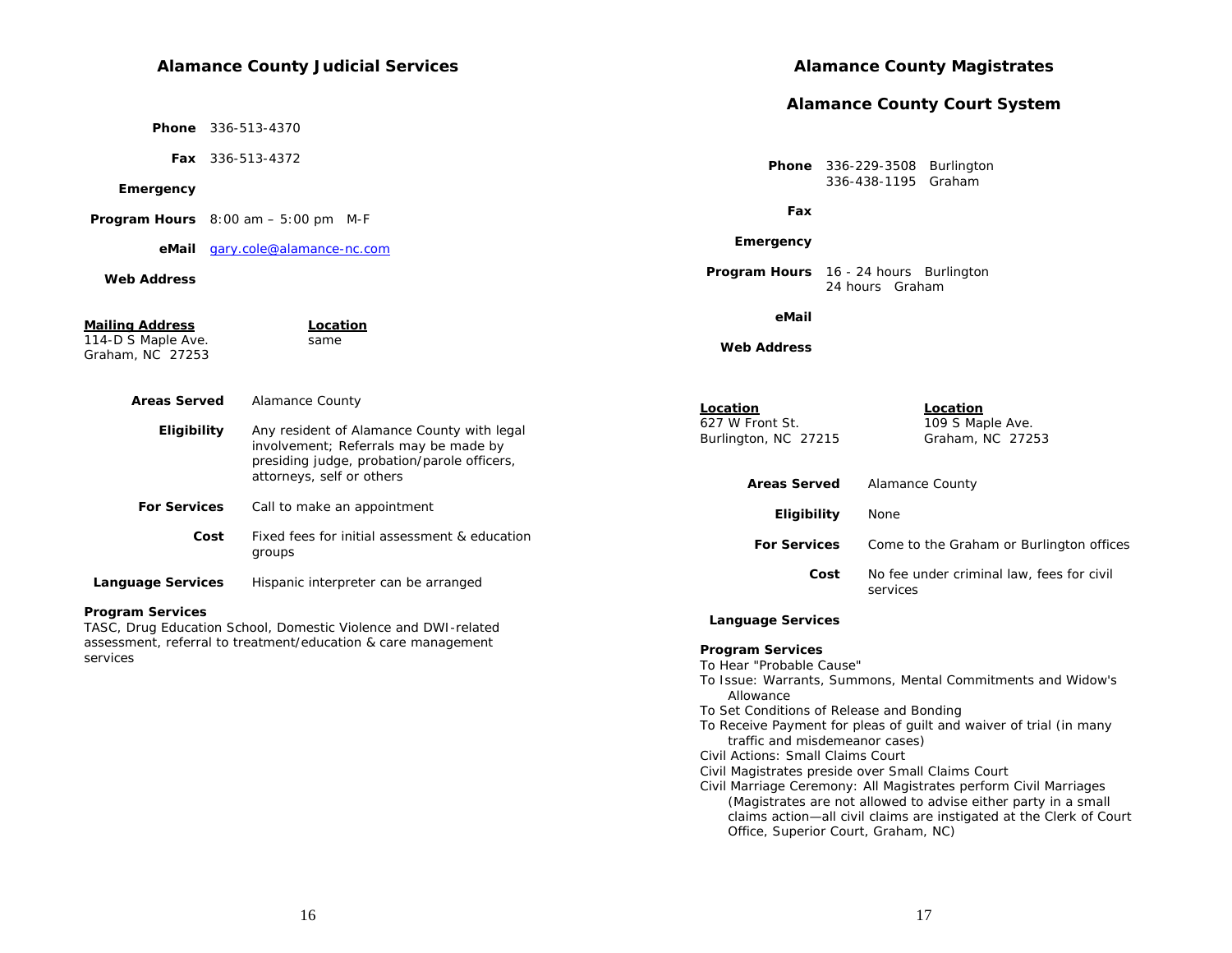#### **Alamance County Public Libraries**

| ____ | <b>Phone</b> 336-229-3588 |  | <b>Fax</b> $336-229-3592$ |
|------|---------------------------|--|---------------------------|
|------|---------------------------|--|---------------------------|

 **Program Hours** 9am–9pm M-Th; 9am–6pm Fri, Sat; 1pm–5pm Sun

 **Web Address** www.alamancelibraries.org

#### **Locations**

May Memorial Library<br>
Headquarters of Alamance **Fig. 211 S** Main St. Headquarters of Alamance County Public Libraries Graham, NC 27253 342 S. Spring St. Phone: 336-570-6730 Burlington, NC 27215 Fax: 336-570-6732

Phone & Hours – see above  $9 \text{ am} - 8:00 \text{ pm}$  Mon, Tues 9 am – 6:00 pm Wed – Sat South Annex Library 2 pm – 5:00 pm Sun (Sept – May)

Phone: 919-563-6431

6343 Snow Camp Graham, NC 27253 Mebane Library<br>
Phone: (336) 376-9705 101 S First St. Phone: (336) 376-9705  $1<sup>st</sup>$  Wed of the month,  $1 - 4$  pm Mebane, NC 27302

#### North Park Library Fax: 919-563-5098

849 Sharpe Rd. 2008 10:00 9 am – 8 pm Mon, Tues Burlington, NC 27217 9 am  $-6$  pm Wed  $-$  Sat Phone: 336-226-7185 2 pm – 5 pm Sun (Sept – May) Fax: 336-513-5425  $3:30 \text{ pm} - 8 \text{ pm}$  M – Th (Sept - May) 9 am – 5:30 pm  $M - Fr$  (Jun – Aug)

**Areas Served** Alamance County

- **Eligibility** Minors required to have parental permission for issuance of library card and for Internet use. Borrowing privileges with current library card available to any county resident showing proof of local address. Telephone reference services and in-library use of materials available to anyone regardless of library card status
- **For Services** Telephone reference service and in-library use of materials available to anyone regardless of library card status

**Cost** Free

#### **Program Services**

Items available for check-out include: videos, DVDs, CDs, audio cassettes, books, audio-visual equipment; Services offered include: Internet access, reference services, meeting rooms, tax forms, laminating, typewriters, voter registration, business reference collection, children's and young adult collection, genealogy and local history collection, photocopiers, FAX service, tours, preschool and school-age programs, adult programs, outreach services for the visually and/or physically impaired, Spanish language collection, InterLibrary Loan. Youth Services: includes weekly preschool story times for the public and daycare programming by appointment. Tours can be arranged for school groups by appointment. Dial-A-Story recorded storyline is accessible to all children at 336-229-3595.

 **Phone** 336-228-9988

 **Fax** 336-570-6375

 **Emergency** 911

 **Program Hours**

 **eMail**

 **Web Address**

# **Mailing Address Location**<br>P.O. Box 615 118 McAd

118 McAden St. Graham, NC 27253 Graham, NC 27253 (corner of Maple & McAden streets)

| <b>Areas Served</b>      | Alamance County                                                             |
|--------------------------|-----------------------------------------------------------------------------|
| <b>Eligibility</b>       | None                                                                        |
| <b>For Services</b>      | Call as soon as a need or potential nee<br>exists for services listed below |
| Cost                     | No charge (donations accepted)                                              |
| <b>Language Services</b> |                                                                             |

#### **Program Services**

Extrication, search (including drowning victim recovery), HUG-A-TREE program (teaches kids who are lost how to be more easily found)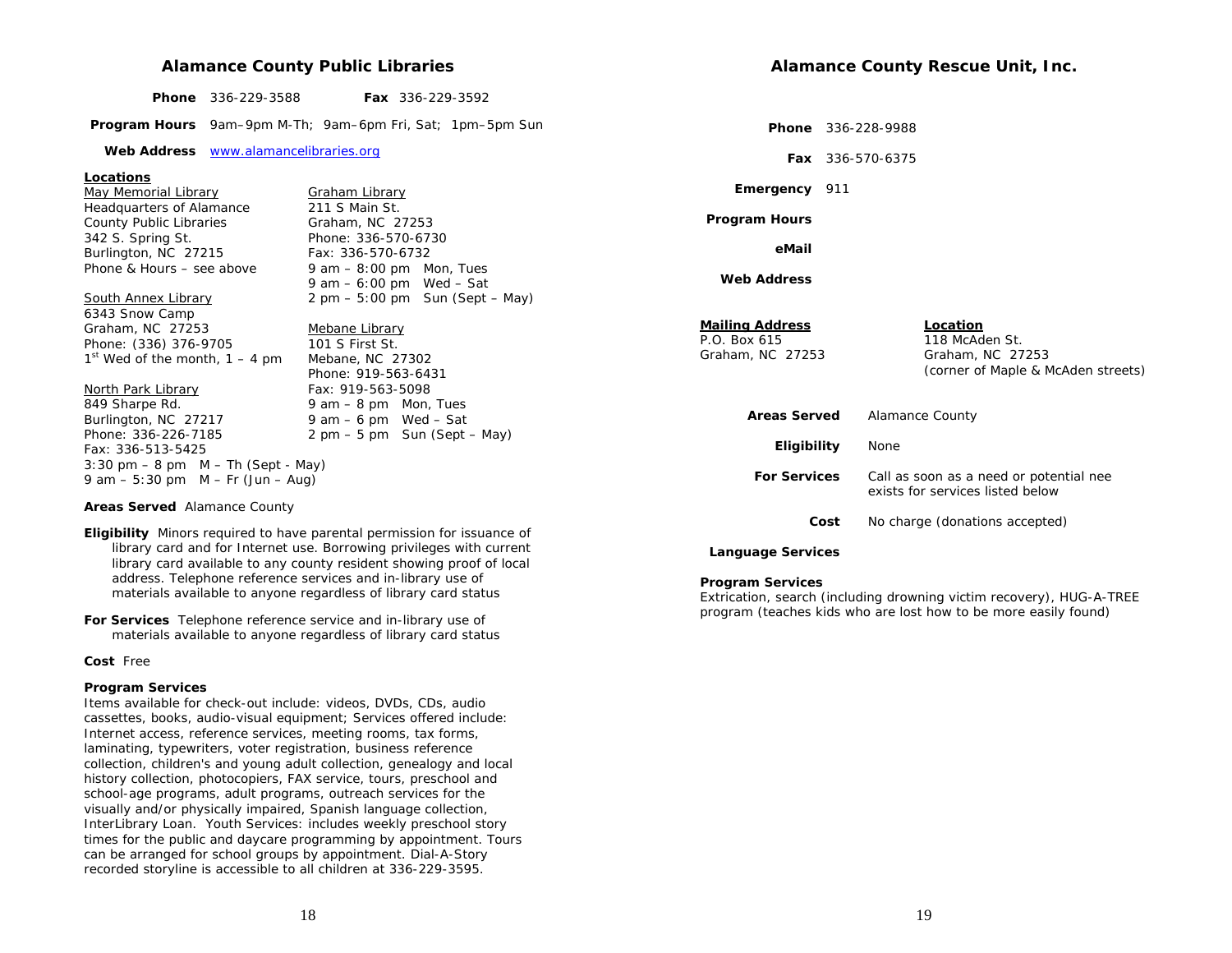# **Alamance County Transportation Authority (ACTA)**

**Dial-A-Ride** 

|                                                                 |                                                                                                                                                                          |                                                                                    | <b>Phone</b> 336-538-8080                                                                                                    |  |  |
|-----------------------------------------------------------------|--------------------------------------------------------------------------------------------------------------------------------------------------------------------------|------------------------------------------------------------------------------------|------------------------------------------------------------------------------------------------------------------------------|--|--|
|                                                                 | <b>Phone</b> 336-222-0565                                                                                                                                                |                                                                                    | Fax 336-538-8534                                                                                                             |  |  |
|                                                                 | Fax 336-222-6029                                                                                                                                                         | Emergency                                                                          |                                                                                                                              |  |  |
|                                                                 | <b>Emergency</b> 336-214-1896                                                                                                                                            |                                                                                    | <b>Program Hours</b> $8:00$ am $-5:00$ pm M-F                                                                                |  |  |
|                                                                 | <b>Program Hours</b> $6:00 \text{ am} - 6:00 \text{ pm}$ M-F                                                                                                             |                                                                                    | eMail bporter@armc.com                                                                                                       |  |  |
| eMail                                                           | actaexec@bellsouth.net                                                                                                                                                   | <b>Web Address</b>                                                                 |                                                                                                                              |  |  |
| <b>Mailing Address</b><br>P.O. Box 2746<br>Burlington, NC 27216 | Web Address <b>WWW.acta-nc.com</b><br>Location<br>1946-C Martin St<br>Burlington, NC 27217                                                                               | <b>Mailing Address</b><br><b>ARMC</b><br>P.O. Box 202<br>Burlington, NC 27216-0202 | Location<br>2732 Anne Elizabeth Drive<br>Burlington, NC 27215                                                                |  |  |
|                                                                 |                                                                                                                                                                          | <b>Areas Served</b>                                                                | <b>Alamance County</b>                                                                                                       |  |  |
| <b>Areas Served</b>                                             | Alamance County with Inter-County medical<br>connections to Guilford, Wake, Durham &<br>Orange counties                                                                  | Eligibility                                                                        | Services available to adults 60 years of age<br>and older and their families                                                 |  |  |
| Eligibility                                                     | Open to all residents of Alamance County or                                                                                                                              | <b>For Services</b>                                                                | Call 538-8080                                                                                                                |  |  |
|                                                                 | general public; Dial-a-Ride for citizens 60<br>years of age or older; Requests for DSS<br>transit should be coordinated with Alamance<br>County Dept. of Social Services | Cost                                                                               | No charge for core services of Information &<br>Referral, Case Assistance & Care<br>Management                               |  |  |
| <b>For Services</b>                                             | Call ACTA office at 222-0565                                                                                                                                             | <b>Language Services</b>                                                           | One staff person with limited Spanish;<br>access to interpreters                                                             |  |  |
|                                                                 | Call for rates<br>Cost                                                                                                                                                   | <b>Program Services</b>                                                            |                                                                                                                              |  |  |
| <b>Language Services</b>                                        |                                                                                                                                                                          |                                                                                    | Alamance ElderCare, a non-profit human services agency, is<br>committed to improving the lives of those striving to meet the |  |  |
| <b>Program Services</b>                                         |                                                                                                                                                                          |                                                                                    | challenges of aging. We provide information, individualized<br>.                                                             |  |  |

Transportation for general public, Subscription and Demand response; Dial-a-Ride for citizens 60 years of age or older

20

assessments, options to meet needs, assistance to locate and obtain services, caregiver and community education and advocacy. We serve older adults across the spectrum of needs and financial status; also provide comprehensive care management services for frail older adults

necessary to be safely cared for within the home. We provide a range of family caregiver services and educational programs for local and long-distance caregivers. Call 538-8080 for further assistance or

in the community to help them coordinate and obtain services

additional information.

**Alamance ElderCare**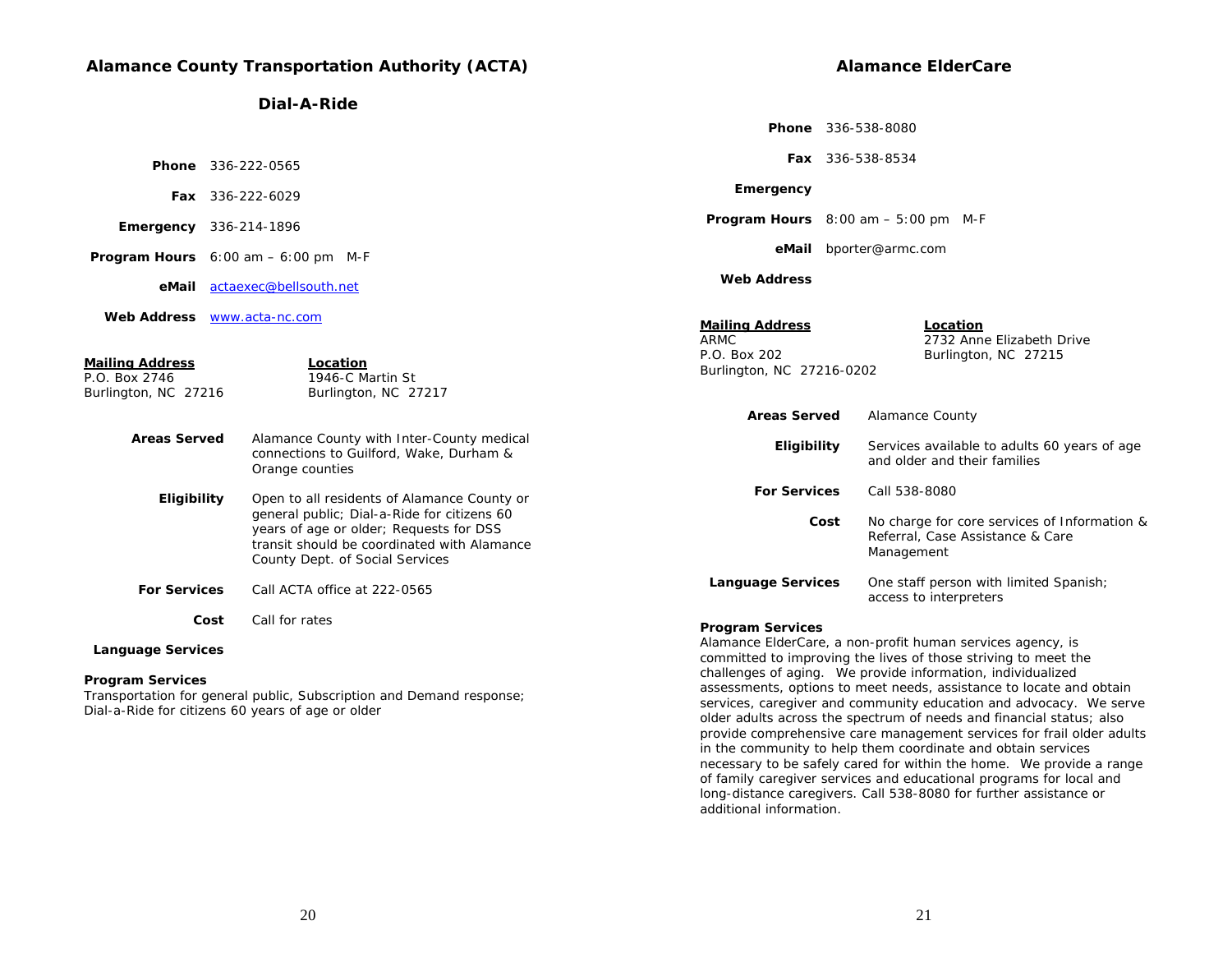|                                       | <b>Alamance Partnership for Children</b>                                         |                                                                | <b>Alamance Pregnancy Services</b>                                                          |  |  |  |
|---------------------------------------|----------------------------------------------------------------------------------|----------------------------------------------------------------|---------------------------------------------------------------------------------------------|--|--|--|
|                                       | <b>Smart Start</b>                                                               |                                                                | <b>Piedmont Rescue Mission, Inc.</b>                                                        |  |  |  |
|                                       |                                                                                  |                                                                |                                                                                             |  |  |  |
|                                       | <b>Phone</b> 336-513-0063                                                        | Phone 336-222-9195                                             |                                                                                             |  |  |  |
|                                       | <b>Fax</b> 336-226-1152                                                          |                                                                | <b>Fax</b> 336-229-5979                                                                     |  |  |  |
| Emergency                             |                                                                                  | Emergency                                                      |                                                                                             |  |  |  |
|                                       | <b>Program Hours</b> $9:00$ am $-5:00$ pm M-F                                    | <b>Program Hours</b> $9:00$ am $-3:00$ pm                      |                                                                                             |  |  |  |
|                                       | eMail apcied1@bellsouth.net                                                      | eMail                                                          | alamancepregser@bellsouth.net                                                               |  |  |  |
|                                       | Web Address www.alamancechildren.org                                             |                                                                | Web Address www.piedmontrescuemission.org                                                   |  |  |  |
|                                       |                                                                                  |                                                                |                                                                                             |  |  |  |
| <b>Mailing Address</b>                | Location                                                                         |                                                                |                                                                                             |  |  |  |
| P.O. Box 2243<br>Burlington, NC 27216 | 500 S Main St.<br>Burlington, NC 27215                                           | <b>Mailing Address</b><br>P.O. Box 996<br>Burlington, NC 27216 | <b>Location</b><br>1519 N Mebane St.<br>Burlington, NC 27217<br>(use Dover Street entrance) |  |  |  |
| <b>Areas Served</b>                   | <b>Alamance County</b>                                                           |                                                                |                                                                                             |  |  |  |
| Eligibility                           | Requirements and eligibility vary depending<br>on the program                    | <b>Areas Served</b>                                            | Community                                                                                   |  |  |  |
|                                       |                                                                                  | Eligibility                                                    | A legitimate need                                                                           |  |  |  |
| <b>For Services</b>                   | Call the office to speak with someone                                            |                                                                |                                                                                             |  |  |  |
|                                       | regarding a specific activity or program                                         | <b>For Services</b>                                            | By appointment or walk-in                                                                   |  |  |  |
| Cost                                  | Fees are charged fro workshops (\$5 - \$10)<br>and fingerprinting services (\$5) | Cost                                                           | Free                                                                                        |  |  |  |
|                                       |                                                                                  | <b>Language Services</b>                                       |                                                                                             |  |  |  |
| <b>Language Services</b>              | Bilingual person on staff if assistance is                                       |                                                                |                                                                                             |  |  |  |
|                                       | needed                                                                           | <b>Program Services</b>                                        | Assistance in unplanned pregnancy situations and infant care                                |  |  |  |
| <b>Program Services</b>               |                                                                                  | information                                                    |                                                                                             |  |  |  |
| Services to Child Care Providers:     |                                                                                  |                                                                |                                                                                             |  |  |  |
|                                       | Early Childhood Specialists provide technical assistance to improve              |                                                                |                                                                                             |  |  |  |
|                                       | quality in child care facilities by assisting with program and                   |                                                                |                                                                                             |  |  |  |
|                                       | education standards. A behavioral specialist is available to assist              |                                                                |                                                                                             |  |  |  |
|                                       | child care teachers with problem behaviors in the child care                     |                                                                |                                                                                             |  |  |  |

setting. Opportunities for training and insurance benefits are also

A Family Support Specialist provides referrals to parents searching for child care. The Parents as Teachers program is available to stay at home parents who wish to provide an enriching

provided.

Services to Parents and Children:

environment for their children.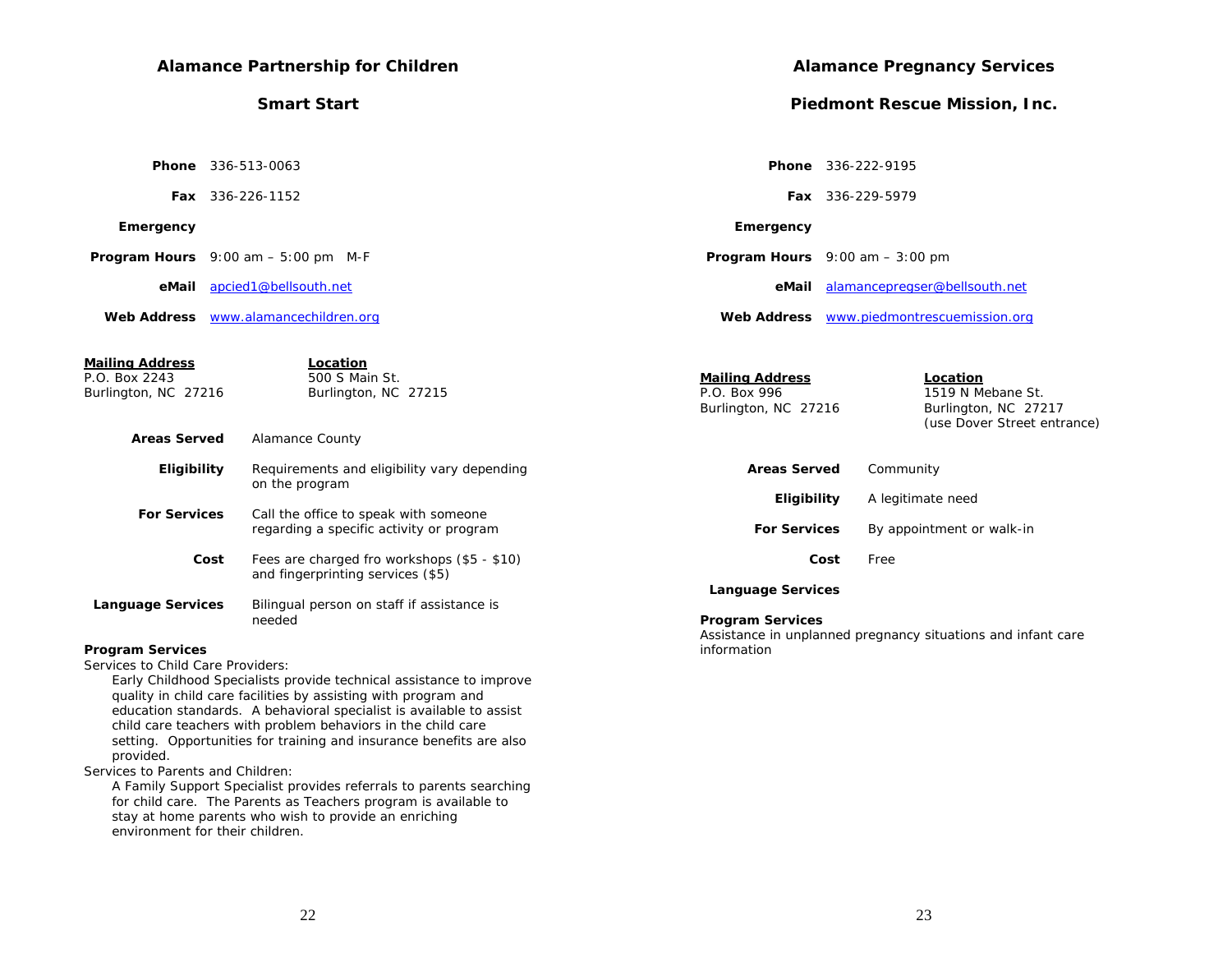#### **Alamance Regional Medical Center**

 **Phone** 336-538-7000

 **Fax**

 **Emergency** 336-538-7416

 **Program Hours** 24 hours

 **eMail**

 **Web Address** www.armc.com

#### **Mailing Address Location**

| P.O. Box 202<br>Burlington, NC 27216 | 1240 Huffman Mill Rd.<br>Burlington, NC 27215                                        |  |  |
|--------------------------------------|--------------------------------------------------------------------------------------|--|--|
| Areas Served                         | Alamance County and Contiguous Areas                                                 |  |  |
| Eligibility                          | Anyone                                                                               |  |  |
| <b>For Services</b>                  | Physician referral; Self referral; Emergency Room                                    |  |  |
| Cost                                 | Varies according to services rendered                                                |  |  |
| <b>Language Services</b>             | Spanish, Arabic, French, Italian, German<br>(Full time Spanish interpreter on staff) |  |  |

#### **Program Services**

General medical and surgical inpatient care; intensive care unit (cardiovascular, medical/surgical); family-centered birthing care with labor/delivery/recovery suites and C-Section OR; 24-hour emergency services; outpatient surgery center; laser surgery; comprehensive cancer center; skilled nursing facility; psychiatric and chemical dependency treatment, angioplasty, cardiac catheterization; sleep disorders lab; pain management clinic; home health nursing and therapies (HomeCare Providers); Senior Advantage (570-8442); cardiac rehabilitation for adults (Heart Track); rehabilitation services (physical therapy, occupational therapy, sports therapy, speech and language therapy); occupational health and safety program; weight management, diabetes counseling, nutritional counseling (Lifestyle Center, 538-8115); Pediatric Asthma Center; magnetic resonance imaging (MRI), CT, and other advanced diagnostic services; mammography, stereotactic breast biopsy, helicopter air ambulance service (Lifestyle Center); pastoral care program; Employee Assistance Counseling Program (EACP); community support groups for heart, lung, arthritis, stroke, breathing, vision, cancer, grandparents raising grandchildren, chronic fatigue, colitis, Crohn's disease, caregivers support, grief support, and mental illness; and Lifeline. Many classes, lectures, and workshops for the public are offered on a regular basis. All patients are treated regardless of health insurance, financial status, or ability to pay

### **Alamance Rescue Mission**

#### **Piedmont Rescue Mission, Inc.**

| Phone                                                          | $336 - 229 - 4096$ (8:00 am $-$ 4:00 pm)<br>336-228-0782 (8:00 pm - 10:00 pm)                                                                                                                                              |
|----------------------------------------------------------------|----------------------------------------------------------------------------------------------------------------------------------------------------------------------------------------------------------------------------|
|                                                                | Fax 336-229-5979                                                                                                                                                                                                           |
| Emergency                                                      |                                                                                                                                                                                                                            |
|                                                                | <b>Program Hours</b> $8:00$ am $-4:00$ pm                                                                                                                                                                                  |
| eMail                                                          | piedmontrescue1@bellsouth.net                                                                                                                                                                                              |
| Web Address                                                    | www.piedmontrescuemission.org                                                                                                                                                                                              |
| <b>Mailing Address</b><br>P.O. Box 996<br>Burlington, NC 27216 | Location<br>1519 N Mebane St.<br>Burlington, NC 27217                                                                                                                                                                      |
| <b>Areas Served</b>                                            | Community                                                                                                                                                                                                                  |
| Eligibility                                                    | Any homeless or needy man<br>(acceptance based on interview)<br>Need one form of ID and must be able to work                                                                                                               |
| <b>For Services</b>                                            | By appointment or walk-in                                                                                                                                                                                                  |
|                                                                | Cost<br>There is a 30-day in-house program which<br>must be completed after which residents<br>are required to seek full-time employment<br>in the community. From that point there is a<br>\$49/week service contribution |

#### **Language Services**

#### **Program Services**

The Mission provides a program for homeless and/or needy men that includes one-on-one counseling, life skills training and job rehabilitation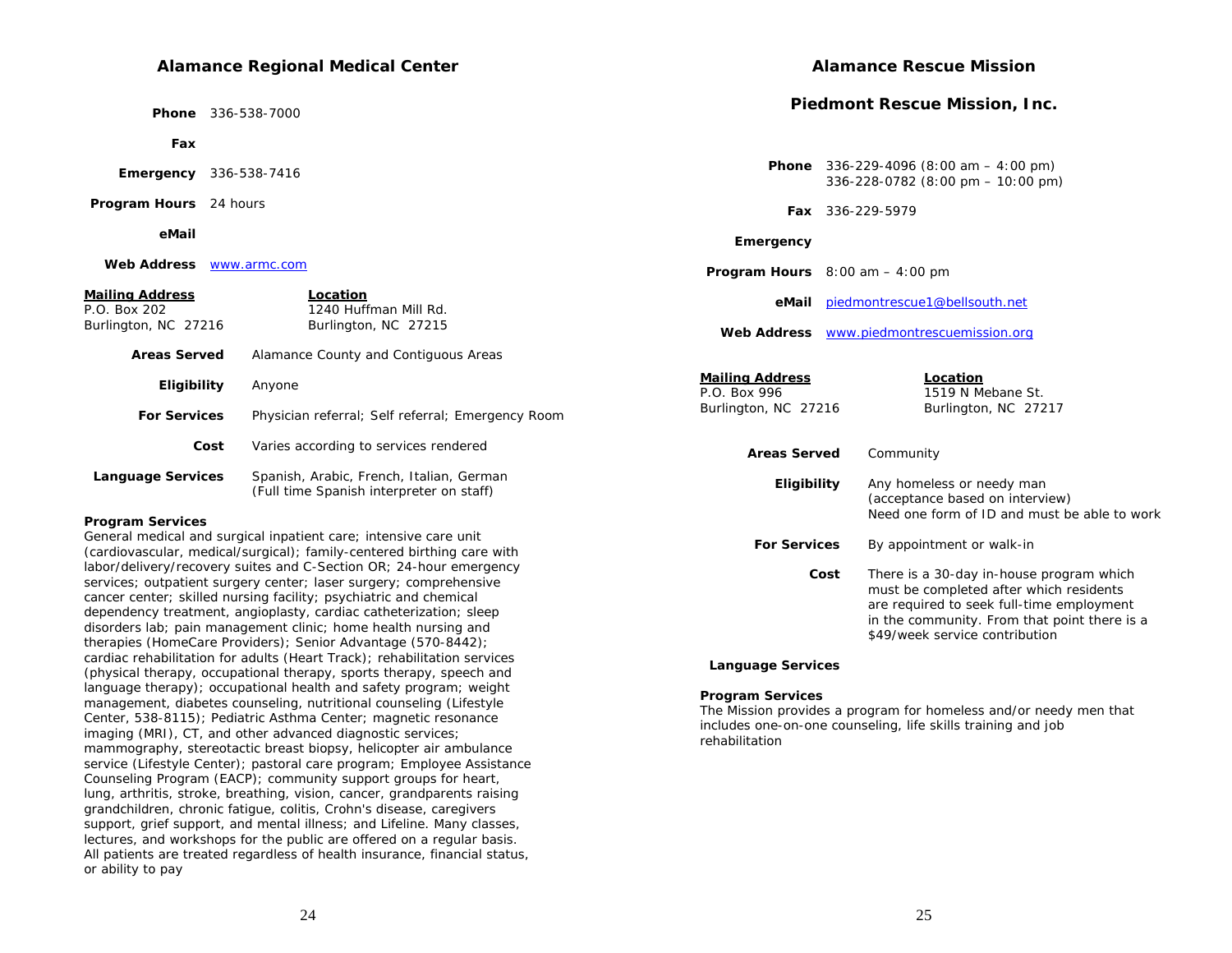# **AlaMAP of ARMC**

# **Alamance Medical Assistance Program of ARMC**

|                                                                |                  |                                                                                   |                                                                     |      | <b>Phone</b> 336-532-0500                                                                                                             |
|----------------------------------------------------------------|------------------|-----------------------------------------------------------------------------------|---------------------------------------------------------------------|------|---------------------------------------------------------------------------------------------------------------------------------------|
| <b>Phone</b> 336-538-8440                                      |                  |                                                                                   |                                                                     |      | Fax 336-532-0509                                                                                                                      |
|                                                                | Fax 336-538-8449 |                                                                                   |                                                                     |      | <b>Emergency</b> 336-812-8645                                                                                                         |
| Emergency                                                      |                  |                                                                                   |                                                                     |      | <b>Program Hours</b> $6:30$ am $-6:30$ pm                                                                                             |
| <b>Program Hours</b> $8:00$ am $-5:00$ pm                      |                  |                                                                                   |                                                                     |      | eMail jwright@adsyes.org                                                                                                              |
| eMail                                                          |                  |                                                                                   |                                                                     |      | Web Address <b>WWW.adsyes.com</b>                                                                                                     |
|                                                                |                  | Web Address www.armc.com/alamap                                                   |                                                                     |      |                                                                                                                                       |
| <b>Mailing Address</b><br>P.O. Box 202<br>Burlington, NC 27216 |                  | Location<br>1624 Memorial Dr.<br>Burlington, NC 27215                             | <b>Mailing Address</b><br>2140 N Church St.<br>Burlington, NC 27217 |      | Location<br>same                                                                                                                      |
|                                                                |                  |                                                                                   | <b>Areas Served</b>                                                 |      | Alamance & Caswell Counties                                                                                                           |
| <b>Areas Served</b>                                            |                  | Alamance County and surrounding counties<br>if medical care is in Alamance County | Eligibility                                                         |      | None, except proof of address                                                                                                         |
| Eligibility                                                    |                  | If income is below 150% of the federal                                            | <b>For Services</b>                                                 |      | By phone or in person                                                                                                                 |
|                                                                |                  | poverty level                                                                     |                                                                     | Cost | Sliding scale (varies according to service)                                                                                           |
| <b>For Services</b>                                            |                  | Call or referral from physician or agency                                         | <b>Language Services</b>                                            |      | Spanish                                                                                                                               |
|                                                                | Cost             | Free                                                                              | <b>Program Services</b>                                             |      |                                                                                                                                       |
| <b>Language Services</b>                                       |                  | English and translators through AT&T<br>Language Line                             | court system)                                                       |      | DWI services, as well as Prevention, Juvenile Services, Detox, and<br>MAJORS program (juveniles on probation or processed through the |

### **Program Services**

To enable individuals without financial means to obtain affordable lifesustaining medications with appropriate education and follow-up for the enhancement of good health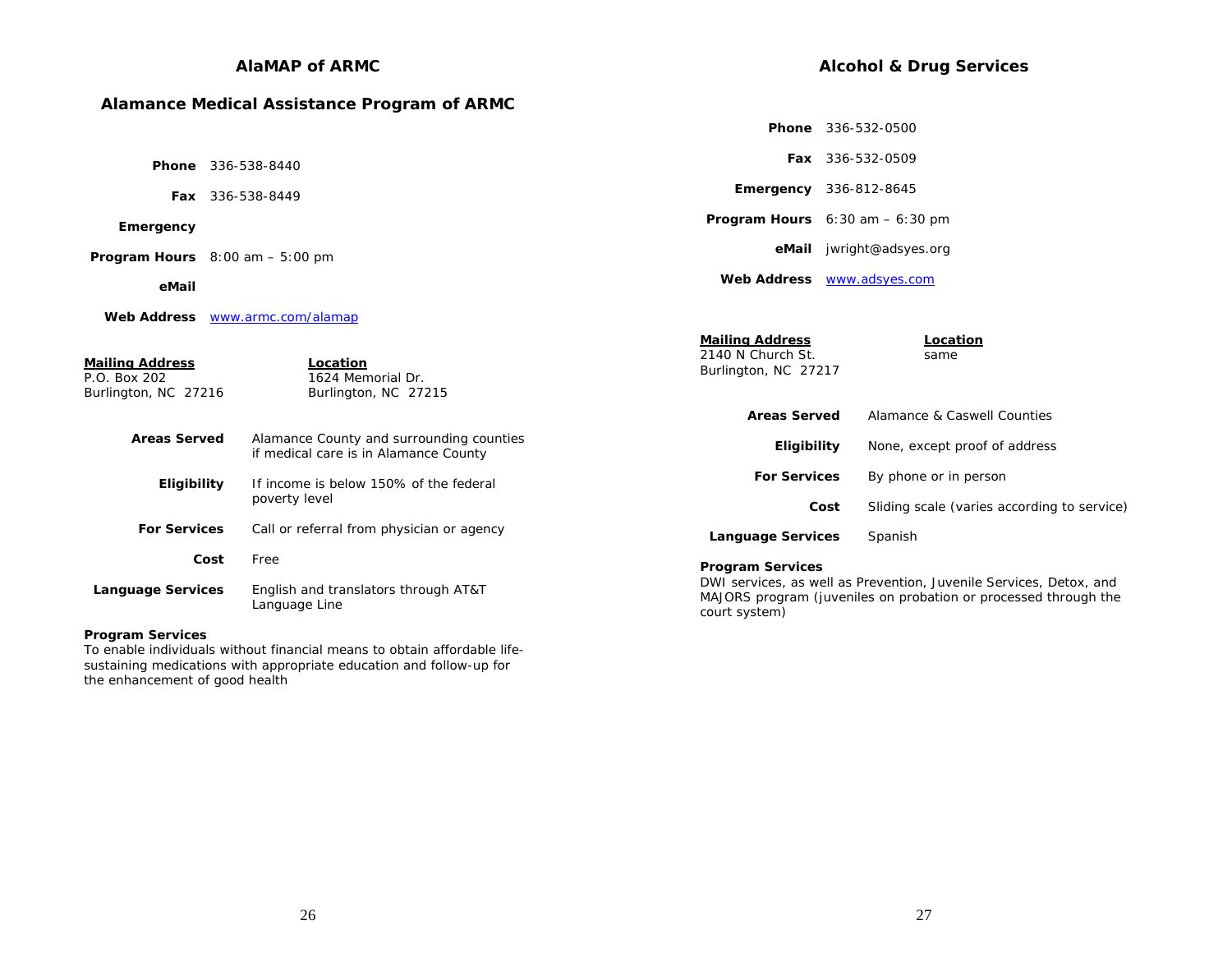# **Allied Churches of Alamance County**

| <b>American Cancer Society</b> |  |
|--------------------------------|--|
|                                |  |

|                                                                                                  |      | Phone 336-229-0881                                              |                                                                     |  |                                                                                                               |      | <b>Phone</b> 336-834-0844 or 1-888-227-4508                              |  |
|--------------------------------------------------------------------------------------------------|------|-----------------------------------------------------------------|---------------------------------------------------------------------|--|---------------------------------------------------------------------------------------------------------------|------|--------------------------------------------------------------------------|--|
|                                                                                                  |      | Fax 336-229-4265                                                |                                                                     |  | Fax                                                                                                           |      |                                                                          |  |
| <b>Program Hours</b> $9:00$ am $-4:00$ pm M-Th                                                   |      |                                                                 |                                                                     |  |                                                                                                               |      | <b>Emergency</b> 1-800 ACS-2345 24 hours/7 days per week                 |  |
| eMail                                                                                            |      | 9:00 am $-1:00$ pm Fri<br>info@alliedchurches.org               |                                                                     |  |                                                                                                               |      | <b>Program Hours</b> $8:30$ am $-5:00$ pm M-F                            |  |
|                                                                                                  |      |                                                                 | Bill Adams, Exec Dir: billadams77@bellsouth.net                     |  | eMail                                                                                                         |      |                                                                          |  |
| Web Address www.alliedchurches.org                                                               |      |                                                                 |                                                                     |  | Web Address <b>WWW.cancer.org</b>                                                                             |      |                                                                          |  |
| <b>Mailing Address</b><br>P.O. Box 2581                                                          |      |                                                                 | Location<br>206 N Fisher St.                                        |  | <b>Mailing Address</b>                                                                                        |      | Location                                                                 |  |
| Burlington, NC 27216                                                                             |      |                                                                 | Burlington, NC 27217                                                |  | 4A Oak Branch Rd.<br>Greensboro, NC 27407                                                                     |      | same                                                                     |  |
| <b>Areas Served</b>                                                                              |      | Alamance County                                                 |                                                                     |  | <b>Areas Served</b>                                                                                           |      | Alamance, Caswell, Guilford and                                          |  |
| <b>Eligibility</b>                                                                               |      | requirements                                                    | Anyone in need meets program                                        |  |                                                                                                               |      | Rockingham counties                                                      |  |
| <b>For Services</b>                                                                              |      |                                                                 | <b>Contact Allied Churches office</b>                               |  | <b>Eligibility</b>                                                                                            |      | For wigs and other services available – need<br>only be a cancer patient |  |
|                                                                                                  | Cost | None                                                            |                                                                     |  | <b>For Services</b>                                                                                           |      | Call American Cancer Society office at 336-<br>834-0844                  |  |
| <b>Language Services</b>                                                                         |      |                                                                 |                                                                     |  |                                                                                                               | Cost | None                                                                     |  |
| <b>Program Services</b>                                                                          |      |                                                                 |                                                                     |  |                                                                                                               |      |                                                                          |  |
| SHELTER FOR THE HOMELESS                                                                         |      |                                                                 |                                                                     |  | Language Services                                                                                             |      | Volunteer Spanish interpreters available                                 |  |
| Hours-7 pm-7 am (Check-In Time 7-7:30 pm)                                                        |      |                                                                 |                                                                     |  |                                                                                                               |      |                                                                          |  |
| Shelter services available for 2nd & 3rd shift workers                                           |      |                                                                 |                                                                     |  | <b>Program Services</b>                                                                                       |      |                                                                          |  |
| Fee: \$2.00 per night after 14 nights                                                            |      |                                                                 |                                                                     |  | Cancer Control projects and publications available through the                                                |      |                                                                          |  |
| GOOD SHEPHERD COMMUNITY KITCHEN<br>Serving Hours: 11 am-12:30 pm, Mon.-Fri.                      |      |                                                                 |                                                                     |  | American Cancer Society office, to promote prevention, early<br>detection and cancer awareness                |      |                                                                          |  |
| Director of Nutritional Services/Kitchen Hours: 8 am to 1 pm                                     |      |                                                                 |                                                                     |  | Reach to Recovery: Breast cancer survivors visit newly diagnosed                                              |      |                                                                          |  |
| Free lunch, contributions accepted                                                               |      |                                                                 |                                                                     |  | breast cancer patients                                                                                        |      |                                                                          |  |
| CHRISTIAN ASSISTANCE NETWORK                                                                     |      |                                                                 |                                                                     |  | Look Good/Feel Better: Cosmetologists instruct female cancer patients                                         |      |                                                                          |  |
| Assistance to needy in emergency with utility bills, heating fuel, and                           |      |                                                                 | on makeup tips and wig styling                                      |  |                                                                                                               |      |                                                                          |  |
| prescriptions; Funding comes 100% from community and churches                                    |      |                                                                 | Tell a Friend: Breast cancer prevention/early detection classes for |  |                                                                                                               |      |                                                                          |  |
| BACK TO WORK PROGRAM                                                                             |      |                                                                 | churches, businesses and schools                                    |  |                                                                                                               |      |                                                                          |  |
| Providing Adult Basic Education, GED Preparation, Job resourcing                                 |      |                                                                 | Support Groups:                                                     |  |                                                                                                               |      |                                                                          |  |
| and placement, and case management services for shelter guests<br>and residents of the community |      | Breast Cancer: open to any breast cancer patient; second Monday |                                                                     |  |                                                                                                               |      |                                                                          |  |
| ASSESSMENT AND REFERRALS                                                                         |      |                                                                 |                                                                     |  | every month (except June, July, August) at St. Paul's United<br>Methodist church from 7-9 p.m. Call 570-1749. |      |                                                                          |  |
| Provides in-depth assessments for strengths and weaknesses,                                      |      |                                                                 |                                                                     |  |                                                                                                               |      | Prostate Cancer: second Thursday, 7-8:30 p.m., Graham Presbyterian       |  |
|                                                                                                  |      |                                                                 |                                                                     |  | Church. Call 226-6238                                                                                         |      |                                                                          |  |
| referrals to agencies, and case management in developing programs<br>for self-sufficiency        |      |                                                                 |                                                                     |  |                                                                                                               |      |                                                                          |  |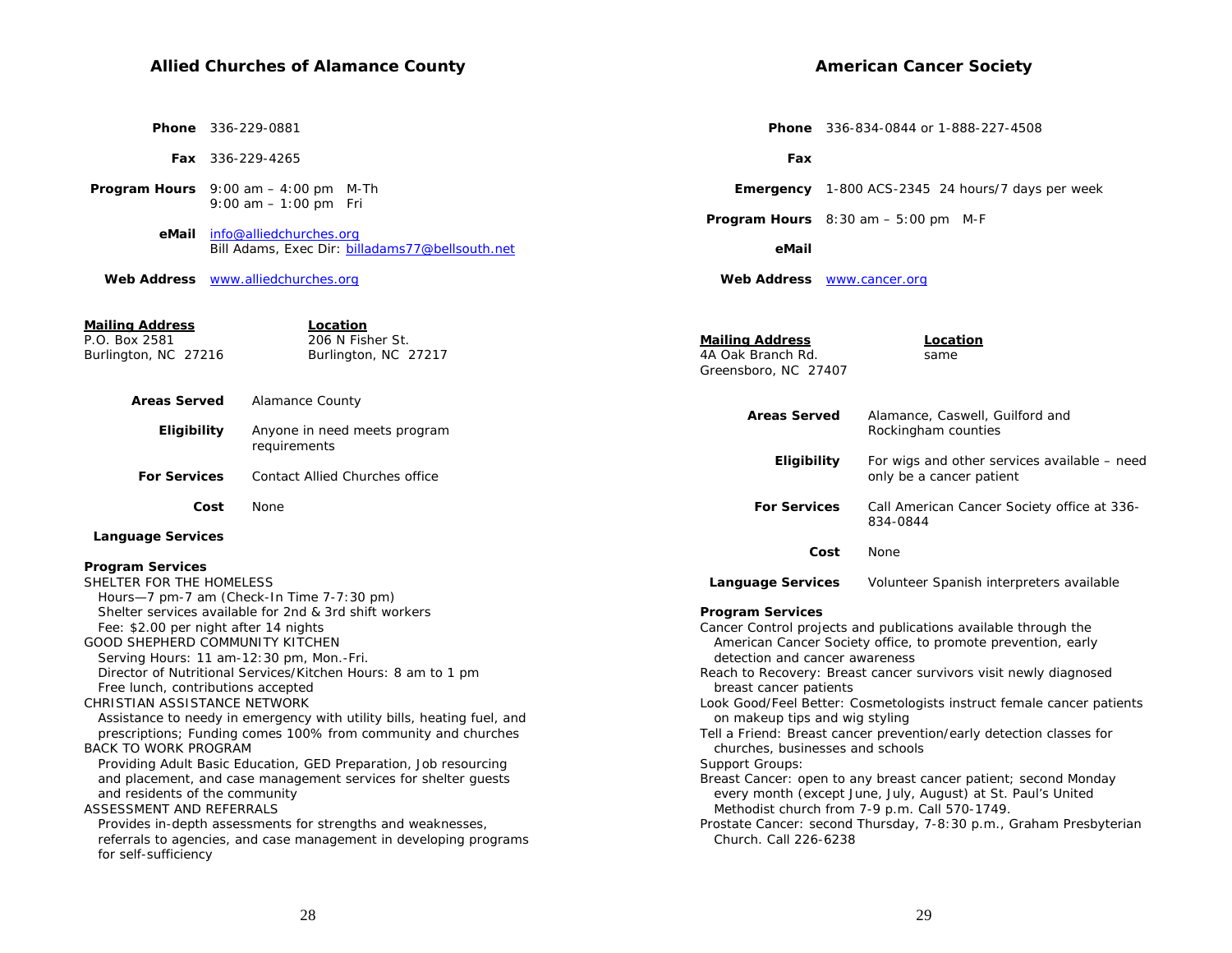|                          | Phone 1-800-342-2383 National Call Center                                                                            | Phone 336-668-0167                                                                               |                                                                                          |
|--------------------------|----------------------------------------------------------------------------------------------------------------------|--------------------------------------------------------------------------------------------------|------------------------------------------------------------------------------------------|
| Fax                      |                                                                                                                      | <b>Fax</b> 336-668-8241                                                                          |                                                                                          |
| Emergency                |                                                                                                                      | Emergency                                                                                        |                                                                                          |
| <b>Program Hours</b>     |                                                                                                                      | <b>Program Hours</b> $8:30$ am $-5:00$ pm                                                        |                                                                                          |
| eMail                    |                                                                                                                      | eMail                                                                                            |                                                                                          |
|                          | Web Address www.diabetes.org                                                                                         | Web Address www.americanheart.org                                                                |                                                                                          |
| <b>Mailing Address</b>   | Location                                                                                                             | <b>Mailing Address</b><br>Location<br>202 Centerpoint, Suite 100<br>same<br>Greensboro, NC 27409 |                                                                                          |
| <b>Areas Served</b>      | Entire state of North Carolina                                                                                       | <b>Areas Served</b><br><b>Alamance County</b>                                                    |                                                                                          |
| Eligibility              | Anyone                                                                                                               | <b>Eligibility</b><br>None                                                                       |                                                                                          |
| <b>For Services</b>      | Call number above                                                                                                    | <b>For Services</b><br>consultant                                                                | Contact local volunteer or regional                                                      |
|                          | Single pieces of material are free; there is a<br>Cost<br>cost for multiple copies of literature                     | Cost<br>Normally none                                                                            |                                                                                          |
| <b>Language Services</b> | National Call Center Spanish Line: ext 2169                                                                          | <b>Language Services</b>                                                                         | National Service Center will forward calls to<br>language interpreters; written material |
| <b>Program Services</b>  | Educational and other services to people with diabetes, their families,<br>health care professionals, and the public | <b>Program Services</b>                                                                          | available through National Service Center                                                |

**Program Services** 

Funding for cardiovascular research; Provide work, school, health care, and community education programs. Provide cardiovascular information to public. Provide speakers bureau for cardiovascular information.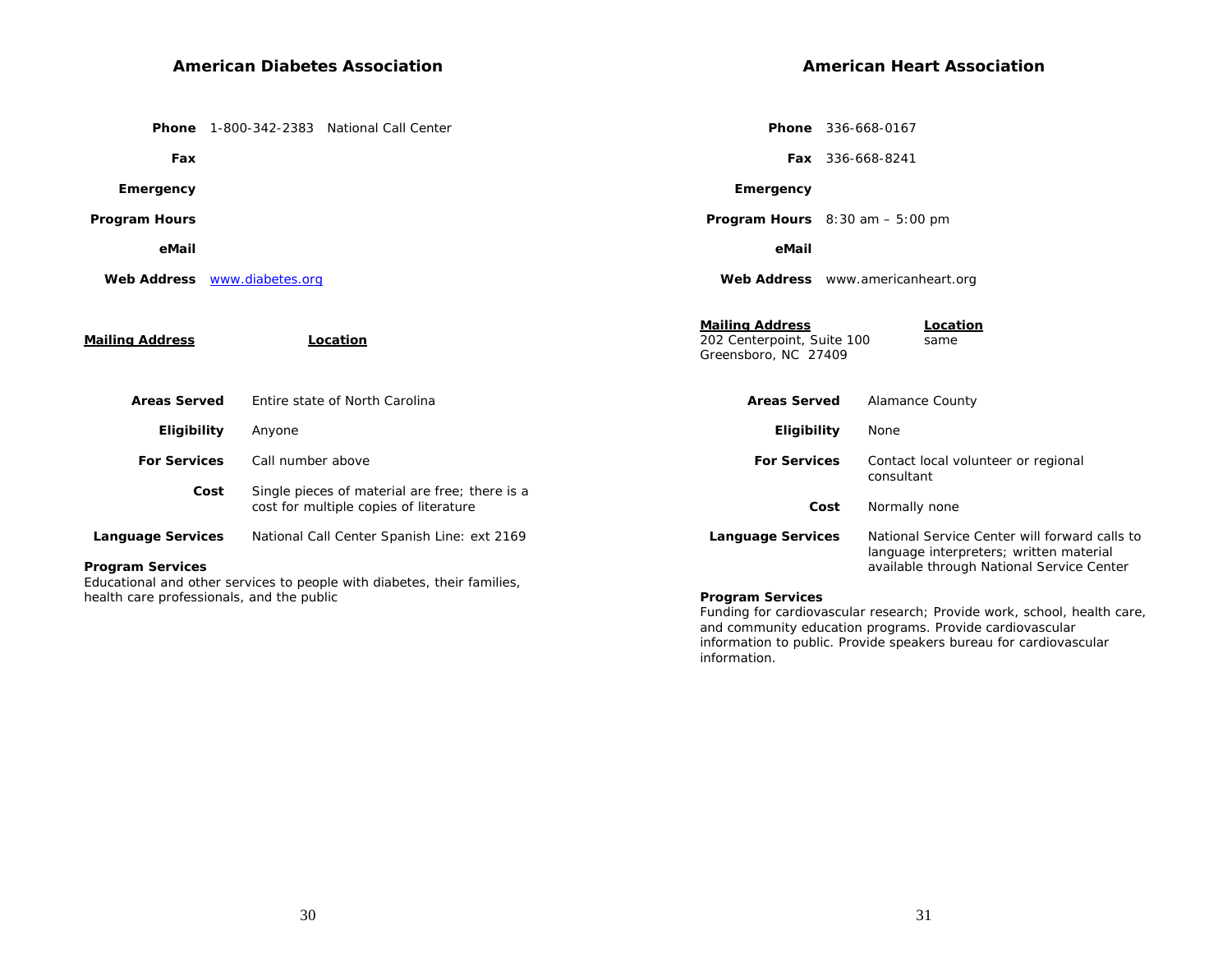#### **American Lung Association of NC**

| <b>Phone</b> 1-800-832-8326 |
|-----------------------------|
|                             |

 **Fax** 919-856-0316

- **Lung HelpLine** 1-800-Lung-USA
- **Program Hours** 8:30 am 4:40 pm M-F

 **eMail** infor@lungnc.org

 **Web Address** www.lungnc.org

| Mailing Address<br>3801 Lake Boone Trail, Suite 190<br>Raleigh, NC 27607 | Location<br>same                                                                                                                       | <b>Mailing Address</b><br>P.O. Box 875<br>Burlington, NC 27216 | Location<br>511 W Davis St.<br>Burlington, NC 27215      |
|--------------------------------------------------------------------------|----------------------------------------------------------------------------------------------------------------------------------------|----------------------------------------------------------------|----------------------------------------------------------|
| <b>Areas Served</b>                                                      | State of NC, including Alamance County                                                                                                 |                                                                |                                                          |
|                                                                          |                                                                                                                                        | <b>Areas Served</b>                                            | Alamance and Caswell counties                            |
| Eligibility                                                              | None                                                                                                                                   | Eligibility                                                    | Families that have been affected by disaster             |
| <b>For Services</b>                                                      | Call the above number                                                                                                                  |                                                                |                                                          |
|                                                                          |                                                                                                                                        | <b>For Services</b>                                            | Telephone or go by office                                |
| Cost                                                                     | None for patient service; a few patient<br>educational materials may be charged if<br>distributed to physician offices or "for profit" | Cost                                                           | None except for health & safety courses and<br>materials |
|                                                                          | groups                                                                                                                                 | <b>Language Services</b>                                       | All literature is available in Spanish                   |
| <b>Language Services</b>                                                 | Some Spanish literature; Call Center has                                                                                               |                                                                |                                                          |
|                                                                          | access to AT&T language services                                                                                                       | <b>Program Services</b>                                        |                                                          |

#### **Program Services**

Provides information about tuberculosis, emphysema, asthma, bronchitis, COPD, cystic fibrosis, smoking cessation & education, lung cancer, etc. to medical professionals and the general public; programs for school-aged youth as well as adults; Lung HelpLine provides lung disease health education information, practical & emotional support, local referrals & resource information that people diagnosed with or suspected to have a lung disease need, and provides tobacco cessation counseling using an evidence-based approach that is in high demand from the public

 info@piedmontredcross.org or murphy@piedmontredcross.org

 **Phone** 336-226-4906

 **eMail**

 **Fax** 336-226-4904

 **Web Address** www.piedmontredcross.org

 **Emergency** 336-222-3994 (after hours) **Program Hours** 8:30 am – 4:30 pm (on call 24/7)

**Program Services**  Emergency Services- The Red Cross responds to disasters ranging from single-family house fires to floods, hurricanes and tornadoes by providing food, clothing, shelter, and other emergency needs-free of charge. The Red Cross trains volunteers in disaster training to help in the case of a disaster or emergency situation. Red Cross has a paid and volunteer staff which provides 24 hour emergency-related services to members of the U.S. Armed Forces, veterans, their families, and civilians. Health & Safety Services - Offers Health & Safety courses that include CPR, first aid, life guard training, swimming, baby sitting, child care provider, and instructor training. Blood Services - The Red Cross collects, processes, and distributes blood and blood products to over 120 area hospitals. The Red Cross actively recruits sponsors and donors to help meet patient needs. In order to donate blood you must be 17, weigh at least 110 pounds, and feel well

To volunteers, please call the above phone number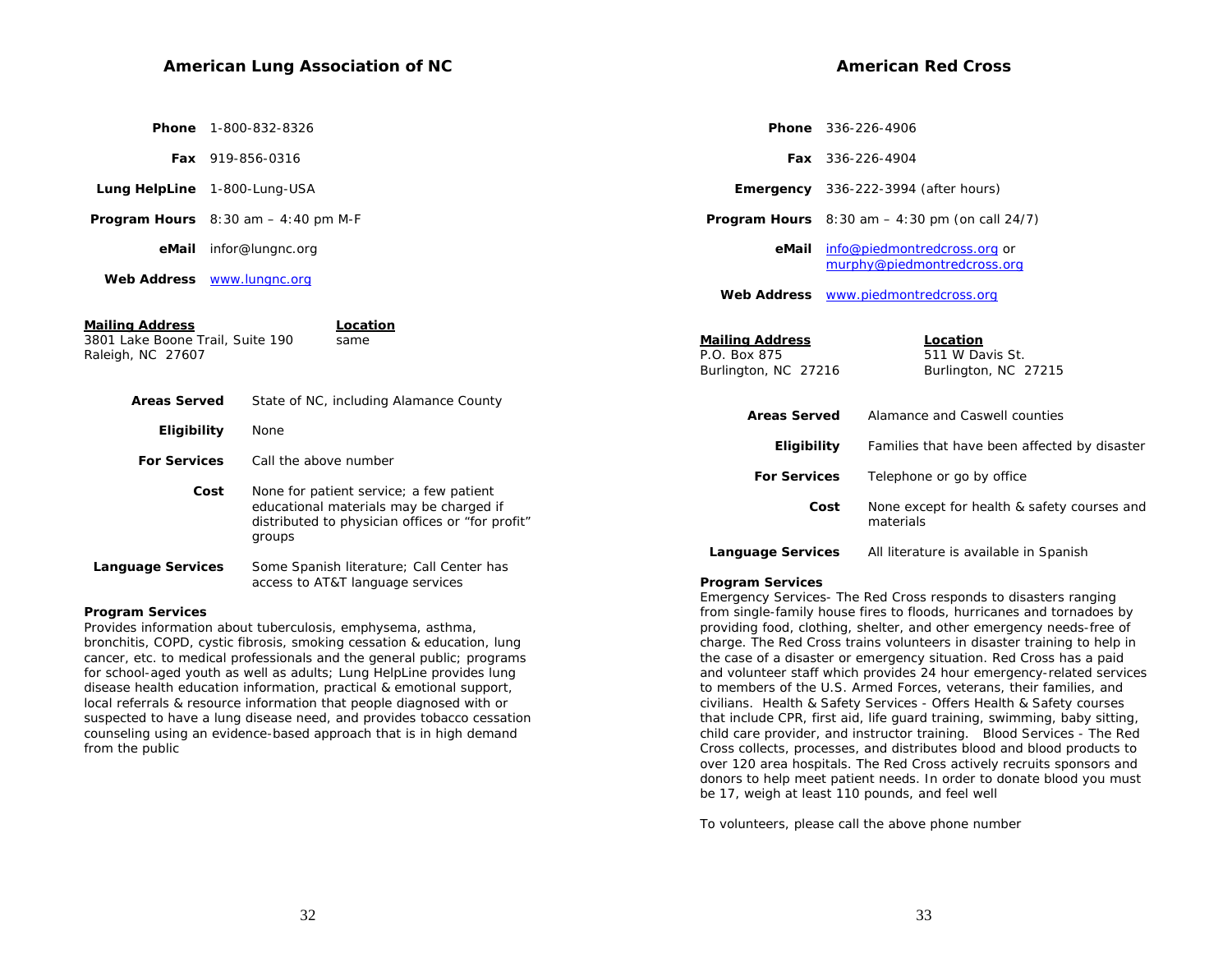# **Animal Control Enforcement Division**

|                                                                                                                                               |                                                                                                                                                                                                                                                                                                                                                            | <b>Phone</b> 919-743-0204                                                                                                                                              |
|-----------------------------------------------------------------------------------------------------------------------------------------------|------------------------------------------------------------------------------------------------------------------------------------------------------------------------------------------------------------------------------------------------------------------------------------------------------------------------------------------------------------|------------------------------------------------------------------------------------------------------------------------------------------------------------------------|
|                                                                                                                                               |                                                                                                                                                                                                                                                                                                                                                            | Fax 919-743-0208                                                                                                                                                       |
|                                                                                                                                               | Emergency                                                                                                                                                                                                                                                                                                                                                  |                                                                                                                                                                        |
|                                                                                                                                               |                                                                                                                                                                                                                                                                                                                                                            | <b>Program Hours</b> $8:00$ am $-4:40$ pm                                                                                                                              |
|                                                                                                                                               | eMail                                                                                                                                                                                                                                                                                                                                                      | info@autismsociety-nc.org or<br>alamanceasnc@bellsouth.net                                                                                                             |
|                                                                                                                                               | <b>Web Address</b>                                                                                                                                                                                                                                                                                                                                         | www.autismsociety-nc.org                                                                                                                                               |
|                                                                                                                                               |                                                                                                                                                                                                                                                                                                                                                            |                                                                                                                                                                        |
| Location<br>same                                                                                                                              | <b>Mailing Address</b><br>505 Oberlin Rd, Suite 230<br>Raleigh, NC 27605-1345                                                                                                                                                                                                                                                                              | Location<br>same                                                                                                                                                       |
|                                                                                                                                               | <b>Areas Served</b>                                                                                                                                                                                                                                                                                                                                        | Entire state of North Carolina                                                                                                                                         |
| All residents of Alamance County except in<br>Burlington, Gibsonville & Mebane (These<br>cities have their own animal control<br>department.) | Eligibility                                                                                                                                                                                                                                                                                                                                                | All individuals who are residents of North<br>Carolina with autism and related developmental<br>disabilities are eligible for services                                 |
| Alamance County residents in areas served                                                                                                     | <b>For Services</b>                                                                                                                                                                                                                                                                                                                                        | Contact the number above                                                                                                                                               |
| Call the telephone numbers above                                                                                                              |                                                                                                                                                                                                                                                                                                                                                            | The only fee is for our residential summer<br>Cost<br>camps and that is on a sliding scale                                                                             |
| None                                                                                                                                          | <b>Language Services</b>                                                                                                                                                                                                                                                                                                                                   | Some Spanish literature available & Spanish                                                                                                                            |
| Literature in Spanish; Access to Spanish<br>interpreters                                                                                      | <b>Program Services</b>                                                                                                                                                                                                                                                                                                                                    | speaking staff available<br>The Autism Society of NC is a coordinator of resources, identifying<br>specific problem areas and developing programs that fill a pressing |
|                                                                                                                                               | <b>Sheriff's Department</b><br><b>Phone</b> 336-570-6302<br>Fax 336-227-0614<br><b>Emergency</b> 336-570-6300<br>Program Hours 24 hours<br><b>Areas Served</b><br>Eligibility<br><b>For Services</b><br>Cost<br><b>Language Services</b><br>a na amin'ny fivondronan-kaominin'i Contra Marie-Augustia (2008–2014). Ilay kaominina dia kaominina mpikambana |                                                                                                                                                                        |

Rabies control, investigate animal cruelty complaints, pick up stray animals, investigate animal bite cases, assist residents when wild animals need to be removed from their residence, and promote interest with the public in the proper care and treatment of all animals

1) Summer Camps—offering a program of structured daily activities which are conducive to retaining skills and learning new ones 2) Vocational Services—working with employers and persons with autism to develop mutually beneficial employment opportunities 3) Group Home Development—working with local non-profit boards to establish new community residential facilities

need. Program services include:

**Autism Society of NC, Inc.** 

4) Agencies and the Legislature—acting to secure, protect, and promote government funding and legislation for persons with autism. 5) Educational Workshops and Conferences—sponsoring or participating in meetings, workshops, and conferences to discuss issues of concern to parents, professionals, and other interested persons 6) Advocacy -Parent advocates meet with parents and parent support groups to offer support and assistance at home and in the schools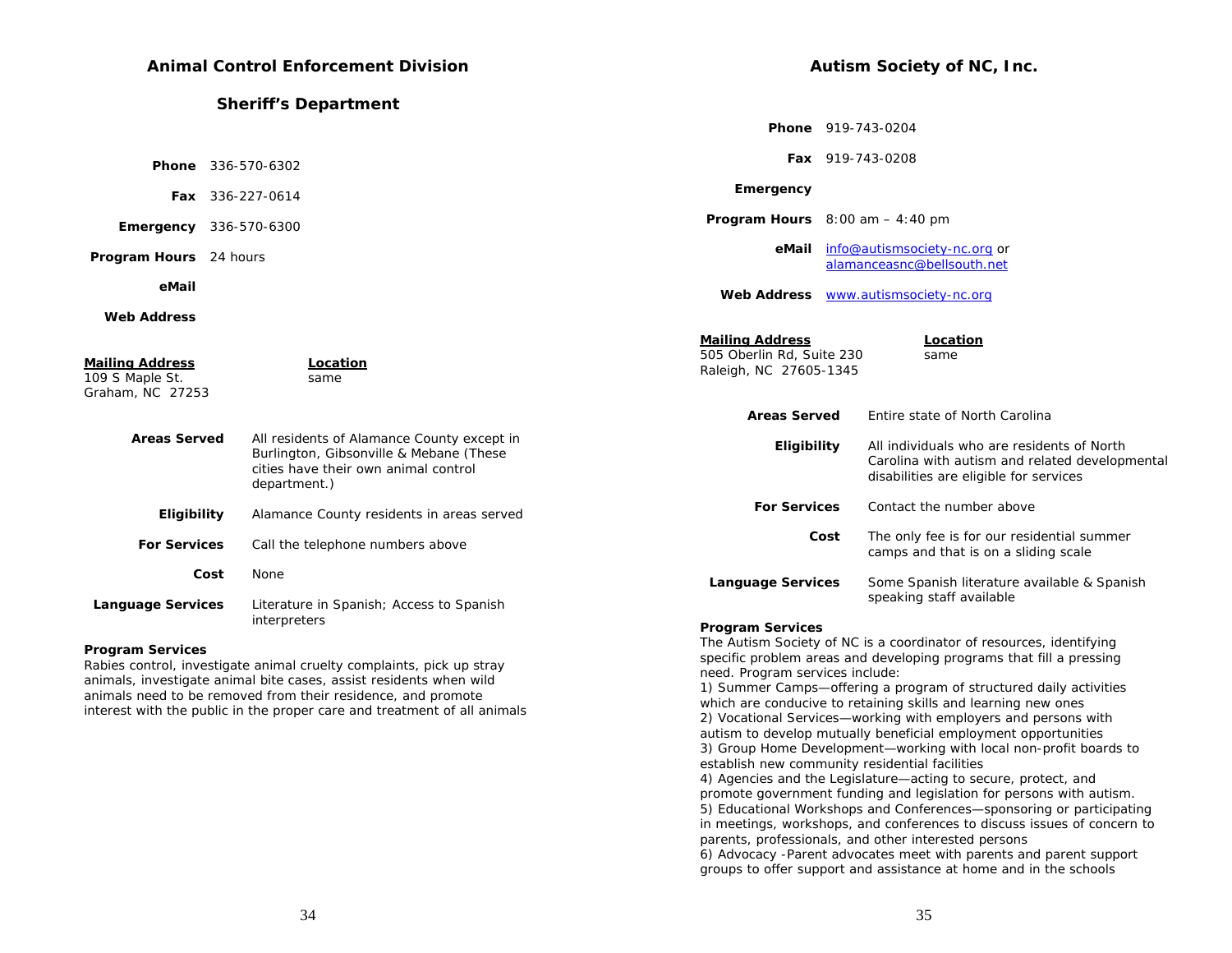|                                                                                                                                                                                                                               |      | <b>Boy Scouts of America</b>                                                                                                                    |                                                                                              |      | <b>Burlington Animal Services &amp; Pet Adoption Center</b>                                                                                                                                                                                                                                    |
|-------------------------------------------------------------------------------------------------------------------------------------------------------------------------------------------------------------------------------|------|-------------------------------------------------------------------------------------------------------------------------------------------------|----------------------------------------------------------------------------------------------|------|------------------------------------------------------------------------------------------------------------------------------------------------------------------------------------------------------------------------------------------------------------------------------------------------|
|                                                                                                                                                                                                                               |      | <b>Old North State Council</b>                                                                                                                  |                                                                                              |      |                                                                                                                                                                                                                                                                                                |
|                                                                                                                                                                                                                               |      |                                                                                                                                                 |                                                                                              |      | <b>Phone</b> 336-578-1386                                                                                                                                                                                                                                                                      |
|                                                                                                                                                                                                                               |      | <b>Phone</b> 336-378-9166                                                                                                                       |                                                                                              |      | Fax 336-578-4610                                                                                                                                                                                                                                                                               |
|                                                                                                                                                                                                                               |      | Fax 336-378-9169                                                                                                                                |                                                                                              |      | <b>Emergency</b> 229-3500 (Burlington Police) after hours                                                                                                                                                                                                                                      |
| Emergency                                                                                                                                                                                                                     |      |                                                                                                                                                 | <b>Program Hours</b> $8:00$ am $-5:00$ pm                                                    |      |                                                                                                                                                                                                                                                                                                |
|                                                                                                                                                                                                                               |      | <b>Program Hours</b> $8:30$ am $-5:00$ pm M-F                                                                                                   |                                                                                              |      | eMail tmeeks@ci.burlington.nc.us                                                                                                                                                                                                                                                               |
|                                                                                                                                                                                                                               |      | eMail council70@bsaonsc.org                                                                                                                     | <b>Web Address</b>                                                                           |      |                                                                                                                                                                                                                                                                                                |
| Web Address <b>WWW.bsaonsc.org</b><br><b>Mailing Address</b><br>P.O. Box 29046<br>Greensboro, NC 27429-9046                                                                                                                   |      | Location<br>1405 Westover Terrace<br>Greensboro, NC 27429                                                                                       | <b>Mailing Address</b><br>215 Stone Quarry Rd.<br>Haw River, NC 27258<br><b>Areas Served</b> |      | Location<br>off North Church Street<br>just past McKinney Street<br>Alamance County                                                                                                                                                                                                            |
| <b>Areas Served</b>                                                                                                                                                                                                           |      | Alamance, Caswell, Rockingham, Person,<br>Guilford, Randolph, Davie & Davidson<br>Counties                                                      | Eligibility<br><b>For Services</b>                                                           |      | Shelter services: Anyone in Alamance Co.<br>Animal control: Burlington City residents<br>Call or come by location                                                                                                                                                                              |
| Eligibility<br><b>For Services</b>                                                                                                                                                                                            |      | Boys age $6 - 18$<br>Girls are $14 - 18$ in Explorers<br>Adults of all ages may volunteer<br>Call for referral to the Scout unit nearest<br>you |                                                                                              | Cost | Adoption fees include spay/neuter &<br>vaccines (Dogs - \$80, Cats - \$60);<br>Impoundment fees: \$30 first day plus \$5<br>each additional day; additional fees for 2 <sup>nd</sup><br>$(\$60)$ and $3rd$ (\$90) time picked up                                                               |
|                                                                                                                                                                                                                               | Cost | \$10 registration fee per year                                                                                                                  | <b>Language Services</b>                                                                     |      | Some literature in Spanish                                                                                                                                                                                                                                                                     |
| <b>Language Services</b><br><b>Program Services</b><br>Cub Scouts-1st-5th Grade Boys<br>Boy Scouts-6th-12th Grade Boys<br>Explorers-ages 14 - 20 Coed<br>Learning for Life - K-12 Grade Coed<br>Venturing - ages 14 - 18 Coed |      | Spanish literature available                                                                                                                    | <b>Program Services</b><br>proper care and treatment of all animals                          |      | The shelter takes in injured, stray, or unwanted animals. Programs are<br>provided for the public, upon request, on animal welfare; Rabies<br>control, investigate animal cruelty complaints, pick up stray animals,<br>investigate animal bite cases, promote interest with the public in the |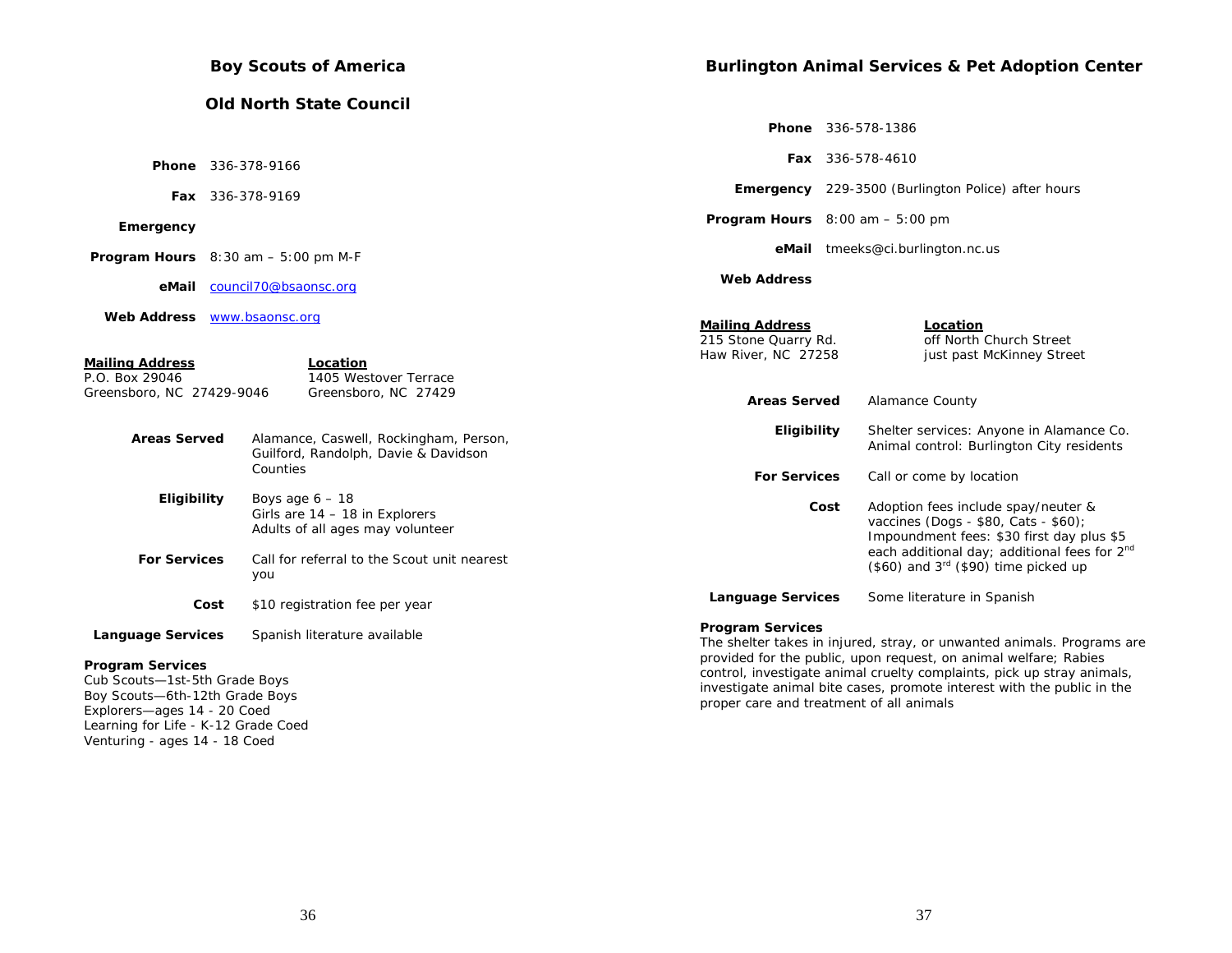# **Burlington Day School Phone** 336-228-0296 **Fax** 336-226-6249  **Emergency Program Hours** 8:00 am – 5:00 pm M-F  **eMail** admit@burlingtondayschool.org  **Web Address** www.burlingtondayschool.org **Mailing Address Location**<br>1615 Greenwood Terrace Same 1615 Greenwood Terrace Burlington, NC 27215 Areas Served Alamance, Guilford & Orange Count **Eligibility** 3 years old  $-8^{th}$  grade  **For Services** Complete application, teacher recommendations  **Phone** 336-226-8421  **Fax** 336-226-9365  **eMail** burlha@triadbiz.rr.com **Web AddressMailing Address Location**

**Cost**  $$5,000 - $7,800$  based on grade le  **Language Services Program Services** 

Independent school, after school program, summer day camp (additional charges)

**Burlington Housing Authority** 

|       |                                                                 | <b>Fax</b> 336-226-9365                                                     |
|-------|-----------------------------------------------------------------|-----------------------------------------------------------------------------|
|       |                                                                 | <b>Emergency</b> 336-226-8421 Answering Service will page on call           |
|       |                                                                 | <b>Program Hours</b> $8:00$ am $-5:00$ pm (or 24 hours in an emergency)     |
|       | eMail                                                           | burlha@triadbiz.rr.com                                                      |
|       |                                                                 | Web Address www.burlingtonhousingauthority.org                              |
|       | <b>Mailing Address</b><br>P.O. Box 2380<br>Burlington, NC 27216 | Location<br>133 N Ireland St.<br>Burlington, NC 27217                       |
| ties  | <b>Areas Served</b>                                             | Burlington/Alamance County                                                  |
|       | Eligibility                                                     | Must be low income family; disabled and/or<br>handicapped or nearly elderly |
|       | <b>For Services</b>                                             | Apply at Business office                                                    |
| evels |                                                                 | Cost<br>Apartment rentals based on income                                   |
|       | <b>Language Services</b>                                        | Translator available if needed                                              |
|       |                                                                 |                                                                             |

#### **Program Services**

Provide affordable housing to low-income families, elderly and handicapped individuals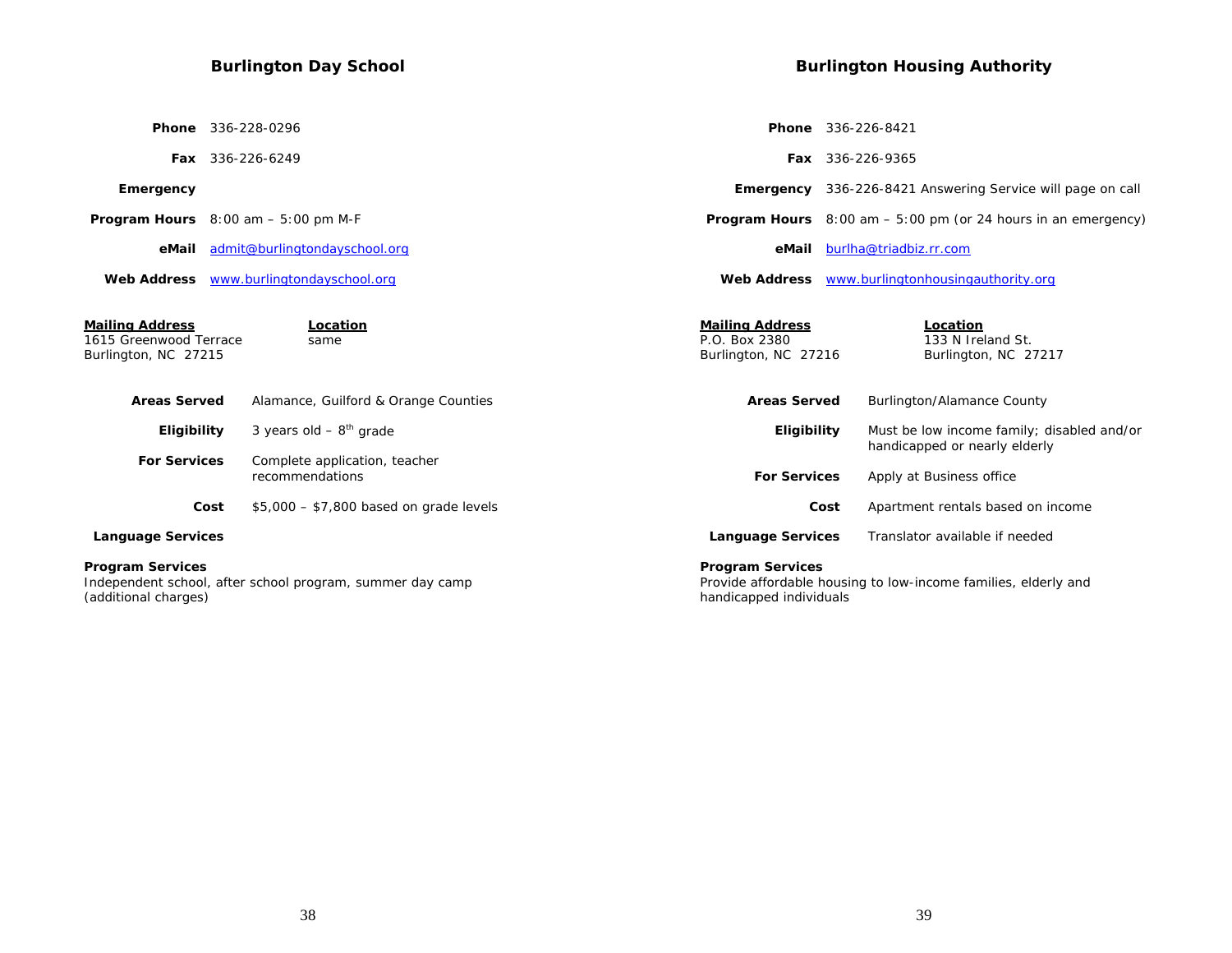# **Burlington Senior Adult Leisure Services**

|                                                                 |      |                                                                                                        |                                                                  |      | <b>Burlington Assembly of God</b>                                                                                                                                                      |
|-----------------------------------------------------------------|------|--------------------------------------------------------------------------------------------------------|------------------------------------------------------------------|------|----------------------------------------------------------------------------------------------------------------------------------------------------------------------------------------|
|                                                                 |      | <b>Phone</b> 336-222-5135                                                                              |                                                                  |      |                                                                                                                                                                                        |
|                                                                 |      | Fax 336-513-5468                                                                                       |                                                                  |      | Phone 336-227-3434                                                                                                                                                                     |
| Emergency                                                       |      |                                                                                                        | Fax                                                              |      |                                                                                                                                                                                        |
|                                                                 |      | <b>Program Hours</b> $8:00$ am $-4:00$ pm M-F<br>6:00 pm $-9:00$ pm M-T                                | Emergency                                                        |      |                                                                                                                                                                                        |
|                                                                 |      | 6:00 pm $-$ 8:30 pm W-Th                                                                               |                                                                  |      | <b>Program Hours</b> $8:00$ am $-12:00$ pm M-F                                                                                                                                         |
| eMail                                                           |      | jesmith@ci.burlington.nc.us,<br>jwhitfield@ci.burlington.nc.us                                         | eMail                                                            |      | 7:00 am - 2:30 pm Sat & Sun                                                                                                                                                            |
|                                                                 |      |                                                                                                        |                                                                  |      |                                                                                                                                                                                        |
| <b>Web Address</b>                                              |      | www.burlingtonnc.gov/recreation                                                                        | <b>Web Address</b>                                               |      |                                                                                                                                                                                        |
| <b>Mailing Address</b><br>P.O. Box 1358<br>Burlington, NC 27216 |      | Location<br>John Robert Kernodle Senior Activities Center<br>1535 S Mebane St.<br>Burlington, NC 27215 | <b>Mailing Address</b><br>821 Tucker St.<br>Burlington, NC 27215 |      | Location<br>903 Tucker St.<br>Burlington, NC 27215                                                                                                                                     |
| <b>Areas Served</b>                                             |      | Alamance County & City of Burlington                                                                   | <b>Areas Served</b>                                              |      | <b>Alamance County</b>                                                                                                                                                                 |
|                                                                 |      | residents                                                                                              | Eligibility                                                      |      | Homeless & elderly in need of a meal on the                                                                                                                                            |
| Eligibility                                                     |      | 55 years and older                                                                                     |                                                                  |      | weekends                                                                                                                                                                               |
| <b>For Services</b>                                             |      | Call 222-5135 and ask for a calendar of                                                                | <b>For Services</b>                                              |      | Come to the location                                                                                                                                                                   |
|                                                                 |      | monthly events                                                                                         |                                                                  | Cost | None                                                                                                                                                                                   |
|                                                                 | Cost | Some costs according to activities                                                                     | <b>Language Services</b>                                         |      |                                                                                                                                                                                        |
| <b>Language Services</b>                                        |      |                                                                                                        | <b>Program Services</b>                                          |      |                                                                                                                                                                                        |
| <b>Program Services</b>                                         |      |                                                                                                        |                                                                  |      | The volunteers for the Caring Kitchen prepare, cook and serve food to<br>a contra de la constitución de la constitución de la constitución de la constitución de la constitución de la |

Recreation, socialization, senior club meetings, arts and crafts classes, trips, fellowship meals, senior games, exercise classes, dances,

parties, nutrition site at senior center

#### The volunteers for the Caring Kitchen prepare, cook and serve food to the shut-ins, homeless, elderly and low income people in the community every Saturday (11:30 a.m.-12:30 p.m.) and Sunday (12:30-1:30 p.m.). The volunteers also offer help and encouragement in seeking employment, and spiritual guidance. Food donations are welcomed from the community

**Caring Kitchen**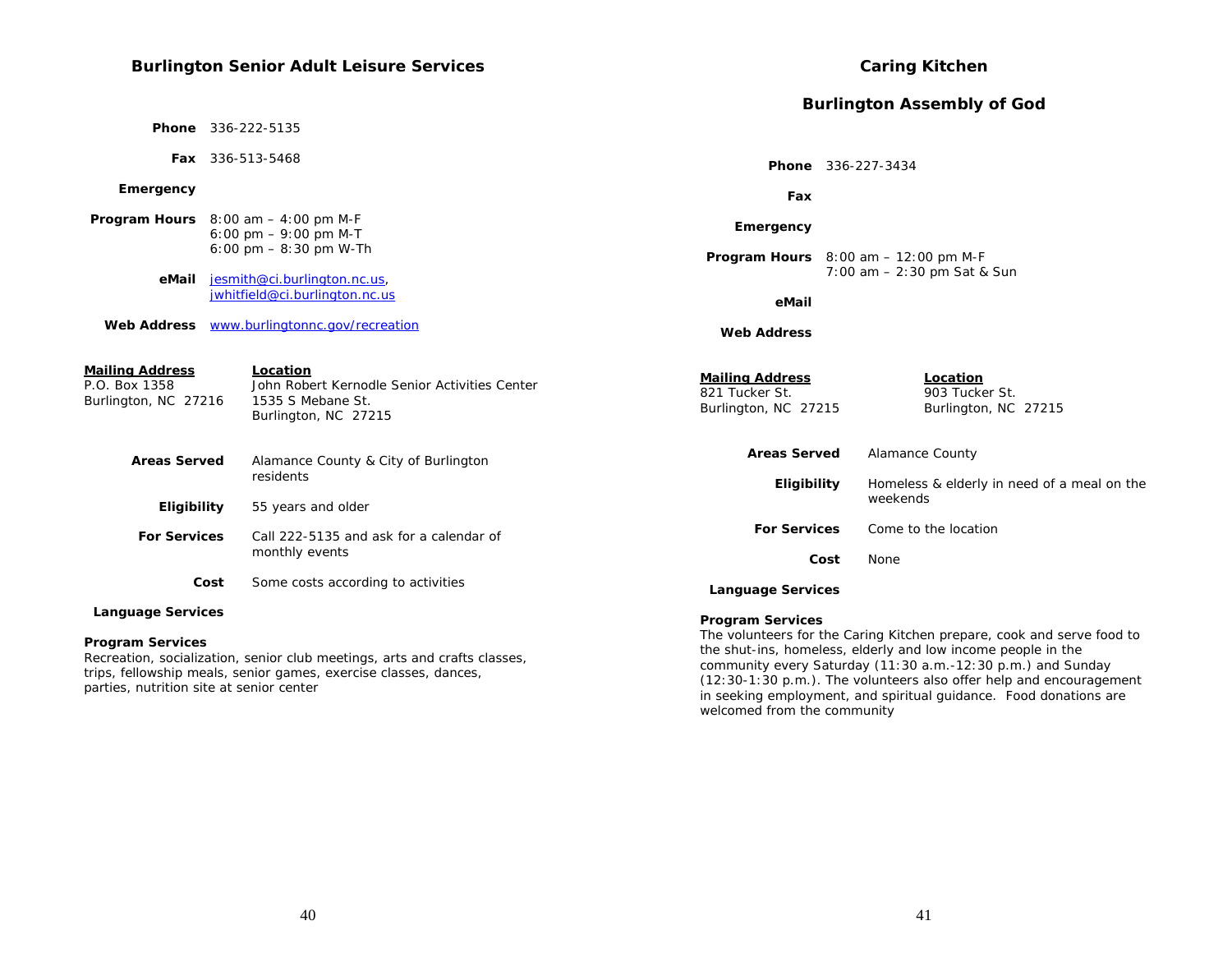#### **Catholic Charities Phone** 919-286-1964 **Fax** 919-286-4001  **Emergency Program Hours** 9:00 am – 5:00 pm  **eMail** csmpie@raldioc.org  **Web AddressMailing Address Location**<br>P.O. Box 647 902 Broad  $\overline{902}$  Broad St. Durham, NC 27702 Durham, NC 27705  **Areas Served** Alamance, Caswell, Chatham, Durham, Granville, Orange, Person, Vance & Warren Counties  **Eligibility** Anyone is eligible **For Services** For Counseling – call for an appointment For Financial Assistance – call to see if funds are available **Cost** Determined by a sliding fee scale **Language Services** Bilingual staff **Program Services**  Counseling, Problem Pregnancy, Advocacy for Hispanics, Limited emergency financial assistance **Central Carolina Health Network** Formerly **Eastern Triad HIV Consortium Phone** 336-292-0665  **Fax** 336-292-6427  **Emergency Program Hours** 9:00 am – 5:00 pm  **eMail** melinda\_ethivc@bellsouth.net  **Web AddressMailing Address Location** 600 Green Valley Rd., Suite 207 same Greensboro, NC 27408 Areas Served Alamance County, in addition to 6 others **Eligibility** To be eligible for services, a person must have a medical diagnosis of HIV disease and reside in one of the six counties. Full funding for services may be dependent on clients meeting income eligibility guidelines. Ensure the strictest confidentiality for all inquiries and referrals **For Services** Referrals  **Cost** None  **Language Services** Interpreters available **Program Services**

Provide supportive services and outpatient care to assist people living with HIV and their loved ones. Consortium contracts with local agencies to provide needed services including case management, transportation, home health care, housing assistance and emergency financial assistance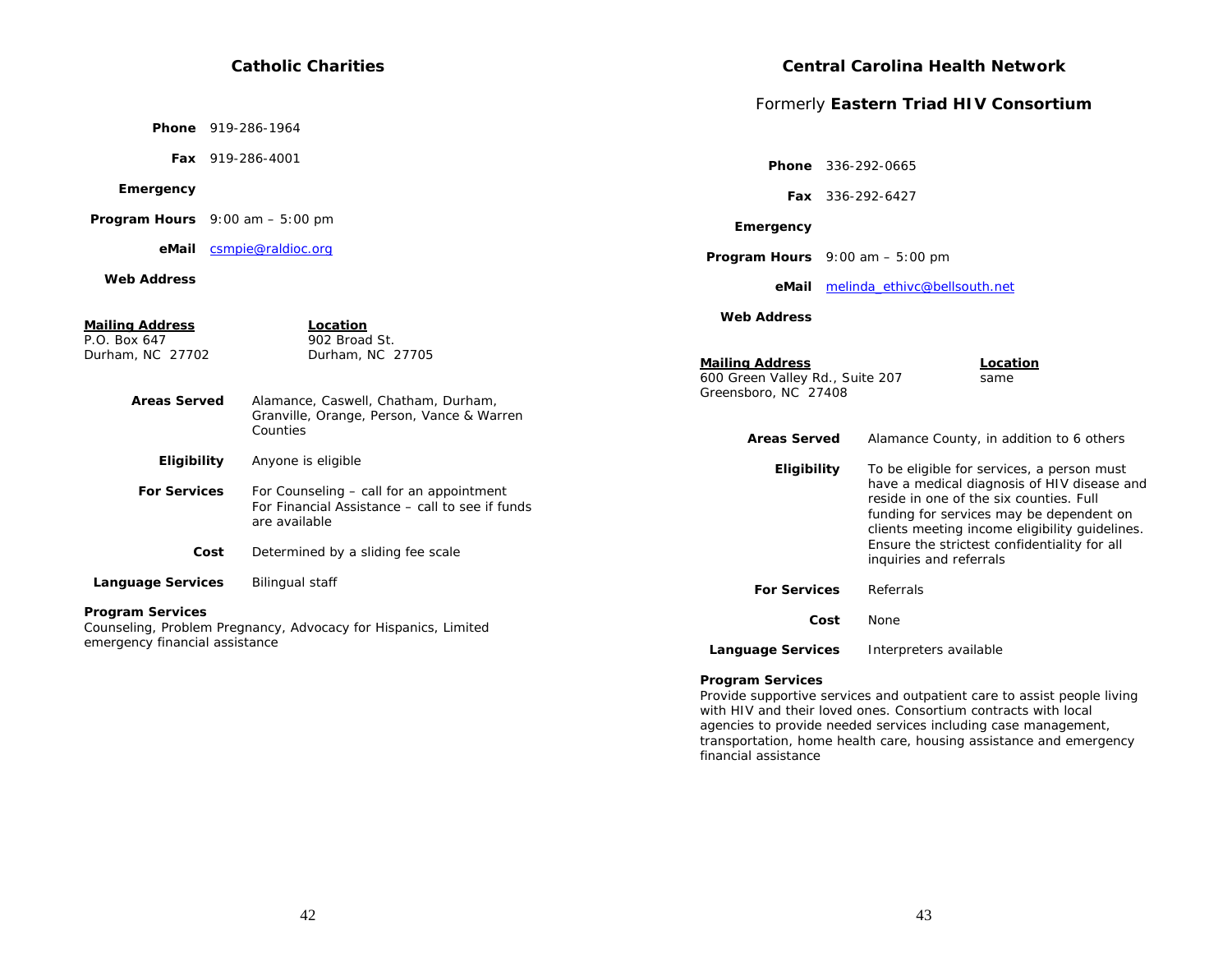|                                                                                                       | <b>Phone</b> 336-222-6868                                                                                                           |                                                                                                                          | <b>Phone</b> 336-570-3739                                                                                                        |
|-------------------------------------------------------------------------------------------------------|-------------------------------------------------------------------------------------------------------------------------------------|--------------------------------------------------------------------------------------------------------------------------|----------------------------------------------------------------------------------------------------------------------------------|
|                                                                                                       | <b>Fax</b> 336-222-6888                                                                                                             |                                                                                                                          | Fax 336-570-1215                                                                                                                 |
| Emergency                                                                                             |                                                                                                                                     | Emergency                                                                                                                |                                                                                                                                  |
| <b>Program Hours</b> varies M-F                                                                       |                                                                                                                                     |                                                                                                                          | <b>Program Hours</b> $8:00 \text{ am} - 8:00 \text{ pm}$ Mon, Wed                                                                |
|                                                                                                       | eMail elcentro@netpath.net                                                                                                          |                                                                                                                          | $8:00$ am $-5$ pm Tues, Thurs<br>$8:00$ am $-1$ pm Fri, Sat                                                                      |
| <b>Web Address</b>                                                                                    |                                                                                                                                     | eMail                                                                                                                    |                                                                                                                                  |
| <u>Mailing Address</u><br>P.O. Box 2061<br>Burlington, NC 27216<br><b>Areas Served</b><br>Eligibility | Location<br>928 E. Webb Avenue<br>Burlington, NC 27217<br><b>Alamance County</b><br>Spanish speaking resident of Alamance<br>County | <b>Web Address</b><br><b>Mailing Address</b><br>221 N Graham-Hopedale Rd.<br>Burlington, NC 27217<br><b>Areas Served</b> | Location<br>Adjacent to Alamance County<br>Department of Social Services<br>Alamance, Caswell, Orange & Guilford<br>Counties     |
| <b>For Services</b><br>Cost                                                                           | Apply in person or call for an appointment<br>None                                                                                  | Eligibility                                                                                                              | Proof of address (bills), Picture ID,<br>Insurance card, Proof of income to include<br>Unemployment benefits                     |
| <b>Language Services</b><br><b>Program Services</b>                                                   | Spanish & English                                                                                                                   | <b>For Services</b>                                                                                                      | Patient must legally register and sign proper<br>consent for treatment, minors must have<br>parents' or legal guardian's consent |
| with accessing local services; advocacy                                                               | Information and referral; translation and interpretation; assistance                                                                | Cost                                                                                                                     | Sliding scale - accept insurance/<br>Medicare/Medicaid                                                                           |

**Language Services** Bilingual staff

# **Program Services**

Full primary care services from birth to geriatrics, minor surgery, cardiac stress tests, laboratory, EKG, immunizations, hospital care, physical exams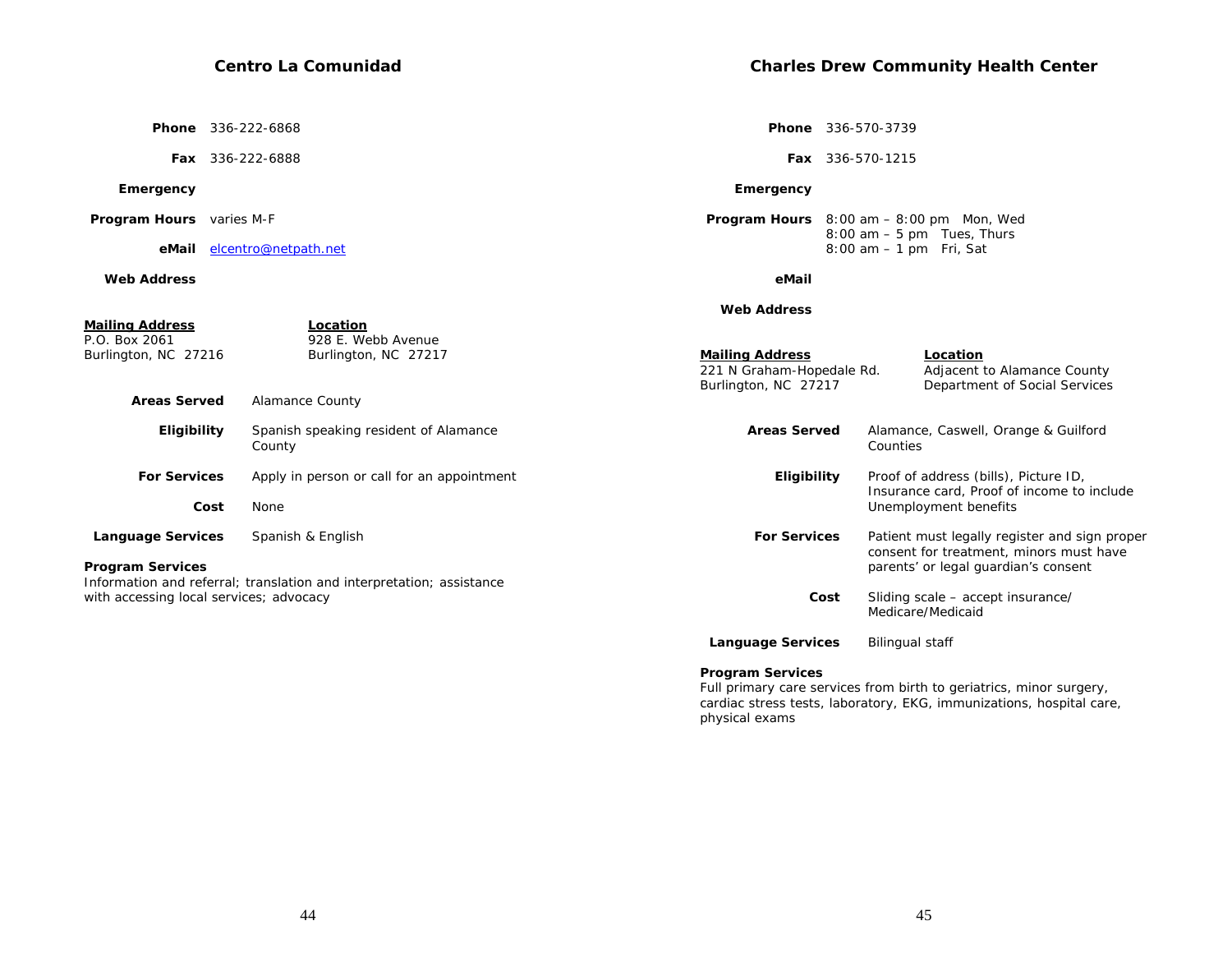|                                                                 | Phone 336-227-5476                                                                         |                                                                  | <b>Phone</b> 336-229-9969                                                                                         |
|-----------------------------------------------------------------|--------------------------------------------------------------------------------------------|------------------------------------------------------------------|-------------------------------------------------------------------------------------------------------------------|
|                                                                 | <b>Fax</b> 336-437-1898                                                                    |                                                                  | <b>Fax</b> 336-229-0306                                                                                           |
| Emergency                                                       |                                                                                            | Emergency                                                        |                                                                                                                   |
|                                                                 | <b>Program Hours</b> $8:30$ am $- 8:00$ pm Mon, Tues<br>$8:30$ am $-5:00$ pm Wed, Thursday |                                                                  | <b>Program Hours</b> $9:00 \text{ am} - 5:00 \text{ pm}$ Oct. $-$ Dec.<br>and by appointment the rest of the year |
|                                                                 | 9:00 am - 12:00 pm Fri (no counselor available)                                            | eMail                                                            |                                                                                                                   |
| eMail<br><b>Web Address</b>                                     | christiancounsel@bellsouth.com                                                             | <b>Web Address</b>                                               |                                                                                                                   |
| Mailing Address<br>142 S Lexington Ave.<br>Burlington, NC 27215 | Location<br>same                                                                           | <b>Mailing Address</b><br>331 S Main St.<br>Burlington, NC 27215 | Location<br>downtown Burlington                                                                                   |
| <b>Areas Served</b>                                             | Alamance County and surrounding areas                                                      | <b>Areas Served</b>                                              | <b>Alamance County</b>                                                                                            |
| Eligibility                                                     | None                                                                                       | Eligibility                                                      | Children & Elderly who would not be able to<br>have a Christmas without assistance                                |
| <b>For Services</b>                                             | Call for an appointment                                                                    | <b>For Services</b>                                              | Apply during "Intake Week" the middle of                                                                          |
|                                                                 | \$100 for first visit, then \$75/hour<br>Cost<br>Will file insurance                       |                                                                  | October. Exact date is announced through<br>the media, or call the Cheer office. Referral<br>for services         |
| <b>Language Services</b>                                        |                                                                                            |                                                                  | Cost<br>None                                                                                                      |
| <b>Program Services</b>                                         | Individual, marriage & family therapy, counseling for grief, anxiety,                      | <b>Language Services</b>                                         |                                                                                                                   |
|                                                                 | depression, anger management and spiritual issues, life transitions,                       | <b>Program Services</b>                                          | $\mathbf{r}$ , and $\mathbf{r}$ , and $\mathbf{r}$ , and $\mathbf{r}$ , and $\mathbf{r}$                          |

life trauma, sexual abuse, Employee Assistance Programs

Provide toys for children 8th grade and younger. Christmas dinner and possibly fill other special requests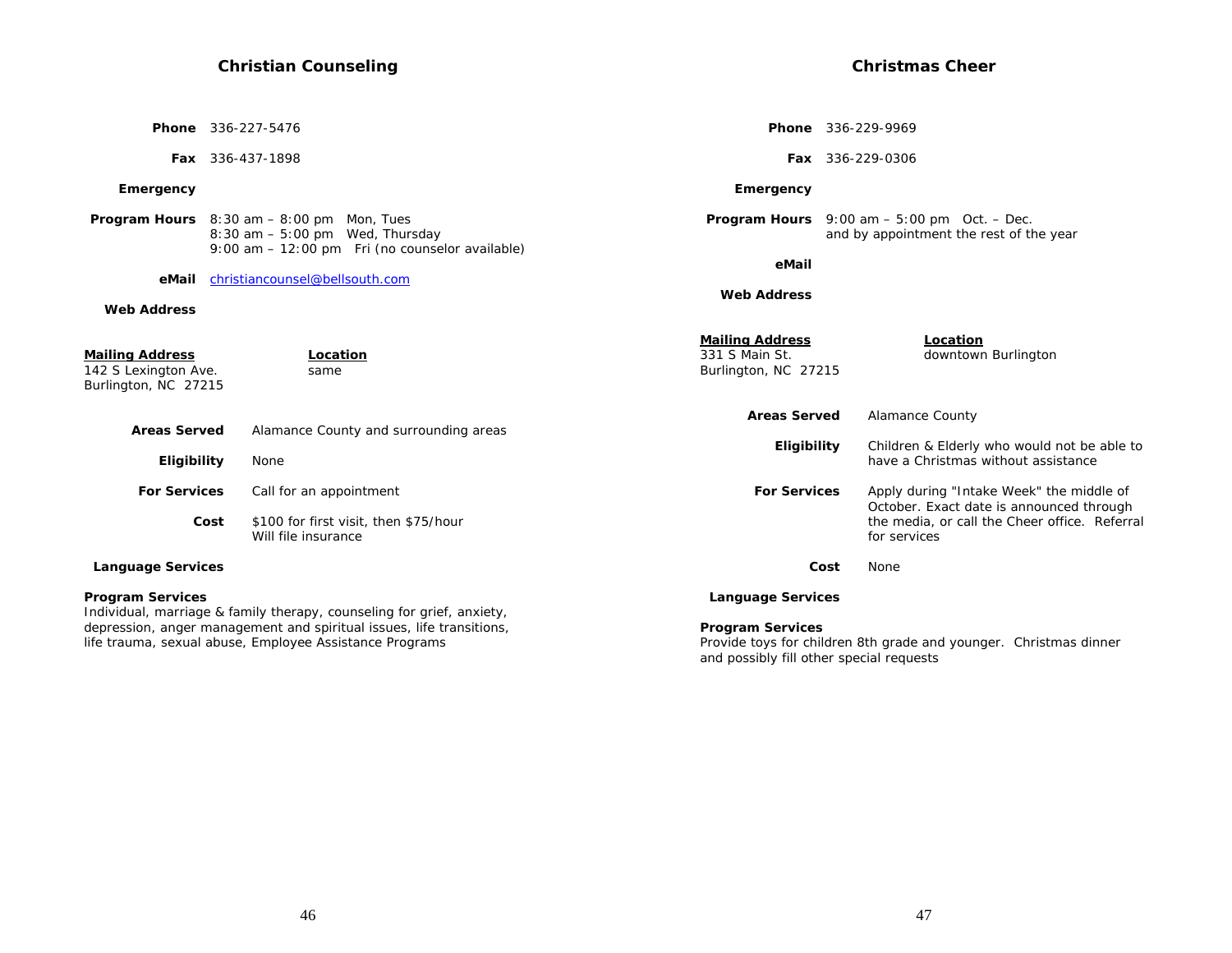|                                                                                         | <b>Clerk of Superior Court</b>                                               |                                                             | <b>Community Service Work Program</b>                                                                                              |
|-----------------------------------------------------------------------------------------|------------------------------------------------------------------------------|-------------------------------------------------------------|------------------------------------------------------------------------------------------------------------------------------------|
|                                                                                         | <b>Alamance County Court System</b>                                          |                                                             |                                                                                                                                    |
|                                                                                         |                                                                              |                                                             | <b>Phone</b> 336-570-6836                                                                                                          |
|                                                                                         | <b>Phone</b> 336-438-1002                                                    |                                                             | Fax 336-570-7003                                                                                                                   |
|                                                                                         | <b>Fax</b> 336-570-6988                                                      | Emergency                                                   |                                                                                                                                    |
| Emergency                                                                               |                                                                              |                                                             | <b>Program Hours</b> $8:00$ am $-5:00$ pm M-F                                                                                      |
|                                                                                         | <b>Program Hours</b> $8:00$ am $-5:00$ pm M-F                                | eMail                                                       |                                                                                                                                    |
| eMail                                                                                   |                                                                              | <b>Web Address</b>                                          |                                                                                                                                    |
| <b>Web Address</b>                                                                      |                                                                              | <b>Mailing Address</b><br>P.O. Box 1003<br>Graham, NC 27253 | Location<br>408 E. Interstate Service Rd.<br>Graham, NC 27253                                                                      |
| <b>Mailing Address</b><br>Clerk of Superior Court<br>1 Court Square<br>Graham, NC 27253 | Location<br>Old Courthouse<br>Graham, NC 27253                               | <b>Areas Served</b><br>Eligibility                          | Judicial District 15-A, Alamance County<br>Clients are referred/ ordered to the Program<br>by the Court. Any agency that is a non- |
| <b>Areas Served</b>                                                                     | <b>Alamance County</b>                                                       |                                                             | profit or government agency is eligible to<br>receive volunteer services                                                           |
| Eligibility<br><b>For Services</b>                                                      | any citizen                                                                  | <b>For Services</b>                                         | The Community Service Work Program<br>places clients who are ordered to perform<br>community service work hours by the Court       |
| Cost                                                                                    | Facility fees, Sheriff's Department                                          |                                                             | in the community at non-profit or<br>government agencies                                                                           |
| <b>Language Services</b>                                                                |                                                                              |                                                             | Cost<br>No cost to recipient agencies                                                                                              |
| <b>Program Services</b>                                                                 | Place for the filling of civil (and criminal) matters; estates office; child | <b>Language Services</b>                                    | Limited use of courtroom interpreter                                                                                               |
| support                                                                                 |                                                                              | <b>Program Services</b>                                     | Types of work performed by CS workers: building and ground                                                                         |

48

maintenance; clerical; custodial; human services; skilled labor; and

general labor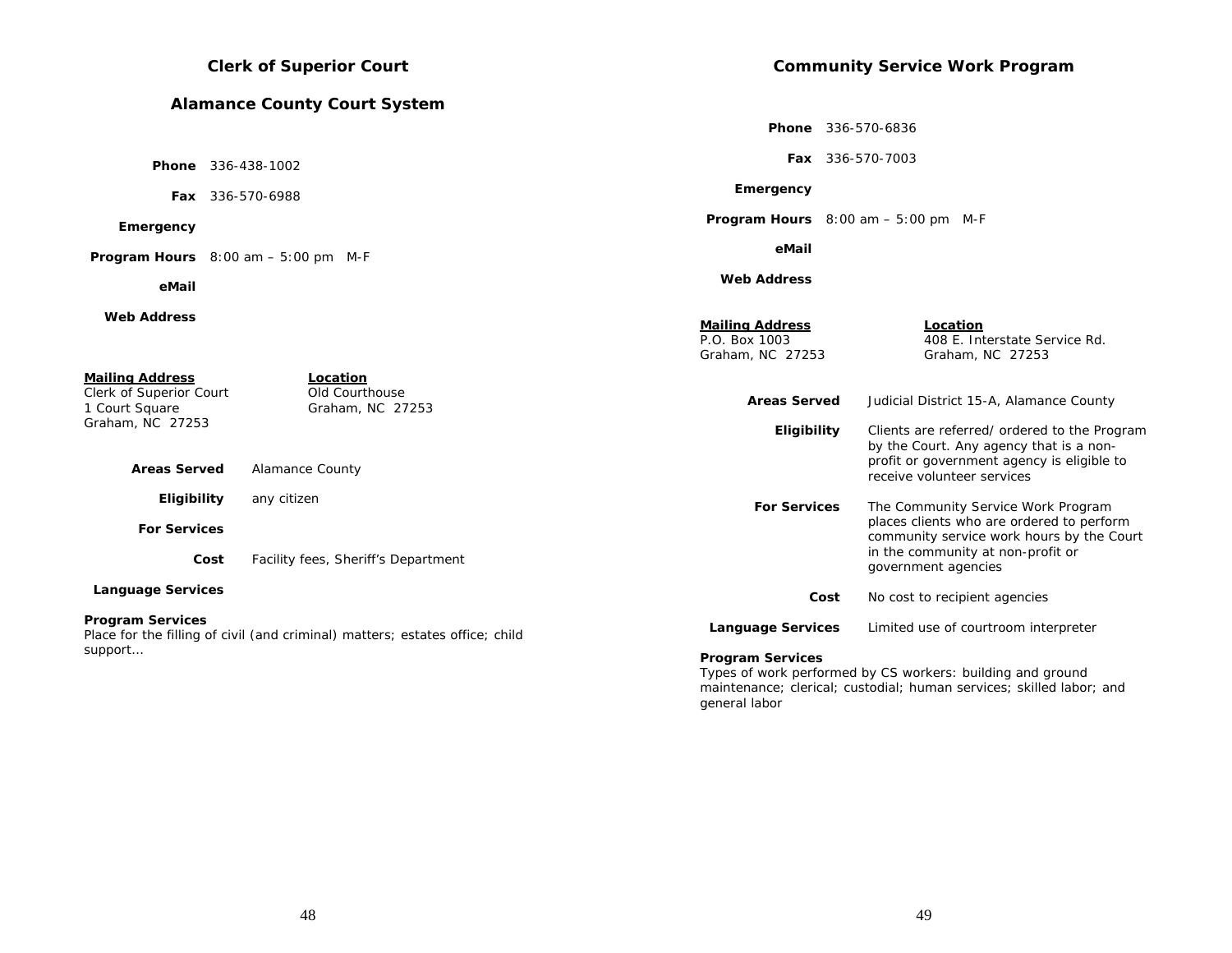|                                                                     |      | <b>Phone</b> 336-226-4175                                           |                                                                               | <b>Phone</b> 336-570-6740 |                                                                                                                             |
|---------------------------------------------------------------------|------|---------------------------------------------------------------------|-------------------------------------------------------------------------------|---------------------------|-----------------------------------------------------------------------------------------------------------------------------|
| Fax                                                                 |      |                                                                     |                                                                               | <b>Fax</b> 336-570-6689   |                                                                                                                             |
| Emergency                                                           |      |                                                                     | Emergency                                                                     |                           |                                                                                                                             |
|                                                                     |      | <b>Program Hours</b> $8:30$ am $-5:00$ M, W, Th                     | <b>Program Hours</b> $8:00$ am $-5:00$ pm                                     |                           |                                                                                                                             |
|                                                                     |      | 8:30 am - 8:00 pm Tuesdays<br>$8:30$ am $-1:30$ pm Fridays          | eMail                                                                         |                           |                                                                                                                             |
| eMail                                                               |      | psargent@familyservice-piedmont.org                                 | Web Address http://alamance.ces.nscu.edu                                      |                           |                                                                                                                             |
| <b>Mailing Address</b><br>719 Hermitage Rd.<br>Burlington, NC 27215 |      | Web Address www.thedebtdoc.com<br>Location<br>same                  | <b>Mailing Address</b><br>209-C N Graham-Hopedale Rd.<br>Burlington, NC 27217 |                           | Location<br>same                                                                                                            |
|                                                                     |      |                                                                     | <b>Areas Served</b>                                                           |                           | <b>Alamance County</b>                                                                                                      |
| <b>Areas Served</b><br>Eligibility                                  |      | Alamance County & surrounding area<br>None                          | Eligibility                                                                   | services                  | Any individual that is a resident of Alamance<br>County or the United States may access our                                 |
| <b>For Services</b>                                                 |      | Call 226-4175                                                       | <b>For Services</b>                                                           |                           | Call the business number, a secretary will                                                                                  |
|                                                                     | Cost | None                                                                |                                                                               |                           | forward calls to the appropriate staff<br>member or information may be obtained<br>through the mail                         |
| <b>Language Services</b><br>Program Services                        |      | Sometimes available<br>Budget Counseling/Debt-Management Counseling |                                                                               | Cost                      | There is no charge except for workshops<br>where program materials that are not<br>normally a part of our work are required |
|                                                                     |      |                                                                     |                                                                               |                           |                                                                                                                             |

## **Language Services**

#### **Program Services**

We offer educational information, workshops, seminars and clinics in crop production, urban and commercial horticulture, forestry, livestock and dairy production, farm management, family nutrition education, parenting, coping with family crisis, food preparation, preservation and safety, household issues, youth development, and financial management. Printed education material is also available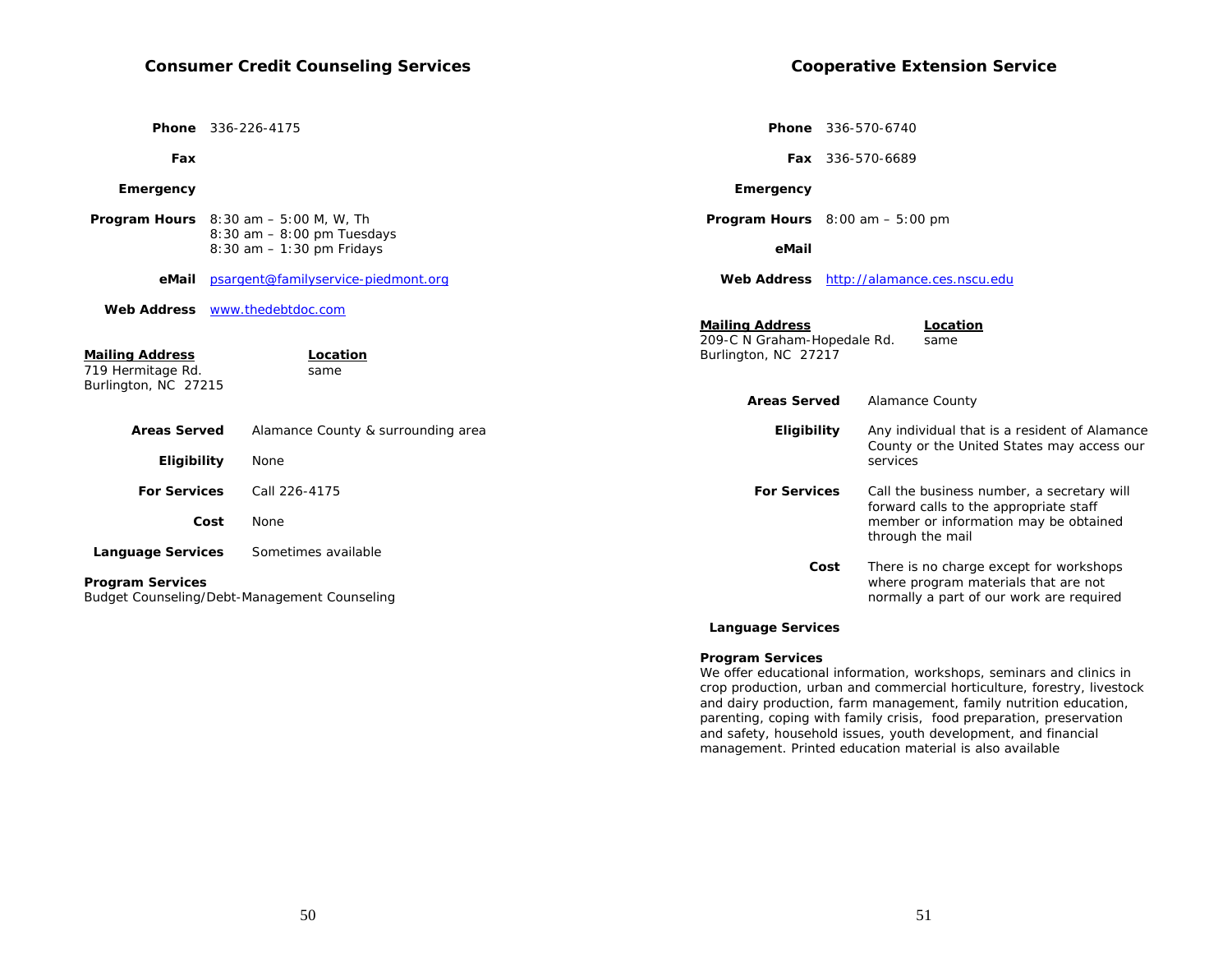# **Crossroads: Sexual Assault Response & Resource Center**

| <b>Phone</b> 336-228-0813                                    |
|--------------------------------------------------------------|
| <b>Fax</b> 336-228-7087                                      |
| <b>Emergency</b> $336-228-0360$ (24 Crisis Line)             |
| <b>Program Hours</b> $9:00 \text{ am} - 5:00 \text{ pm}$ M-F |
| <b>eMail</b> center@webcrossroads.org                        |
| Web Address www.webcrossroads.org                            |
|                                                              |

## **Mailing Address Location**

Burlington, NC 27216-0673

P.O. Box 673 1206-B Vaughn Rd.<br>
Burlington, NC 27216-0673 Burlington, NC 27217

| <b>Areas Served</b>         | Alamance County |  |
|-----------------------------|-----------------|--|
| Eligibility                 | None            |  |
| <b>For Services</b> Call in |                 |  |
| Cost                        | <b>None</b>     |  |
|                             |                 |  |

#### **Language Services**

#### **Program Services**

-24 Hour Crisis Line - Provides free, confidential support and information over the phone. Advocacy Services and Crisis Intervention - Trained Victim Advocates are available to help victims and their loved ones through the legal system. The Victim Advocates also act as support persons and are available to provide crisis intervention.

-Child Advocacy Center - Provides a centralized child centered location where the necessary parties can work together, reducing the demands on the child and family.

- Educational Programs - Provided to Alamance County residents and area professionals to increase knowledge and awareness of rape/sexual assault.

- Professional Training - Training on various issues of sexual assault/child sexual abuse are available to area professionals especially those with direct contact with victims of sexual assault and child sexual abuse. Training is also available twice a year for residents, students, and area professionals interested in becoming a volunteer.

- Library of Resources - Large selection of books, videos and other informational materials for the public to borrow

# **Department of Juvenile Justice & Delinquency Prevention Division**

# **Alamance County Court System**

 **Phone** 336-570-6872

|                                                             |      | <b>Fax</b> 336-570-7027                                                   |  |
|-------------------------------------------------------------|------|---------------------------------------------------------------------------|--|
| <b>Emergency</b> 336-570-6300                               |      |                                                                           |  |
| <b>Program Hours</b> $8:00 \text{ am} - 5:00 \text{ pm}$    |      |                                                                           |  |
| eMail                                                       |      |                                                                           |  |
|                                                             |      | Web Address <b>WWW.juvjus.state.nc.us</b>                                 |  |
|                                                             |      |                                                                           |  |
| <b>Mailing Address</b><br>124 W Elm St.<br>Graham, NC 27253 |      | Location<br>126 W Elm St.<br>Graham, NC 27253                             |  |
| <b>Areas Served</b>                                         |      | Alamance County                                                           |  |
| Eligibility                                                 |      | Service provided to juveniles (ages $6 - 15$<br>years) and their families |  |
| <b>For Services</b>                                         |      | Apply at Intake or through court petitions                                |  |
|                                                             | Cost | <b>None</b>                                                               |  |
| Language Services                                           |      | No language services provided                                             |  |

#### **Program Services**

Juvenile Court Intake, Intensive Supervision, Protective Supervision, Juvenile Probation and After Care Supervision; include referrals to various local and state agencies, and private agencies, including psychiatric hospitals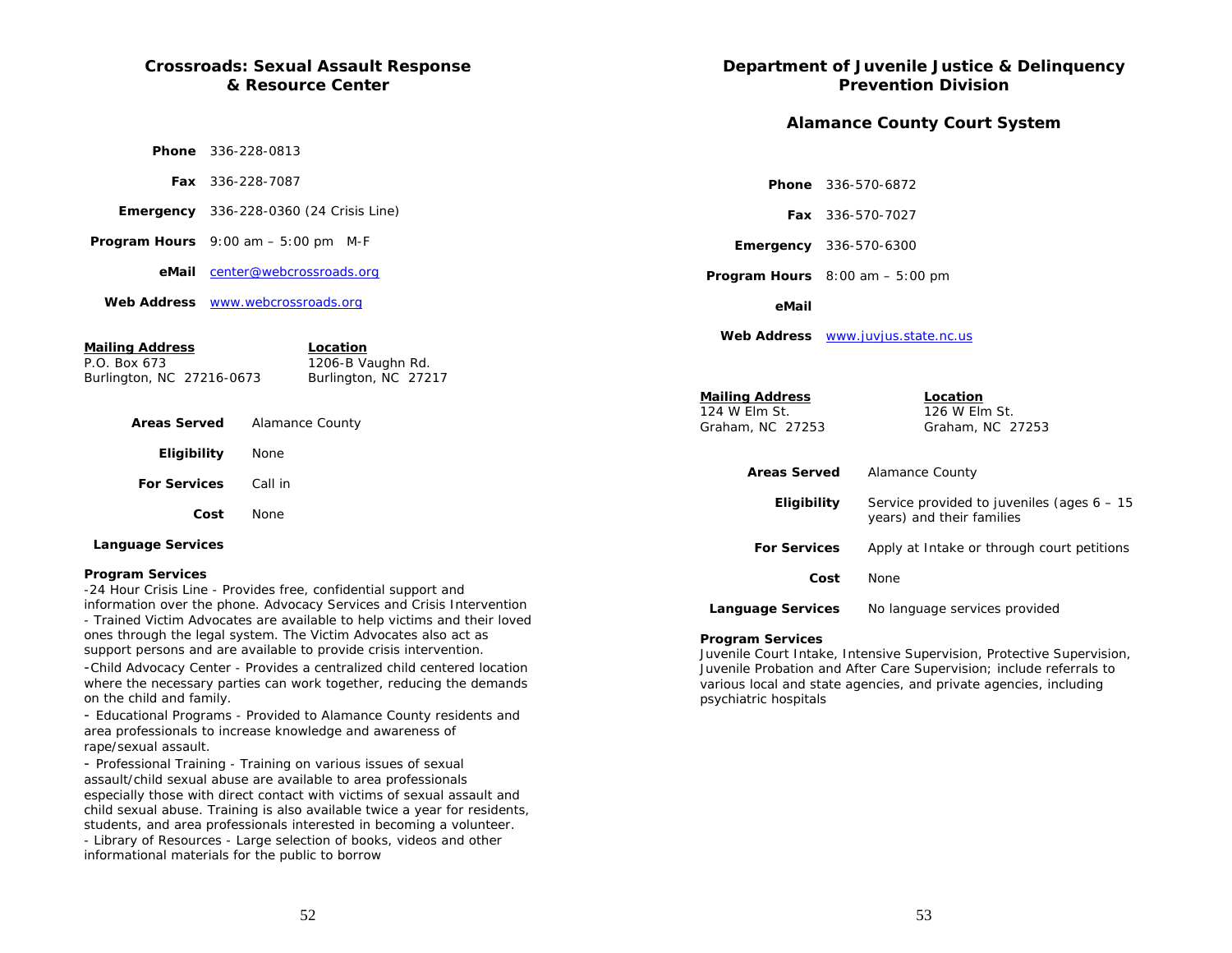|                                                                               | <b>Phone</b> 336-570-6532 Main Number                    | 336-513-4760 Adult Services Info Line                                                                                                     | <b>Phone</b> 336-449-7904                                       |                  |                                                                                                                                          |
|-------------------------------------------------------------------------------|----------------------------------------------------------|-------------------------------------------------------------------------------------------------------------------------------------------|-----------------------------------------------------------------|------------------|------------------------------------------------------------------------------------------------------------------------------------------|
|                                                                               |                                                          | 336-229-2908 Child Abuse & Neglect Referrals                                                                                              |                                                                 | Fax 336-449-7934 |                                                                                                                                          |
|                                                                               |                                                          | 336-229-2935 Income Maintenance<br>336-570-6570 Child Support Enforcement<br>(This office located at                                      | Emergency                                                       |                  |                                                                                                                                          |
|                                                                               |                                                          | 201 W. Elm St, Graham, NC 27253)                                                                                                          | <b>Program Hours</b>                                            |                  |                                                                                                                                          |
|                                                                               | Fax 336-570-6538 Administration<br>336-570-6771 Services |                                                                                                                                           |                                                                 |                  | eMail pstephenson@nc.eastersealsucp.com                                                                                                  |
|                                                                               |                                                          | 336-570-6499 Income Maintenance                                                                                                           |                                                                 |                  | Web Address http://nc.eastersealsucp.com                                                                                                 |
| Emergency                                                                     |                                                          | A social worker is on call for Adult & Child<br>Protective Services. Call 336-570-6300 and ask to<br>speak with the social worker on call | <b>Mailing Address</b><br>P.O. Box 165<br>Gibsonville, NC 27249 |                  | Location                                                                                                                                 |
| <b>Program Hours</b> $8:00$ am $-5:00$ pm                                     |                                                          |                                                                                                                                           |                                                                 |                  |                                                                                                                                          |
| eMail                                                                         |                                                          |                                                                                                                                           | <b>Areas Served</b>                                             |                  | North Carolina                                                                                                                           |
| <b>Web Address</b>                                                            |                                                          |                                                                                                                                           | Eligibility                                                     |                  | People with disabilities & their families                                                                                                |
|                                                                               |                                                          |                                                                                                                                           | <b>For Services</b>                                             |                  | Call for more information                                                                                                                |
| <b>Mailing Address</b><br>319-C N Graham-Hopedale Rd.<br>Burlington, NC 27217 |                                                          | Location<br>same                                                                                                                          |                                                                 | Cost             | Varies by program; many services are FREE<br>of charge                                                                                   |
|                                                                               |                                                          |                                                                                                                                           | <b>Language Services</b>                                        |                  | Have an interpreter                                                                                                                      |
| <b>Areas Served</b>                                                           |                                                          | <b>Alamance County</b>                                                                                                                    | <b>Program Services</b>                                         |                  | Recreation services, including residential camping and adult recreation                                                                  |
| Eligibility                                                                   |                                                          | Vary with service and program                                                                                                             |                                                                 |                  | connections, support groups (including stroke and post polio) durable<br>medical equipment provision, information and referral, advocacy |
| <b>For Services</b>                                                           |                                                          | Call or come to the agency                                                                                                                | programs                                                        |                  |                                                                                                                                          |
|                                                                               | None to clients<br>Cost                                  |                                                                                                                                           |                                                                 |                  |                                                                                                                                          |

**Program Services** 

Child Support Services; Child Welfare Services; Food stamps assistance with groceries; Medicaid—assistance with medical bills; Services for Adults; Work First Family Assistance(WFFA); and aid with fuel, rent, food and medicine (one time service) as funds are available

 **Language Services** Provided without cost to clients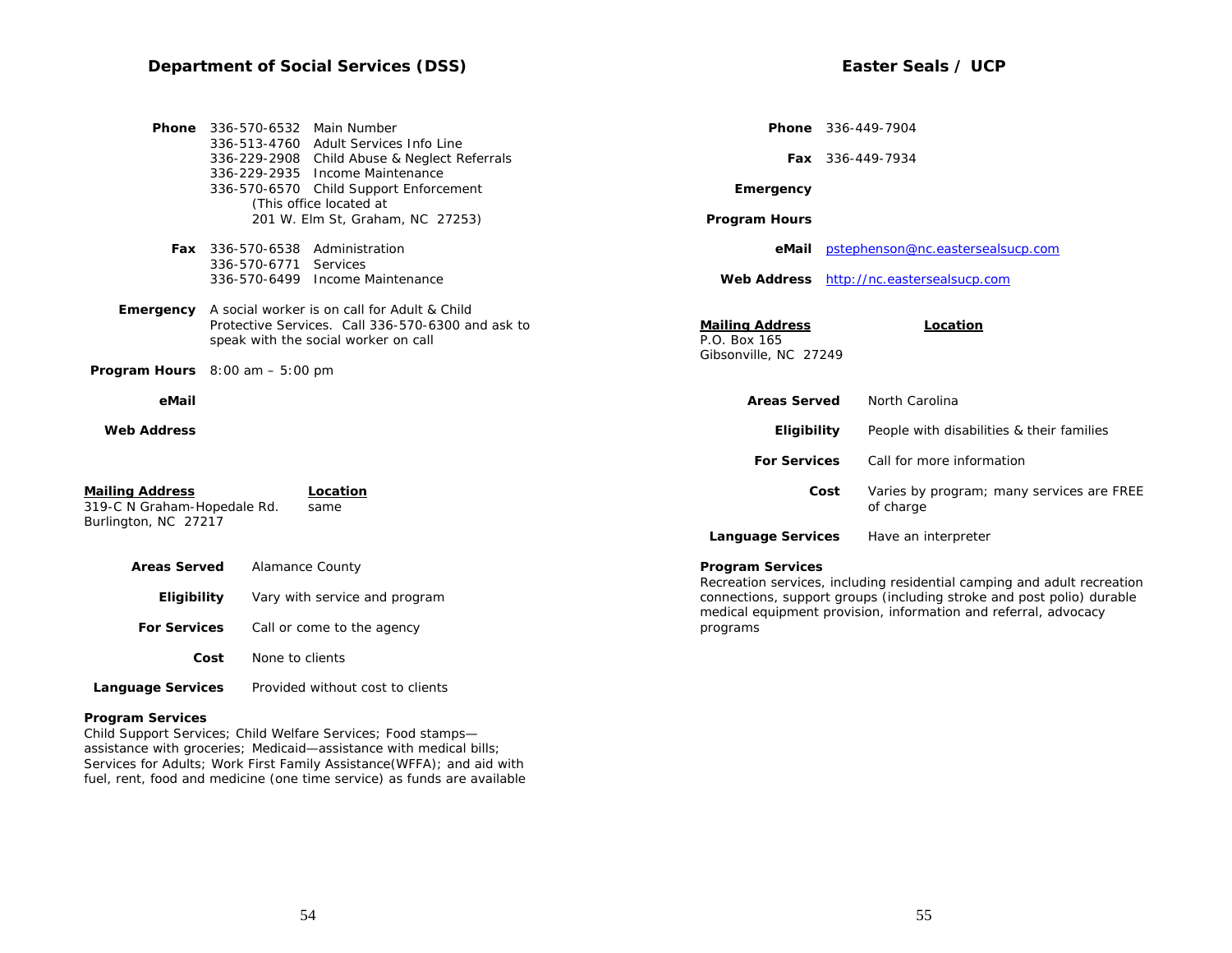## **Elon Volunteers!**

|                                                                                | <b>Phone</b> 336-278-7250                                  |                                                                     | <b>Phone</b> 336-570-6800                                         |
|--------------------------------------------------------------------------------|------------------------------------------------------------|---------------------------------------------------------------------|-------------------------------------------------------------------|
|                                                                                | Fax 336-278-7299                                           |                                                                     | <b>Fax</b> 336-570-6806                                           |
| Emergency                                                                      |                                                            |                                                                     | <b>Job Line</b> 336-570-6900                                      |
|                                                                                | <b>Program Hours</b> $8:00$ am $-5:00$ pm M-F              |                                                                     | <b>Program Hours</b> $8:30$ am $-5:00$ pm M-F                     |
|                                                                                | eMail Mary Morrison, mmorrison4@elon.edu                   | eMail                                                               | esc.jobs.burlington@ncmail.net                                    |
|                                                                                | Web Address www.elon.edu/service                           | <b>Web Address</b>                                                  | www.ncesc.com                                                     |
| <b>Mailing Address</b><br>Elon University<br>Campus Box 2999<br>Elon, NC 27244 | Location<br>Moseley Center<br>Suite 230<br>Elon University | <b>Mailing Address</b><br>2720 S Mebane St.<br>Burlington, NC 27215 | Location<br>behind Ramada Inn                                     |
| <b>Areas Served</b>                                                            | Alamance, Caswell, Chatham & Guilford<br>Counties          | <b>Areas Served</b><br>Eligibility                                  | <b>Alamance County</b><br>Authorized to work in the United States |
| Eligibility                                                                    | All volunteers & opportunities are welcome                 | <b>For Services</b>                                                 | Apply directly, verbal inquiries                                  |
| <b>For Services</b>                                                            | Call office to request volunteers                          |                                                                     | None<br>Cost                                                      |
|                                                                                | None<br>Cost                                               | <b>Language Services</b>                                            |                                                                   |
| <b>Language Services</b>                                                       | Some Spanish translation                                   | <b>Program Services</b>                                             |                                                                   |
| <b>Program Services</b>                                                        |                                                            |                                                                     | Job Placement, Labor Market Information, Unemployment Insurance   |

Elon Volunteers! Coordinates volunteer opportunities for Elon University students in surrounding communities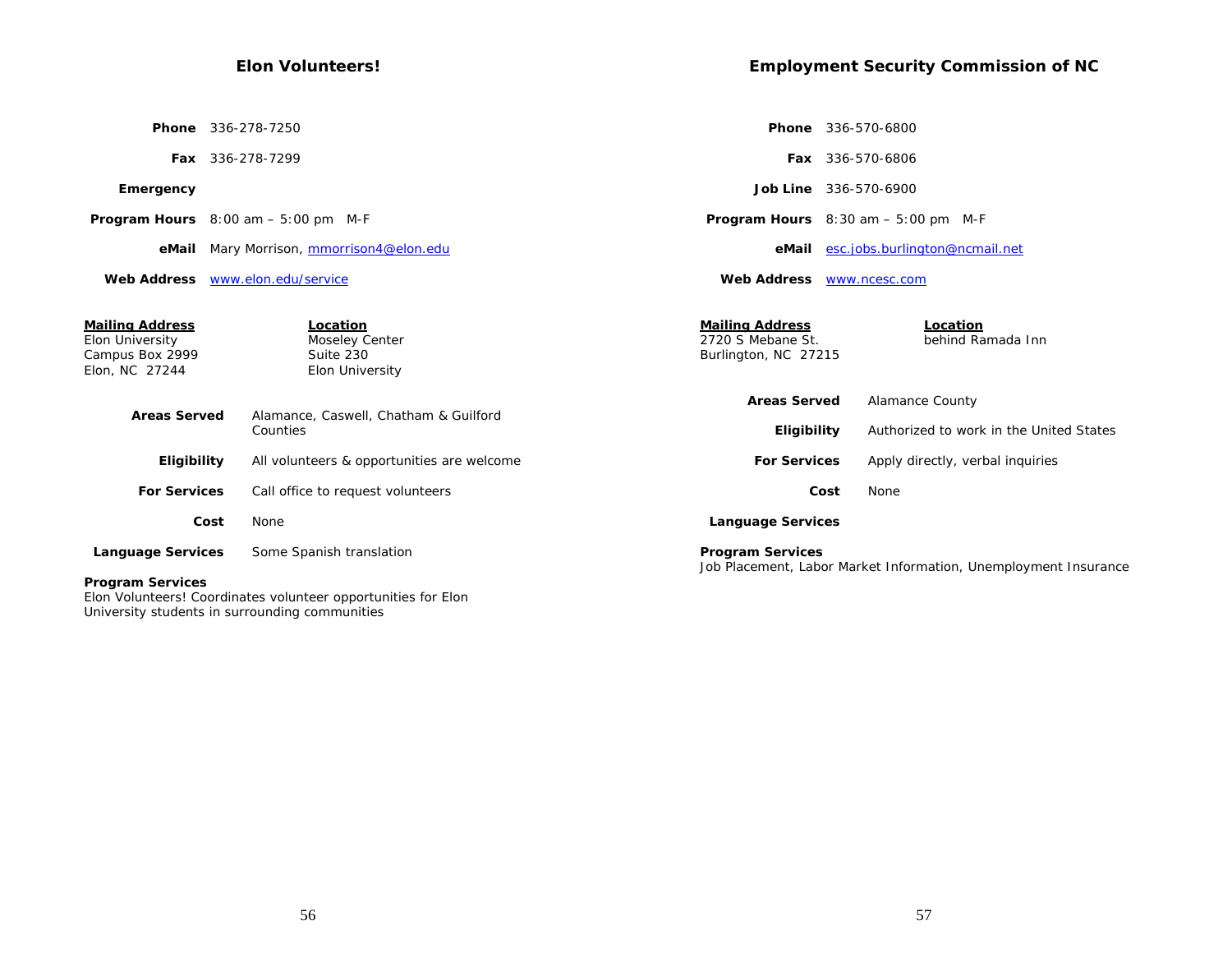## **Epilepsy Foundation of North Carolina**

 **Phone** 336-716-2320

 **Fax** 336-716-9489

#### **Emergency**

 **Program Hours** 8:00 am – 5:00 pm

#### **eMail**

#### **Web Address**

| <b>Mailing Address</b><br>Medical Center Building<br>MRI Building, 2 <sup>nd</sup> floor<br>Winston-Salem, NC 27157-1078 | Location<br>same                                                        | <b>Mailing Address</b><br>P.O. Box 2881<br>Burlington, NC 27216 | Location<br>711 Hermitage Rd.<br>Burlington, NC 27215                                                                    |
|--------------------------------------------------------------------------------------------------------------------------|-------------------------------------------------------------------------|-----------------------------------------------------------------|--------------------------------------------------------------------------------------------------------------------------|
| <b>Areas Served</b>                                                                                                      | State of North Carolina                                                 | <b>Areas Served</b>                                             | Alamance, Orange, Person, Caswell & Vance<br>Counties                                                                    |
| Eligibility                                                                                                              | None                                                                    | Eligibility                                                     | Voluntary Programs for families                                                                                          |
| <b>For Services</b>                                                                                                      | In person, by phone, or by mail                                         |                                                                 | Parent Aide Program - for families with<br>children in home under 12 years of age.<br>Adolescent Parenting Program - for |
| Cost                                                                                                                     | None                                                                    |                                                                 | adolescents who are pregnant or parenting<br>their 1st child                                                             |
| <b>Language Services</b>                                                                                                 | Brochures in Spanish                                                    |                                                                 |                                                                                                                          |
|                                                                                                                          |                                                                         | <b>For Services</b>                                             | Through referrals                                                                                                        |
| <b>Program Services</b>                                                                                                  |                                                                         |                                                                 |                                                                                                                          |
|                                                                                                                          | The Epilepsy Foundation of North Carolina, an affiliate of the Epilepsy | Cost                                                            | None                                                                                                                     |
|                                                                                                                          | Foundation of America, is a state-wide, non-profit United Way           |                                                                 |                                                                                                                          |

**Program Services** 

Parent Aide Home Visitation for families at risk for or involved in child abuse and neglect. Children's Parents Class 12 weekly sessions with topics such as creative discipline, stress/anger management, problem solving, communication and building your child's self esteem. Adolescent Parenting Program serving teen mothers to prevent a second pregnancy, stay in school and have better parenting skills to prevent child abuse. Community Awareness on child abuse and neglect through workshops, speeches and training; Parents as Teachers Program – children 0 – 5 years old; Intense Family Preservation Program for kids about to be removed from the household; Reunification Program for removed children returning back home; System of Care – family advocate program for families in different programs (such as mental health)

 **Language Services** Will work to get translators

organization dedicated to helping individuals with epilepsy and their families through a broad range of programs. Some of these services include information and referral; a toll-free telephone number; referrals to doctors and other support services; epilepsy parent support network; support groups across the state; free in- service training and workshops to parents, professionals and other groups

requesting epilepsy information; and its consequences

## **Exchange Club's Family Center in Alamance**

 **Phone** 336-438-2072

 **Fax** 336-438-2010

#### **Emergency**

 **Program Hours** 8:00 am – 4:30 pm M-F

 **eMail** alamancefamilycenter@exchangescan.org

 **Web Address** www.exchangescan.org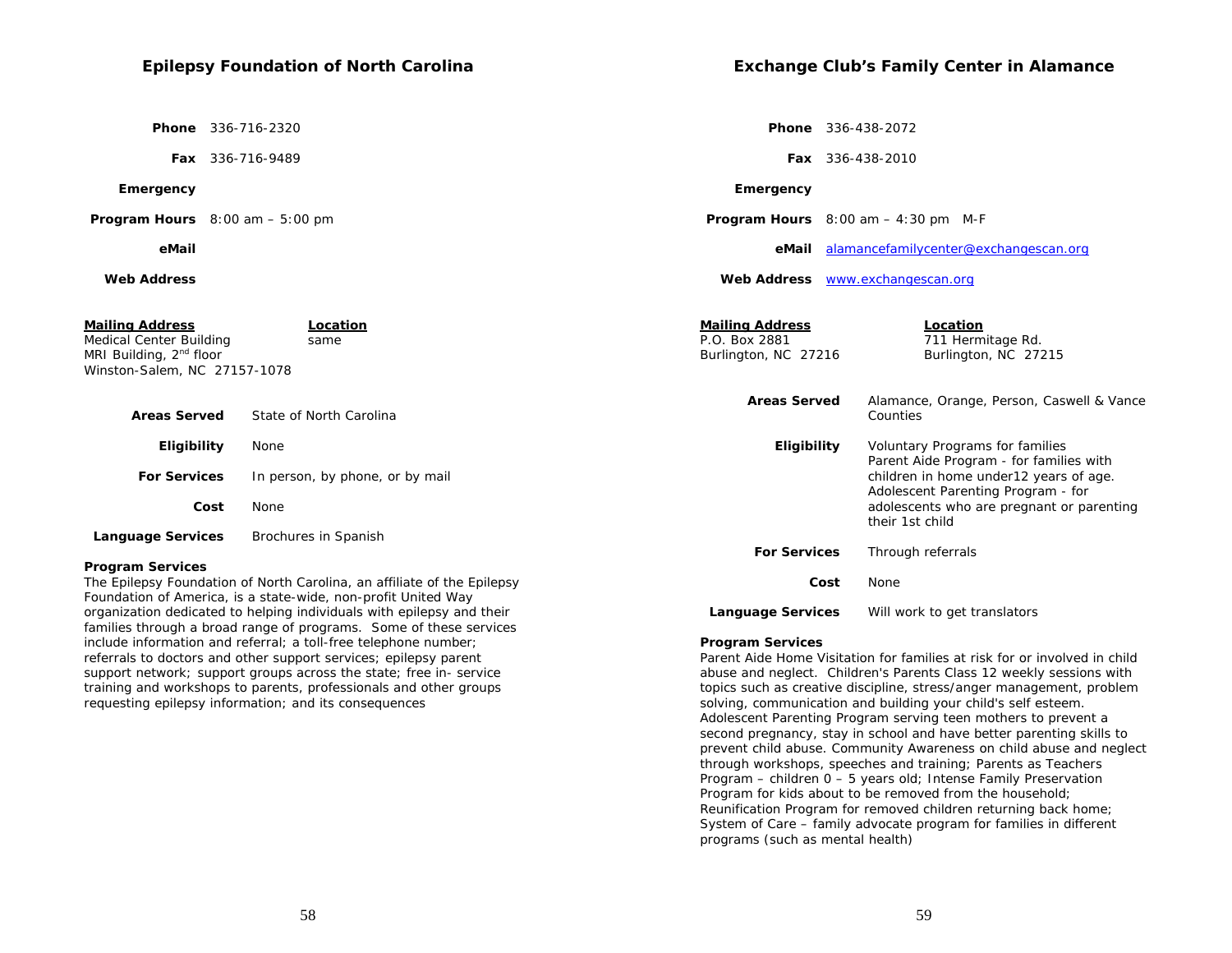| Faith in Action at Work Program                                 |                                                          |                                                                 | Family Abuse Services of Alamance County, Inc.               |  |  |
|-----------------------------------------------------------------|----------------------------------------------------------|-----------------------------------------------------------------|--------------------------------------------------------------|--|--|
|                                                                 | <b>Loaves and Fishes</b>                                 |                                                                 |                                                              |  |  |
|                                                                 |                                                          |                                                                 | <b>Phone</b> 336-226-5982                                    |  |  |
| <b>Phone</b> 336-570-3092                                       |                                                          |                                                                 | Fax 336-226-7303                                             |  |  |
| Fax 336-570-1247                                                |                                                          |                                                                 | <b>Emergency</b> 336-226-5985 24 hours                       |  |  |
| Emergency                                                       |                                                          |                                                                 | Nursery 336-228-9040                                         |  |  |
| <b>Program Hours</b> $9:00$ am $-4:00$ pm M-F                   |                                                          |                                                                 | <b>Program Hours</b> Administration $8:30$ am $-5:00$ pm M-F |  |  |
| shannon@loavesandfishes.us<br>eMail                             |                                                          | Nursery 8:30 am - 11:30 am M-F<br>eMail                         |                                                              |  |  |
| <b>Web Address</b>                                              |                                                          | <b>Web Address</b>                                              |                                                              |  |  |
| <b>Mailing Address</b><br>P.O. Box 1573<br>Burlington, NC 27216 | Location<br>509 S Lexington Ave.<br>Burlington, NC 27215 | <b>Mailing Address</b><br>P.O. Box 2192<br>Burlington, NC 27216 | Location<br>192 S Lexington Ave.<br>Burlington, NC 27215     |  |  |
| <b>Areas Served</b>                                             | Alamance County                                          | <b>Areas Served</b>                                             | <b>Alamance County</b>                                       |  |  |
| Eligibility                                                     | AIDS, Alzheimer's and the Mentally                       | Eligibility                                                     | Victims of domestic violence and child abuse                 |  |  |
|                                                                 | Challenged                                               | <b>For Services</b>                                             | Call 226-5982                                                |  |  |
| <b>For Services</b>                                             | Call 570-3092 for appointment                            |                                                                 | Cost<br>None                                                 |  |  |
| Cost                                                            | None                                                     | <b>Language Services</b>                                        | Spanish interpreters on staff                                |  |  |
| <b>Language Services</b>                                        |                                                          | Drogram Convigac                                                |                                                              |  |  |

#### **Program Services**

Volunteers assist clients with their various needs such as cooking, cleaning, transportation, lawn maintenance and friendly visits. Relationship program with a mission to help those in the community who need a helping hand; A neighbor's independence depends on you

## **Program Services**

Support groups for women, individual counseling, emergency shelter for victims of abuse, court advocacy, community education, parent education, Little Andrews Nursery—free child care for any family crisis, transitional housing for women and children homeless because of domestic violence, Safe Exchange Program – parents can exchange their children without having contact with each other along with supervised visitation

60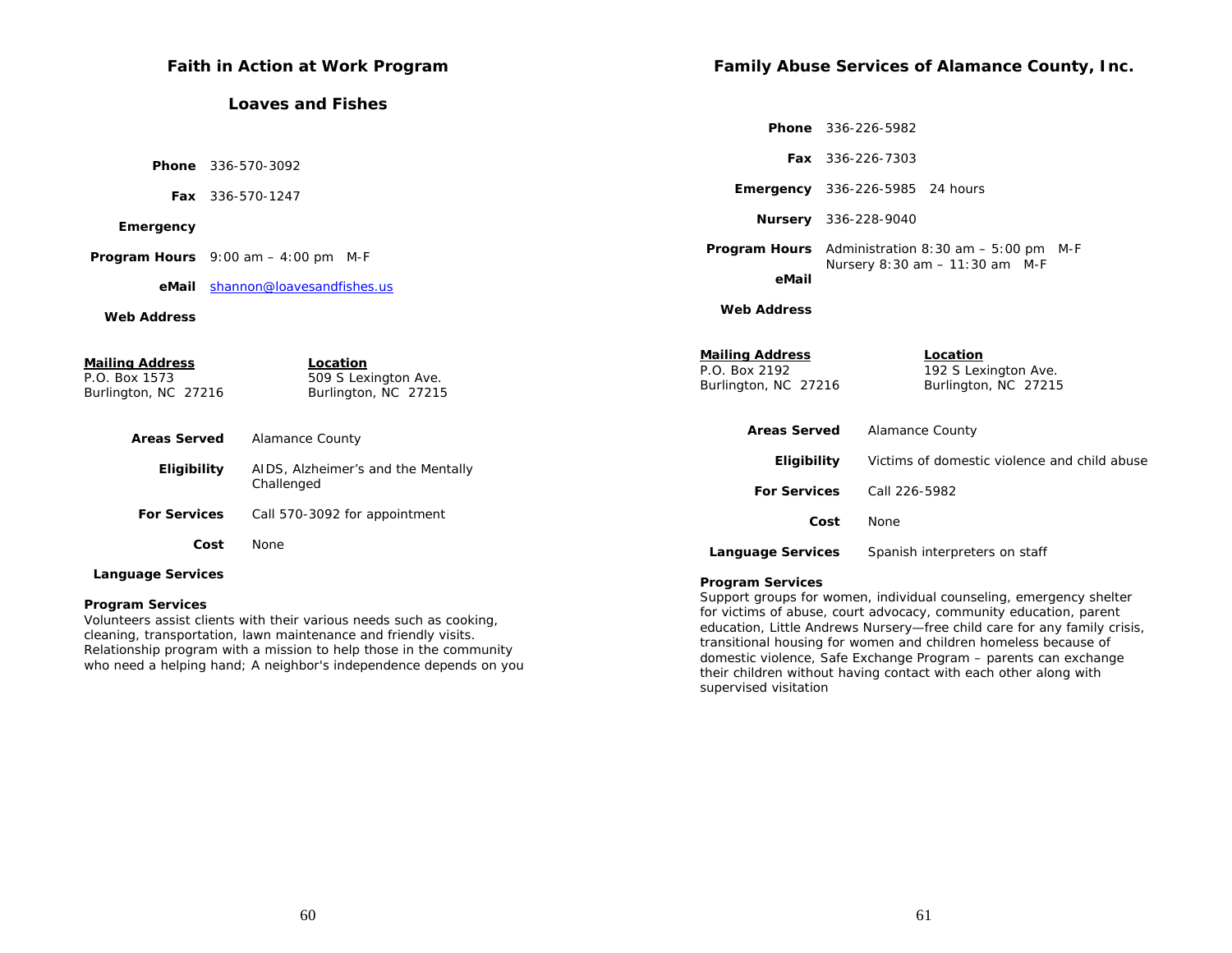# **Family Support Network of North Carolina**

 **Phone** 919-966-2841

 **Fax** 919-966-2916

#### **Emergency** 800-852-0042

 **Program Hours** 8:00 am – 5:00 pm M-F

 **eMail** cdr@med.unc.edu

 **Web Address** www.fsnnc.org

**Farm Service Agency of Alamance County** 

 **Phone** 336-228-1753

 **Fax** 336-227-2488

#### **Emergency**

 **Program Hours** 8:00 am – 4:30 pm M,T,Th,F 8:00 am – 1:00 pm Wed

#### **eMail**

 **Web Address** www.fsausda.gov

| <b>Mailing Address</b><br>University of North Carolina<br>Campus Box 7340<br>Chapel Hill, NC 27599-7340 | Location<br>Carr Mill Mall<br>Carrboro, NC                                                                                          | <b>Mailing Address</b><br>209 N Graham-Hopedale Rd.<br>Burlington, NC 27217 | Location<br>Old Health Department Building                    |
|---------------------------------------------------------------------------------------------------------|-------------------------------------------------------------------------------------------------------------------------------------|-----------------------------------------------------------------------------|---------------------------------------------------------------|
| <b>Areas Served</b>                                                                                     | State of North Carolina                                                                                                             | <b>Areas Served</b>                                                         | Alamance County                                               |
| <b>Eligibility</b>                                                                                      | Any person needing information about<br>children with disabilities or chronic illnesses                                             | <b>Eligibility</b>                                                          | Farm-oriented                                                 |
|                                                                                                         |                                                                                                                                     | <b>For Services</b>                                                         | Call or visit county office                                   |
| <b>For Services</b>                                                                                     | Call the toll-free number, email requests for<br>information, or search the CDR (Central<br>Directory of Resources) database on the | Cost                                                                        | None                                                          |
|                                                                                                         | website                                                                                                                             | <b>Language Services</b>                                                    |                                                               |
| Cost                                                                                                    | None                                                                                                                                | <b>Program Services</b>                                                     | Flue-cured tobacco, corn, wheat, barley, oats, grain sorghum, |
| <b>Language Services</b>                                                                                | One of the Resource Specialists is fluent in<br>Spanish                                                                             |                                                                             | Conservation Resource Program, Grain Loan Program             |

#### **Program Services**

Provide information and referrals from the Central Directory of Resources, a computerized database of agencies, organizations, services, and literature relevant to families of children with special needs who are NC residents. Support 18 local parent-to-parent matching programs across the state

62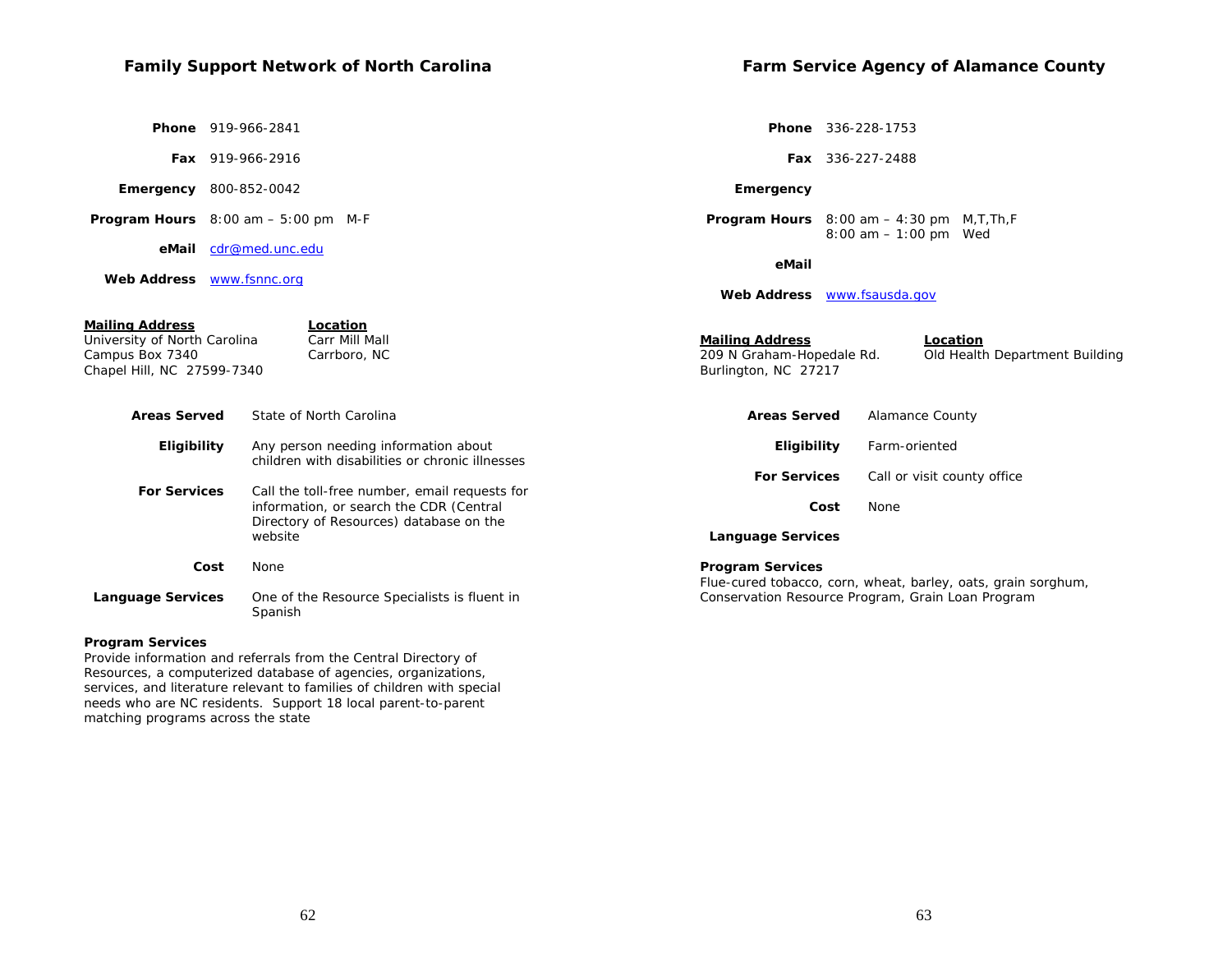| <b>Fire Department</b>                    |                                                                    |                                   | Fire Marshal - Emergency Management Office                                                                                         |  |  |
|-------------------------------------------|--------------------------------------------------------------------|-----------------------------------|------------------------------------------------------------------------------------------------------------------------------------|--|--|
|                                           | <b>City of Burlington</b>                                          |                                   |                                                                                                                                    |  |  |
|                                           |                                                                    |                                   | Phone 336-227-1365                                                                                                                 |  |  |
|                                           | Phone 336-229-3558                                                 |                                   | Fax 336-570-6784                                                                                                                   |  |  |
|                                           | Fax 336-229-3547                                                   | Emergency 911                     |                                                                                                                                    |  |  |
| Emergency 911                             |                                                                    |                                   | <b>Program Hours</b> $8:00$ am $-5:00$ pm M-F                                                                                      |  |  |
| <b>Program Hours</b> 24 hours             |                                                                    | eMail                             | jack.murray@alamance-nc.com                                                                                                        |  |  |
|                                           | eMail jsmith@ci.burlington.nc.us                                   |                                   | Web Address www.alamance-nc.com                                                                                                    |  |  |
|                                           | Web Address www.burlingtonnc.gov                                   | <b>Mailing Address</b>            | Location                                                                                                                           |  |  |
| <b>Mailing Address</b><br>215 S Church St | Location<br>intersection of Church & Front Streets                 | 124 W Elm St.<br>Graham, NC 27253 | County Office Building<br>Graham, NC 27253                                                                                         |  |  |
| Burlington, NC 27215                      |                                                                    | <b>Areas Served</b>               | Alamance County                                                                                                                    |  |  |
| <b>Areas Served</b>                       | City of Burlington                                                 | Eligibility                       | None                                                                                                                               |  |  |
| Eligibility                               | Residences of Property within the City of                          | <b>For Services</b>               | Call office day number                                                                                                             |  |  |
|                                           | Burlington                                                         | Cost                              | None                                                                                                                               |  |  |
| <b>For Services</b>                       | Call 911 for Emergency Services<br>Or 229-3558 for Non-emergencies | <b>Language Services</b>          |                                                                                                                                    |  |  |
| Cost                                      | No charge for most emergency services                              | <b>Program Services</b>           | Provide/coordinate emergency response to all natural/man-made                                                                      |  |  |
| <b>Language Services</b>                  | Spanish interpreters on staff                                      |                                   | disasters in Alamance County. Relief operations, evacuations and<br>sheltering of evacuees in connection with Red Cross and Social |  |  |
| <b>Dental Construction Construction</b>   |                                                                    |                                   | Services; Maintains an inventory listing of all chemicals in the county                                                            |  |  |

# **Program Services**

Fire protection, emergency medical services, rescue services, fire prevention, and injury reduction education services

Services; Maintains an inventory listing of all chemicals in the county. Works with businesses/industries in chemical safety programs, assists in EPA chemical reporting. Free smoke detectors for elderly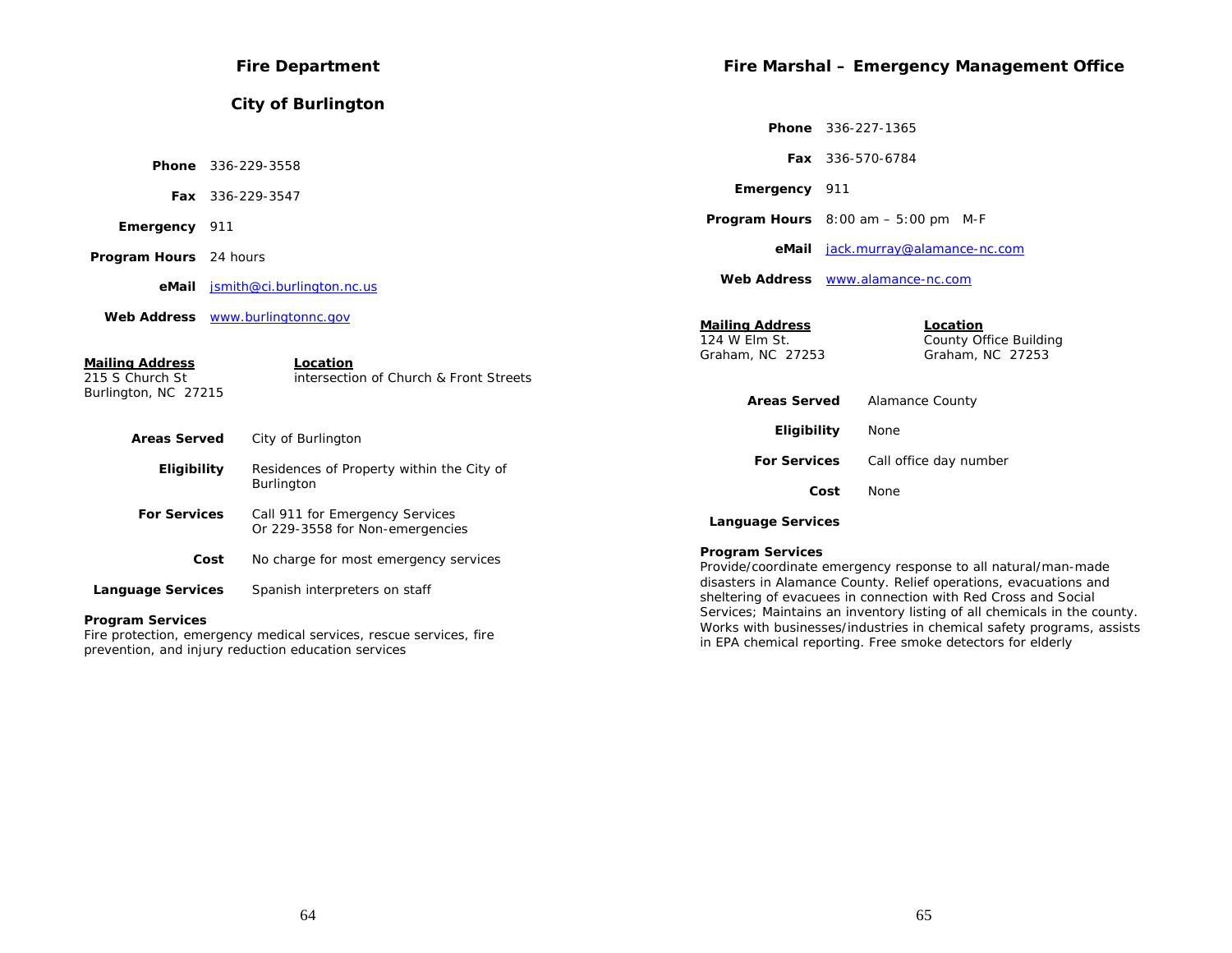| <b>Phone</b> 1-800-448-0024                                     |                                                                                                                                          | <b>Phone</b>                                                    | Administrative Offices<br>Wade Coble Drive            | 336-222-7797<br>336-538-1165                                                                     |
|-----------------------------------------------------------------|------------------------------------------------------------------------------------------------------------------------------------------|-----------------------------------------------------------------|-------------------------------------------------------|--------------------------------------------------------------------------------------------------|
| Fax 704-334-8169                                                |                                                                                                                                          |                                                                 | <b>Martin Street</b>                                  | 336-222-9966                                                                                     |
| Emergency                                                       |                                                                                                                                          |                                                                 | <b>Fax</b> Administrative Offices<br>Wade Coble Drive | 336-222-7798<br>336-584-0005                                                                     |
| <b>Program Hours</b>                                            |                                                                                                                                          |                                                                 | <b>Martin Street</b>                                  | 336-222-9595                                                                                     |
| eMail                                                           |                                                                                                                                          | Emergency                                                       |                                                       |                                                                                                  |
| <b>Web Address</b>                                              | www.fcsnc.org                                                                                                                            |                                                                 | <b>Program Hours</b> $7:30$ am $-4:30$ pm M-F         |                                                                                                  |
|                                                                 |                                                                                                                                          | eMail                                                           | kporter@friendshipadultday.com                        |                                                                                                  |
| <b>Mailing Address</b><br>P.O. Box 36392<br>Charlotte, NC 28236 | Location<br>1300 Blythe Blvd.<br>Charlotte, NC 28203                                                                                     | <b>Web Address</b>                                              |                                                       |                                                                                                  |
| <b>Areas Served</b>                                             | Alamance & Guilford Counties                                                                                                             | <b>Mailing Address</b><br>P.O. Box 3303<br>Burlington, NC 27216 | Location                                              | Administrative & Program Offices<br>1946 Martin St.                                              |
| Eligibility                                                     | Single & Pregnant                                                                                                                        |                                                                 |                                                       | Burlington, NC 27217                                                                             |
| <b>For Services</b>                                             | Call for interview                                                                                                                       |                                                                 |                                                       |                                                                                                  |
| Cost                                                            | Based on Individual Needs                                                                                                                | <b>Areas Served</b>                                             | Alamance County                                       |                                                                                                  |
| <b>Language Services</b>                                        |                                                                                                                                          | Eligibility                                                     | structured environment                                | Over 18 years of age and in need of                                                              |
| <b>Program Services</b>                                         |                                                                                                                                          | <b>For Services</b>                                             | Call administrative offices                           |                                                                                                  |
|                                                                 | Provides a home for women who are single and pregnant; Offers<br>counseling, education, prenatal care, child care, and adoption services | Cost                                                            |                                                       | Local, state and federal assistance available<br>if qualify; Participants can also pay privately |

## **Language Services**

#### **Program Services**

A structured adult day program that provides: opportunity for companionship, social interaction, and health monitoring; nutritious meals and healthy snacks; supervision of prescribed medicines; field trips; educational and recreational activities to support independence and promote social, physical and emotional well being. Transportation is available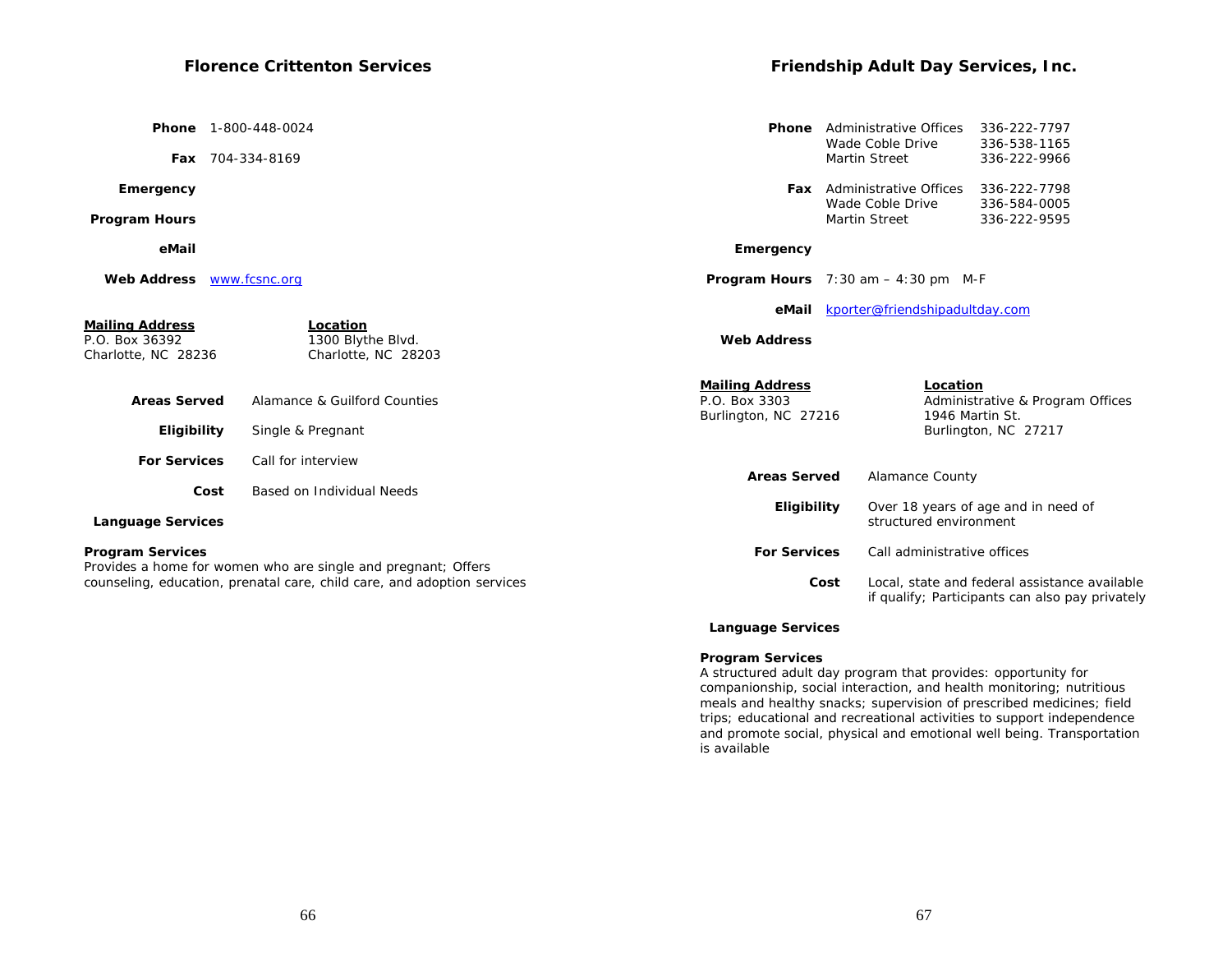# **Girl Scouts – Tarheel Triad Council, Inc.**

 **Phone** 1-800-672-2148

 **Fax**

 **Emergency**

 **Program Hours**

 **eMail**

 **Web Address** www.tarheeltriad.org

#### **Mailing Address Location** 8818 W Market St. Colfax, NC 27235-9754  **Areas Served** 13 Counties—Alamance, Allegheny, Caswell,  **Web Address**s www.piedmontrescuemission.org **Mailing Address Location**

| AT yus yer veg      | 10 000 ROS THORNGLIGO, THICORDITY, OCCUPATION<br>Davidson, Davie, Forsyth, Guilford,<br>Randolph, Rockingham, Stokes, Wilkes,<br>Yadkin, Surry  | P.O. Box 996<br>Burlington, NC 27216 | 1636 N. Church St.<br>Burlington, NC 27217 |
|---------------------|-------------------------------------------------------------------------------------------------------------------------------------------------|--------------------------------------|--------------------------------------------|
| <b>Eligibility</b>  | Girls, 5-17 years of age, and any adult who<br>subscribes to the beliefs of the Girl Scout<br>promise and law and pays yearly<br>membership fee | <b>Areas Served</b>                  | Community                                  |
|                     |                                                                                                                                                 | Eligibility                          | None                                       |
|                     |                                                                                                                                                 | <b>For Services</b>                  | Walk-in                                    |
| <b>For Services</b> | Call the Girl Scout office to receive<br>information                                                                                            | Cost                                 |                                            |
| Cost                | \$10 membership to join Girl Scouts of the                                                                                                      | <b>Language Services</b>             |                                            |

#### **Language Services**

#### **Program Services**

Girl Scouting is an informal educational program carried out in partnership with girls and adults. The program and format are implemented through: troop/group meetings and other activities; day camping (out-of-doors camping in a daytime setting). Resident camping (a residential out-of-doors activity usually on weekends for troops/ groups); Wider opportunities—program events and activities for girls beyond the troop which may be local, national, or international in scope. Other program possibilities include specialized training, Council and Service Unit events, and service projects. There are five program levels: Daisy Girl Scouts—5 year olds; Brownie Girl Scouts— 6-8 year olds; Junior Girl Scouts—9-11 year olds; Cadette Girl Scouts—12-14 year olds; Senior Girl Scouts—15-17 year olds

USA (accident insurance coverage included)

# **Good Samaritan Super Thrift**

## **Piedmont Rescue Mission, Inc.**

|           | <b>Phone</b> 336-229-4900                        |                                                                       |
|-----------|--------------------------------------------------|-----------------------------------------------------------------------|
|           | <b>Fax</b> 336-229-7512                          |                                                                       |
| Emergency |                                                  |                                                                       |
|           | $8:00$ am $-2:00$ pm Wed, Sat                    | <b>Program Hours</b> $8:00$ am $-6:00$ pm $\mu$ Mon, Tues, Thurs, Fri |
| eMail     | piedmontrescue1@bellsouth.net                    |                                                                       |
|           | <b>Web Address</b> www.piedmontrescuemission.org |                                                                       |
|           |                                                  |                                                                       |

**Program Services** 

Thrift store and vocational training for Alamance Rescue Mission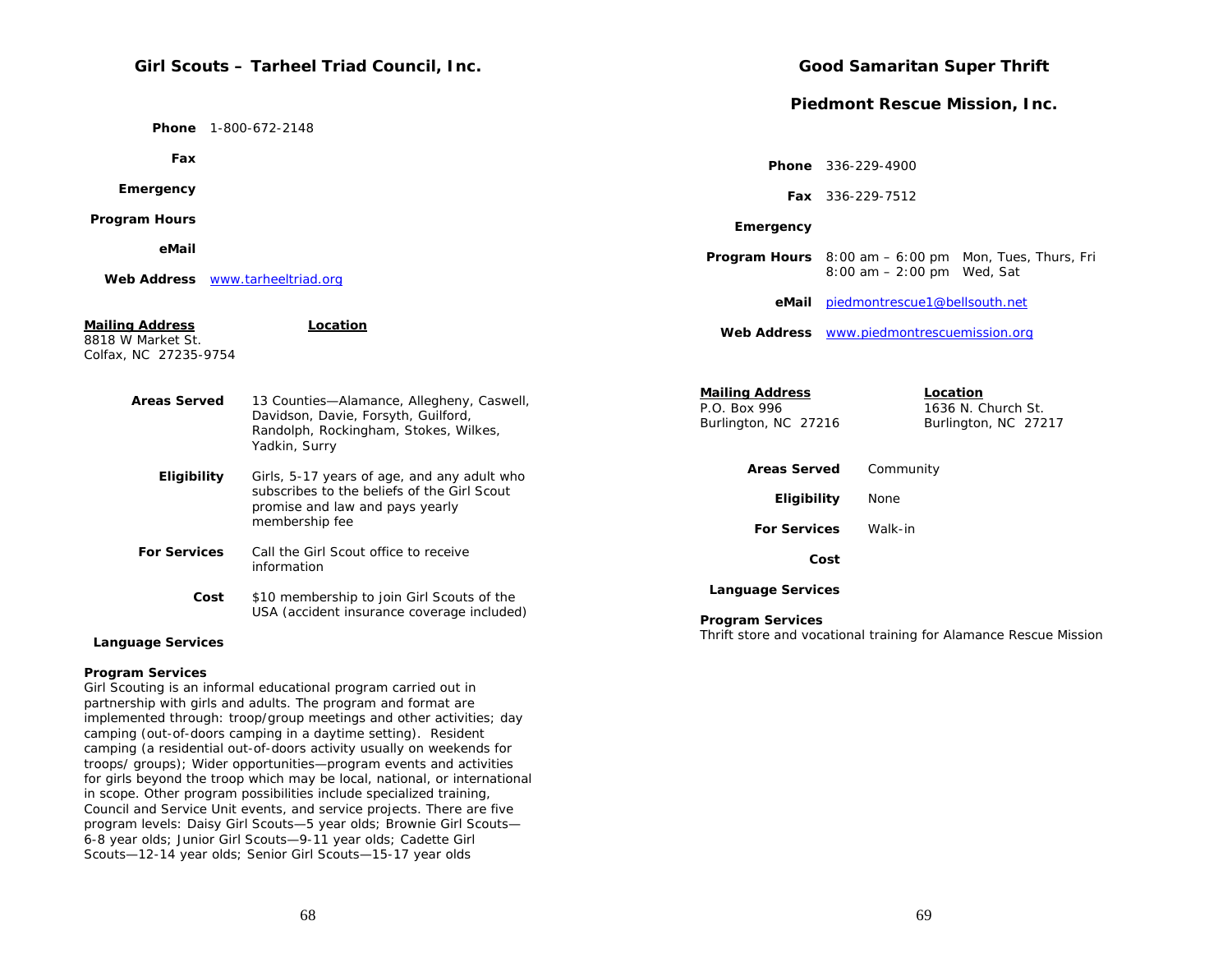**Phone** 336-229-7041

 **Fax** 336-227-0561

 **Emergency**

 **Program Hours** 8:00 am – 11:45 am and 1:00 pm – 4:00 pm

 **eMail** dshipmon@grahamhousing.com

#### **Web Address**

eligible applicants

**Guardian ad Litem Program** 

 **Phone** 336-438-1016

 **Fax** 336-570-7002

 **Emergency**

 **Program Hours** 9:00 am – 5:00 pm M-F

 **eMail** karen.g.russell@nccourts.org

 **Web Address**

| <u>Mailing Address</u><br>P.O. Box 88<br>Graham, NC 27253 | Location<br>109 E Hill St.<br>Graham, NC 27253                                                                                                                                                                        | <b>Mailing Address</b><br>126 W Elm St.<br>Graham, NC 27253 | <b>Location</b><br>Courthouse Annex 2 <sup>nd</sup> floor<br>Graham, NC 27253                                                                            |
|-----------------------------------------------------------|-----------------------------------------------------------------------------------------------------------------------------------------------------------------------------------------------------------------------|-------------------------------------------------------------|----------------------------------------------------------------------------------------------------------------------------------------------------------|
| <b>Areas Served</b>                                       | Alamance County                                                                                                                                                                                                       | <b>Areas Served</b>                                         | Judicial District 15-A; Alamance County                                                                                                                  |
| <b>Eligibility</b>                                        | Based upon income                                                                                                                                                                                                     | <b>Eligibility</b>                                          | Applicants to serve as volunteers must be.                                                                                                               |
| <b>For Services</b>                                       | Applications taken everyday form 8:00 until<br>$11:30$ and $1:00$ until $4:00$ ; Social Security<br>cards required for all household members                                                                          |                                                             | committed to children, dependable, and<br>able to respect confidential information.<br>They must have mature judgment and be<br>persistent and assertive |
| Cost                                                      | None                                                                                                                                                                                                                  | <b>For Services</b>                                         | We serve local children abused, neglected,<br>and/or dependent, children who are in                                                                      |
| <b>Language Services</b>                                  | Available upon request                                                                                                                                                                                                |                                                             | Juvenile Court                                                                                                                                           |
| Program Services                                          |                                                                                                                                                                                                                       | Cost                                                        | None                                                                                                                                                     |
|                                                           | 170 Public Housing units located on 13 scattered sites in Graham; 100<br>units of elderly, disabled housing located on Parker Street in Graham;<br>1005 Housing Choice vouchers for income eligible applicants to use | <b>Language Services</b>                                    |                                                                                                                                                          |

**Program Services** 

Volunteer Guardians ad Litem work with an attorney to represent the best interests of abused, neglected and dependent children in the Juvenile Court system and to advocate for these children's needs. We investigate, report in writing to the court, and monitor, working to find a safe, permanent home for these kids

throughout Alamance County, 33 Shelter Plus Care vouchers for program eligible applicants and 5 HOPWA vouchers for program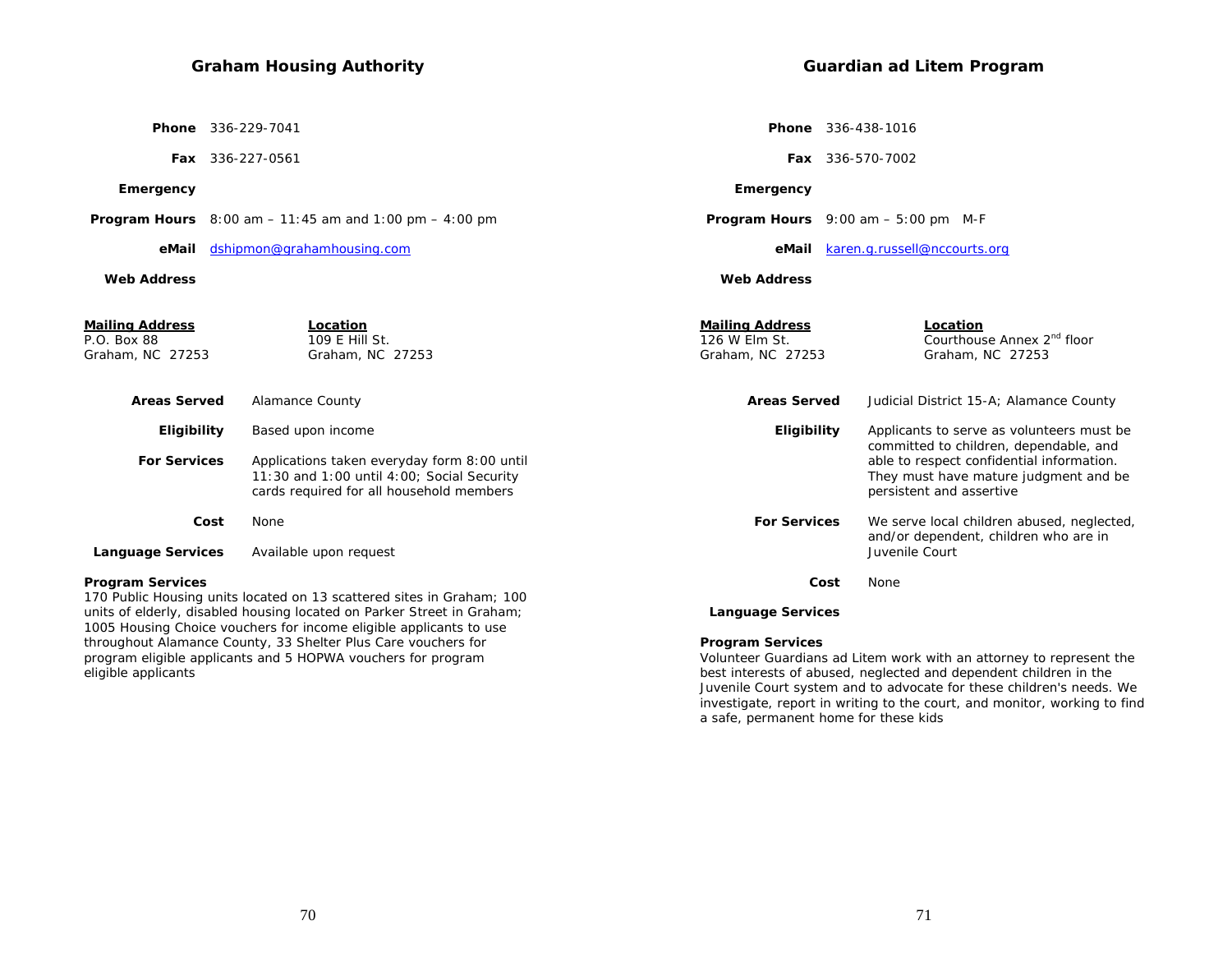## **Habitat for Humanity of Alamance County**

**Mailing Address Location Fabitat Re-Store** P.O. Box 5036 317 E Sixth St. 2286 N. Church St. Burlington, NC 27216 Burlington, NC 27215 Burlington, NC

 **For Services** Call the office phone and request an

this committee

We build houses with families in need of decent housing. Each adult in the family must invest 200 hours of labor on someone else's house, work with the volunteers to build their own house, attend classes on budgeting, home maintenance, yard care, and attend homeowner

insurance

**Eligibility** Must be living in inadequate housing and be

 **Cost** \$300 down payment plus closing costs;

willing to work; income requirements are related to Federal poverty guidelines

application. Applications are reviewed by the Family Selection Committee, viable applicants are visited by representatives of

month mortgage payment of approximately \$310 per month, including taxes and

 **Phone** 336-222-8191 **Habitat Re-Store** 336-222-8292

 **Fax** 336-222-8202

#### **Emergency**

 **Language Services**

**Program Services** 

association meetings

 **Program Hours**

27217

 **eMail**habitat1@netzero.net

 **Areas Served** Alamance County

 **Web Address** www.habitat.org

**Head Start** 

**Regional Consolidated Service** 

 **Phone** 336-226-5558

 **Fax** 336-226-0981

 **Program Hours**

 **eMail** phoran@regionalcs.org

| Mailing Address<br>Locations |
|------------------------------|
|------------------------------|

| P.O. Box 1883 | Janice S Scarborough Head Start Junction Graham I & II |                                  |              |
|---------------|--------------------------------------------------------|----------------------------------|--------------|
| Asheboro, NC  | 615 Gunn Street                                        | 421 Alamance Road 620 Ray Street |              |
| 27204         | Burlington, NC                                         | Burlington, NC                   | Graham, NC   |
|               | 27217                                                  | 27215                            | 27253        |
|               | 336-226-5558                                           | 336-436-0202                     | 336-228-1070 |
|               |                                                        |                                  | 336-229-5250 |

| <b>Areas Served</b> | Alamance, Caswell & Randolph Counties                                                                                                                                                                   |
|---------------------|---------------------------------------------------------------------------------------------------------------------------------------------------------------------------------------------------------|
| Eligibility         | Based on age, 3 to 4 years, including any<br>child not 5 yrs before October 16th. Income<br>based on gross earnings for the family;<br>amount set by government yearly                                  |
| <b>For Services</b> | In Alamance County, call or apply at the<br>Janice S. Scarborough site, Head Start<br>Junction site or the Graham site to receive a<br>Pre-Enrollment Form from which eligibility<br>will be determined |
| Cost                | None                                                                                                                                                                                                    |

#### **Language Services**

#### **Program Services**

To improve the child's health and physical abilities, including appropriate steps to correct present physical and mental problems and to enhance every child's access to an adequate diet; The improvement of the family's attitude toward future health care and physical abilities. To encourage the self-confidence, spontaneity, curiosity, and selfdiscipline which will assist in the development of the child's social and emotional health; To enhance the child's mental processes and skills, with particular attention to conceptual and communications skills; To establish patterns and expectations of success for the child. To increase the ability of the child and the family to relate to each other and to others; To enhance the sense of dignity and self worth within the child and his/her family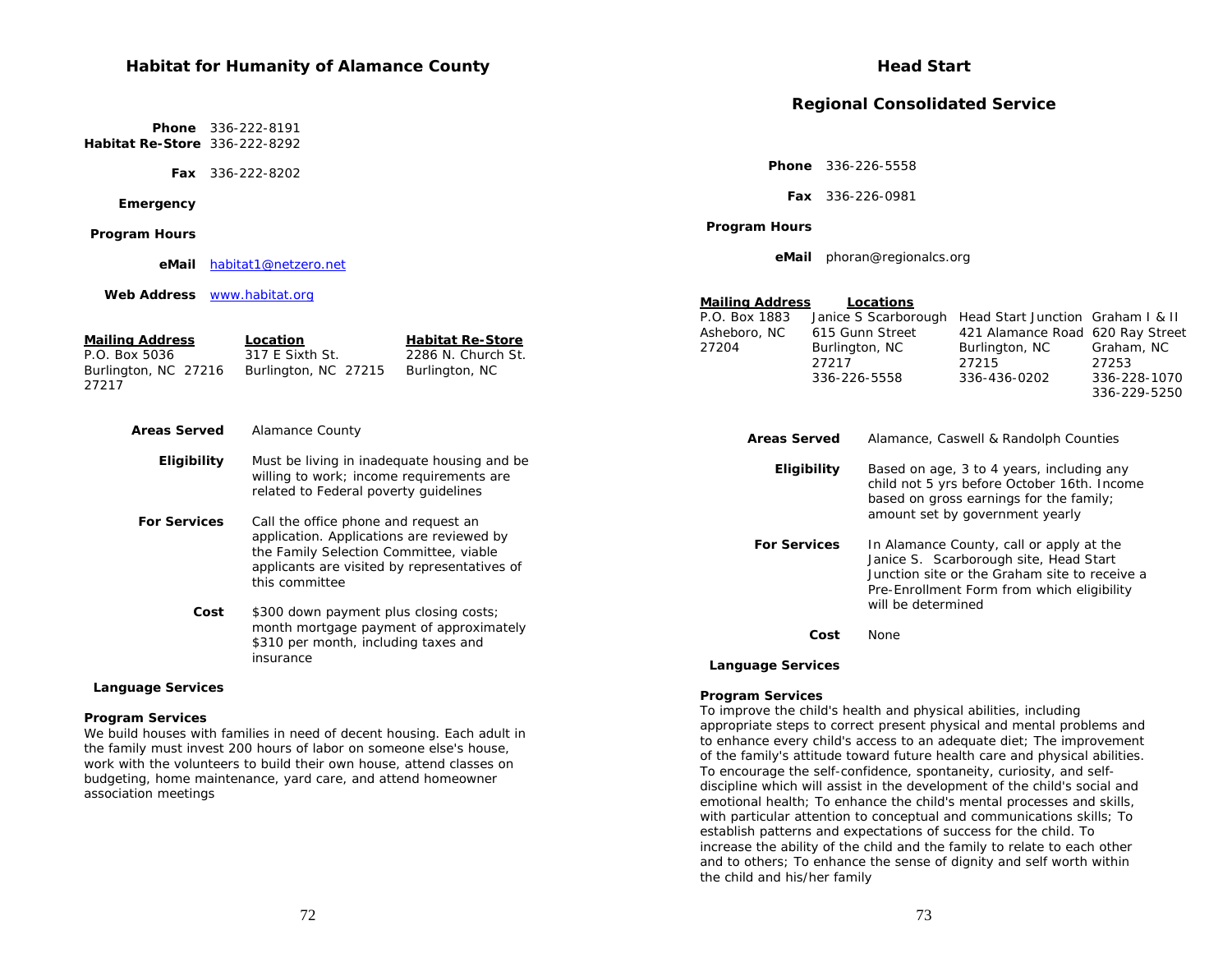# **Healthy Alamance**

|                                                                               | Phone 336-513-5590                                                                                                                       | <b>Phone</b> 586-3989                                           |                                                                                             |
|-------------------------------------------------------------------------------|------------------------------------------------------------------------------------------------------------------------------------------|-----------------------------------------------------------------|---------------------------------------------------------------------------------------------|
|                                                                               | <b>Fax</b> 336-513-5548                                                                                                                  | Fax                                                             |                                                                                             |
| Emergency                                                                     |                                                                                                                                          | <b>Emergency</b> $263-0360$                                     |                                                                                             |
|                                                                               | <b>Program Hours</b> $8:00 \text{ am} - 5:00 \text{ pm}$ M-F                                                                             | <b>Program Hours</b> $7:00$ a.m. $-9:00$ p.m.                   |                                                                                             |
| eMail                                                                         | bradcind@armc.com                                                                                                                        | eMail                                                           | hopeshouse@earthlink.net                                                                    |
|                                                                               | Web Address www.healthyalamance.com                                                                                                      |                                                                 | Web Address www.hopeslightministries.org                                                    |
| <b>Mailing Address</b><br>319-B N Graham-Hopedale Rd.<br>Burlington, NC 27217 | Location<br>same                                                                                                                         | <b>Mailing Address</b><br>P.O. Box 2123<br>Burlington, NC 27216 | Location<br>Teen Hope classes are taught at<br>the YMCA in two 6-week sessions<br>Each year |
| <b>Areas Served</b>                                                           | <b>Alamance County</b>                                                                                                                   |                                                                 |                                                                                             |
| Eligibility                                                                   | None                                                                                                                                     | <b>Areas Served</b><br>Eligibility                              | Alamance & surrounding counties<br>Pregnant teens                                           |
| <b>For Services</b>                                                           | Call the above number                                                                                                                    | <b>For Services</b>                                             | Call, email or register on-line on the website                                              |
|                                                                               | Cost<br><b>None</b>                                                                                                                      |                                                                 |                                                                                             |
| <b>Language Services</b>                                                      |                                                                                                                                          | Cost<br><b>Language Services</b>                                | None                                                                                        |
| <b>Program Services</b>                                                       | Facilitates program development to address identified community<br>health issues, organizes and compiles county health data, serves as a | <b>Program Services</b>                                         | Teen Hope – child birth classes for teens (and young twenties)                              |

community education & referral source for health information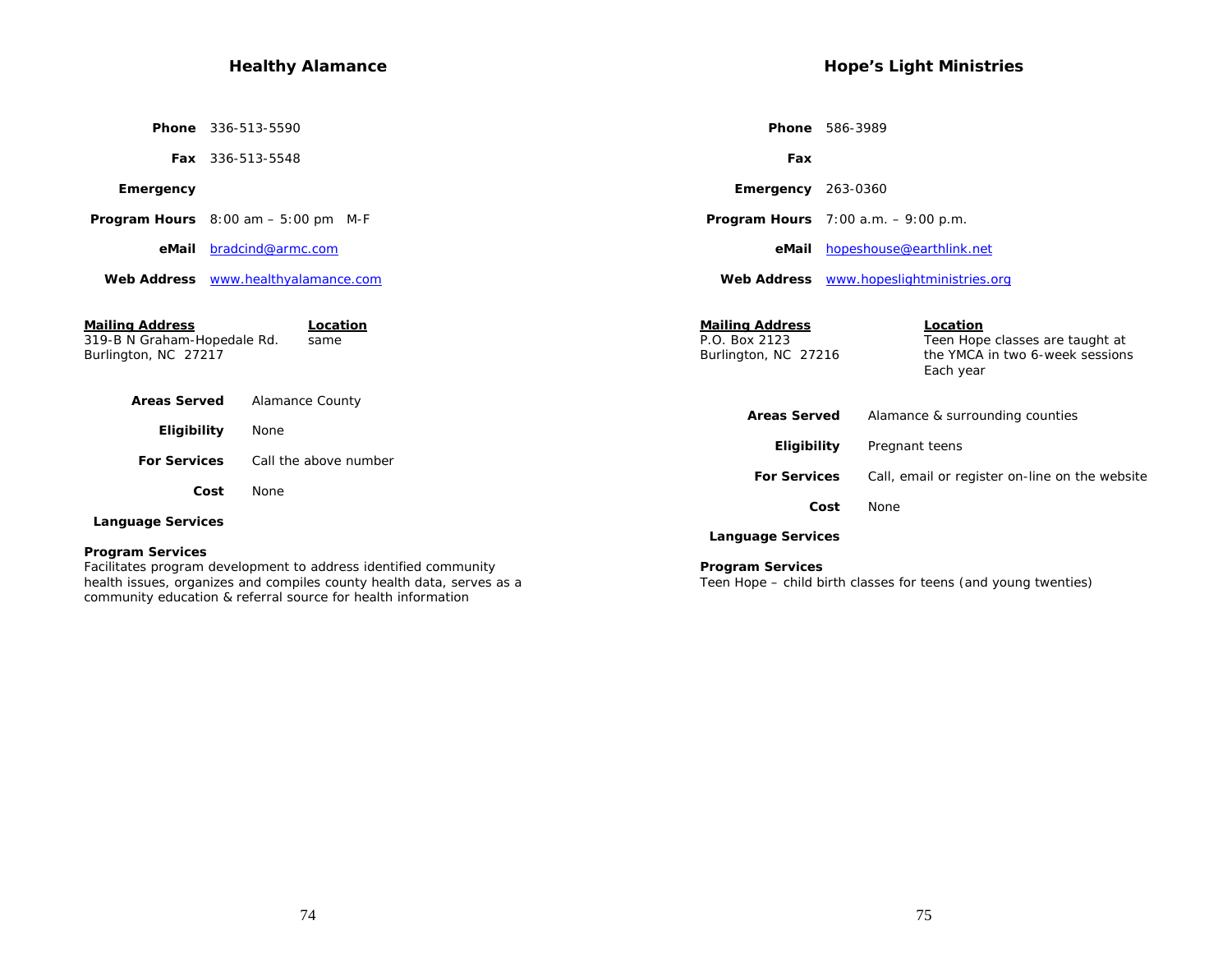## **Horizons**

 **Phone** 1-800-862-4050

| Fax                                                                                                                                                                                                      |  |                                                                                                                               |
|----------------------------------------------------------------------------------------------------------------------------------------------------------------------------------------------------------|--|-------------------------------------------------------------------------------------------------------------------------------|
| Emergency                                                                                                                                                                                                |  |                                                                                                                               |
| <b>Program Hours</b>                                                                                                                                                                                     |  |                                                                                                                               |
| eMail                                                                                                                                                                                                    |  | Ms. Lee Allen ballen@med.unc.edu                                                                                              |
| Web Address                                                                                                                                                                                              |  | www.med.unc.edu/obgyn/horizons.htm                                                                                            |
| <b>Mailing Address</b><br>Location<br>UNC School of Medicine, OB/GYN<br>Alamance County Health Dept.<br>Burlington, NC 27217<br>University of North Carolina<br>Campus Box 7570<br>Chapel Hill, NC 27599 |  |                                                                                                                               |
| <b>Areas Served</b>                                                                                                                                                                                      |  | Alamance & Caswell counties                                                                                                   |
| <b>Eligibility</b>                                                                                                                                                                                       |  | Pregnancy or postpartum women who use<br>or are at risk for abusing substances, or<br>who are recovering from substance abuse |
| <b>For Services</b>                                                                                                                                                                                      |  | Call the above number and ask for the<br>Horizon's counselor                                                                  |
| Cost                                                                                                                                                                                                     |  | None                                                                                                                          |

#### **Language Services**

#### **Program Services**

Prenatal, postpartum care, substance abuse treatment

# **Hospice & Palliative Care Center of Alamance-Caswell**

| Phone                                                                 | 336-532-0100<br>1-800-588-8879 |                                                                                                                                                                                                     |
|-----------------------------------------------------------------------|--------------------------------|-----------------------------------------------------------------------------------------------------------------------------------------------------------------------------------------------------|
| Fax                                                                   |                                | 336-532-0060                                                                                                                                                                                        |
| Emergency                                                             |                                | 24 hour, 7 days a week on-call availability                                                                                                                                                         |
| Program Hours                                                         |                                | $8:00$ am $-4:30$ pm                                                                                                                                                                                |
| eMail                                                                 |                                | info@hospiceac.org                                                                                                                                                                                  |
| Web Address                                                           |                                | www.hospiceac.org                                                                                                                                                                                   |
| <b>Mailing Address</b><br>914 Chapel Hill Rd.<br>Burlington, NC 27215 | Location<br>same               |                                                                                                                                                                                                     |
| <b>Areas Served</b>                                                   |                                | Alamance, Caswell, eastern Guilford and<br>western Orange counties                                                                                                                                  |
| Eligibility                                                           |                                | Have illness from which they are not<br>expected to recover and whose life is<br>measured in months rather than years, as<br>verified by their physician, and agree to<br>have the services         |
| <b>For Services</b>                                                   |                                | Referral by self, family/friend, physician,<br>other community resource. (To be accepted<br>for services, the client's attending physician<br>must agree, regardless of who makes the<br>referral.) |
|                                                                       | Cost                           | Based on services actually rendered. Usually<br>covered by health insurance/Medicare/<br>Medicaid                                                                                                   |

## **Language Services**

## **Program Services**

Home care for terminally ill persons whose desire is to remain at home until death or for as long as possible; Includes nursing, social work, counseling, bereavement support, volunteer support, in-home aides, medical supplies, medicine, spiritual support and medical equipment. A 6-bed residence and 6-bed inpatient facility are also available, based on need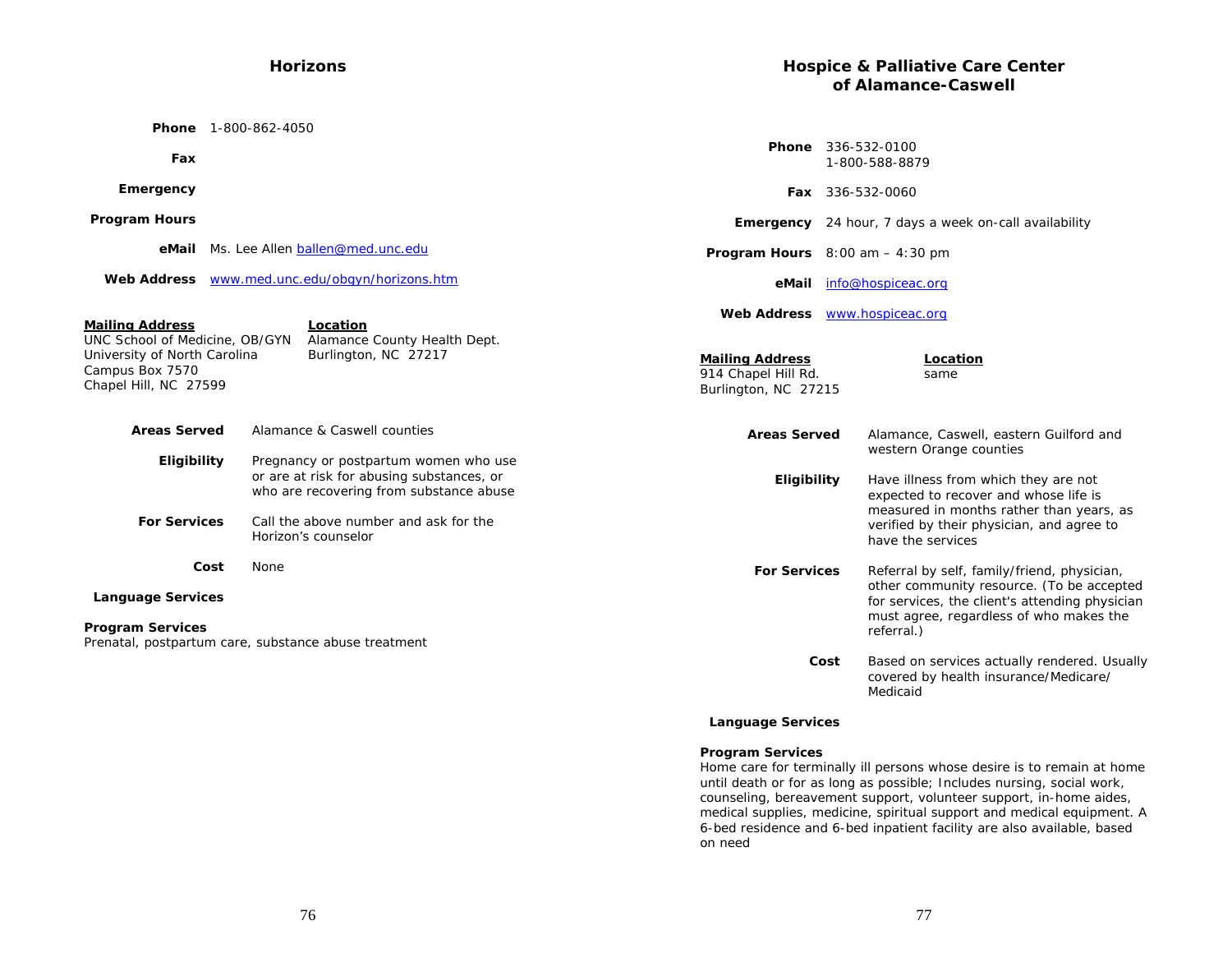## **Humane Society of Alamance County**

 **Phone** 336-438-2023

 **Fax**

### **Emergency**

Foster/Rescue Program dedicated to the placement of stray animals into loving, permanent homes, Food assistance for temporary emergency situations, feral cat trap/neuter/release program

## **Information Referral Service/Care-Line**

# **Department of Citizen Services**

| Fax                                       |                                                                                                                                                                                                            | <b>Phone</b> 919-855-4400                          |                                                                                                                               |
|-------------------------------------------|------------------------------------------------------------------------------------------------------------------------------------------------------------------------------------------------------------|----------------------------------------------------|-------------------------------------------------------------------------------------------------------------------------------|
| Emergency                                 |                                                                                                                                                                                                            |                                                    | 919-855-4401<br>1-800-662-7030                                                                                                |
| <b>Program Hours</b> $9:00$ am $-1:00$ pm |                                                                                                                                                                                                            | Fax 919-715-8174                                   |                                                                                                                               |
| eMail                                     | hsac@netpath.net                                                                                                                                                                                           | Emergency                                          |                                                                                                                               |
| Web Address www.hsaconline.org            |                                                                                                                                                                                                            |                                                    | <b>Program Hours</b> $8:00 \text{ am} - 5:00 \text{ pm}$ M-F (except holidays)                                                |
| <b>Mailing Address</b>                    | Location                                                                                                                                                                                                   | eMail                                              | care.line@ncmail.net                                                                                                          |
| P.O. Box 3673<br>Burlington, NC 27216     | 711 Hermitage Rd.<br>Burlington, NC 27215                                                                                                                                                                  | Web Address www.nccareline.org                     |                                                                                                                               |
| <b>Areas Served</b>                       | Alamance County                                                                                                                                                                                            | <b>Mailing Address</b><br>2012 Mail Service Center | Location<br>1020 Richardson Dr.                                                                                               |
| Eligibility                               |                                                                                                                                                                                                            | Raleigh, NC 27699                                  | Raleigh, NC 27603                                                                                                             |
| <b>For Services</b>                       | Call or visit office                                                                                                                                                                                       | <b>Areas Served</b>                                | Statewide                                                                                                                     |
| Cost                                      | Low cost spay/neuter program available to<br>all Alamance County residents                                                                                                                                 | Eligibility                                        | None                                                                                                                          |
| <b>Language Services</b>                  |                                                                                                                                                                                                            | <b>For Services</b>                                | Call toll-free number                                                                                                         |
| <b>Program Services</b>                   |                                                                                                                                                                                                            | Cost                                               | <b>None</b>                                                                                                                   |
|                                           | Low-cost spay/neuter program providing affordable options for pet<br>owners; Financial assistance for emergency veterinary care for pets of<br>seniors and needy individuals; Humane Educational Program - | <b>Language Services</b>                           | TDD/Voice, Hispanic Services available,<br>Hispanic Ombudsman available                                                       |
|                                           | Elementary school teachers are encouraged to invite help into their<br>classrooms for a learning experience the children will not forget.                                                                  | <b>Program Services</b>                            | Note that the constitution of the $\mathcal{L}_\text{c}$ and the second constitution of the constitution of the second second |

#### **Program Services**

No direct services, information and referral on human services, provided by government and non-profit agencies. Through the CARE-LINE, ombudsman services available for citizens who have complaints concerning services the department oversees or administers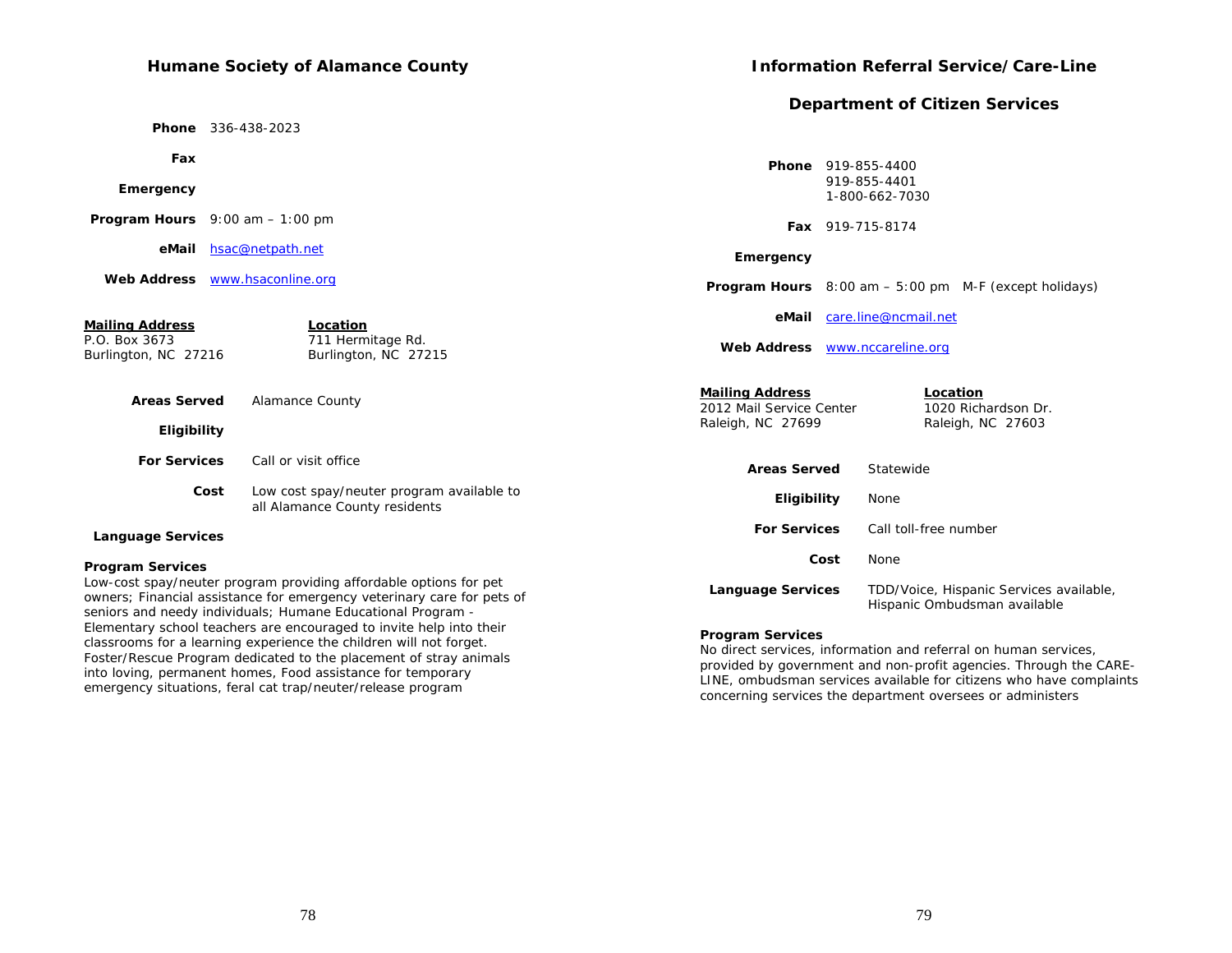# **Joy A Shabazz Center for Independent Living**

## **Kids Path**

|                                                                    |                                                                  |                                                                       | <b>Hospice &amp; Palliative Care Center of Alamance-Caswell</b>                              |
|--------------------------------------------------------------------|------------------------------------------------------------------|-----------------------------------------------------------------------|----------------------------------------------------------------------------------------------|
| Phone                                                              | 336-272-0501                                                     |                                                                       |                                                                                              |
| Fax 336-272-0575                                                   |                                                                  |                                                                       | <b>Phone</b> 336-532-0123 or 1-800-588-8879                                                  |
| Emergency                                                          |                                                                  |                                                                       | Fax 336-532-0058                                                                             |
| <b>Program Hours</b>                                               |                                                                  |                                                                       | <b>Emergency</b> 336-532-0100                                                                |
| eMail                                                              |                                                                  |                                                                       | <b>Program Hours</b> $8:30$ am $-4:30$ pm M-F                                                |
| Web Address www.shabazzcenter.org                                  |                                                                  |                                                                       | eMail patti@kidspath.com                                                                     |
|                                                                    |                                                                  |                                                                       | Web Address www.kidspath.com                                                                 |
| <b>Mailing Address</b><br>235 N Greene St.<br>Greensboro, NC 27401 | Location<br>same                                                 | <b>Mailing Address</b><br>914 Chapel Hill Rd.<br>Burlington, NC 27215 | Location<br>same                                                                             |
| <b>Areas Served</b>                                                | Alamance, Caswell, Guilford, Randolph &<br>Rockingham Counties   | <b>Areas Served</b>                                                   | Alamance and Caswell Counties, western<br>Orange County, eastern Guilford County             |
| Eligibility                                                        | Persons with disabilities                                        | <b>Eligibility</b>                                                    | Any child from utero to 18 years of age with<br>a serious illness or condition               |
| <b>For Services</b>                                                | Call for an appointment                                          |                                                                       | Any child who has experienced the loss of a<br>loved one                                     |
| Cost                                                               | None                                                             | <b>For Services</b>                                                   | Call 532-0123; For medical care: physician                                                   |
| <b>Language Services</b>                                           | Printed materials                                                |                                                                       | orders; For counseling: self or family referral                                              |
| <b>Program Services</b>                                            | Consumer Advocacy, Community Advocacy, Peer Support, Information |                                                                       | Third party payment accepted for medical<br>Cost<br>care; no charge for services not covered |

 **Language Services**

#### **Program Services**

Kids Path is a unique homecare program for children living with serious and life-threatening conditions. Services are provided by a team of specialized staff that can include a nurse, social worker, chaplain, nurse's assistants, therapists and volunteers, depending on the child's needs and the family wishes. The team partners with the child's physician to develop and implement a plan of care that addresses not only the physical needs of the child but also considers the social, emotional and spiritual needs of the child as well as family members. The Kids Path team can offer support at the time of a devastating diagnosis, provide care coordination during treatment, discharge during stability or, if needed, sensitively provide end-of-life support. Kids Path also provides counseling services for grieving children and youth as well as for children coping with the serious illness of a loved one. A bereavement camp is held annually to provide a supportive environment in which children have the opportunity to learn new ways of coping with their losses.

& Referral, Independent Living Training, ADA Information, & Can Do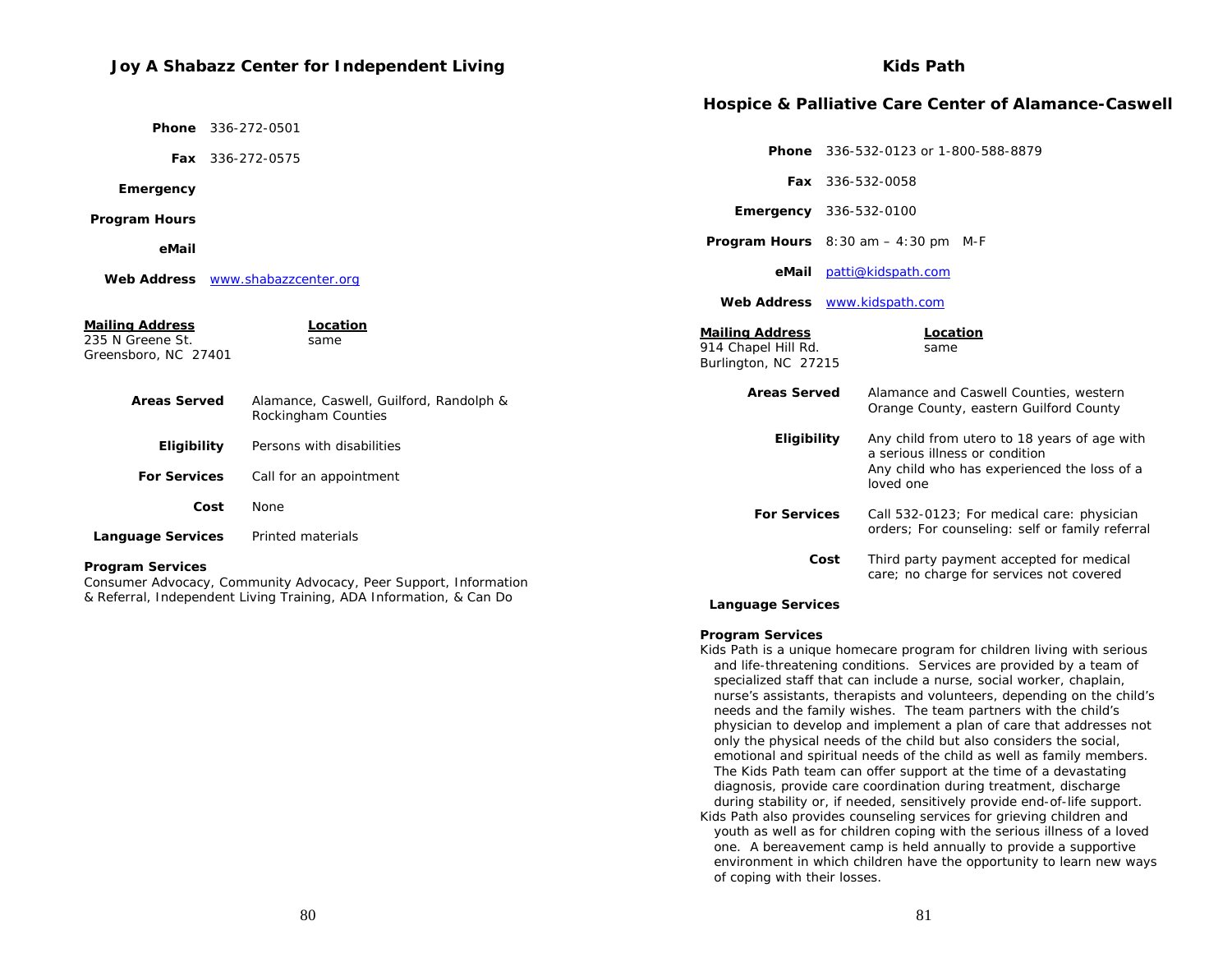# **Kopper Top Life Learning Center, Inc.**

 **Phone** 336-565-9723

 **Fax**

| Emergency | 336-684-2952 |
|-----------|--------------|
|-----------|--------------|

 **Program Hours** 10:00 am – 6:00 pm

 **eMail** caseta@aol.com

 **Web Address** www.koppertop.org

**Mailing Address Location** 6657 Kimesville Rd. same

|                                                                 | <b>Phone</b> 336-272-0148                                                                         |  |
|-----------------------------------------------------------------|---------------------------------------------------------------------------------------------------|--|
|                                                                 | <b>Fax</b> 336-333-9825                                                                           |  |
|                                                                 | <b>Emergency</b> 1-800-951-2257                                                                   |  |
|                                                                 | <b>Program Hours</b> $9:00$ am $-5:00$ pm M-F                                                     |  |
| eMail                                                           |                                                                                                   |  |
|                                                                 | Web Address <b>WWW.legalaidnc.org</b>                                                             |  |
| <b>Mailing Address</b><br>P.O. Box 3467<br>Greensboro, NC 27402 | Location<br>122 N Elm St.<br>Greensboro, NC 27401                                                 |  |
| <b>Areas Served</b>                                             | Alamance, Guilford, Davidson, Randolph,<br>Rockingham, Rowan & Montgomery counties                |  |
| Eligibility                                                     | Residents who are 60 years or older                                                               |  |
| <b>For Services</b>                                             | If you have questions or need legal help,<br>call 1-800-951-2257 and ask for Older<br>Adults Unit |  |

 **Cost** Free

 **Language Services** Spanish dial option

**Legal Aid of North Carolina - Greensboro** 

**For Services** Referrals, phone, visit and register for programs  **Cost** \$45 per session CAP Providers & Scholarships available

orders

 **Areas Served** Piedmont Area – Alamance, Guilford,

Randolph counties

 **Eligibility** Registration forms, liability forms, doctor

Forsyth, Orange, Caswell, Rockingham and

 **Language Services** As needed

#### **Program Services**

Liberty, NC 27298

Recreation Therapy, Counseling, Therapeutic Horseback Riding, Animal Assisted Therapy, Horticulture Therapy, Day Camp, Farm Tour, Special Events, Birthday parties

#### **Program Services**

Legal services for wills, Powers of Attorney, Living wills, assistance with social security, Medicaid & Medicare question, housing questions, consumer problems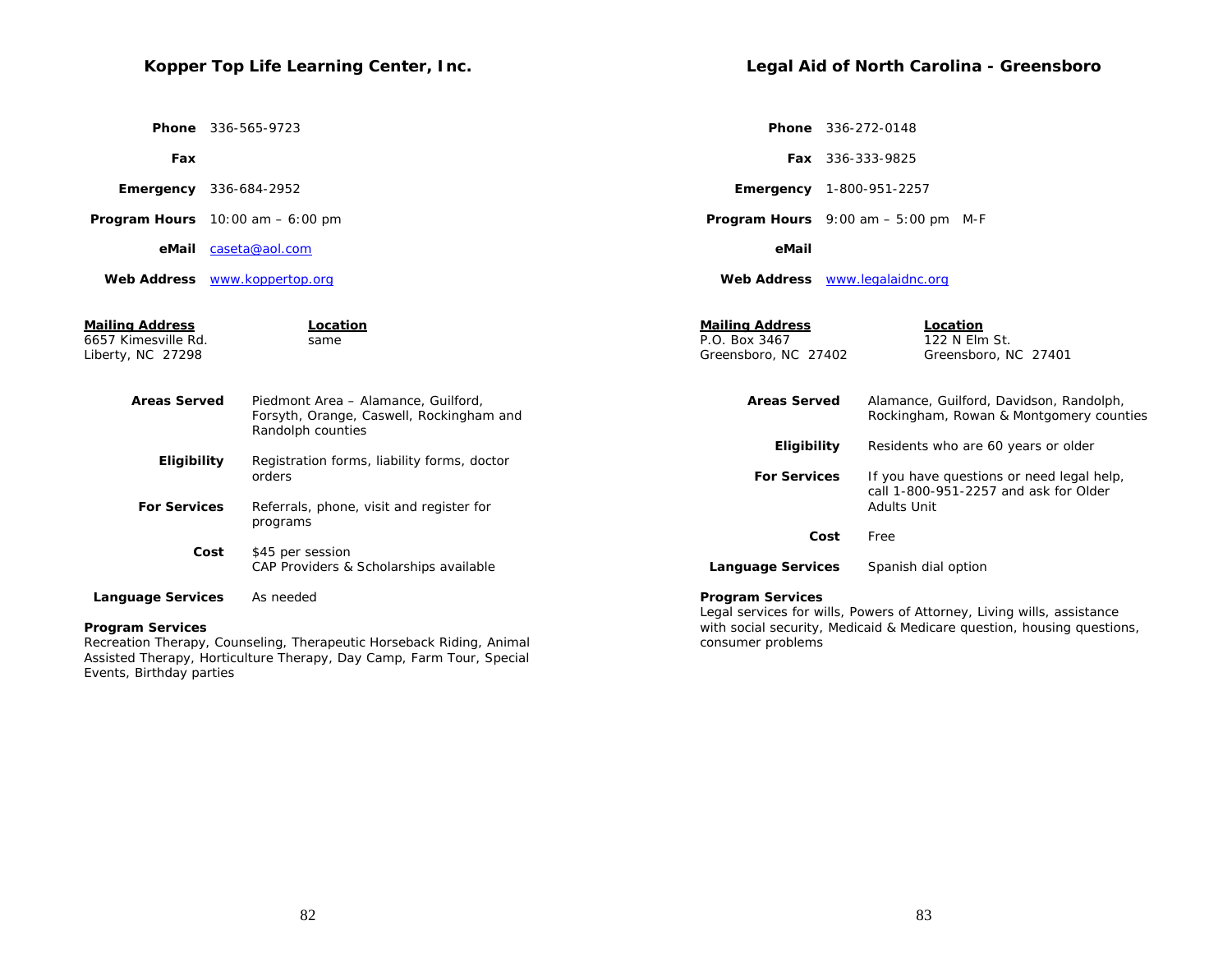# **Legal Aid of North Carolina - Pittsboro**

 **Phone** 919-542-0475

**Fax** 919-545-0735

 **Emergency** 1-800-672-5834 Leave a message

 **Program Hours** 9:00 am – 5:00 pm M-F

#### **eMail**

 **Web Address** www.legalaidnc.org

## **Leukemia & Lymphoma Society**

 **Phone** 704-998-5012 or 919-677-3993 800-888-9934

 **Fax** 704-998-5010 or 919-677-3992

 **Emergency**

 **Program Hours** 8:00 am – 5:00 pm

 **eMail**

 **Web Address** www.lls.org

| <b>Mailing Address</b><br>P.O. Box 1728<br>Pittsboro, NC 27312 | Location<br>959 East St.<br>Pittsboro, NC 27312                        | <b>Charlotte Location</b><br>5950 Fairview Rd.<br>Suite 250<br>Charlotte, NC 28210 | <b>Cary Location</b><br>401 Harrison Oaks Blvd.<br>Suite 200<br>Cary, NC 27513           |
|----------------------------------------------------------------|------------------------------------------------------------------------|------------------------------------------------------------------------------------|------------------------------------------------------------------------------------------|
| <b>Areas Served</b>                                            | Alamance, Chatam, Lee, Richmond &<br>Orange counties                   |                                                                                    |                                                                                          |
| Eligibility                                                    | Determined on an individual basis                                      | <b>Areas Served</b>                                                                | North Carolina<br>Charlotte office serves western NC<br>Raleigh office serves eastern NC |
| <b>For Services</b>                                            | By phone or in person                                                  |                                                                                    |                                                                                          |
| Cost                                                           | None, must be eligible under federal                                   | Eligibility                                                                        | None                                                                                     |
|                                                                | poverty guidelines                                                     | <b>For Services</b>                                                                | Contact office, website or Information &<br>Referral Center at 800-955-4572              |
| <b>Language Services</b>                                       | Full time Spanish staff person                                         |                                                                                    |                                                                                          |
|                                                                |                                                                        | Cost                                                                               | None                                                                                     |
| <b>Program Services</b>                                        | Provide civil legal services for persons who cannot afford an attorney | <b>Language Services</b>                                                           |                                                                                          |

**Program Services** 

Patient Aid, First Connection - peer volunteer, Family Support Groups, Advocacy Network, Patient Education, Trish Greene Back to School Program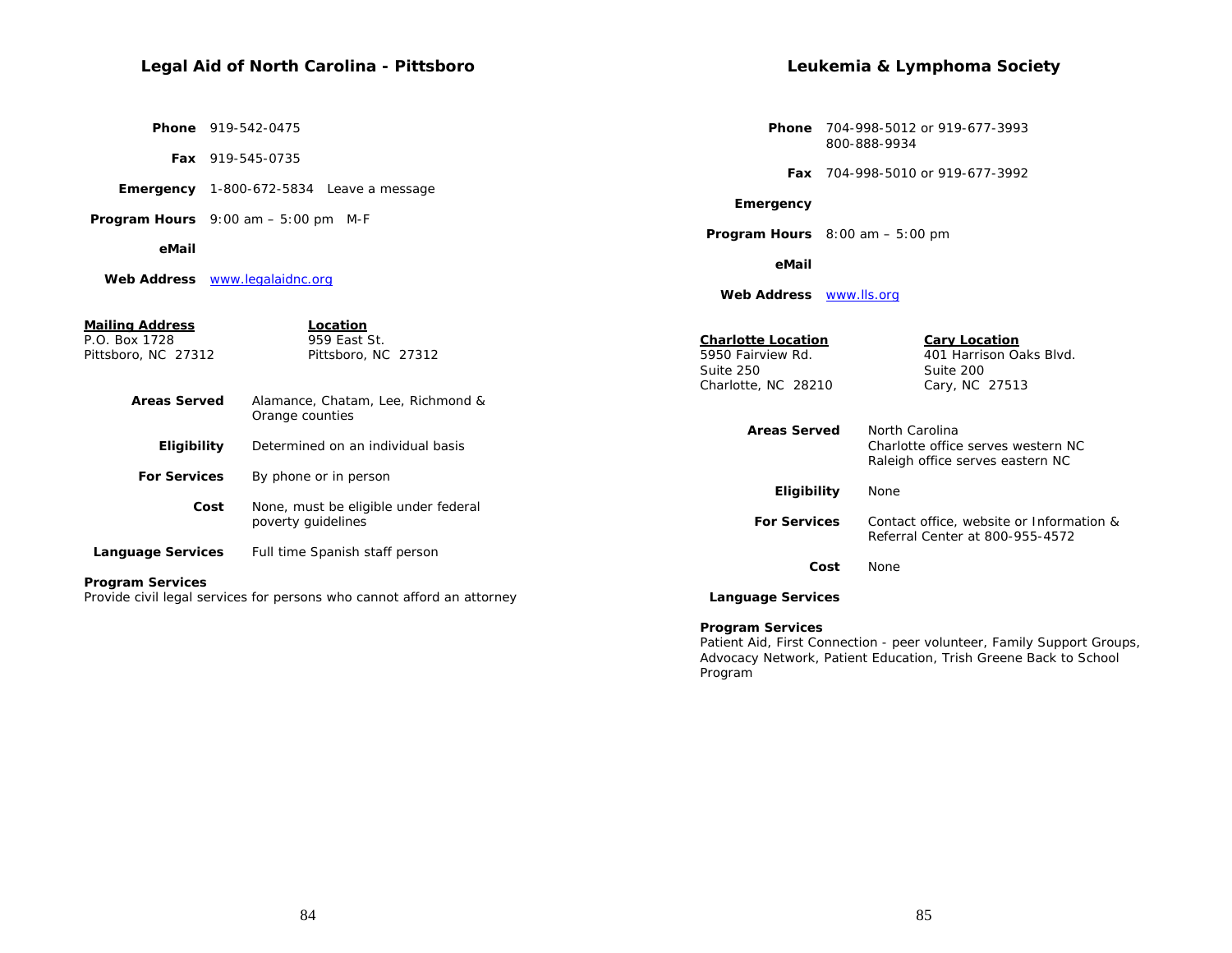|                                                                       | <b>LifePath Home Health</b>                                                                                                      |                                                                  | LifeSpan, Inc.                                                                                                                                                                                       |
|-----------------------------------------------------------------------|----------------------------------------------------------------------------------------------------------------------------------|------------------------------------------------------------------|------------------------------------------------------------------------------------------------------------------------------------------------------------------------------------------------------|
|                                                                       | Hospice & Palliative Care Center of Alamance-Caswell                                                                             |                                                                  | <b>Alamance Developmental Center</b>                                                                                                                                                                 |
| <b>Phone</b> 336-532-0100                                             |                                                                                                                                  |                                                                  | Phone 336-513-4200                                                                                                                                                                                   |
| Fax 336-532-0060                                                      |                                                                                                                                  |                                                                  | Fax 336-513-4250                                                                                                                                                                                     |
| <b>Emergency</b> 336-532-0060 24/7/365                                |                                                                                                                                  | Emergency                                                        |                                                                                                                                                                                                      |
| <b>Program Hours</b> $8:00$ am $-4:30$ pm                             |                                                                                                                                  |                                                                  | Program Hours 6:30 am - 5:30 pm M-F                                                                                                                                                                  |
| eMail                                                                 | info@life-path.org                                                                                                               | eMail                                                            | jgantt@lifespanservices.org                                                                                                                                                                          |
| <b>Web Address</b>                                                    |                                                                                                                                  |                                                                  | Web Address www.lifespanservices.org                                                                                                                                                                 |
| <b>Mailing Address</b><br>914 Chapel Hill Rd.<br>Burlington, NC 27215 | Location<br>same                                                                                                                 | <b>Mailing Address</b><br>919 Stokes St.<br>Burlington, NC 27217 | Location<br>same                                                                                                                                                                                     |
| <b>Areas Served</b><br>Eligibility                                    | Alamance and Caswell Counties, western<br>Orange County, eastern Guilford County<br>Must need the skilled services of a nurse or | <b>Areas Served</b><br>Eligibility                               | Alamance & Caswell Counties<br>Children, birth to 5 years, who are<br>developmentally disabled or at risk for<br>developmental delays, as well as typically                                          |
| <b>For Services</b>                                                   | therapist, must generally be homebound<br>Referred by self, medical professional,<br>family, partner                             | <b>For Services</b>                                              | developing children, birth to 5 years<br>Contact office for an intake appointment                                                                                                                    |
| Cost                                                                  | Usually covered by health insurance                                                                                              |                                                                  | Sliding fee scale<br>Cost                                                                                                                                                                            |
| <b>Language Services</b>                                              | Spanish interpreters available                                                                                                   | <b>Language Services</b>                                         | Hispanic interpreter on staff                                                                                                                                                                        |
| <b>Program Services</b><br>assistant, speech therapy                  | Nursing, physical therapy, occupational therapy, social work, nurse                                                              | <b>Program Services</b>                                          | Childcare and preschool for all children birth - 5 years old; Before &<br>after school care and summer program for children with special needs<br>up to age 8; Target is children with special needs |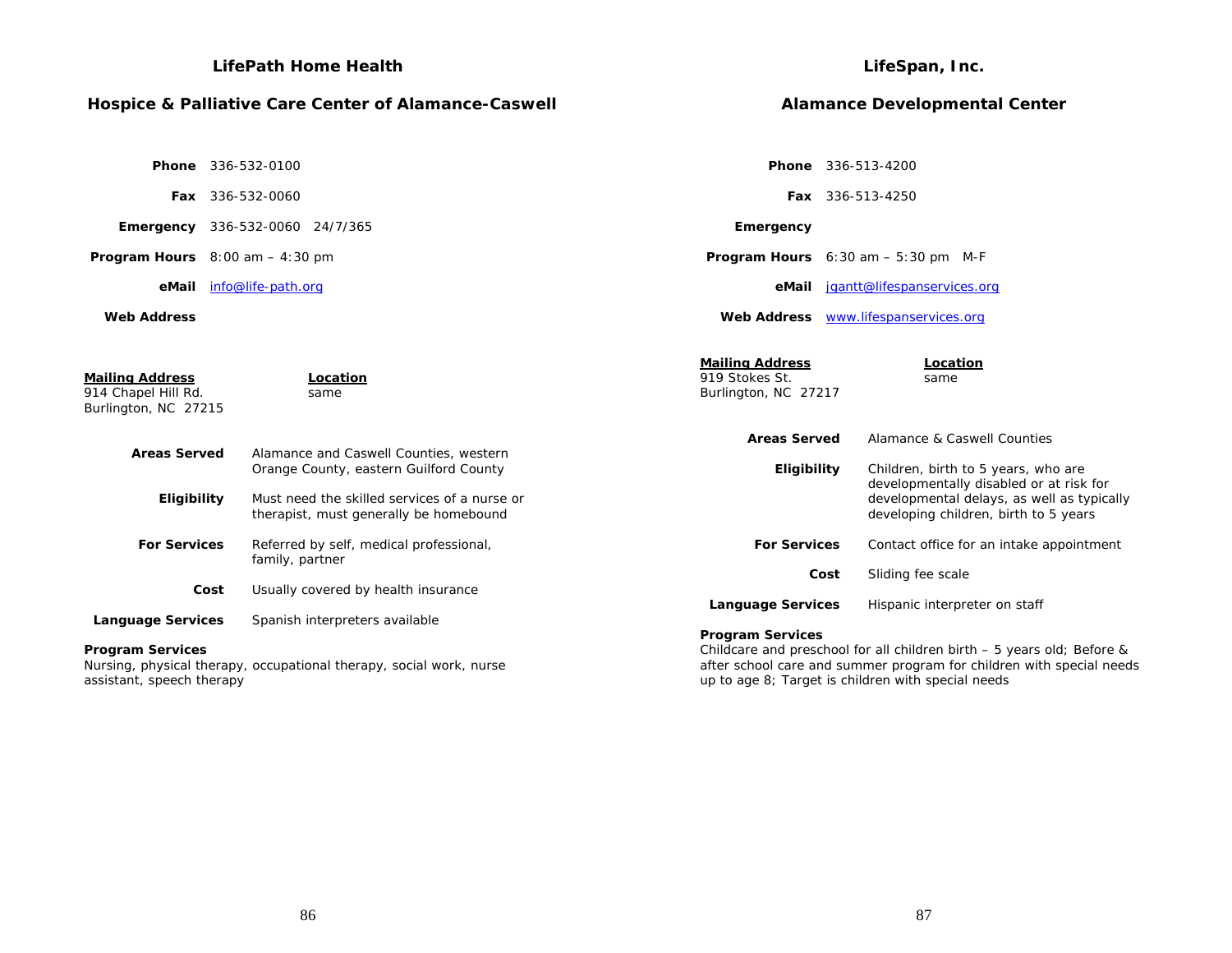# **Loaves & Fishes Christian Food Ministry**

|                                                   |                                                                                                      |                                           | <b>Personal Care Services Program</b>                                                                                                                                      |
|---------------------------------------------------|------------------------------------------------------------------------------------------------------|-------------------------------------------|----------------------------------------------------------------------------------------------------------------------------------------------------------------------------|
|                                                   | <b>Phone</b> 336-570-4668                                                                            |                                           |                                                                                                                                                                            |
|                                                   | Fax 336-570-1247                                                                                     |                                           | Phone 336-228-3266                                                                                                                                                         |
| Emergency                                         |                                                                                                      |                                           | 1-800-534-7358                                                                                                                                                             |
|                                                   | <b>Program Hours</b> $9:00$ am $-4:30$ pm M-F                                                        |                                           | <b>Fax</b> 336-228-3268                                                                                                                                                    |
|                                                   | $9:00$ am $-11:00$ am Sat                                                                            |                                           | <b>Emergency</b> 336-228-3268 24 hours                                                                                                                                     |
| eMail                                             |                                                                                                      |                                           | <b>Program Hours</b> $9:00 \text{ am} - 5:00 \text{ pm}$ M-F                                                                                                               |
|                                                   | Web Address www.loavesandfishes.us                                                                   | eMail                                     |                                                                                                                                                                            |
| <u>Mailing Address</u><br>P.O. Box 1573           | Location<br>509 S. Lexington Ave.                                                                    |                                           | Web Address www.maxhealth.com                                                                                                                                              |
| Burlington, NC 27216                              | Burlington, NC 27215                                                                                 | <b>Mailing Address</b><br>126 W Front St. | Location<br>same                                                                                                                                                           |
| <b>Areas Served</b>                               | Alamance, Guilford, Orange, Chatham &<br>Caswell counties                                            | Burlington, NC 27215                      |                                                                                                                                                                            |
| Eligibility                                       | License or ID card; once a client, a Loaves<br>& Fishes card                                         | <b>Areas Served</b>                       | All of Alamance County and adjacent areas<br>as far as Roxboro                                                                                                             |
| <b>For Services</b>                               | Apply at 509 S Lexington Ave. Monday,<br>Tuesday or Thursday (must be at the office<br>by $9:30$ am) | Eligibility                               | Medicaid ID Card and have a health problem<br>or handicapping condition, and need<br>assistance with personal care. Eligibility is<br>determined by the nursing supervisor |
|                                                   | Cost<br>None                                                                                         | <b>For Services</b>                       | Contact the office during office hours.                                                                                                                                    |
| <b>Language Services</b>                          | Assistance for Spanish speaking clients by                                                           |                                           | Referrals are accepted from anyone                                                                                                                                         |
|                                                   | arrangement (speak with Brenda)                                                                      |                                           | None for Medicaid clients, Hourly fee for<br>Cost<br>private pay clients and insurance                                                                                     |
| Program Services<br>Assists people with groceries |                                                                                                      | <b>Language Services</b>                  | Not fluent, but some Spanish                                                                                                                                               |

#### **Program Services**

Certified Nurse Assistant provides help with bathing, dressing, grooming, meal preparation if needed, and some light housekeeping. Frequency and type of services are determined by client/family and Nursing Supervisor. RN supervises all activities. All services are provided in the client's home

**Maxim Health Care Services**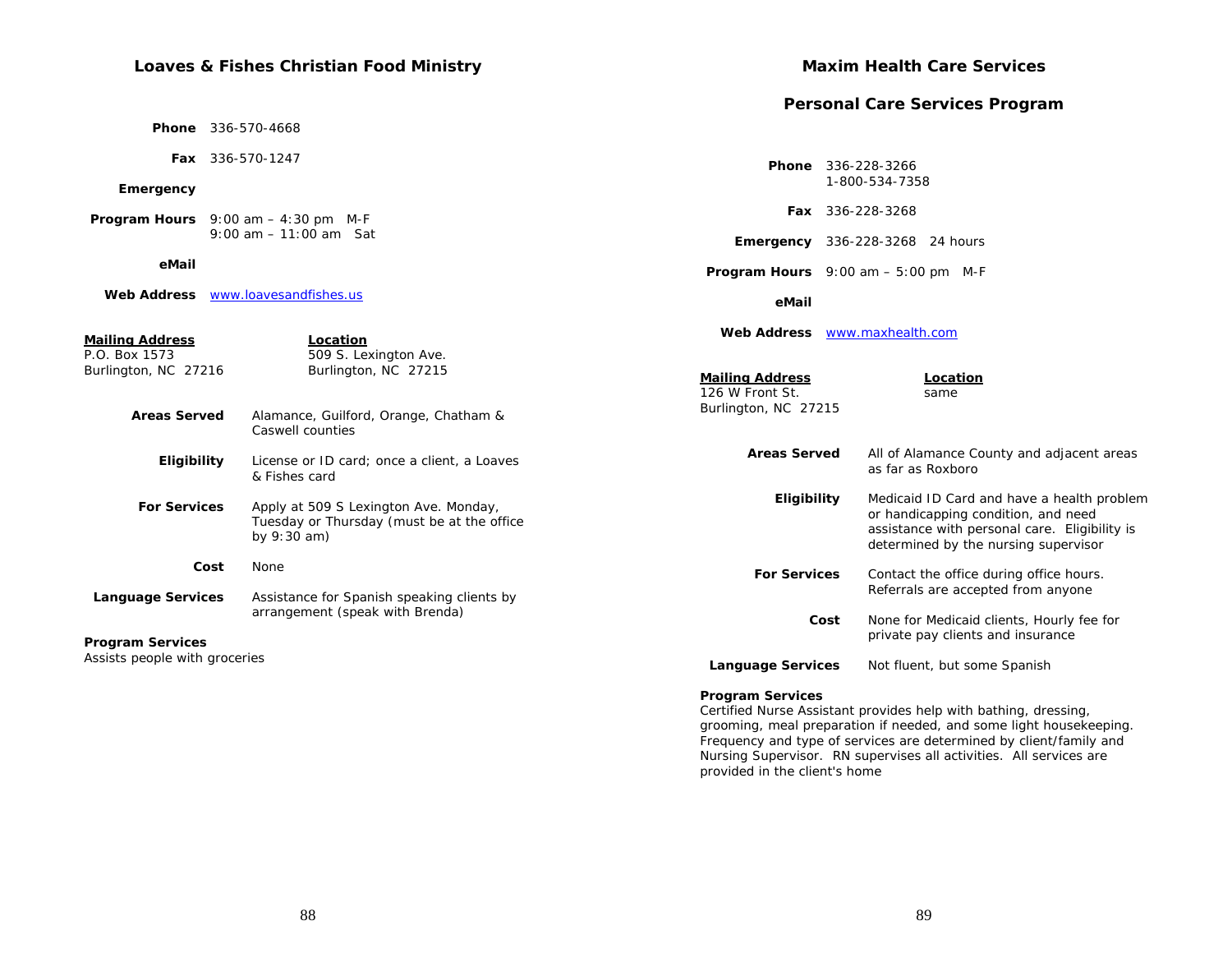# **Mayors' Committee for Persons with Disabilities**

 **Phone** 449-7010

 **Fax**

 **Emergency**

 **Program Hours**

 **eMail** skline@cityofgraham.com

 **Web Address** http://home.earthlink.net/~acmcpd/

| <b>Mailing Address</b><br>P.O. Box 382<br>Burlington, NC 27216-0382 | Location                                                                                                                                       | <b>Mailing Address</b><br>508 W. Davis St.<br>Burlington, NC 27215 | Location<br>1 <sup>st</sup> Presbyterian Church<br>Burlington, NC 27215                                                             |  |
|---------------------------------------------------------------------|------------------------------------------------------------------------------------------------------------------------------------------------|--------------------------------------------------------------------|-------------------------------------------------------------------------------------------------------------------------------------|--|
| <b>Areas Served</b>                                                 | Alamance County and 11 municipalities and<br>area High Schools                                                                                 | <b>Areas Served</b>                                                | Alamance County and surrounding areas                                                                                               |  |
| <b>Eligibility</b>                                                  | Disability, Financial need, GPA, College<br>enrolled                                                                                           | Eligibility                                                        | Primarily serves those who are 60 years old<br>or older, who are homebound, disabled,<br>have no one living in their home who could |  |
| <b>For Services</b>                                                 | Call                                                                                                                                           |                                                                    | prepare a meal, and receive less than 20<br>hours weekly of in-home aid service through                                             |  |
| Cost                                                                | None                                                                                                                                           |                                                                    | a home health agency or private sitter                                                                                              |  |
| <b>Language Services</b>                                            |                                                                                                                                                | <b>For Services</b>                                                | Contact office by phone, email or mail                                                                                              |  |
| <b>Program Services</b>                                             |                                                                                                                                                | Cost                                                               | Donations are accepted                                                                                                              |  |
|                                                                     | To enhance the quality of life by promoting awareness of issues                                                                                |                                                                    |                                                                                                                                     |  |
|                                                                     | pertaining to Alamance County citizens with disabilities; an advisory<br>group to the mayors and other elected officials on matters concerning | <b>Language Services</b>                                           |                                                                                                                                     |  |
|                                                                     | issues on disabilities; making life better for persons of all different                                                                        | <b>Program Services</b>                                            |                                                                                                                                     |  |
|                                                                     | disabilities in Alamance County; award banquets, scholarships,                                                                                 |                                                                    |                                                                                                                                     |  |
|                                                                     |                                                                                                                                                | Meals on Wheels: home delivered hot, frozen and emergency meals    |                                                                                                                                     |  |

Groceries on Wheels: grocery assistance program which matches volunteers one-on-one with seniors who are unable to grocery shop for themselves

information booths at public events and health fairs, Thanksgiving dinner for a family with disabled members, adopting Christmas Cheer families, and business meetings the 3rd Thursday of each month at

noon at the Kernodle Senior Center

 **Phone** 336-228-8815

 **Program Hours** 8:30 am – 4:30 pm M-F

 **eMail** acmow@triad.rr.com

 **Fax** 336-228-8892

 **Emergency**

 **Web Address**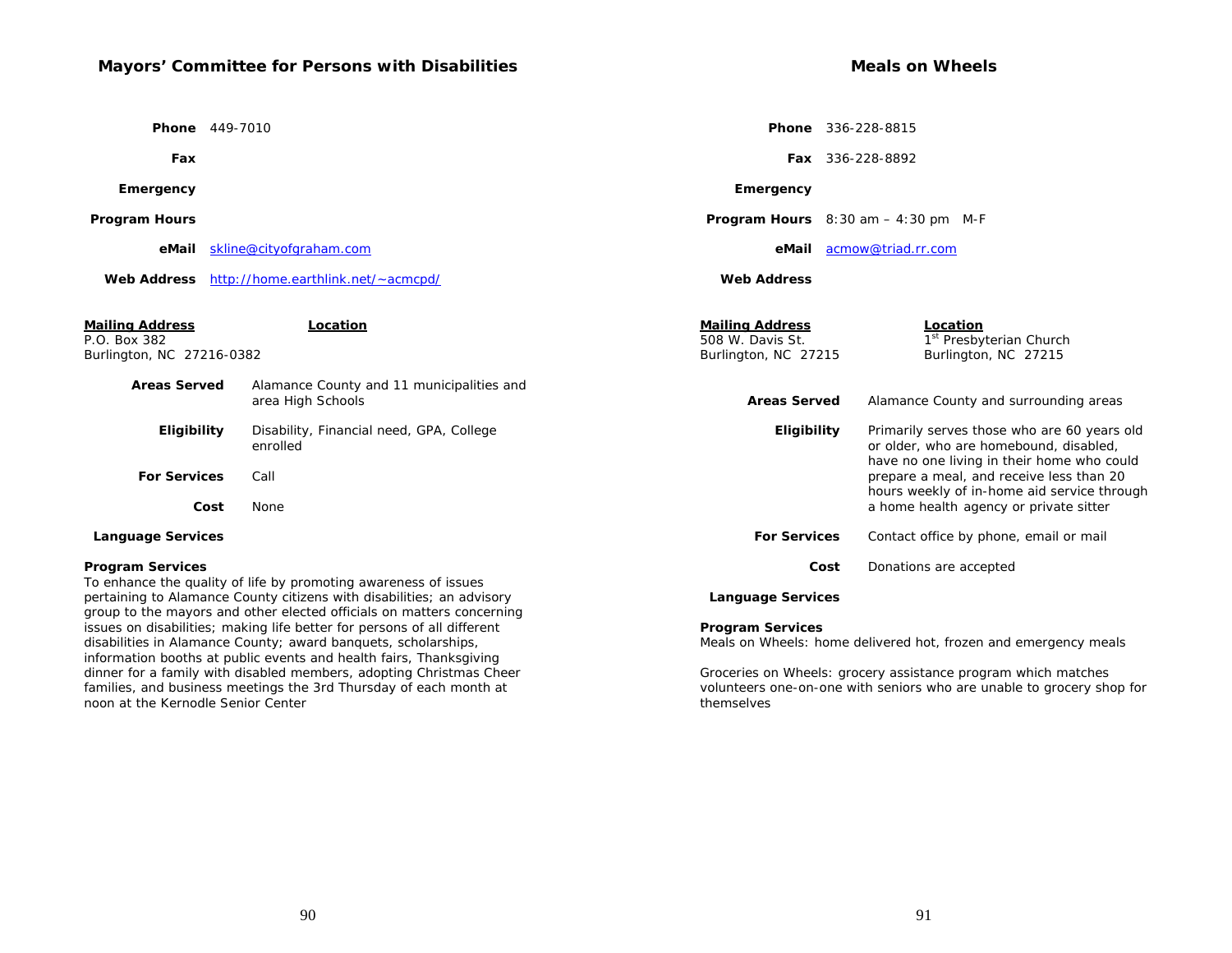# **Mosaic Rural Wellness Center, Inc.**

| Phone                                                  | 336-376-1306                                                                                                                         |                                                                               | Phone 336-856-1591                                                                                                           |
|--------------------------------------------------------|--------------------------------------------------------------------------------------------------------------------------------------|-------------------------------------------------------------------------------|------------------------------------------------------------------------------------------------------------------------------|
|                                                        | Fax 336-376-3522                                                                                                                     |                                                                               | <b>Fax</b> 336-856-1592                                                                                                      |
|                                                        | <b>Emergency</b> 336-675-4163                                                                                                        | <b>Spanish Hotline 800-572-1717</b>                                           |                                                                                                                              |
| <b>Program Hours</b>                                   |                                                                                                                                      | <b>Program Hours</b> $9:00$ am $-5:00$ pm                                     |                                                                                                                              |
| eMail                                                  | info@themosaiccenter.org                                                                                                             |                                                                               | eMail greensboroservices@mdausa.org                                                                                          |
|                                                        | Web Address www.themosaiccenter.org                                                                                                  | Web Address www.mda.org                                                       |                                                                                                                              |
| Mailing Address<br>P.O. Box 115<br>Saxapahaw, NC 27340 | Location<br>1735 Saxapahaw-Bethlehem Church Rd.<br>Graham, NC 27253                                                                  | <b>Mailing Address</b><br>2306 W Meadowview Rd., #125<br>Greensboro, NC 27407 | Location<br>same                                                                                                             |
| <b>Areas Served</b>                                    | Alamance County, primarily the southern<br>part of the county                                                                        | <b>Areas Served</b>                                                           | 17 counties surrounding Greensboro                                                                                           |
| Eligibility                                            | None                                                                                                                                 | Eligibility                                                                   | Must have one of 43 muscle diseases as<br>verified by physician's statement. Must<br>complete confidential information form; |
| <b>For Services</b>                                    | Call or email request for services                                                                                                   |                                                                               | Muscular Dystrophy Association clinic                                                                                        |
|                                                        | Costs vary due to service/class available, no<br>Cost<br>one denied for inability to pay                                             |                                                                               | director's prescription required for<br>equipment, therapy                                                                   |
| <b>Language Services</b>                               | Limited Spanish interpretation available by                                                                                          | <b>For Services</b>                                                           | Call office and register                                                                                                     |
|                                                        | appointment                                                                                                                          | Cost                                                                          | None                                                                                                                         |
| <b>Program Services</b>                                | After-School Tutoring & Mentoring Program for 4 <sup>th</sup> – 8 <sup>th</sup> grades; Family                                       | <b>Language Services</b>                                                      | Spanish Hotline 800-572-1717                                                                                                 |
|                                                        | Enrichment Classes (offered quarterly); Thrift Store Ministry;<br>Sewing/Quilting Classes; Exercise Classes; ESL Classes; Free Adult | <b>Program Services</b>                                                       | Medical clinic; physical, occupational and respiratory therapy;                                                              |
|                                                        |                                                                                                                                      |                                                                               |                                                                                                                              |

Dental Clinics (2x per year); Legal Clinic (1x per year); Adding new classes quarterly

Wheelchairs ; support groups; recreational outings; children's summer camp; public health education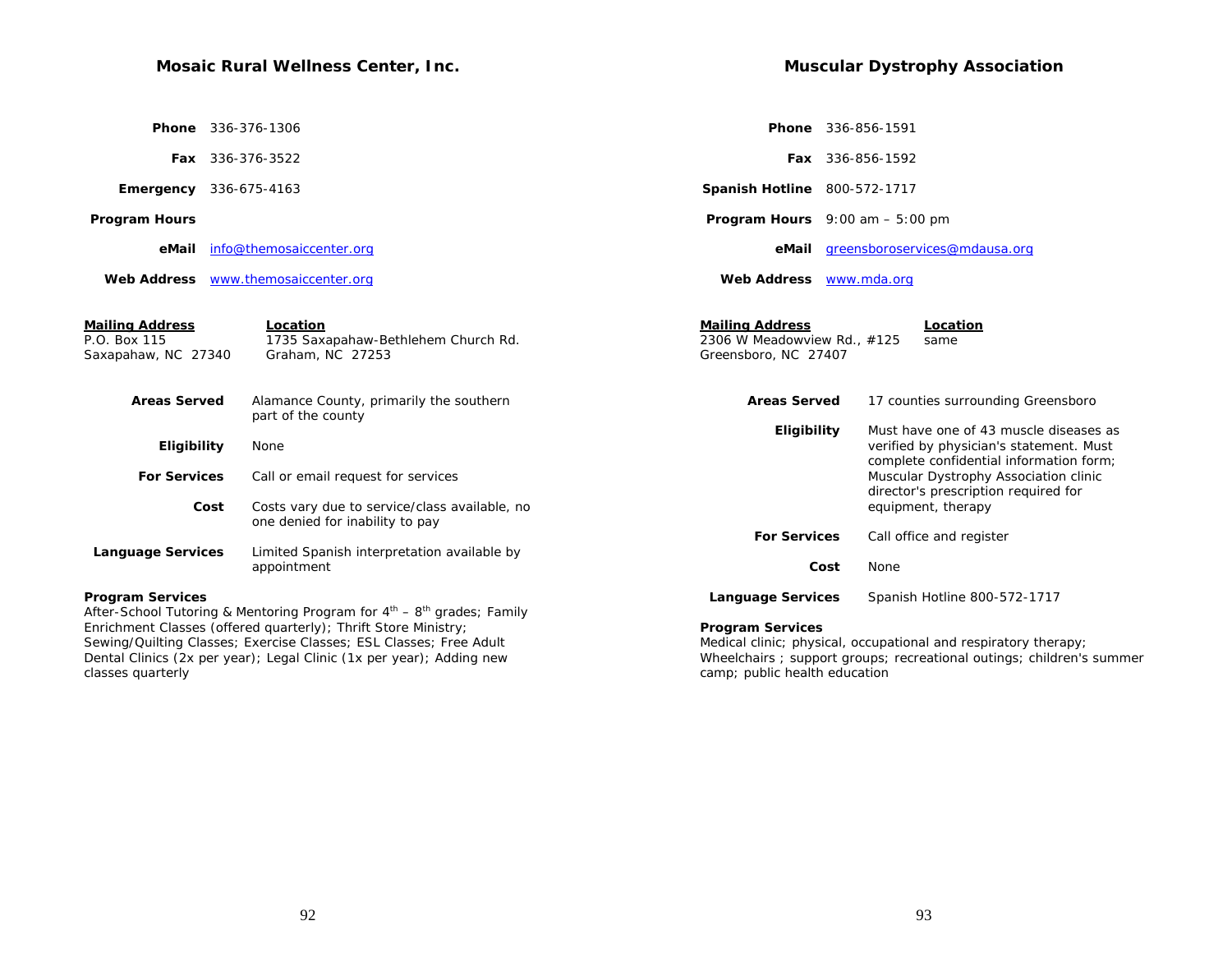#### **National Kidney Foundation of North Carolina Phone** 800-356-5362 or 704-552-1351  **Fax** 704-552-7870  **Emergency Program Hours** 8:30 am – 5:00 pm M - F  **eMail** info@nkfnc.org  **Web Address** www.nkfnc.org **Mailing Address Location** 5950 Fairview Rd., Suite 550 same Charlotte, NC 28210  **Areas Served** State of North Carolina  **Eligibility** Programs are provided for dialysis patients and transplant recipients  **For Services** Call office for information; Referral from a variety of dialysis and transplant programs; Referral from a variety of educational programs and patient services  **Cost** None  **Language Services** Information available in English & Spanish **Program Services**  Provides assistance and information to patients and families affected by kidney and urological diseases; Acts as a professional and public information resource. Funds research for kidney and urological diseases. Provides information about uniform organ donor awareness; **Natural Resource Conservation Service Soil & Water Conservation Service Phone** 336-228-1753 x 3  **Fax** 336-513-5565  **Emergency Program Hours** 7:30 am – 5:00 pm M-F  **eMail** soilandwater@alamance-nc.com **Web Address** www.alamance-nc.com**Mailing Address**<br>
209 Graham-Hopedale Rd. Agriculture Building 209 Graham-Hopedale Rd. Burlington, NC 27217  **Areas Served** Alamance County  **Eligibility** All programs and services are available without regard to race, color, national origin, religion, sex, age, marital status, or handicap  **For Services** Upon request at the above address or phone number  **Cost** None **Language Services** Interpreters can be made available **Program Services**  Soils information, information to farmers and urban dwellers on conservation of soil and water, information on building ponds,

94

Works with dialysis and organ procurement agencies. Assists families and individuals with information about available help and funding

resources

conservation education information, technical information on

implementing conservation measures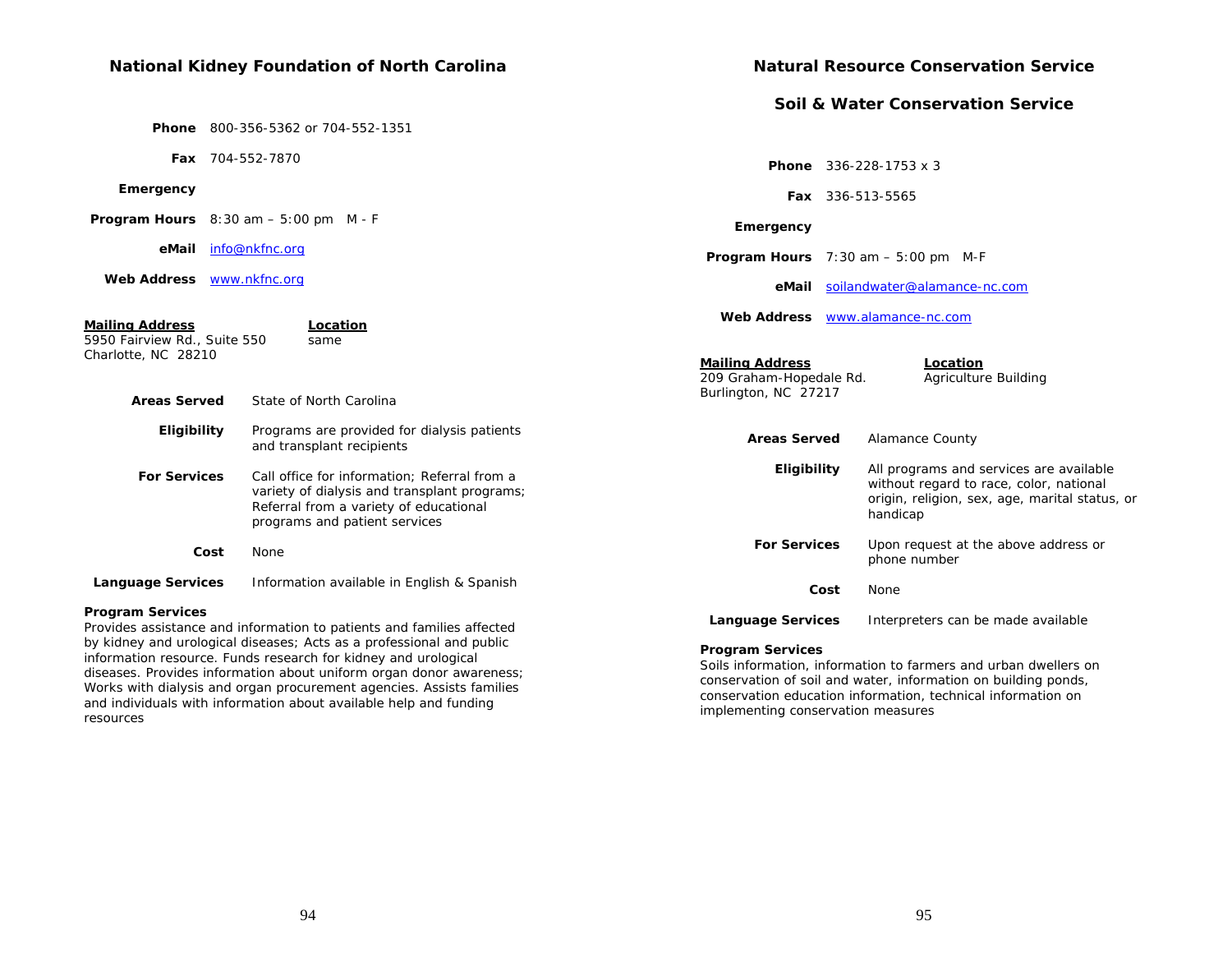| NC Department of Health & Human Services                                                                     |                                                                                                                             | <b>NC Division of Services fo</b>                                                                                            |                                                                       |  |
|--------------------------------------------------------------------------------------------------------------|-----------------------------------------------------------------------------------------------------------------------------|------------------------------------------------------------------------------------------------------------------------------|-----------------------------------------------------------------------|--|
| <b>Services for the Blind</b>                                                                                |                                                                                                                             | <b>Department of Social S</b>                                                                                                |                                                                       |  |
|                                                                                                              | <b>Phone</b> 336-896-2227 or 1-800-422-0373                                                                                 | Phone 336-229-2919                                                                                                           |                                                                       |  |
|                                                                                                              | <b>Fax</b> 336-896-7048                                                                                                     |                                                                                                                              | <b>Fax</b> 336-513-4759                                               |  |
| Emergency                                                                                                    |                                                                                                                             | <b>Emergency</b> 336-896-2227                                                                                                |                                                                       |  |
| <b>Program Hours</b> $8:00$ am $-5:00$ pm M-F                                                                |                                                                                                                             | <b>Program Hours</b> $8:00 \text{ am} - 5:00 \text{ pm}$ M-F                                                                 |                                                                       |  |
| eMail                                                                                                        |                                                                                                                             | eMail                                                                                                                        |                                                                       |  |
|                                                                                                              | Web Address www.dhhs.state.nc.us/dsb                                                                                        |                                                                                                                              | Web Address www.dhhs.state.nc.us/dsb                                  |  |
| <b>Mailing Address</b><br>4265 Brownsboro Rd., Suite 100<br>Winston-Salem, NC 27106                          | Location<br>same                                                                                                            | <b>Mailing Address</b><br>Alamance County Health Services Center<br>319 N Graham-Hopedale Rd.<br>Burlington, NC 27217        |                                                                       |  |
| <b>Areas Served</b>                                                                                          | Serves 17 counties, including Alamance,<br>Rockingham, Randolph, Caswell and<br>Guilford counties                           | <b>Areas Served</b>                                                                                                          | <b>Alamance County</b>                                                |  |
| Eligibility                                                                                                  | Varies between programs. Generally any                                                                                      | Eligibility                                                                                                                  | Physician's report o                                                  |  |
|                                                                                                              | person that has a significant eye problem<br>will be eligible for counseling and guidance                                   | <b>For Services</b>                                                                                                          | Make application                                                      |  |
|                                                                                                              | services that will assist in obtaining more<br>information about programs and specific<br>eligibility                       | Cost                                                                                                                         | None to clients; for<br>available to subsidi:<br>subject to financial |  |
| <b>For Services</b>                                                                                          | Contact office; person will be directed to                                                                                  | <b>Language Services</b>                                                                                                     | An interpreter can b                                                  |  |
| proper person for each program and<br>information on application/eligibility<br>procedures will be discussed |                                                                                                                             | <b>Program Services</b><br>Core Services, Training in home for independe<br>vision, Group training in all areas to become fu |                                                                       |  |
| Cost                                                                                                         | None for information, counseling and<br>guidance and many other services; some<br>services have income eligibility criteria | Independent family adjustment services, Cour<br>adjust to vision loss, Medical Care-eye exam                                 |                                                                       |  |
| <b>Language Services</b>                                                                                     |                                                                                                                             |                                                                                                                              |                                                                       |  |

# **Program Services**

Orientation and mobility training; low vision testing, vocational rehabilitation services, independent living training, medical eye care services and technology assessment services

# **NC Blind**

# **Services**

|                                                                      | <b>Phone</b> 336-229-2919                                    |
|----------------------------------------------------------------------|--------------------------------------------------------------|
|                                                                      | <b>Fax</b> 336-513-4759                                      |
|                                                                      | <b>Emergency</b> 336-896-2227                                |
|                                                                      | <b>Program Hours</b> $8:00 \text{ am} - 5:00 \text{ pm}$ M-F |
| eMail                                                                |                                                              |
|                                                                      | Web Address www.dhhs.state.nc.us/dsb                         |
| Mailing Address<br>319 N Graham-Hopedale Rd.<br>Burlington, NC 27217 | Location<br>Alamance County Health Services Center<br>same   |

| Areas Served        | <b>Alamance County</b>                                                                                                   |
|---------------------|--------------------------------------------------------------------------------------------------------------------------|
| Eligibility         | Physician's report of visual handicap                                                                                    |
| <b>For Services</b> | Make application                                                                                                         |
| Cost                | None to clients; for legally blind; money<br>available to subsidize domiciliary care<br>subject to financial eligibility |
| Language Services   | An interpreter can be provided if needed                                                                                 |

Core Services, Training in home for independent living after loss of vision, Group training in all areas to become further independent, Independent family adjustment services, Counseling and education to and glasses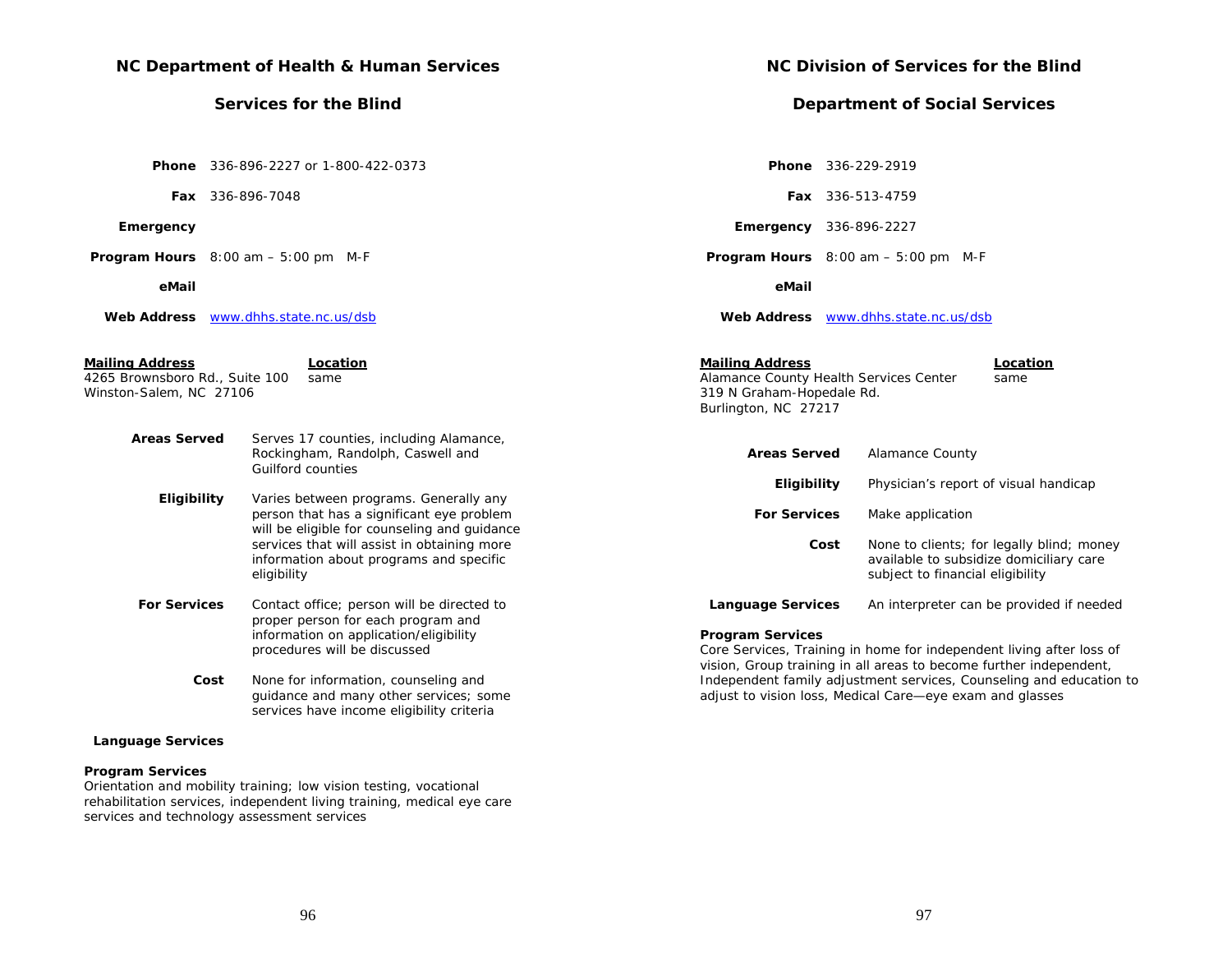| <b>NC Respite Care Coalition</b>                                |                                                                       |                                                                 | <b>Office of Victims Services</b>                                 |  |  |
|-----------------------------------------------------------------|-----------------------------------------------------------------------|-----------------------------------------------------------------|-------------------------------------------------------------------|--|--|
|                                                                 | <b>Easter Seals UCP</b>                                               |                                                                 | <b>NC Department of Corrections</b>                               |  |  |
|                                                                 |                                                                       |                                                                 |                                                                   |  |  |
|                                                                 | <b>Phone</b> 336-449-7904                                             |                                                                 | <b>Phone</b> 919-716-3681 or 866-719-0108                         |  |  |
|                                                                 | Fax 336-449-7934                                                      |                                                                 | Fax 919-716-3966                                                  |  |  |
|                                                                 | <b>Emergency</b> 336-263-7491                                         | Emergency                                                       |                                                                   |  |  |
|                                                                 | <b>Program Hours</b> $8:00 \text{ am} - 5:00 \text{ pm}$ M-F          |                                                                 | <b>Program Hours</b> $8:00$ am $-5:00$ pm M-F                     |  |  |
|                                                                 | eMail pstephenson@nc.eastersealsucp.com                               |                                                                 | eMail victimservices@doc.state.nc.us                              |  |  |
|                                                                 | Web Address www.northcarolinarespitecarecoalition.org                 |                                                                 | Web Address www.doc.state.nc.us/victimservices                    |  |  |
| <b>Mailing Address</b><br>P.O. Box 165<br>Gibsonville, NC 27249 | Location<br>Call for nearest location                                 | <b>Mailing Address</b><br>2020 Yonkers Rd.<br>Raleigh, NC 27604 | Location<br>same                                                  |  |  |
| <b>Areas Served</b>                                             | Alamance and surrounding counties                                     | <b>Areas Served</b>                                             | State of North Carolina                                           |  |  |
| Eligibility                                                     | Call for information                                                  | Eligibility                                                     | None                                                              |  |  |
| <b>For Services</b>                                             | Call for information                                                  | <b>For Services</b>                                             | Visit our website or call our toll-free number                    |  |  |
|                                                                 | Fees based on individual need, some<br>Cost<br>scholarships available |                                                                 | Cost<br>None                                                      |  |  |
| <b>Language Services</b>                                        | Bilingual staff is available                                          | <b>Language Services</b>                                        | Spanish available upon request                                    |  |  |
| <b>Program Services</b>                                         |                                                                       | <b>Program Services</b>                                         | Advancing the rights of victims through advocacy, information and |  |  |

Children – licensed foster homes and licensed therapeutic foster home respite services, periodic services, i.e. CAP and CBS; 1:1 workers, other individual services as needed.

Adult services available throughout the state

Advancing the rights of victims through advocacy, information and resources with a commitment to providing assistance that exemplifies the respect and dignity victims deserve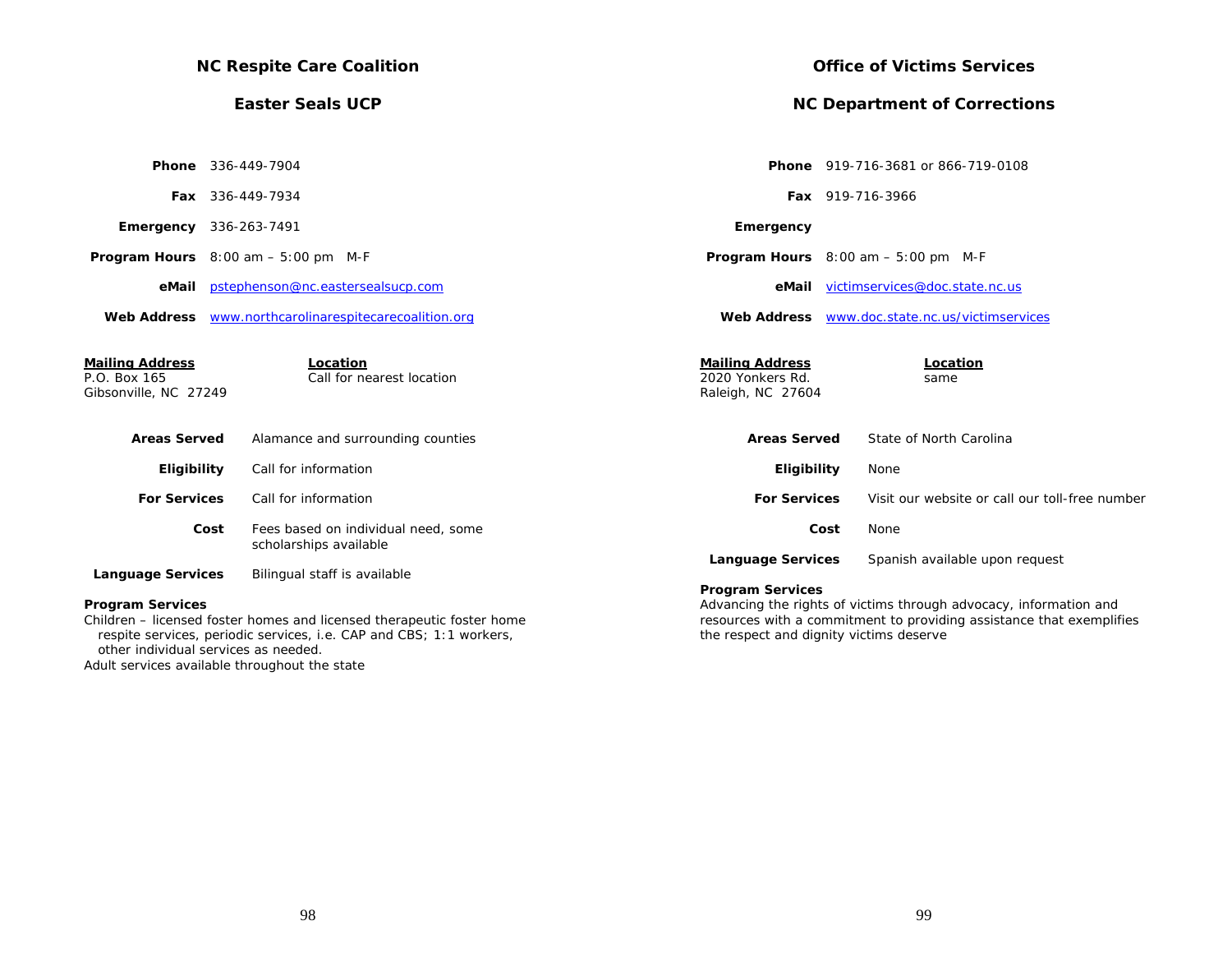# **Open Door Clinic of Alamance County**

|                                                                             |      |                                                                                                                                                                                                                                                                                           |                                                                   |      | Formerly Vocational Trades of Alamance                                                                                                                                                                                 |
|-----------------------------------------------------------------------------|------|-------------------------------------------------------------------------------------------------------------------------------------------------------------------------------------------------------------------------------------------------------------------------------------------|-------------------------------------------------------------------|------|------------------------------------------------------------------------------------------------------------------------------------------------------------------------------------------------------------------------|
|                                                                             |      | <b>Phone</b> 336-570-9800                                                                                                                                                                                                                                                                 |                                                                   |      |                                                                                                                                                                                                                        |
|                                                                             |      | <b>Fax</b> 336-570-3376                                                                                                                                                                                                                                                                   |                                                                   |      | <b>Phone</b> 336-513-4400                                                                                                                                                                                              |
|                                                                             |      | <b>Emergency</b> Pager for Sandra Mitchell 336-570-7541                                                                                                                                                                                                                                   |                                                                   |      | <b>Fax</b> 336-513-4410                                                                                                                                                                                                |
|                                                                             |      | <b>Program Hours</b> Acute Care Clinic: Tuesdays 5:00 pm - 8:30 pm<br>Chronic Care Clinic: Thursdays 5:00 pm - 7:00 pm                                                                                                                                                                    | Emergency                                                         |      |                                                                                                                                                                                                                        |
|                                                                             |      | Patients seen by Appointment Only                                                                                                                                                                                                                                                         |                                                                   |      | <b>Program Hours</b> $8:00$ am $-4:30$ pm M-F                                                                                                                                                                          |
| eMail                                                                       |      |                                                                                                                                                                                                                                                                                           |                                                                   |      | eMail wilsont@orange-ent.com                                                                                                                                                                                           |
| <b>Web Address</b>                                                          |      |                                                                                                                                                                                                                                                                                           |                                                                   |      | Web Address www.oeenterprises.org                                                                                                                                                                                      |
| <b>Mailing Address</b><br>221 N Graham-Hopedale Rd.<br>Burlington, NC 27217 |      | Location<br>same                                                                                                                                                                                                                                                                          | <b>Mailing Address</b><br>717 N Park Ave.<br>Burlington, NC 27217 |      | Location<br>Intersection of W Webb Ave.<br>& Elmira St. - turn onto Elmira,<br>Cross railroad tracks & immediately                                                                                                     |
| <b>Areas Served</b><br>Eligibility                                          |      | Alamance County Indigent patients<br>Patients must have NO insurance nor<br>receive public assistance (such as<br>Medicaid), and bring proof of income (tax<br>statement, check stub)                                                                                                     | <b>Areas Served</b>                                               |      | turn right onto Park Ave.; 1st<br>brick building on left<br>Adults and High School students with<br>disabilities creating barriers to employment                                                                       |
| <b>For Services</b>                                                         | Cost | Call for an appointment at one of the Health<br>Clinics<br>Donations accepted, but no payment<br>required                                                                                                                                                                                 | <b>Eligibility</b>                                                |      | Eligibility for service under Vocational<br>Rehabilitation or the Local Management<br>Entity for Mental Health, Developmental<br>Disability and Substance Abuse services.<br>Eligibility for School to Work Transition |
| <b>Language Services</b>                                                    |      | Volunteer Spanish interpreters upon request                                                                                                                                                                                                                                               |                                                                   |      | under contract with Alamance Burlington<br>Schools. Fee scale for services for                                                                                                                                         |
| <b>Program Services</b>                                                     |      | Provide health care for needy residents in Alamance County. Limited<br>medication assistance; Referrals to specialist also provided to patients<br>who would otherwise be unable to afford. Acute Care Clinic sees 25<br>patients and is staffed by volunteer physicians and/or physician | <b>For Services</b>                                               | Cost | individuals who do not meet criteria for<br>above funding sources.<br>Services Funded by VR or LME or through                                                                                                          |
| issues                                                                      |      | assistants, nurses & office staff. Chronic Care Clinic sees patients<br>referred by the Tuesday Acute Care clinic and with chronic health                                                                                                                                                 |                                                                   |      | fee scale if ineligible for either source                                                                                                                                                                              |
|                                                                             |      |                                                                                                                                                                                                                                                                                           | <b>Language Services</b>                                          |      | Spanish interpreter available by request                                                                                                                                                                               |
|                                                                             |      |                                                                                                                                                                                                                                                                                           | <b>Program Services</b>                                           |      |                                                                                                                                                                                                                        |

Work Adjustment, Vocational Evaluation, Supported Employment, CAP-MR/DD, Adult Day Vocational Program, School to Work Transition services

**OE Enterprises, Inc. – Alamance County**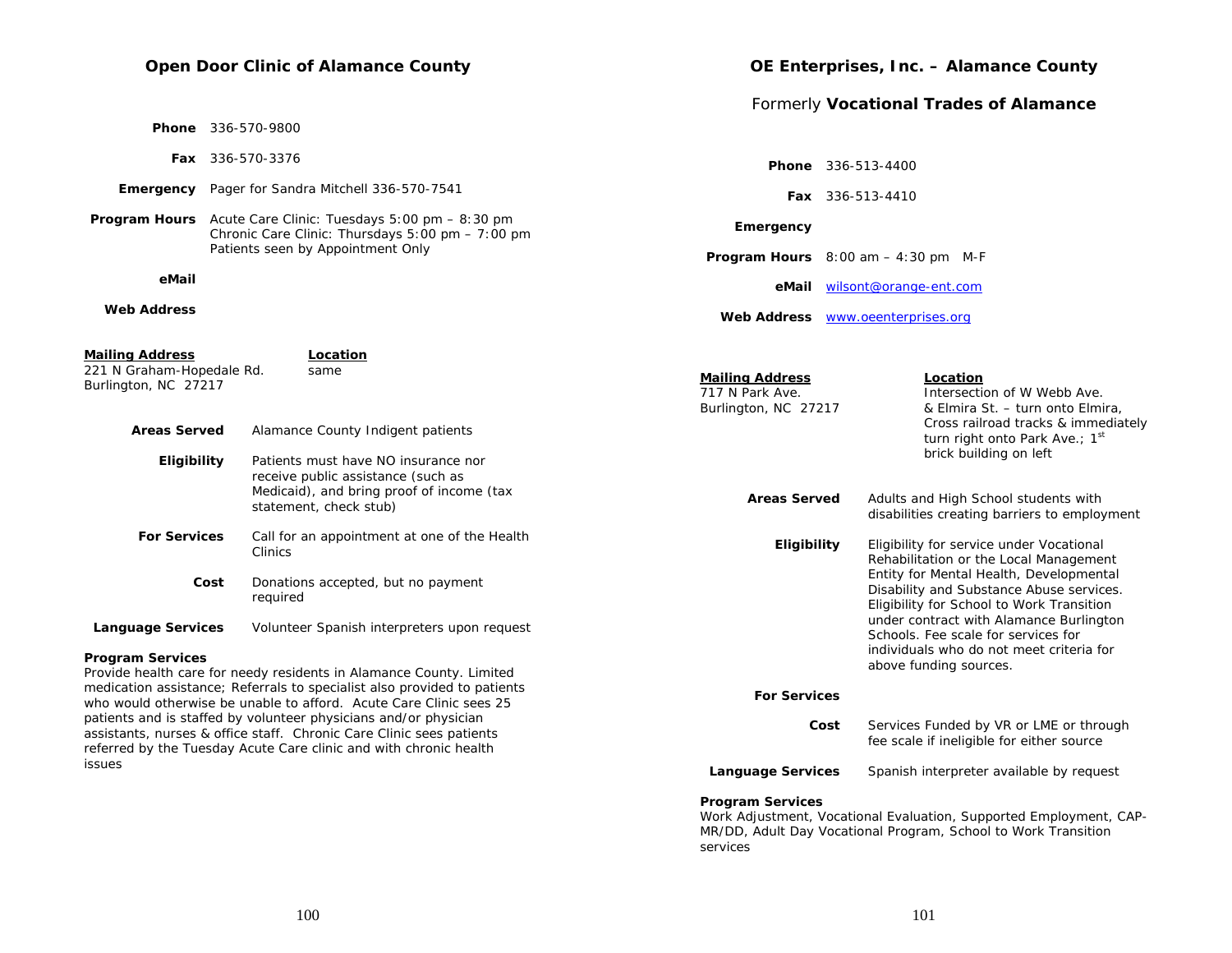# **Pathways…to Education Growth**

# Formerly **Literacy Group of Burlington**

# **Piedmont Triad Council of Governments Area Agency on Aging**

|                                                                                                                                                                                                                       |      |                                                                                                                                       |                                                                                                        |                                                                                                                                                                                                           | Phone 336-294-4950                                                                              |
|-----------------------------------------------------------------------------------------------------------------------------------------------------------------------------------------------------------------------|------|---------------------------------------------------------------------------------------------------------------------------------------|--------------------------------------------------------------------------------------------------------|-----------------------------------------------------------------------------------------------------------------------------------------------------------------------------------------------------------|-------------------------------------------------------------------------------------------------|
|                                                                                                                                                                                                                       |      | <b>Phone</b> 336-226-8577                                                                                                             |                                                                                                        |                                                                                                                                                                                                           | Fax 336-632-0457                                                                                |
|                                                                                                                                                                                                                       |      | Fax 336-226-8577                                                                                                                      | Emergency                                                                                              |                                                                                                                                                                                                           |                                                                                                 |
| Emergency                                                                                                                                                                                                             |      |                                                                                                                                       |                                                                                                        |                                                                                                                                                                                                           | Program Hours 8:30 am - 5:00 pm M-F                                                             |
|                                                                                                                                                                                                                       |      | <b>Program Hours</b> $9:00$ am $-4:00$ pm M-Th                                                                                        |                                                                                                        |                                                                                                                                                                                                           | eMail info@ptcog.org                                                                            |
|                                                                                                                                                                                                                       |      | eMail mtzionkathy@bellsouth.net                                                                                                       | Web Address www.ptcog.org/aging                                                                        |                                                                                                                                                                                                           |                                                                                                 |
| <b>Web Address</b>                                                                                                                                                                                                    |      |                                                                                                                                       |                                                                                                        |                                                                                                                                                                                                           |                                                                                                 |
| <b>Mailing Address</b><br>P.O. Box 1005<br>Burlington, NC 27216                                                                                                                                                       |      | Location<br>2744 Ramada Rd.<br>Burlington, NC 27215                                                                                   | <b>Mailing Address</b><br>2216 W. Meadowview Rd.<br>Wilmington Bldg, Suite 201<br>Greensboro, NC 27407 |                                                                                                                                                                                                           | Location<br>same                                                                                |
| <b>Areas Served</b>                                                                                                                                                                                                   |      | Alamance County and some services to<br>Orange County                                                                                 | <b>Areas Served</b>                                                                                    |                                                                                                                                                                                                           | Alamance, Caswell, Davidson, Guilford,<br>Montgomery, Randolph and Rockingham<br>counties       |
| Eligibility                                                                                                                                                                                                           |      | Any adult non-reader and non-reader<br>children 1 <sup>st</sup> grade and older                                                       | Eligibility                                                                                            |                                                                                                                                                                                                           | Adults $60 +$ and their caregivers and/or any<br>resident of a licensed long-term care facility |
| <b>For Services</b>                                                                                                                                                                                                   |      | Call above number                                                                                                                     | <b>For Services</b>                                                                                    |                                                                                                                                                                                                           | Contact local service providers in your                                                         |
|                                                                                                                                                                                                                       | Cost | None                                                                                                                                  |                                                                                                        |                                                                                                                                                                                                           | county                                                                                          |
| <b>Language Services</b>                                                                                                                                                                                              |      |                                                                                                                                       |                                                                                                        | Cost                                                                                                                                                                                                      | None                                                                                            |
| <b>Program Services</b>                                                                                                                                                                                               |      |                                                                                                                                       | <b>Language Services</b>                                                                               |                                                                                                                                                                                                           |                                                                                                 |
| assist with this program                                                                                                                                                                                              |      | We offer tutoring in Reading and Writing, Computer Training,<br>Citizenship Classes, Teaching Children, etc. Volunteers are needed to | <b>Program Services</b>                                                                                |                                                                                                                                                                                                           |                                                                                                 |
| ESL Classes (Spanish) at Glenn Hope Baptist<br>Thursdays at 6:45 pm and Thursdays at 10:00 am<br>Spanish classes (non Spanish speakers) at the Mt. Zion office at 7:00 pm<br>ESL Classes (Asian) at Riverside Baptist |      | Benefits Program                                                                                                                      |                                                                                                        | Elder Rights administration of an Elder Rights Program including the<br>Long Term Care Ombudsman Program; Legal Assistance Development<br>Program; and the Outreach, counseling and Assistance for Public |                                                                                                 |

Mondays at 7:00 pm and Tuesdays at 8:30 pm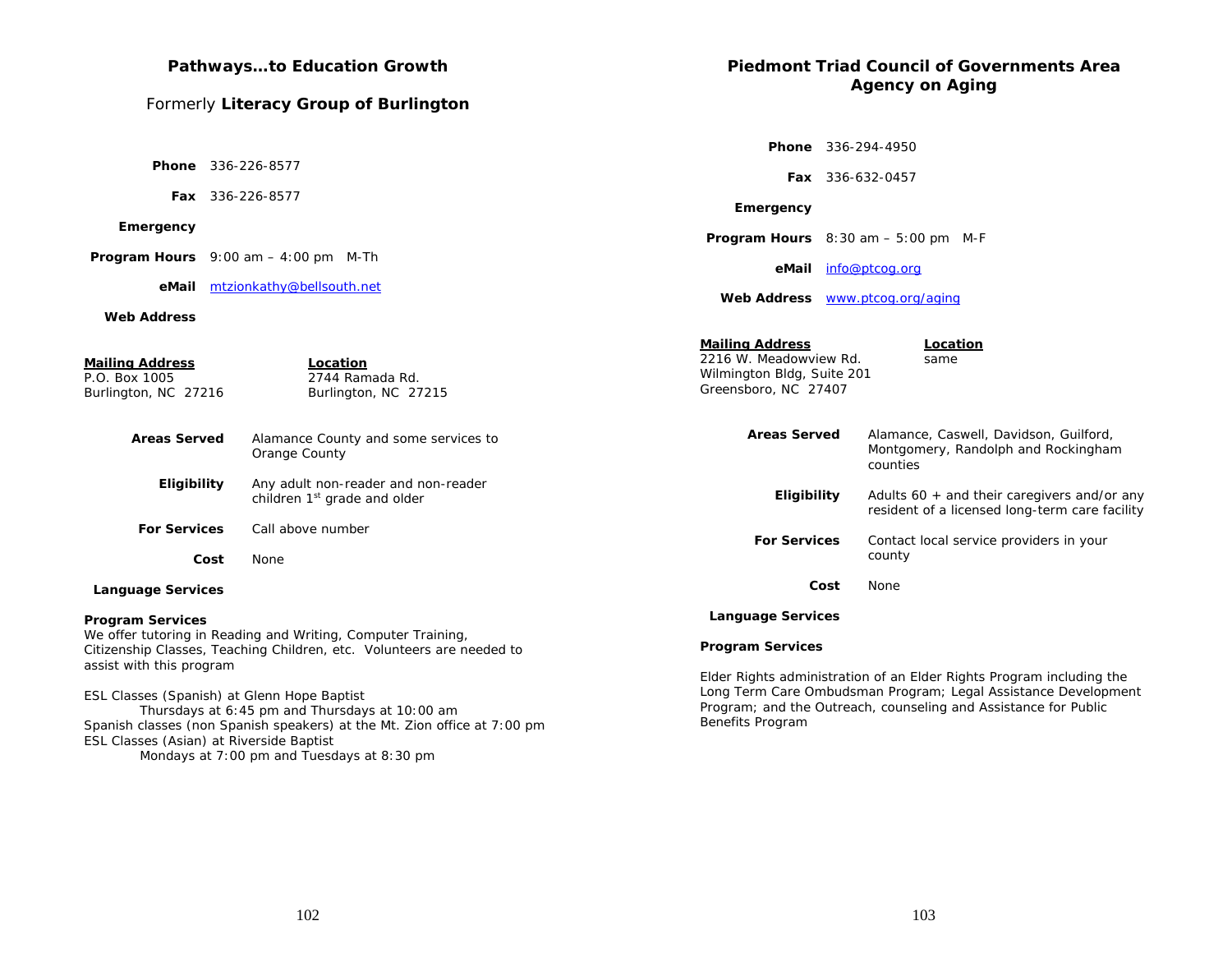| <b>Police Department</b>                                             |                         |                                                            | <b>Positive Attitude Youth Center</b>                           |                                                                                   |
|----------------------------------------------------------------------|-------------------------|------------------------------------------------------------|-----------------------------------------------------------------|-----------------------------------------------------------------------------------|
|                                                                      |                         | <b>City of Burlington</b>                                  |                                                                 |                                                                                   |
|                                                                      |                         |                                                            |                                                                 | <b>Phone</b> 336-584-0844                                                         |
| Phone 336-229-3503                                                   |                         |                                                            |                                                                 | Fax 336-585-0845                                                                  |
|                                                                      | <b>Fax</b> 336-229-3146 |                                                            | Emergency                                                       |                                                                                   |
| Emergency 911                                                        |                         |                                                            |                                                                 | <b>Program Hours</b> $9:00$ am $-6:00$ pm (Mon-Thurs)<br>9:00 am $-5:30$ pm (Fri) |
| Program Hours 24 hours                                               |                         |                                                            | eMail                                                           | positiveattitude@bellsouth.net                                                    |
| eMail                                                                |                         |                                                            | <b>Web Address</b>                                              |                                                                                   |
|                                                                      |                         | Web Address www.ci.burlington.nc.us                        |                                                                 |                                                                                   |
| <b>Mailing Address</b><br>P.O. Box 1358<br>Burlington, NC 27216-1358 |                         | Location<br>267 W Front St<br>Burlington, NC 27215         | <b>Mailing Address</b><br>P.O. Box 4266<br>Burlington, NC 27216 | Location<br>1914 W Webb Ave.<br>Burlington, NC 27217                              |
|                                                                      |                         |                                                            | <b>Areas Served</b>                                             | Burlington - Alamance County area                                                 |
| <b>Areas Served</b>                                                  |                         | City of Burlington<br>(outside city by special permission) | Eligibility                                                     | n/a                                                                               |
| Eligibility                                                          |                         | None                                                       | <b>For Services</b>                                             | Need referral from other agencies                                                 |
| <b>For Services</b>                                                  |                         | By request                                                 |                                                                 | \$75 - \$100 a month<br>Cost                                                      |
|                                                                      | Cost                    | None                                                       | <b>Language Services</b>                                        |                                                                                   |
| <b>Language Services</b>                                             |                         | Latina coordinator, interpreter, sign<br>language          | <b>Program Services</b>                                         | After school and summer programs for children                                     |

#### **Program Services**

The Burlington Police Department will provide a speaker to present a program on numerous police related topics including: Women's Self-Protection, Senior Citizen Safety, Drug Awareness, Shoplifting, Crime Stoppers, Community Watch, Child Abuse, Satanic and Ritualistic Crimes, General police information. Group tours of the police facility are also available. Two weeks prior notice for a program request is required. Residential and business security surveys are available to city residents. Electric etching tools are available to engrave driver's license numbers on property for future identification, Jr. Police Academy

104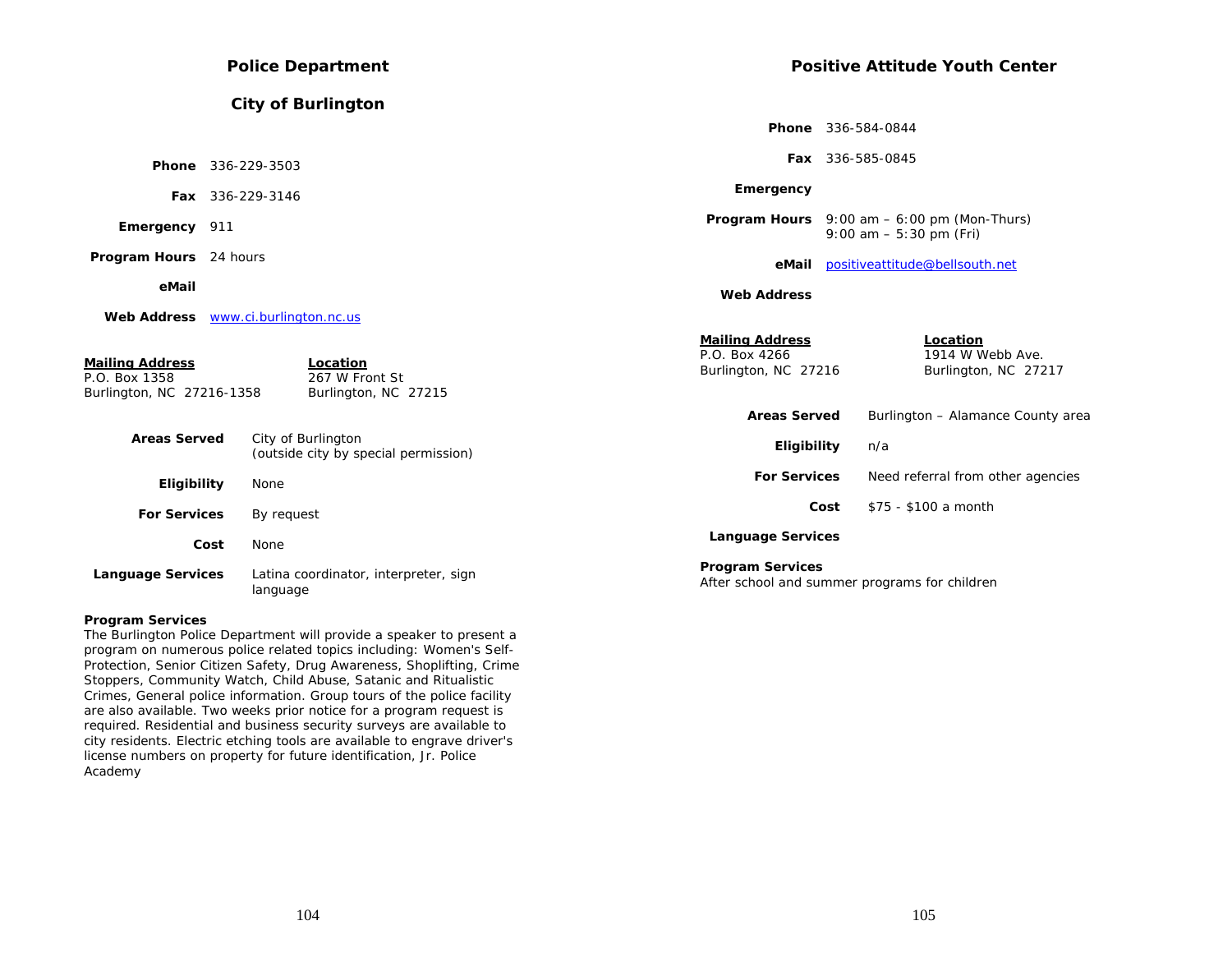# **Presbyterian Home of Hawfields, Inc.**

 **Phone** 336-578-4701

 **Fax** 336-578-4728

## **Emergency**

**Program Hours** 8:30 am – 5:00 pm office hours Facility open 24 hours/day

#### **eMail**

### **Web Address**

**Ralph Scott Lifeservices, Inc.** 

 **Phone** 336-227-1011

 **Fax** 336-226-6465

## **Emergency**

 **Program Hours** 8:00 am – 5:00 pm M-F

 **eMail**

 **Web Address**

| <b>Mailing Address</b><br>2502 S NC 119                          | Location<br>1 1/ <sub>2</sub> miles south of 1-85 | <b>Mailing Address</b><br>408 W Trade St.<br>Burlington, NC 27217                                                                                                                                                                | Location<br>same                                                                                                                                                                                                                                                                                                                                                                                                                                                                                                                                                                                                                                                                  |
|------------------------------------------------------------------|---------------------------------------------------|----------------------------------------------------------------------------------------------------------------------------------------------------------------------------------------------------------------------------------|-----------------------------------------------------------------------------------------------------------------------------------------------------------------------------------------------------------------------------------------------------------------------------------------------------------------------------------------------------------------------------------------------------------------------------------------------------------------------------------------------------------------------------------------------------------------------------------------------------------------------------------------------------------------------------------|
| Mebane, NC 27302                                                 | <b>Exit 153</b>                                   |                                                                                                                                                                                                                                  |                                                                                                                                                                                                                                                                                                                                                                                                                                                                                                                                                                                                                                                                                   |
| <b>Areas Served</b>                                              | <b>Central North Carolina</b>                     | <b>Areas Served</b>                                                                                                                                                                                                              | Alamance, Caswell & Rockingham counties                                                                                                                                                                                                                                                                                                                                                                                                                                                                                                                                                                                                                                           |
| Eligibility                                                      | Call for information                              | Eligibility                                                                                                                                                                                                                      | Residential services - at least 18 years old<br>with developmental disabilities                                                                                                                                                                                                                                                                                                                                                                                                                                                                                                                                                                                                   |
| <b>For Services</b>                                              | Application                                       |                                                                                                                                                                                                                                  | Respite services - children and adults with<br>developmental disabilities                                                                                                                                                                                                                                                                                                                                                                                                                                                                                                                                                                                                         |
| Cost                                                             | Per diem based on level of care                   | <b>For Services</b>                                                                                                                                                                                                              | Make written application                                                                                                                                                                                                                                                                                                                                                                                                                                                                                                                                                                                                                                                          |
| <b>Language Services</b>                                         |                                                   | Cost                                                                                                                                                                                                                             | Depends on consumer eligibility for services                                                                                                                                                                                                                                                                                                                                                                                                                                                                                                                                                                                                                                      |
| <b>Program Services</b><br>Long-term care and independent living |                                                   | <b>Language Services</b>                                                                                                                                                                                                         |                                                                                                                                                                                                                                                                                                                                                                                                                                                                                                                                                                                                                                                                                   |
|                                                                  |                                                   | <b>Program Services</b><br><b>Residential Services</b><br>living and supervised independent living<br>Day Program Services<br>include outings and arts & crafts<br><b>Respite Services</b><br>some additional evening activities | 24 hour residential and community living services; group homes<br>for adults with developmental disabilities; intermediate care<br>facilities for those with mental retardation; apartments; supported<br>StarPoint is open Monday through Friday and provides day<br>services for adults with developmental disabilities. The Day<br>Program provides prevocational training and daily living skills<br>training with the opportunity for work activities. Other activities<br>We provide evening, overnight or day services in our Respite<br>house location or in home to CAP individuals approved for Respite<br>Services or Private Pay. Also, monthly Respite play days and |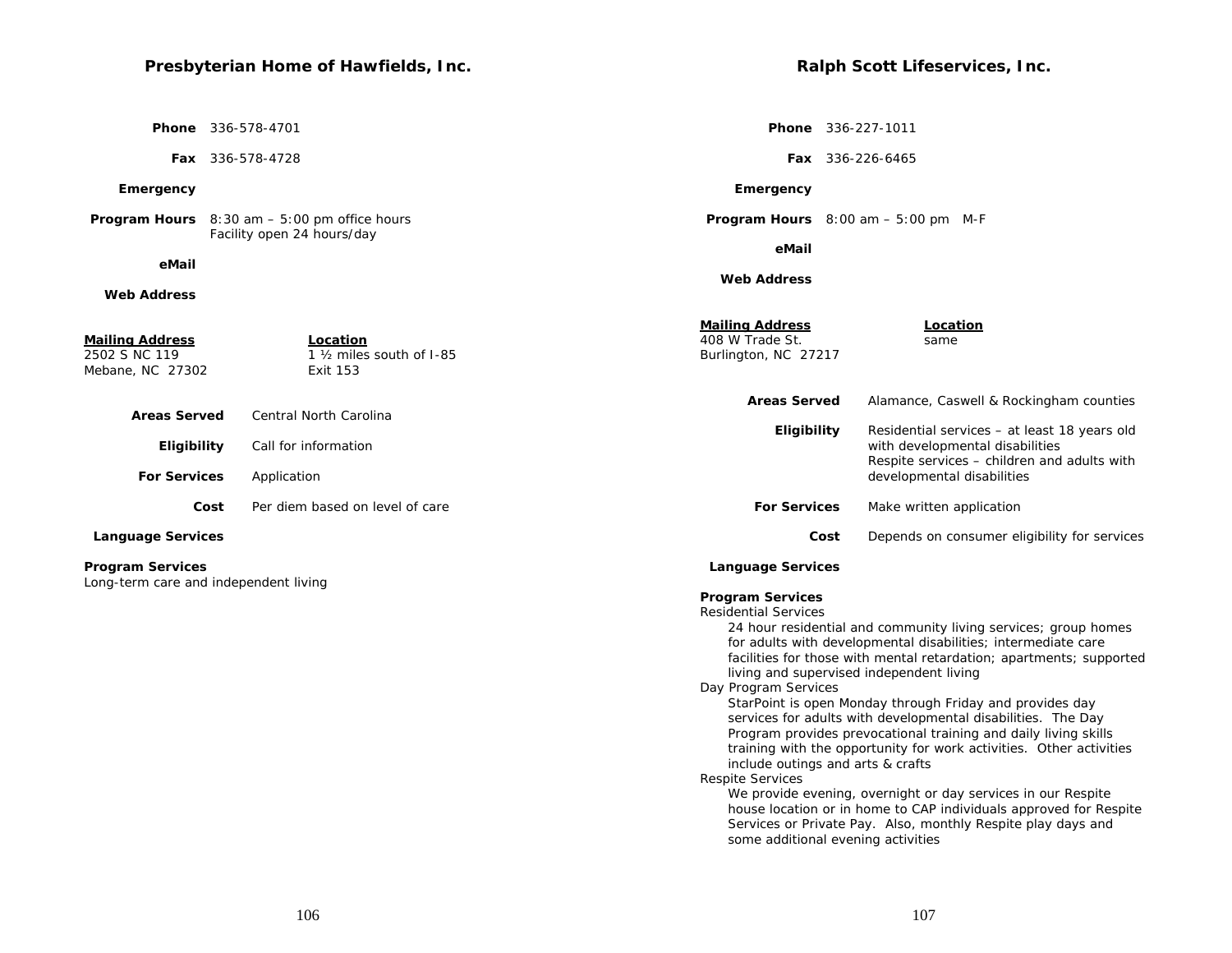## **Recreation & Parks Department – Alamance County**

 **Phone** 336-570-6760

 **Fax**

 **Program Hours** 8:00 am – 5:00 pm M-F

 **eMail** recinfo@alamance-nc.com

 **Web Address** www.countyrec.net

| <b>Mailing Address</b><br>217 College St.<br>Graham, NC 27253 | Location<br>same   | <b>Mailing Address</b><br>P.O. Box 1358<br>Burlington, NC 27216 | Location<br><b>Burlington City Park</b><br>1333 Overbrook Rd.<br>Burlington, NC 27215 |  |
|---------------------------------------------------------------|--------------------|-----------------------------------------------------------------|---------------------------------------------------------------------------------------|--|
| <b>Areas Served</b>                                           | Alamance County    |                                                                 | Burlington/Alamance County/Eastern<br><b>Guilford County</b>                          |  |
| <b>Eligibility</b>                                            | Depends on program | <b>Areas Served</b>                                             |                                                                                       |  |
| <b>For Services</b>                                           | Call or email      | Eligibility                                                     | Depends on program                                                                    |  |
| Cost                                                          | Depends on program | <b>For Services</b>                                             | Through registration                                                                  |  |
| <b>Language Services</b>                                      |                    | Cost                                                            | Depends on program                                                                    |  |
| <b>Program Services</b>                                       |                    | <b>Language Services</b>                                        | Spanish interpreters available upon prior                                             |  |

# Youth athletics including basketball, football, baseball and softball;

Special populations programs including Alamance County Special Olympics, Senior Adult programs including Alamance/Burlington Senior Games; Special Events including Easter Egg Hunt, Historical Farm Festival and junior Fishing Rodeo located in Cedarock Park. Classes including Dog Obedience, Quilting, Oil Painting, Exercise, Tae Kwon Do; Special Activities including Dances and Live Entertainment, Halloween Fun Night, Santa's Workshop and All-Day Children's Programs located at Ray Street, Eli Whitney and Pleasant Grove Recreation Centers

#### **Program Services**

A well rounded leisure service program for children through Senior Adults; Sports, cultural arts classes, Thataways Teen Center, summer camps, Aquatics, Theater and special populations. Programs and special events are published in a quarterly Leisure Living Guide. Phone the above number or the Leisure Line at 222-5147 for details

notice

 **Phone** 336-222-5030

 **Emergency**

 **Fax** 336-229-3106

 **Program Hours** 8:00 am – 5:00 pm M-F

 **Web Address** www.burlington-nc.gov

 **eMail** recreation@ci.burlington.nc.us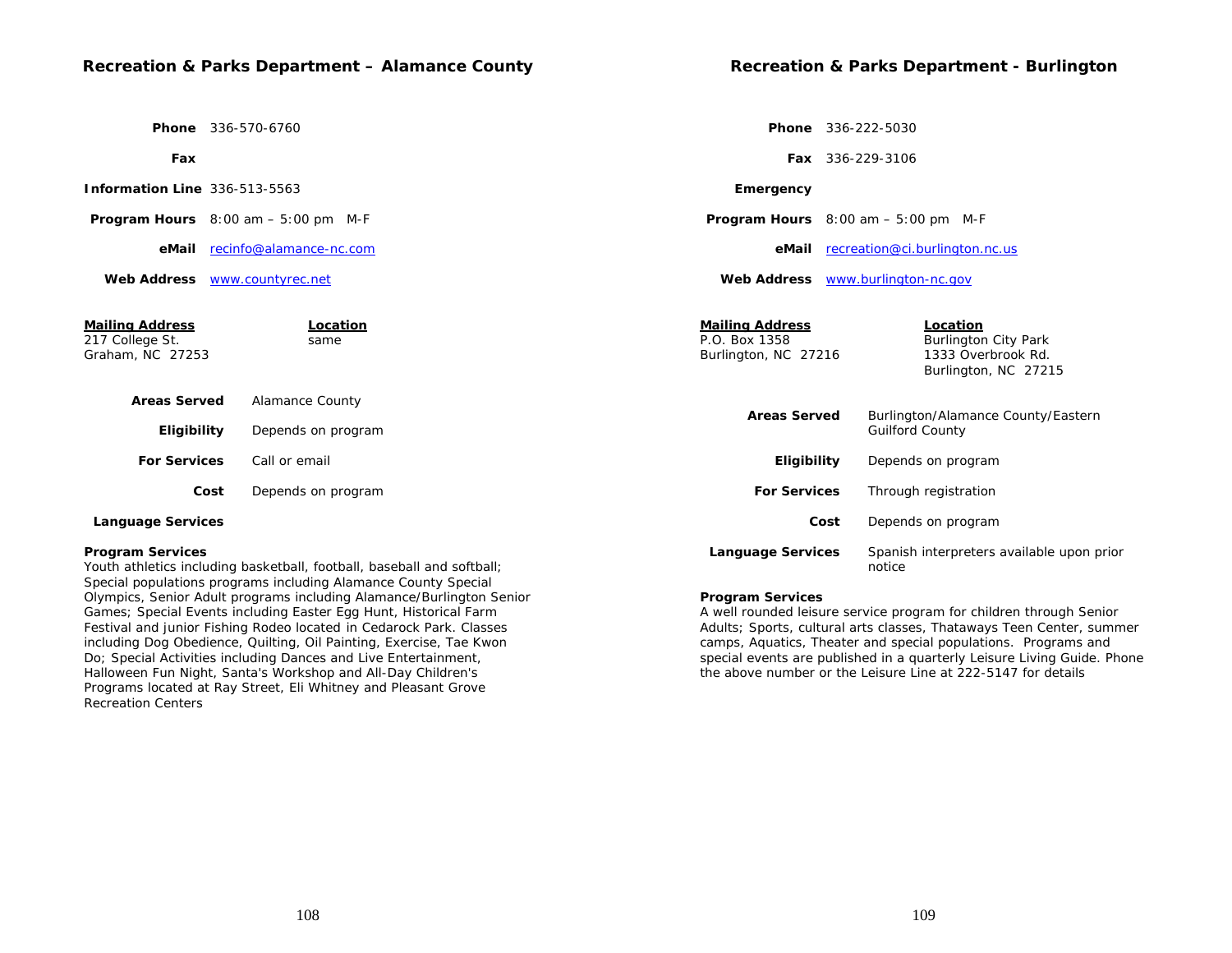# **Recreation & Parks Department - Graham**

 **Phone** 336-570-6718

 **Fax** 336-570-6703

 **Emergency** cell: 336-516-7390, 336-516-7392, 336-516-7393

 **Program Hours**

**Program Services** 

programs and services.

 **eMail** mwiggins@cityofgraham.com

 **Web Address** www.cityofgraham.com

**Recreation & Parks Department - Mebane** 

 **Phone** 919-563-3629 office 919-563-4573 Lake Michael Park

 **Fax** 919-304-3388

 **Emergency**

 **Program Hours**

 **eMail**

 **Web Address** www.cityofmebane.com

| <u>Mailing Address</u> | Location                   |                                          |                                                   |
|------------------------|----------------------------|------------------------------------------|---------------------------------------------------|
| P.O. Box 357           | 311 College St.            | <b>Mailing Address</b>                   | Location                                          |
| Graham, NC 27253       | Graham, NC 27253           | 106 E Washington St.<br>Mebane, NC 27302 | Main Office<br>Corregidor Dr. (off South 3rd St.) |
| <b>Areas Served</b>    | Graham and Alamance County | <b>Areas Served</b>                      | Mebane, Alamance & Orange counties                |
| Eligibility            | Depends on program         |                                          |                                                   |
| <b>For Services</b>    | Register for programs      | Eligibility                              | Depends on programs                               |
|                        |                            | <b>For Services</b>                      |                                                   |
| Cost                   | Depends on program         |                                          | Depends on programs                               |
|                        |                            | Cost                                     | Depends on programs                               |
| Language Services      |                            |                                          |                                                   |

## **Language Services**

#### **Program Services**

Plans, coordinates, and participates in an expanding and flexible program of leisure services for various segments, groups, ages and interest levels for Mebane/Alamance County. Athletics (all ages), special activities, and senior citizens groups

Recreation and Parks Services provided on a year-round basis for all ages. Please contact the Graham Recreation Center at 570-6718 for information on current programs and events. For park information and shelter reservations please call 570-6718. For information on Graham - Mebane Lake, please call 919-563-6544. To get on the list for the biyearly newsletter, please contact the Recreation Center. Please check out our website at www.cityofgraham.com for a list of facilities,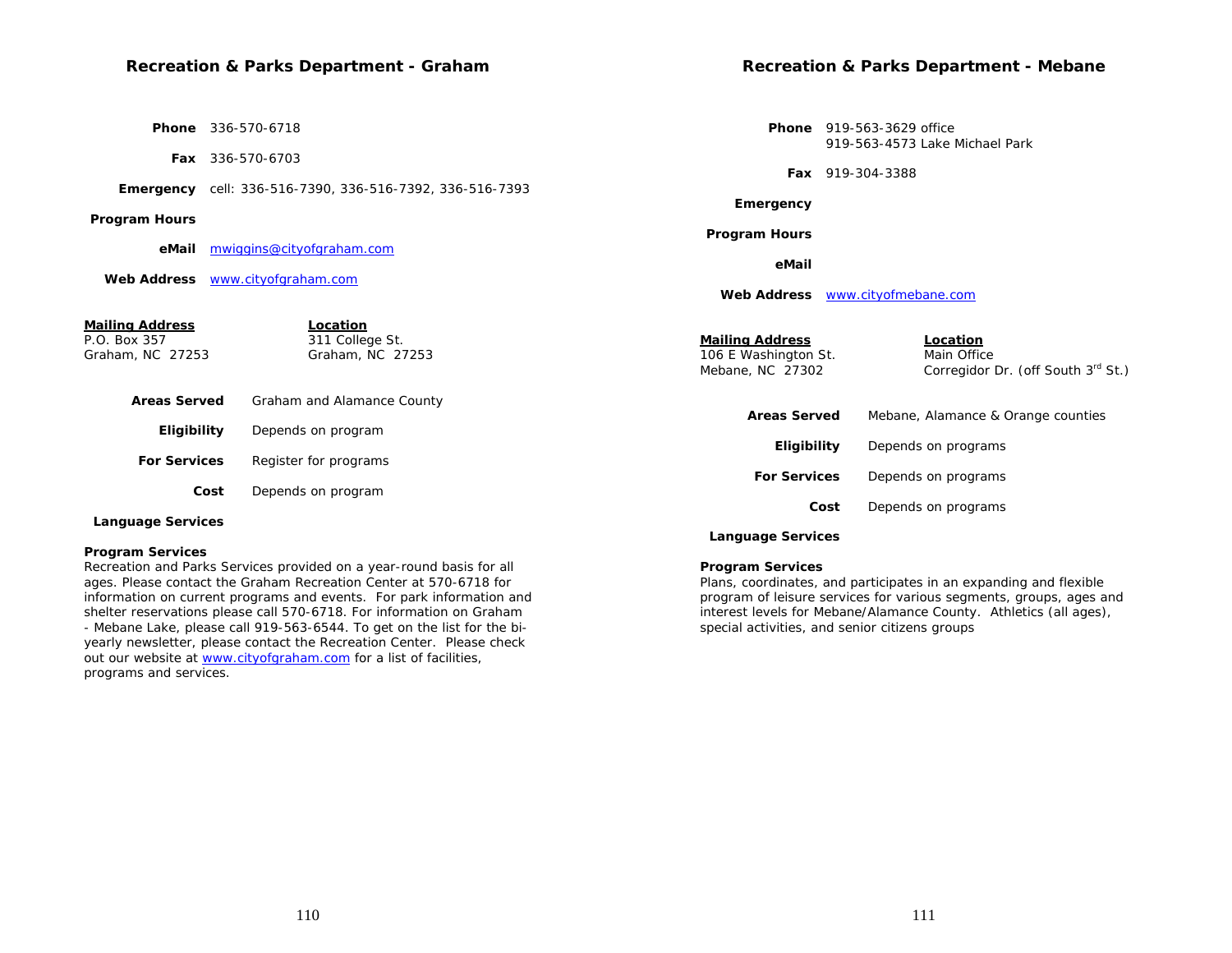## **Residential Treatment Services of Alamance County**

 **Phone** 336-438-2030

 **Fax** 336-438-2031

 **Emergency** 336-438-2030

 **Program Hours** 24 hours

 **eMail** rts@rtsalamance.org

#### **Web Address**

| <b>Mailing Address</b><br>P.O. Box 427<br>Burlington, NC 27216 | Location<br>711 Hermitage Rd., Burlington, NC 27215<br>136 Hall Ave., Burlington, NC 27217<br>608 S Mebane St., Burlington, NC 27215 | <b>Mailing Address</b><br>609 Ray St.<br>Graham, NC 27253 | Location<br>same                                                                 |
|----------------------------------------------------------------|--------------------------------------------------------------------------------------------------------------------------------------|-----------------------------------------------------------|----------------------------------------------------------------------------------|
|                                                                | 631 Crestview Dr., Burlington, NC 27217<br>635 Crestview Dr., Burlington, NC 27217                                                   | <b>Areas Served</b>                                       | Families and students at all 34 schools<br>within the Alamance-Burlington School |
| <b>Areas Served</b>                                            | Alamance, Caswell, Rockingham, Orange,<br>Person, Chatham and Guilford counties                                                      | <b>Eligibility</b>                                        | System<br>Students in Alamance County                                            |
| <b>Eligibility</b>                                             | Services are available for all citizens of<br>Alamance and surrounding Counties with<br>mental health and/or substance abuse         | <b>For Services</b>                                       | Contact the CARE Prevention Specialist at<br>570-6644 x 685                      |
|                                                                | diagnosis                                                                                                                            | Cost                                                      | None                                                                             |
| <b>For Services</b>                                            | Contact the Clinical Director at 227-7417                                                                                            | <b>Language Services</b>                                  |                                                                                  |
| Cost                                                           | Sliding scale based on ability to pay                                                                                                | <b>Program Services</b>                                   |                                                                                  |
| Language Services                                              | Have access to Spanish interpreter                                                                                                   |                                                           | Prevention Specialists: Substance use, pregnancy and violence                    |

#### **Program Services**

24 hour services include Non-Hospital Medical Detoxification, Mental Health Crisis Stabilization as an alternative to hospitalization; Supervised living for individuals suffering from mental illness, alcoholism and/or drug addiction. Transportation, medication administration, individual and group counseling, recreation, education, and life skills training are a part of the program services offered

## **Safe Schools/Healthy Students Care Project**

## **Alamance-Burlington School System**

| <b>Phone</b> $336-570-6644 \times 685$ |
|----------------------------------------|
|                                        |

 **Fax** 336-570-6337

 **Program Hours** 8:00 am – 4:00 pm

#### **eMail** marianne\_peltier@abss.k12.nc.us

 **Web Address**

| iii iy Awul Caa<br>Ray St.<br>ham, NC 27253 | Lucation<br>same                                                                           |
|---------------------------------------------|--------------------------------------------------------------------------------------------|
| <b>Areas Served</b>                         | Families and students at all 34 schools<br>within the Alamance-Burlington School<br>System |
| Eligibility                                 | Students in Alamance County                                                                |
| <b>For Services</b>                         | Contact the CARE Prevention Specialist at<br>570-6644 x 685                                |
| Cost                                        | None                                                                                       |
| nguage Services                             |                                                                                            |

**Prevention Specialists:** Substance use, pregnancy and violence prevention programs such as Second Step and Project Alert. Working in partnership with ABSS school social workers, counselors, dropout prevention, and other ABSS staff to link our students to services, prevention specialists also: Meet with parents and students the day a substance violation occurs; follow up with students after a tobacco violation to determine if the student is interested in a smoking cessation group; Recruit and train students for TATU (Teens Against Tobacco Use education group facilitated by HS Students for elementary and middle school presentations); Facilitate and contract conflict & anger management groups for high risk students; Assist schools with Bully Prevention efforts; Administer ABSS Youth Risk Behavior surveys; and Promote SAVE & SADD program **Health Educator**: Working closely with the ABSS school nurses and the Alamance County Health Department to provide support to pregnant/parenting teens, the health educator: Supports and offers resources to pregnant and parenting adolescents; and Provides health

education information for high risk students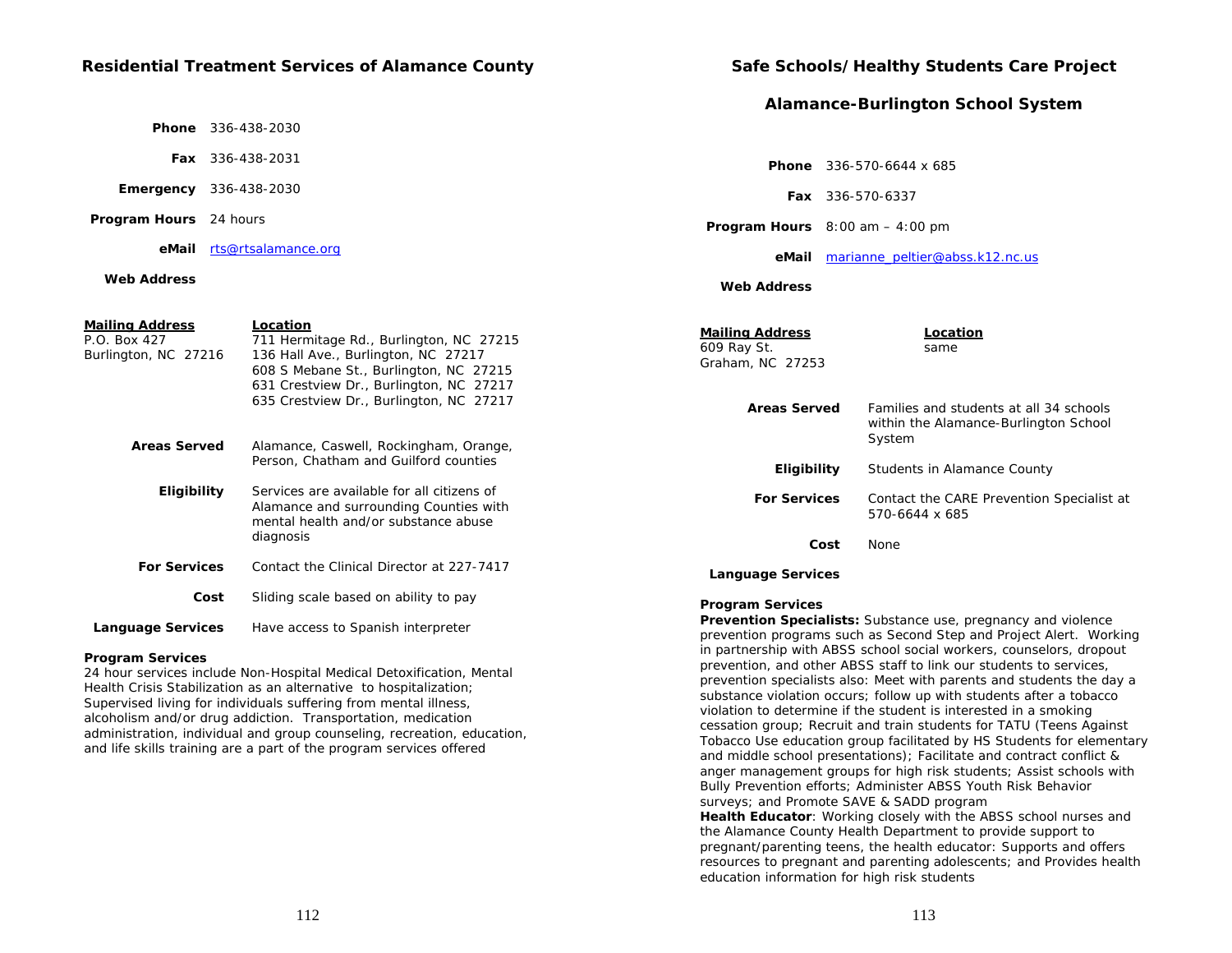## **Salvation Army**

|                                                                 | <b>Phone</b> 336-227-5529 or 336-228-0184                                                                                                                                  |                                                                 | <b>Phone</b> 336-226-4462 or 336-570-1961                                                                                                                             |
|-----------------------------------------------------------------|----------------------------------------------------------------------------------------------------------------------------------------------------------------------------|-----------------------------------------------------------------|-----------------------------------------------------------------------------------------------------------------------------------------------------------------------|
|                                                                 | Fax 336-227-1310                                                                                                                                                           |                                                                 | <b>Fax</b> 336-227-1310                                                                                                                                               |
| Emergency                                                       |                                                                                                                                                                            | Emergency                                                       |                                                                                                                                                                       |
|                                                                 | <b>Program Hours</b> $8:30$ am - 12:00 pm & 1:00 pm $-$ 4:30 pm M-Th<br>$8:00$ am $-12:00$ pm Fri<br><b>Caseworker Hours</b><br>8:30 am - 11:00 am & 1:30 pm - 4:00 pm M-F |                                                                 | <b>Program Hours</b> $6:45$ am $-5:30$ pm (summer)<br>$2:00 \text{ pm} - 8:00 \text{ pm}$ M-Th (school-year)<br>$2:00 \text{ pm} - 6:00 \text{ pm}$ Fri (school year) |
| eMail                                                           | robin.drummond@uss.salvationarmy.org                                                                                                                                       | eMail                                                           | sherri.henderson@uss.salvationarmy.org                                                                                                                                |
| <b>Web Address</b>                                              |                                                                                                                                                                            | <b>Web Address</b>                                              |                                                                                                                                                                       |
| <u>Mailing Address</u><br>P.O. Box 1238<br>Burlington, NC 27216 | Location<br>812 Anthony St.<br>Burlington, NC 27217                                                                                                                        | <b>Mailing Address</b><br>P.O. Box 1238<br>Burlington, NC 27216 | Location<br>807 Stockard St.<br>Burlington, NC 27217                                                                                                                  |
|                                                                 |                                                                                                                                                                            | <b>Areas Served</b>                                             | Open to anyone                                                                                                                                                        |
| <b>Areas Served</b><br><b>Eligibility</b>                       | <b>Alamance County</b><br>Based on need & circumstances and<br>available funding                                                                                           | Eligibility<br><b>For Services</b>                              | Youth aged 5 - 18<br>Application, no one refused                                                                                                                      |
|                                                                 |                                                                                                                                                                            |                                                                 |                                                                                                                                                                       |
| <b>For Services</b>                                             | Walk-in<br>Cost<br>None                                                                                                                                                    |                                                                 | Summer - \$10.00 membership and a<br>Cost<br>weekly fee; School-year - \$20 membership;<br>Additional transportation and field trip fees<br>apply                     |

### **Language Services**

#### **Program Services**

Family services and transient assistance; emergency food, fuel, clothing, limited furniture, utilities; budget counseling, general counseling; give-a-kid a coat; thrift store; Christmas food and toys. We do not pay for any security deposits. In addition to these services, the following social adjustment and development programs are offered: Ladies Home League, Men's Fellowship Club, Sunbeams, Girl Guard Program, Musical Instruction, Singing Company, Timbrels, Kids Club, Corps Cadets, and Group Worship

#### **Program Services**

**Language Services** Bilingual staff

Youth services agency serving boys and girls between the ages of five and eighteen. Facility-based programs available in alcohol, drug and teenage pregnancy prevention, job search skills, tutorial help (Elon University volunteers) leadership and citizenship, delinquency prevention, social recreation, arts and crafts, Scouts, and photography. Recreational leagues in basketball, softball, baseball, and indoor soccer. After school pick-up for 13 schools; Call for school listings; Summer day camp program. Hours 6:45 a.m. - 5:30 p.m., M-F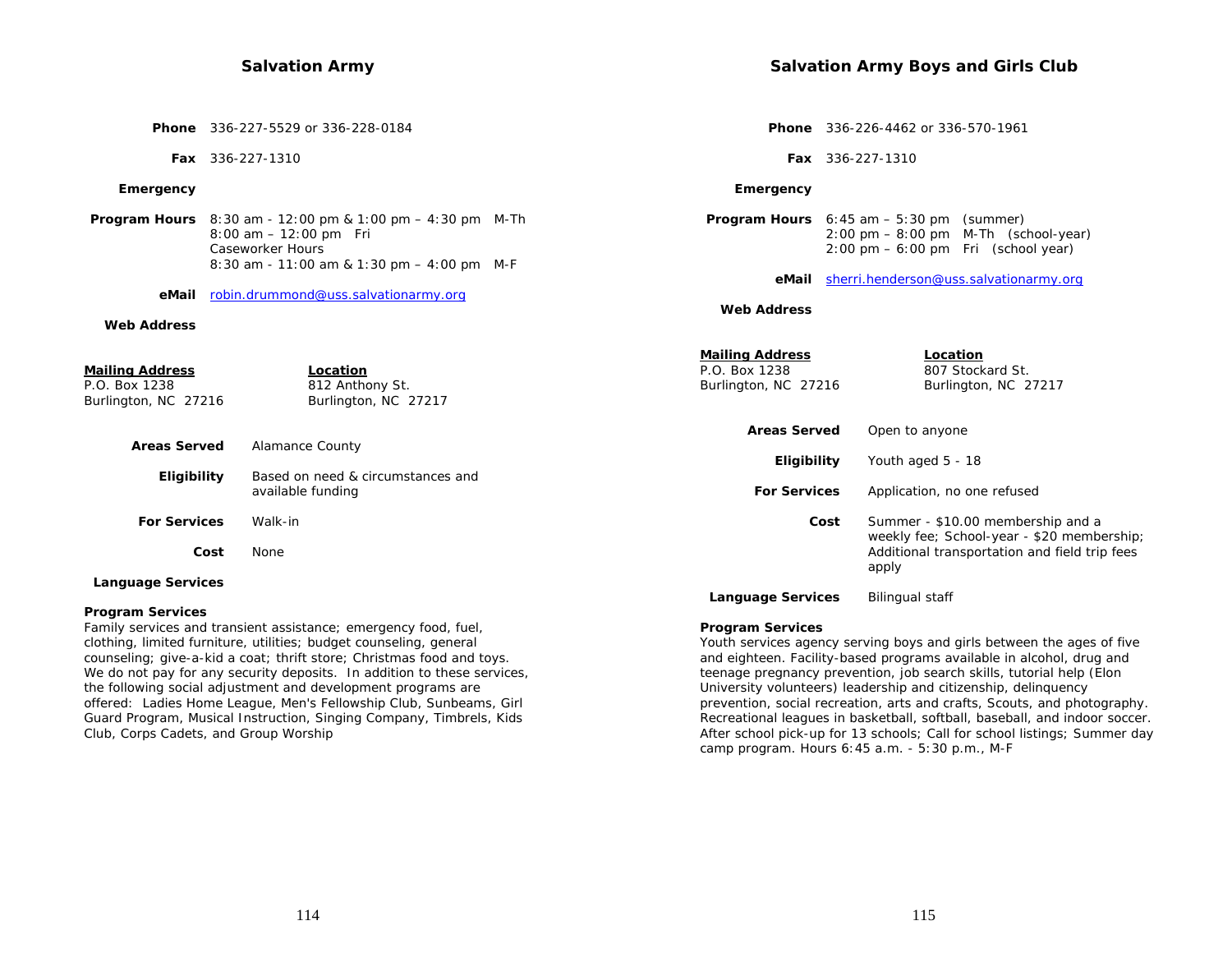# **Second Harvest Food Bank of Northwest North Carolina**

|                                                                                         | <b>Phone</b> 336-784-5770 |                                                                                                                                                                                                |  |  |
|-----------------------------------------------------------------------------------------|---------------------------|------------------------------------------------------------------------------------------------------------------------------------------------------------------------------------------------|--|--|
|                                                                                         | <b>Fax</b> 336-784-7369   |                                                                                                                                                                                                |  |  |
| Emergency                                                                               |                           |                                                                                                                                                                                                |  |  |
|                                                                                         |                           | <b>Program Hours</b> $8:00 \text{ am} - 5:00 \text{ pm}$ Mon - Fri                                                                                                                             |  |  |
| eMail                                                                                   |                           | nhariswold@secondharvest.org                                                                                                                                                                   |  |  |
| <b>Web Address</b>                                                                      |                           | www.hungernwnc.org                                                                                                                                                                             |  |  |
| <u>Mailing Address</u><br>3655 Reed St.<br>Winston-Salem, NC 27107                      | Location<br>same          |                                                                                                                                                                                                |  |  |
| <b>Areas Served</b><br>18 counties of northwest NC, including<br><b>Alamance County</b> |                           |                                                                                                                                                                                                |  |  |
| Eligibility                                                                             |                           | No direct services to individuals. Nonprofit<br>organizations (and faith-based groups)<br>must document nonprofit status to become<br>partner agencies with Second Harvest Food<br><b>Bank</b> |  |  |
| <b>For Services</b>                                                                     |                           | No direct services to individuals. Second<br>Harvest Food Bank distributes donated food<br>to its partner agencies, which, in turn, help<br>feed hungry people and others in need              |  |  |
|                                                                                         | Cost                      | Partner agencies may pay a nominal<br>handling fee based on pounds of product<br>received; however, some products are<br>distributed at no handling fee                                        |  |  |
| <b>Language Services</b>                                                                |                           | None                                                                                                                                                                                           |  |  |

## **Program Services**

Second Harvest Food Bank solicits, inspects, sorts, stores and distributes donated food to feed the hungry across Northwest NC. Second Harvest Food Bank also collaborates with its partner agencies, faith communities, schools and other community groups to operate Kids Cafes and BackPack Programs - national programs of America's Second Harvest feeding hungry children in the region. A new program, Triad Community Kitchen, opened this fall and will prepare ready-toheat meals for distribution to partner agencies, and train unemployed, under-employed and homeless individuals in culinary skills for gainful employment in the food service industry.

# **Sheriff's Department**

# **Alamance County**

|                                                               | <b>Phone</b> 336-570-6300                                                                                                                                                                          |
|---------------------------------------------------------------|----------------------------------------------------------------------------------------------------------------------------------------------------------------------------------------------------|
|                                                               | Fax 336-227-0614                                                                                                                                                                                   |
| Emergency                                                     |                                                                                                                                                                                                    |
| <b>Program Hours</b> 24 hours                                 |                                                                                                                                                                                                    |
| eMail                                                         |                                                                                                                                                                                                    |
| <b>Web Address</b>                                            |                                                                                                                                                                                                    |
| <b>Mailing Address</b><br>109 S Maple St.<br>Graham, NC 27253 | Location<br>same                                                                                                                                                                                   |
| <b>Areas Served</b>                                           | <b>Alamance County</b>                                                                                                                                                                             |
| Eligibility                                                   | Anyone needing assistance                                                                                                                                                                          |
| <b>For Services</b>                                           | Call by telephone                                                                                                                                                                                  |
|                                                               | Cost<br><b>None</b>                                                                                                                                                                                |
| <b>Language Services</b>                                      |                                                                                                                                                                                                    |
| <b>Program Services</b>                                       | Provide protection for County residents. Conduct all criminal<br>investigations. Provide speakers on various topics. Operate DARE<br>program in all county schools. Maintain & operate county jail |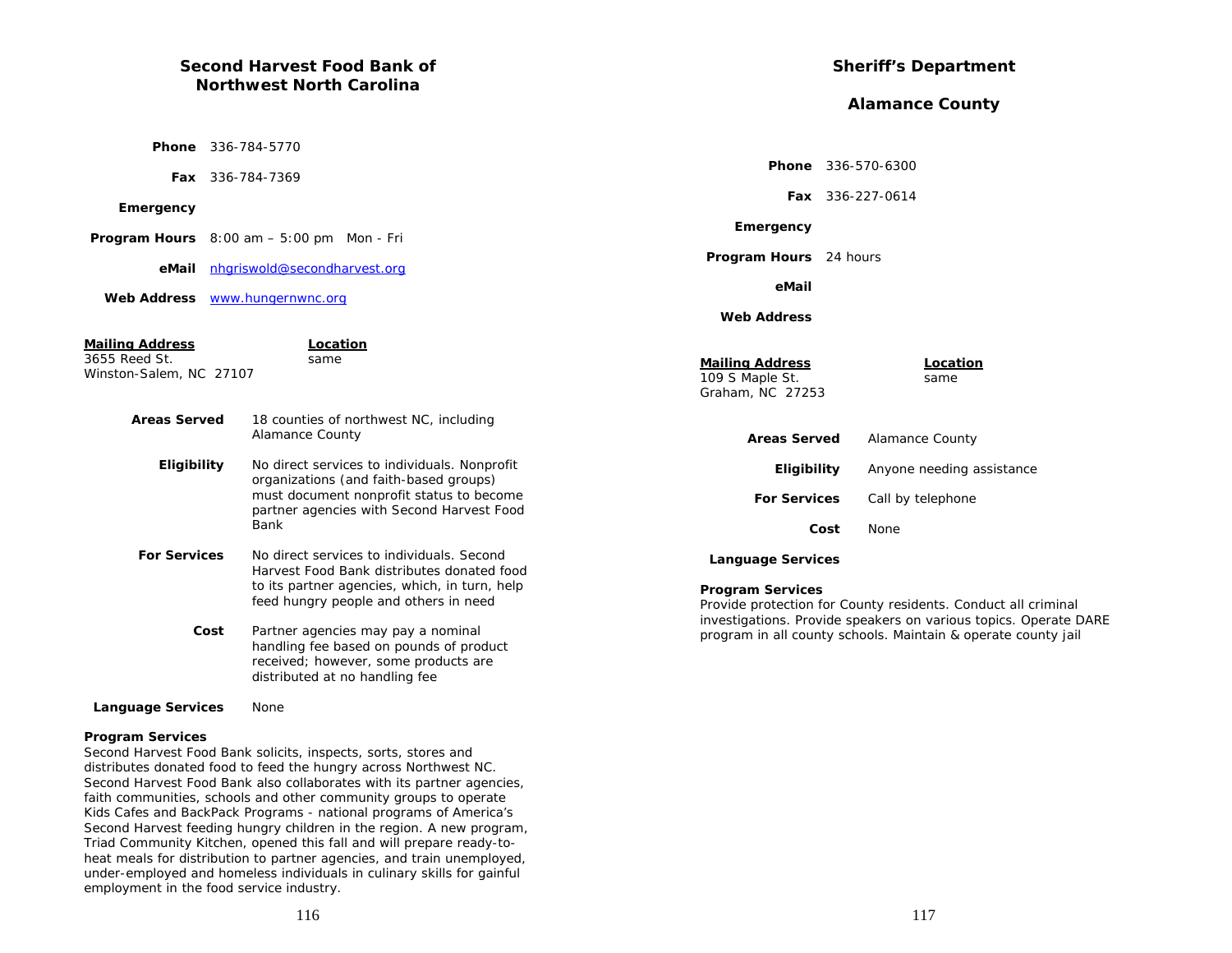# **Sickle Cell Disease Association of the Piedmont**

|  | <b>Social Security Administration</b> |
|--|---------------------------------------|
|  |                                       |

|                                                                  |      | Phone 336-229-7999 (Burlington office) or 800-733-8297                                                                                                                                                   |                                                                      |      | <b>Phone</b> 336-226-8444 (local) 800-772-1213                                                                                                                                                                                         |
|------------------------------------------------------------------|------|----------------------------------------------------------------------------------------------------------------------------------------------------------------------------------------------------------|----------------------------------------------------------------------|------|----------------------------------------------------------------------------------------------------------------------------------------------------------------------------------------------------------------------------------------|
|                                                                  |      | Fax 336-275-7984                                                                                                                                                                                         |                                                                      |      | Fax 336-229-0100                                                                                                                                                                                                                       |
|                                                                  |      | <b>Emergency</b> 800-733-8297 or 336-274-1507                                                                                                                                                            | Emergency                                                            |      |                                                                                                                                                                                                                                        |
|                                                                  |      | <b>Program Hours</b> $8:30$ am $-5:00$ pm Mon-Fri                                                                                                                                                        |                                                                      |      | <b>Program Hours</b> $9:00$ am $-4:00$ pm M-F                                                                                                                                                                                          |
|                                                                  |      | eMail scdap@scdap.org                                                                                                                                                                                    | eMail                                                                |      | nc.fo.burlington@ssa.gov                                                                                                                                                                                                               |
| Web Address <b>WWW.scdap.org</b>                                 |      |                                                                                                                                                                                                          |                                                                      |      | Web Address www.socialsecurity.gov                                                                                                                                                                                                     |
| <b>Mailing Address</b><br>P.O. Box 20964<br>Greensboro, NC 27420 |      | Location<br>518 Jeffries Street<br>Burlington, NC 27217                                                                                                                                                  | <b>Mailing Address</b><br>2010 S. Church St.<br>Burlington, NC 27215 |      | Location<br>same                                                                                                                                                                                                                       |
| <b>Areas Served</b>                                              |      | Guilford, Alamance, Caswell, Randolph,<br>Rockingham, and Forsyth Counties                                                                                                                               | <b>Areas Served</b>                                                  |      | <b>Alamance County</b>                                                                                                                                                                                                                 |
| Eligibility                                                      |      | None, any person may be educated,<br>screened or counseled. Only persons with<br>sickle cell disease receive case management<br>services including home health, summer<br>camp and employment assistance | Eligibility                                                          |      | At least age 62 for retirement, any age for<br>disability; age 60 for widow(er)'s benefits,<br>under age 18 for dependent children of<br>retired, deceased or disabled worker; age<br>65 or disabled for SSI (Needs-based<br>program.) |
| <b>For Services</b>                                              |      | Office hours: Tuesdays & Thursdays 8:30<br>$am - 5:00$ pm or by appointment                                                                                                                              | <b>For Services</b>                                                  |      | Telephone for an appointment or visit the<br>office                                                                                                                                                                                    |
|                                                                  | Cost | None                                                                                                                                                                                                     |                                                                      | Cost | None                                                                                                                                                                                                                                   |
| <b>Language Services</b>                                         |      | English; Printed materials and Bilingual staff<br>available in Spanish and various Southeast<br>Asian languages                                                                                          | <b>Language Services</b><br><b>Program Services</b>                  |      |                                                                                                                                                                                                                                        |
|                                                                  |      |                                                                                                                                                                                                          |                                                                      |      | Retirement benefits, disability benefits, survivor benefits, health                                                                                                                                                                    |

## **Program Services**

1. Core Services include: case management, education, screening and

- genetic counseling, transportation to medical services & referrals 2. Clinical Core: medical referrals and sickle cell clinic
- 3. Home health teaching
- 4. 24 hour nurse on call for medical emergencies
- 5. Emergency Financial Assistance
- 6. Summer Camp
- 7. Support group meetings

insurance benefits, supplemental security income benefits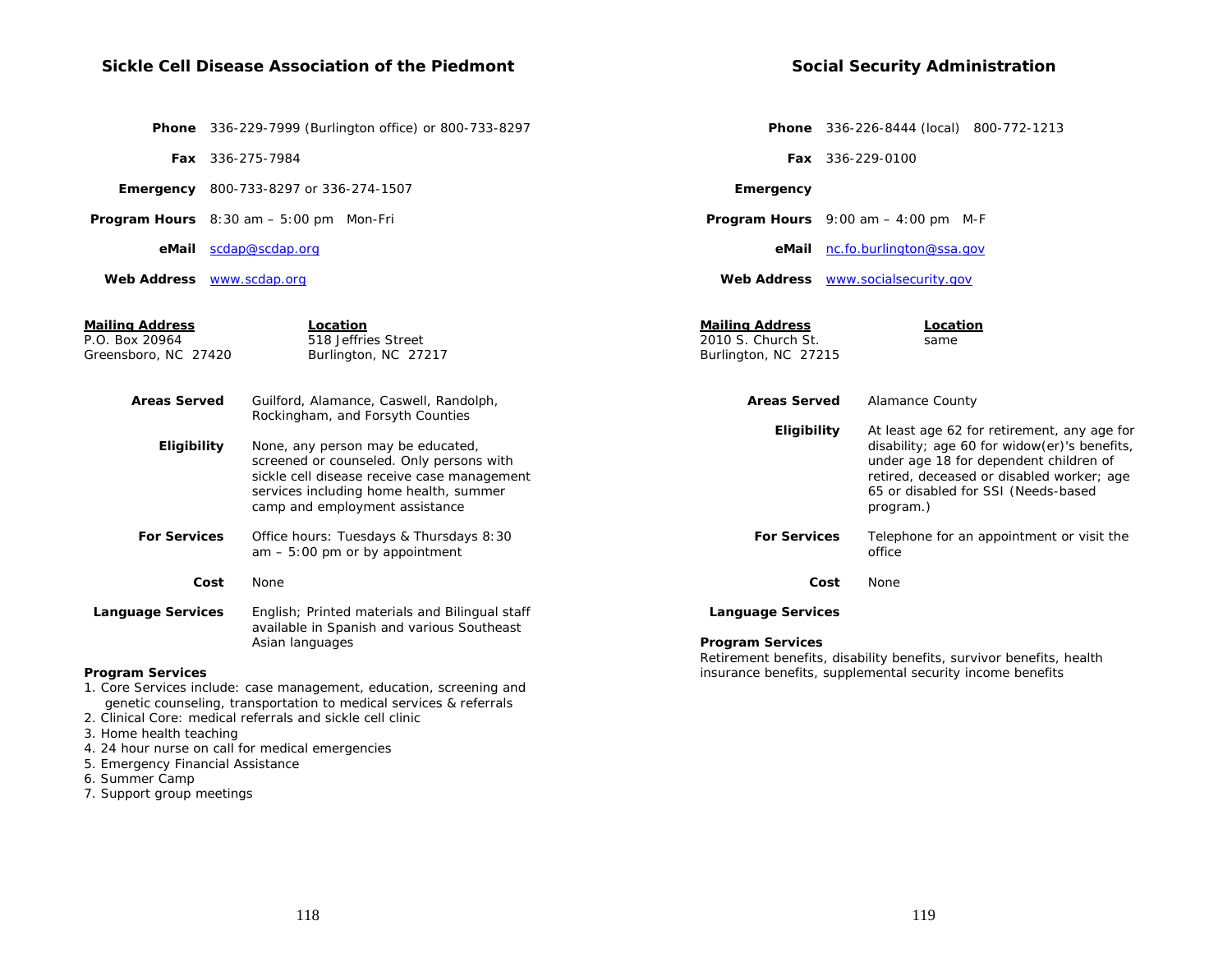# **Social Security Work Incentives Planning & Assistance**

# **Teen-to-Teen Theatre**

# **City of Burlington Recreation & Parks Department**

|                                                                                             |                              | <b>Phone</b> 336-272-9602                                                                 |                                                                                                |                                                          |                                                        |
|---------------------------------------------------------------------------------------------|------------------------------|-------------------------------------------------------------------------------------------|------------------------------------------------------------------------------------------------|----------------------------------------------------------|--------------------------------------------------------|
|                                                                                             | Fax 336-370-4361             |                                                                                           |                                                                                                | Phone 336-5706516                                        |                                                        |
|                                                                                             |                              |                                                                                           |                                                                                                |                                                          | <b>Fax</b> 336-229-3106                                |
| Emergency                                                                                   |                              |                                                                                           |                                                                                                |                                                          | <b>Emergency</b> 336-222-5030 from 8:00 am $-$ 5:00 pm |
| <b>Program Hours</b> $8:00$ am $-4:30$ pm                                                   |                              |                                                                                           |                                                                                                |                                                          |                                                        |
| eMail                                                                                       | pdavis@nc.eastersealsucp.com |                                                                                           |                                                                                                | <b>Program Hours</b> $3:30 \text{ pm} - 5:00 \text{ pm}$ |                                                        |
| <b>Web Address</b>                                                                          |                              |                                                                                           | eMail                                                                                          |                                                          | I.wolff@ci.burlington.nc.us                            |
|                                                                                             |                              |                                                                                           |                                                                                                |                                                          | Web Address www.burlingtonnc.gov                       |
| <b>Mailing Address</b><br>1901-D Ashwood Ct.<br>Greensboro, NC 27455<br><b>Areas Served</b> |                              | Location<br>same<br>Alamance, Caswell, Franklin, Granville,<br>Guilford, Person and Vance | <b>Mailing Address</b><br>P.O. Box 1358<br>Burlington, NC 27216                                |                                                          | Location<br>Thataways Youth Center<br>at City Park     |
| Eligibility                                                                                 |                              | Individual must be a recipient of SSI and/or                                              | <b>Areas Served</b>                                                                            |                                                          | All of Alamance County                                 |
|                                                                                             |                              | <b>SSDI</b> benefits                                                                      | Eligibility                                                                                    |                                                          | Open to all middle and high-school teens               |
| <b>For Services</b>                                                                         |                              | Call Pat Davis, Benefits Specialist, at 336-<br>272-9602                                  | <b>For Services</b>                                                                            |                                                          | Call or email                                          |
| Cost                                                                                        |                              | Free                                                                                      | Cost                                                                                           |                                                          | None to client                                         |
| <b>Language Services</b>                                                                    |                              |                                                                                           | <b>Language Services</b>                                                                       |                                                          | Some assistance to speakers in Spanish                 |
| <b>Program Services</b>                                                                     |                              |                                                                                           | <b>Program Services</b><br>Teen to Teen Theater explores and conveys the difficult issues that |                                                          |                                                        |

MEANS Project – Making Employment a New Success Explain the positive impact of work incentives on the achievement of self-sufficiency through employment

Teen to Teen Theater explores and conveys the difficult issues that adolescents deal with today through the creation and presentation of dramatic materials. Teens perform original works, adaptations of scenes based on real-life events and other dramatic works they believe are important in the lives of teenagers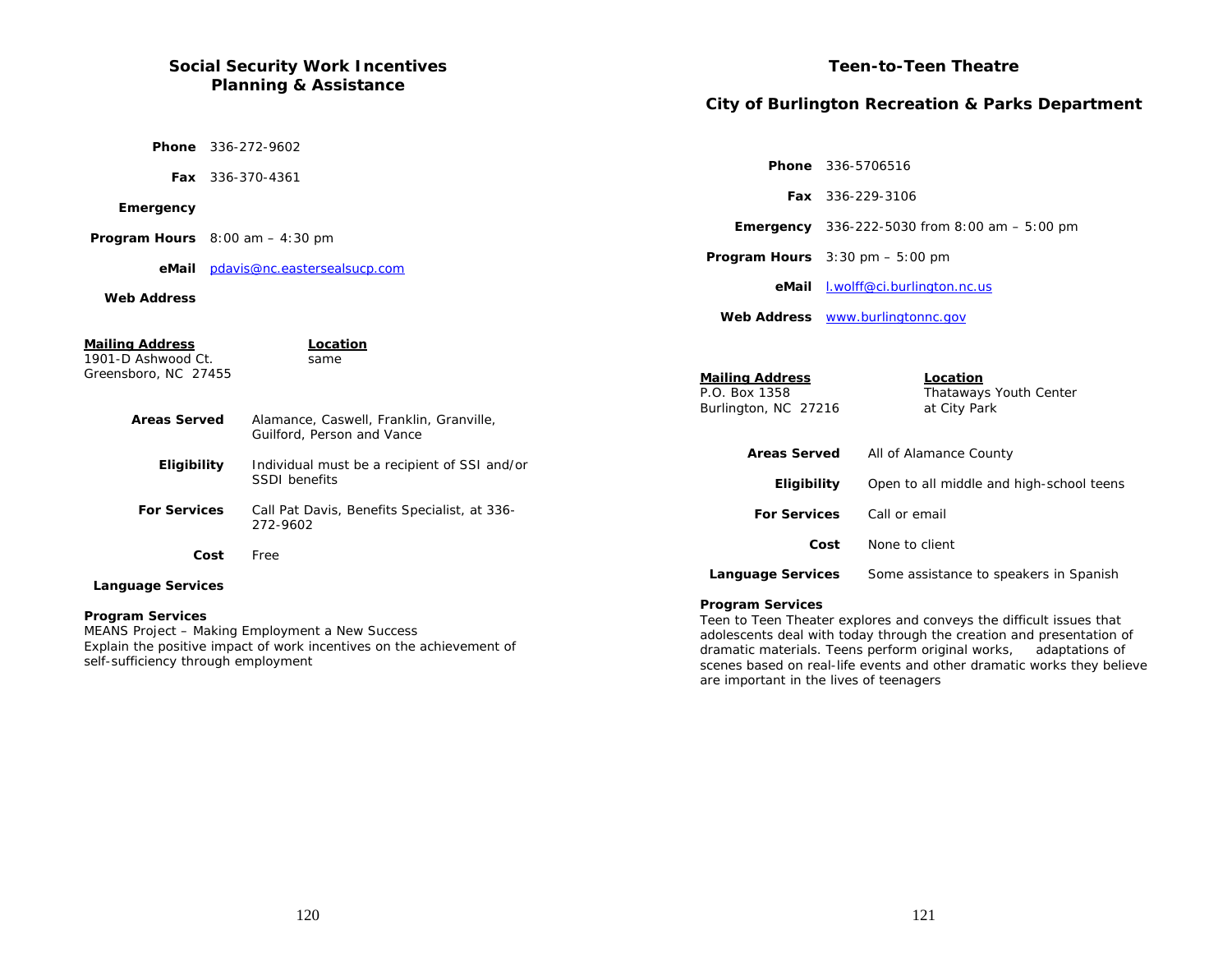# **The Arc of Alamance County, Inc.**

|  |  | <b>Twin Lakes Community</b> |
|--|--|-----------------------------|
|--|--|-----------------------------|

|                                                                                        | <b>Phone</b> 336-438-2040                                                                                                                                                                                       |                                                                      | <b>Phone</b> 336-524-9420                                                                                                                   |
|----------------------------------------------------------------------------------------|-----------------------------------------------------------------------------------------------------------------------------------------------------------------------------------------------------------------|----------------------------------------------------------------------|---------------------------------------------------------------------------------------------------------------------------------------------|
|                                                                                        | Fax 336-438-2041                                                                                                                                                                                                |                                                                      | Fax 336-538-1504                                                                                                                            |
| Emergency                                                                              |                                                                                                                                                                                                                 | <b>Emergency</b> 336-538-1500                                        |                                                                                                                                             |
|                                                                                        | <b>Program Hours</b> $8:00 \text{ am} - 5:00 \text{ pm } \text{M-F}$                                                                                                                                            | Program Hours all hours                                              |                                                                                                                                             |
|                                                                                        | eMail thearcal@netpath.net                                                                                                                                                                                      |                                                                      | eMail pscotten@twinlakescomm.org                                                                                                            |
|                                                                                        | Web Address www.netpath.net/~thearcal/arcac.htm                                                                                                                                                                 |                                                                      | Web Address www.twinlakescomm.org                                                                                                           |
| <u>Mailing Address</u><br>P.O. Box 1275<br>Burlington, NC 27216<br><b>Areas Served</b> | Location<br>711 Hermitage Rd<br>Burlington, NC 27215<br><b>Alamance County</b>                                                                                                                                  | <b>Mailing Address</b><br>100 Wade Coble Dr.<br>Burlington, NC 27215 | Location<br>Highway 70<br>Western edge of Burlington<br>Southern border of Elon                                                             |
| Eligibility                                                                            | All persons and family members of persons                                                                                                                                                                       | <b>Areas Served</b>                                                  | Alamance County, North Carolina region,                                                                                                     |
| <b>For Services</b>                                                                    | with mental retardation or other<br>developmental disabilities and related needs<br>Call the office number during office hours                                                                                  | Eligibility                                                          | Nation<br>Disabled and in need of residential services<br>or 62 and meets minimal entry                                                     |
|                                                                                        | for information on services relating to<br>individuals with mental retardation or other<br>developmental disabilities and their families                                                                        | <b>For Services</b>                                                  | requirements<br>Contact by telephone at 336-524-9420                                                                                        |
|                                                                                        | Free; however, annual membership is<br>Cost<br>encouraged - \$15/year                                                                                                                                           | Cost                                                                 | Variable, depending on choice of living unit<br>or level of care. Scholarships available;<br>Medicare & Medicaid certified nursing facility |
| <b>Language Services</b>                                                               | Spanish literature                                                                                                                                                                                              | <b>Language Services</b>                                             | Available as needed                                                                                                                         |
| <b>Program Services</b>                                                                | Advocacy association for family members, interested citizens; We<br>provide education about persons with mental retardation and other<br>developmental disabilities and advocate for better services, programs, | <b>Program Services</b>                                              | A continuing care retirement community on 110 wooded acres serving<br>100 health care patients, 36 assisted living residents, and           |

and quality of life for them. Services include parent support, information and referral, individual and group advocacy

#### approximately 400 independent living residents. Opened 1983, nonprofit and governed by Lutheran Retirement Ministries of Alamance Co., Inc.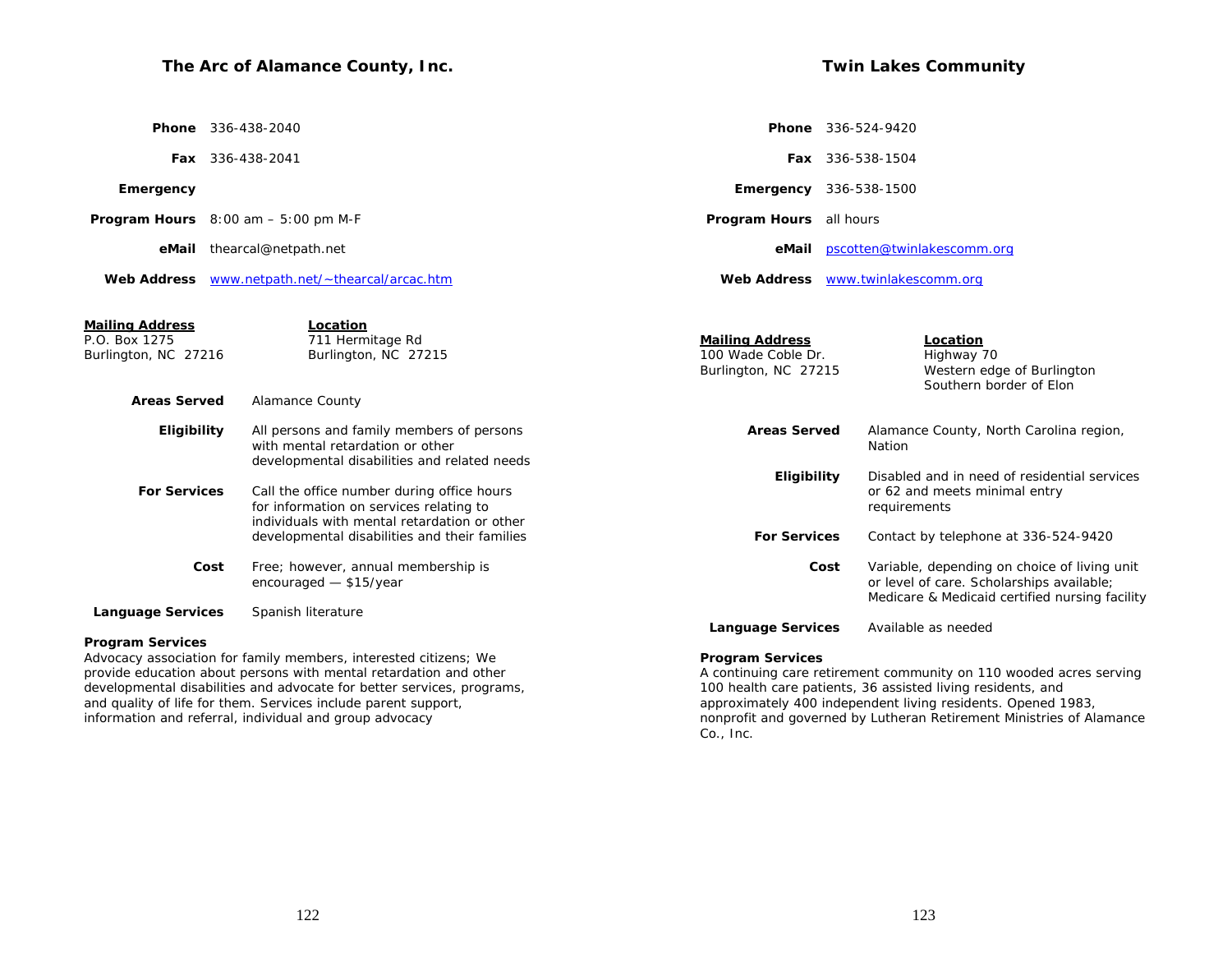**Veterans Services of Alamance County** 

 **Phone** 336-438-2000

 **Fax** 336-438-2009

## **Emergency**

 **Program Hours** 8:00 am – 5:00 pm M-F

 **eMail** rpruitt@uwalamance.org

 **Web Address** www.uwalamance.org

 **Phone** 336-570-6783

 **Fax** 336-513-5573

#### **Emergency**

 **Program Hours** 8:00 am – 4:00 pm M-F

 **eMail**

 **Web Address**

| Mailing Address<br>P.O. Box 1268<br>Burlington, NC 27216 | Location<br>803 Hermitage Rd.<br>Burlington, NC 27215                                    | <b>Mailing Address</b><br>217 College St.<br>Graham, NC 27253       | Location<br>Alamance County Recreation Bldg<br>Graham, NC 27253 |
|----------------------------------------------------------|------------------------------------------------------------------------------------------|---------------------------------------------------------------------|-----------------------------------------------------------------|
| <b>Areas Served</b>                                      | Alamance County                                                                          | <b>Areas Served</b>                                                 | Alamance County and surrounding area                            |
| Eligibility                                              | Must be classified by the IRS as a $501(c)3$ ,<br>non- profit organization; Must provide | Eligibility                                                         | V.A. Guidelines                                                 |
|                                                          | programs and services addressing human<br>care needs in Alamance County                  | <b>For Services</b>                                                 | In person, on walk-in basis                                     |
|                                                          |                                                                                          | Cost                                                                | None                                                            |
| <b>For Services</b>                                      | Agencies may apply for funding during the<br>first quarter of each calendar year         | <b>Language Services</b>                                            |                                                                 |
| Cost                                                     | Not applicable                                                                           | <b>Program Services</b><br>V.A. assistance and passports for anyone |                                                                 |
| <b>Language Services</b>                                 | Limited Spanish                                                                          |                                                                     |                                                                 |

## **Program Services**

1. Community Council: Provides leadership to the community in identification of human care problems. Helps mobilize resources to address these problems and assist in the design and implementation of recommended solutions. Recognizes community volunteers and sponsors

2. Agency Support: Distributes funds to funded partners of the United Way for the purpose of providing human care services.

3. Fund Raising: Raises funds annually through voluntary contributions.

4. Community Problem Solver: Conducts research and surveys to understand community problems and raise funds to assist in solving those problems. Extensive use of volunteers

5. Information and Referral: Provides information and referral to human service agencies available to residents of Alamance County. Supplementary information also available about human service agencies in North Carolina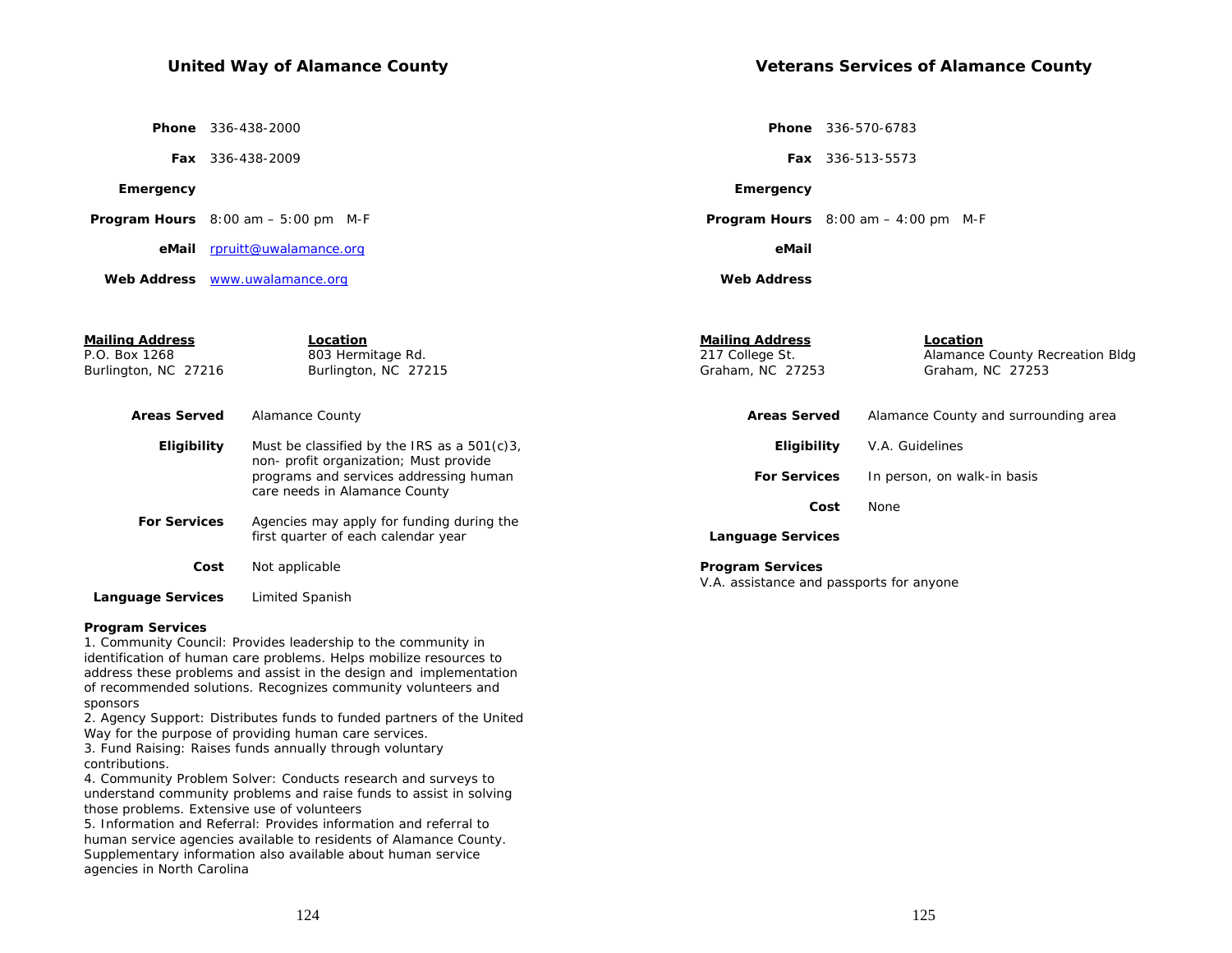# **Village at Brookwood**

**Vocational Rehabilitation** 

|                                                                       | Phone 336-570-8400 or 800-282-2053                                  |                                                                     | <b>Phone</b> 336-570-6855                                             |
|-----------------------------------------------------------------------|---------------------------------------------------------------------|---------------------------------------------------------------------|-----------------------------------------------------------------------|
|                                                                       | Fax 336-570-8402                                                    |                                                                     | <b>Fax</b> 336-570-6906                                               |
| Emergency                                                             |                                                                     | Emergency                                                           |                                                                       |
|                                                                       | <b>Program Hours</b> $8:00$ am $-5:00$ pm                           |                                                                     | <b>Program Hours</b> $8:00$ am $-5:00$ pm M-F                         |
|                                                                       | eMail See webpage                                                   | eMail                                                               |                                                                       |
|                                                                       | Web Address www.villageatbrookwood.org                              |                                                                     | Web Address www.divisionofncyocationalrehabilitation.com              |
|                                                                       |                                                                     |                                                                     |                                                                       |
| <b>Mailing Address</b><br>1860 Brookwood Ave.<br>Burlington, NC 27215 | Location<br>same                                                    | <b>Mailing Address</b><br>2615 Alamance Rd.<br>Burlington, NC 27215 | Location<br>same                                                      |
| <b>Areas Served</b>                                                   | Alamance County and surrounding<br>communities                      | <b>Areas Served</b>                                                 | Alamance, Caswell, and Rockingham<br>counties                         |
| Eligibility                                                           | Varies                                                              | Eligibility                                                         | Documented disability                                                 |
| <b>For Services</b>                                                   | Contact the Marketing Office at 336-570-<br>8440                    | <b>For Services</b>                                                 | Call office for appointment with a<br><b>Rehabilitation Counselor</b> |
|                                                                       | Cost<br>Entrance Fee & Monthly Fee according to<br>Residence chosen |                                                                     | Cost<br>None to clients                                               |
| <b>Language Services</b>                                              |                                                                     | <b>Language Services</b>                                            | Spanish and other languages as well as deaf<br>or hard of hearing     |
| <b>Program Services</b>                                               |                                                                     | <b>Program Services</b>                                             |                                                                       |

Life Care Community for retirees age 65 and older, offering 153 residences

## **Program Services**

Job placement and follow up services; job training (on-the-job, work adjustment, supported employment); educational training services; physical and mental restoration services; rehabilitation engineering services; guidance and counseling; vocational assessment. Many services such as counseling, evaluation, interpreter services, job development and placement are provided to eligible clients without consideration of financial need. Some services provided by Vocational Rehabilitation are dependent upon the financial needs and assets of the eligible individual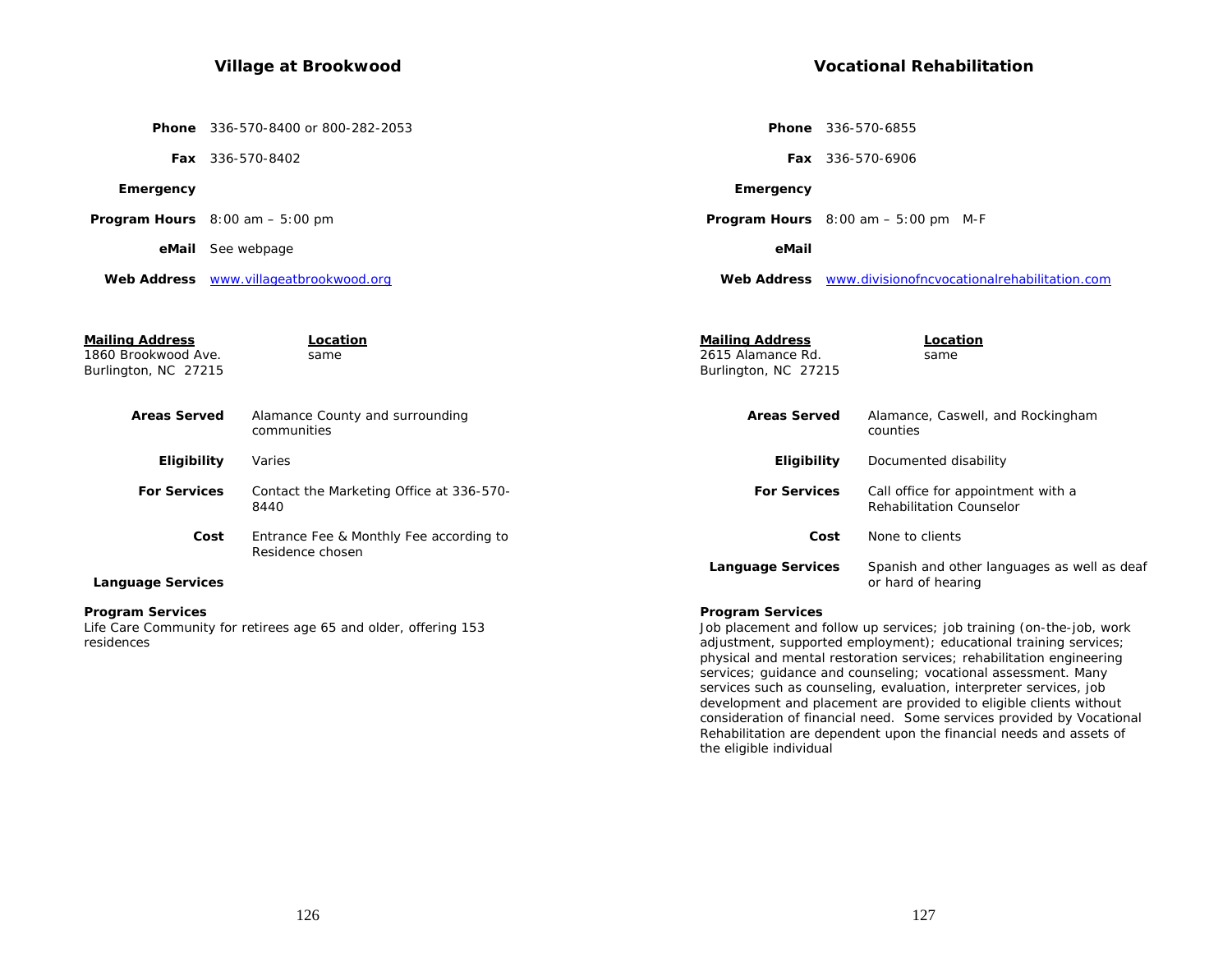## **Volunteer Families**

## **Easter Seals UCP**

| <b>VP Foundation</b> |
|----------------------|
|----------------------|

# **The Vulvar Foundation**

|                                                                 | <b>Phone</b> 336-449-7904<br>Program Manager, Jill Honeycutt: 919-270-8067                        | Phone 336-226-0704                                            |                                                                                                                                          |
|-----------------------------------------------------------------|---------------------------------------------------------------------------------------------------|---------------------------------------------------------------|------------------------------------------------------------------------------------------------------------------------------------------|
| Fax                                                             |                                                                                                   |                                                               | Fax 336-226-8518                                                                                                                         |
| Emergency                                                       | 336-263-7491                                                                                      | Emergency<br><b>Program Hours</b> $9:00$ am $-5:00$ M-F       |                                                                                                                                          |
|                                                                 | <b>Program Hours</b> Someone is on-call 24 hours a day; 365 days a<br>year                        | eMail                                                         |                                                                                                                                          |
| eMail                                                           | jhoneycutt@nc.eastersealsucp.com<br>pstephenson@nc.eastersealsucp.com                             | <b>Web Address</b>                                            |                                                                                                                                          |
| <b>Web Address</b>                                              | www.nc.eastersealsucp.com                                                                         | <b>Mailing Address</b><br>P.O. Drawer 177<br>Graham, NC 27253 | Location<br>203 1/2 N Main St.<br>Graham, NC 27253                                                                                       |
| <b>Mailing Address</b><br>P.O. Box 165<br>Gibsonville, NC 27249 | Location<br>Call for nearest location                                                             | <b>Areas Served</b>                                           | United States and international countries                                                                                                |
| <b>Areas Served</b>                                             | <b>Central North Carolina</b>                                                                     | Eligibility                                                   | Interest in pain disorders (fibromyalgia,<br>interstitial cystitis, irritable bowel syndrome,<br>vulvar pain, and oxalate kidney stones) |
| Eligibility                                                     | Children birth - 21 years of age; Verify legal<br>quardian; sign volunteer placement<br>agreement | <b>For Services</b>                                           | Write to the Foundation and send \$2 for<br>postage and handling, call or come by the<br>office                                          |
| <b>For Services</b>                                             | Call for information                                                                              | Cost                                                          | \$15 annual membership fee; \$60 for health                                                                                              |
|                                                                 | Inquire for more information<br>Cost                                                              |                                                               | care professionals                                                                                                                       |
| <b>Language Services</b>                                        | <b>Bilingual staff</b>                                                                            | <b>Language Services</b>                                      |                                                                                                                                          |
| <b>Program Services</b>                                         | Valueteen Fenellise noordale noordte enal encourager ontele sene te                               | <b>Program Services</b>                                       | The MDE provided before other potentials and coloratific proposals and                                                                   |

Volunteer Families provide respite and emergency crisis care to children. These are usually short-term placements that range from 1 day to a maximum of 30 days. The services are usually put in place to assist the family during an emergency or to encourage family stabilization when the children return

The VPF provides information, networking, scientific research and support to (a) persons suffering from connective tissue pain and related disorders, (b) their families, and (c) interested health care professionals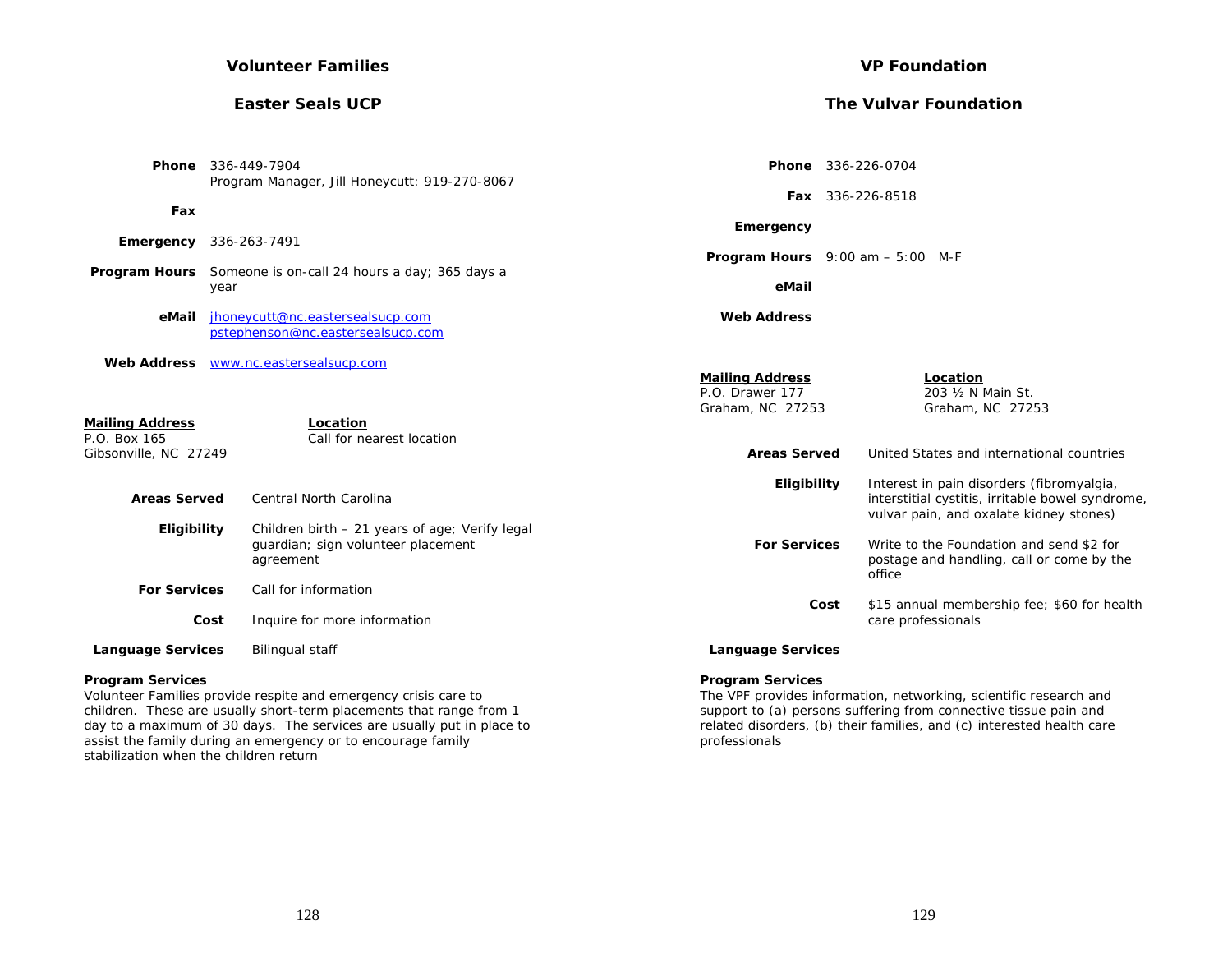## **Women's Resource Center in Alamance County**

 **Phone** 336-227-6900

 **Fax** 336-227-6993

## **Emergency**

 **Program Hours** 9:00 am – 5:00 pm

 **eMail** womensalamance@bellsouth.net

 **Web Address** www.wrcac.org

| <b>Mailing Address</b><br>1343 S Main St.<br>Burlington, NC 27215 | Location<br>same                                                                                                                                                                                                                                                                                                                                                                             |
|-------------------------------------------------------------------|----------------------------------------------------------------------------------------------------------------------------------------------------------------------------------------------------------------------------------------------------------------------------------------------------------------------------------------------------------------------------------------------|
| <b>Areas Served</b>                                               | Alamance County and adjacent areas                                                                                                                                                                                                                                                                                                                                                           |
| <b>Eligibility</b>                                                | Open                                                                                                                                                                                                                                                                                                                                                                                         |
| <b>For Services</b>                                               | Call the office. Voice mail on 24 hours;<br>Current information on programs and<br>services at www.wrcac.org                                                                                                                                                                                                                                                                                 |
| Cost                                                              | Free information and referral and displaced<br>homemaker program (New Choices).<br>Minimal fees for other programs; Program<br>scholarships are available based on need.<br>WRC membership (\$30/year) supports our<br>services and entitles members to free<br>quarterly newsletters, optional participation<br>in BookWomen and Food Co-op, and<br>reduced fees for some special programs. |
| Language Services                                                 |                                                                                                                                                                                                                                                                                                                                                                                              |

## **Program Services**

Assist women with personal and professional goals through free information and referral, educational and personal growth workshops, and women's networking events (Working Women's Wednesdays).

NEW CHOICES offers individual assistance to women dealing with life transitions (separation and divorce), budgeting assistance, returning to school, and exploring career/job options for self-sufficiency.

*Family Law in NC* (\$10) book provides legal information on separation, divorce, child custody, child support, etc.

## **Local Task Forces / Coalitions**

Adolescent Health Partnership (Health Department)

Alamance County Gang Task Force (DJJDP)

Alamance County Homeless Services Committee meets monthly

Alamance County PIO Association (Health Department)

Alamance Walks Committee

Cancer Committee (ARMC)

Community Council (United Way)

Graham Walks Committee (Graham Recreation Department)

Healthy Alamance Child Asthma Coalition (Healthy Alamance)

Healthy Alamance Chronic Disease Task Force (Healthy Alamance)

Healthy Alamance Substance Abuse Task Force (Healthy Alamance)

Middle School Health Fair Planning Committee

Occupational Health Nurse Meetings (ARMC)

School Health Advisory Committee (ABSS)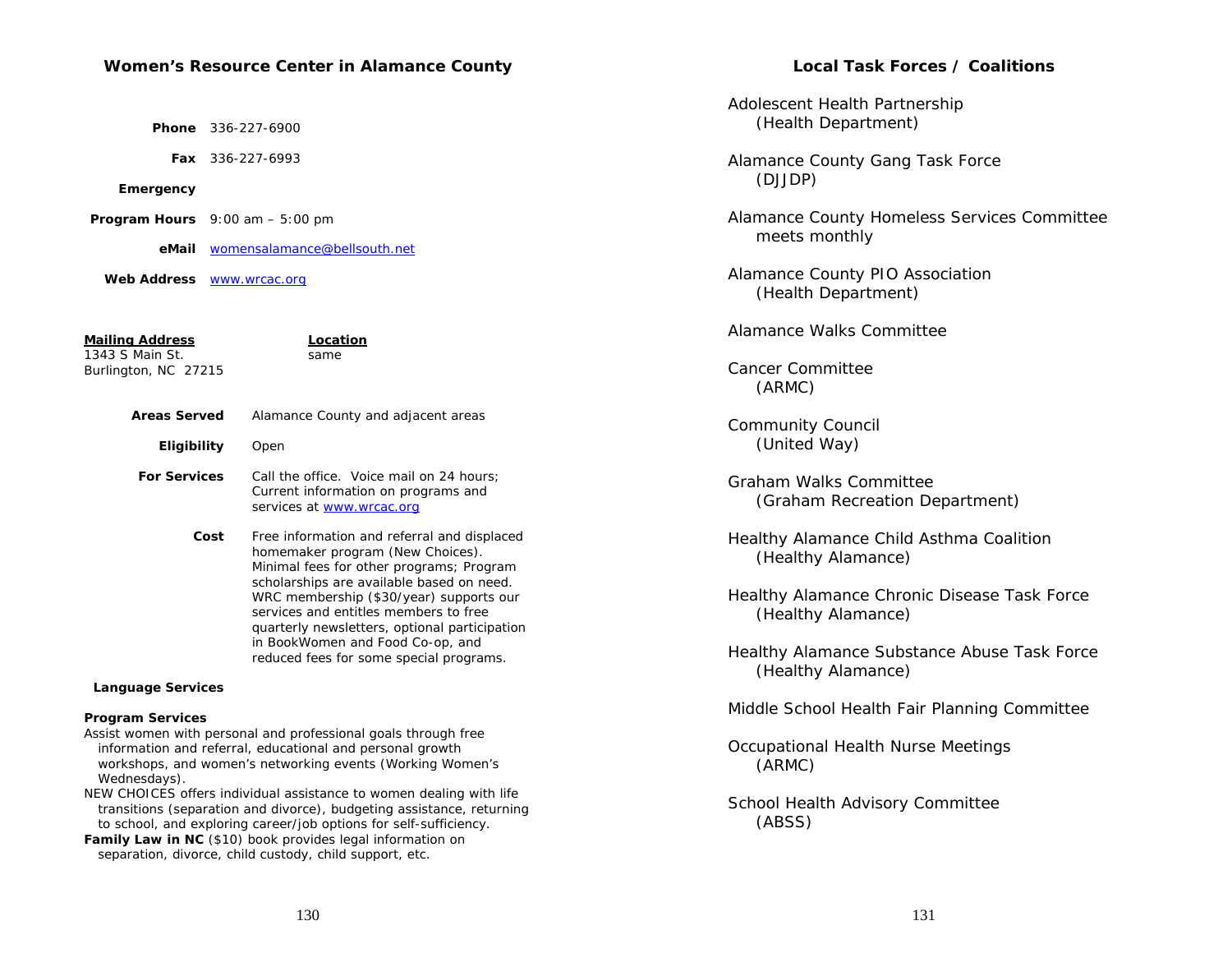## **INDEPENDENT AND AGENCY-SPONSORED**

## **SUPPORT GROUPS**

## **Alamance-Caswell Epilepsy Support Group**

Support for people and families living with Epilepsy; Meets the 1<sup>st</sup> Monday each month, (1<sup>st</sup> Tuesday in September) except June, July and August; Location: ARMC Private Dining Room, 7:00 pm. Call B.J. Barefoot at **584-6087** for more information

## **Alamance County Adult Survivors of Childhood Sexual Abuse**

Support group for women who were sexually abused as children by family members or caregivers; Call CROSSROADS, 1206 Vaughn Road, Burlington, **228-0813**, for meeting times

#### **Alamance County Arthritis Support Group**

Meetings are held the second Monday of each month at ARMC from 12:00 noon – 1:30 pm March – December and are open to any interested person. Lunch is from 12:00 -12:30 pm and may be purchased in the cafeteria and brought into the meeting room. Those who do not wish to join the group for lunch may attend the program at 12:30 pm. For more information or to have your name placed on the mailing list, please call the office of Rehabilitation Services at **538- 7500**. All meetings are held at ARMC but the rooms vary.

## **Alamance County Diabetes Education and Support Group**

Support group for people of all ages who have diabetes and their families. Meetings are held the 2<sup>nd</sup> Thursday of each month, except June and July, from 6:30 pm – 8:00 pm ARMC, Grand Oaks Center Classroom; Contact**: 538-8100** for more information

## **Alamance County Sickle Cell Disease Support Group**

Clients, friends and family members affected by Sickle Cell Disease meet quarterly in Guilford County; Contact: **1-800-733-8297** for times and locations

#### **Alamance County Stroke Club**

This group provides support and education to stroke survivors and their families. The group is open to anyone interested at no charge. Meetings are held the fourth Tuesday of each month from 12:00 noon – 1:30 .m, March – December in the Private Dining Room of the cafeteria at ARMC. Lunch is from 12:00 – 12:30 pm and may be purchased in the cafeteria. The program begins at 12:30. Those who do not wish to join the group for lunch may arrive at 12:30. For reservations or more information, please call the ARMC office of Rehabilitation Services at **538-7500**

#### **Al-Anon**

Support group for family or friends of alcoholics. Meetings are held four times a week:

- Mondays 8 pm, Staley Memorial Baptist Church, 1446 N. Graham-Hopedale Road, Burlington
- Tuesdays 8 pm, First Presbyterian Church, 508 W. Davis St. (nonsmoking meeting), Burlington
- Wednesday 10:00 am, Emmanuel United Methodist Church, Rm. 203, 2331 LaVista Drive, Burlington
- Thursday 8 pm, Alamance Recreation Center, 217 College St., Graham

**Together We Can Make It, Al-ATeen** group is also held at 8 pm Mondays Contact: **228-7611**, 7 am – 11 pm

## **Alcoholics Anonymous (AA)**

Support group to assist alcoholics in their recovery from Alcoholism; Meetings are held at least 15 times each week at various times and places. Contact: **228-7611**, 7 a.m. – 11 p.m. or www.aanc33.org/meeting/alamance.html

## **Alzheimer's Family Support Group Alamance County/Burlington**

Support group for families or caregivers of adults with dementia. Two meeting times and locations are available in Alamance County:

Third Thursday each month, 12:00 noon at The Village at Brookwood, 1860 Brookwood Avenue, in the Gathering Place, located in the Village Square. (Can bring own lunch); Contact Edith Berkley at **570-8346**

Fourth Thursday each month, 6:30 pm – 8:00 pm, Burlington Manor, 3516 S. Mebane Street, Burlington; Contact: Gail Moore at **227-8800** for more information

## **Amputee Support Group**

Meets quarterly, Friendship United Methodist Church, 4612 Friendship-Patterson Mill Rd., Burlington from 7:00 - 8:30 pm 4th Thurs of the month; Contact: Ruth Woodruth**, 226-9948** or Kevin Coble, **229-0193**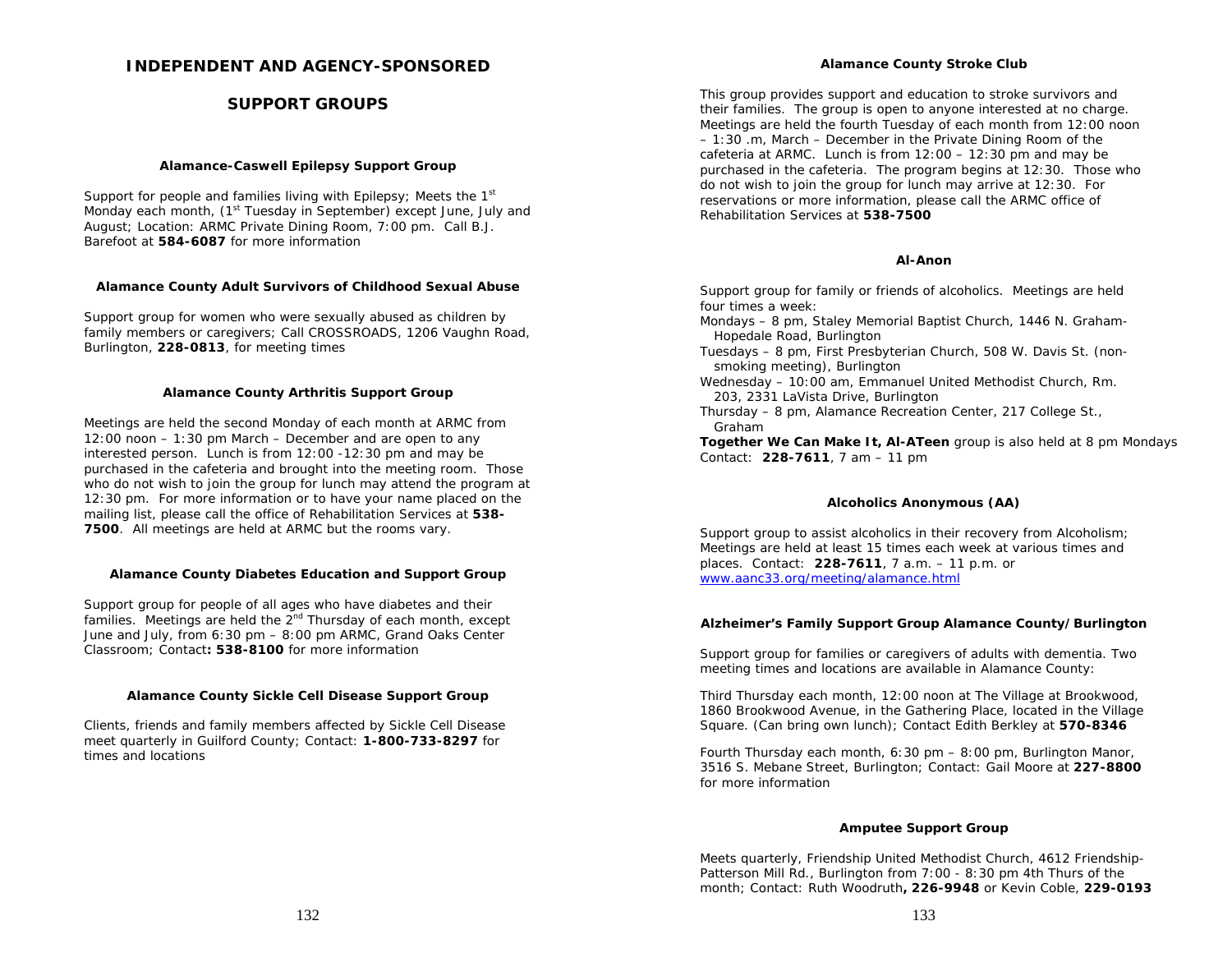#### **Autism Society of Alamance County**

Meets on the 2<sup>nd</sup> Tuesday of each month (no meetings in June, July or August), 6:30 pm – 8:30 pm, at Shiloh Presbyterian Church on 2638 Grand Oaks Blvd in Burlington; meetings are for parents, grandparents, teachers, professionals, and anyone else interested in helping individuals (children & adults) with autism spectrum disorders; monthly coffee-time on the 3<sup>rd</sup> Friday of each month at 9:30 am at Panera Bread in Burlington; For more information, contact Laurie Newlin at 376-8012 (alamanceasnc@bellsouth.net

## **Battered Women Support Group**

Support for women who have been abused. Meets every Wednesday, 5:30-7:00 pm at Family Abuse Office, 1<sup>st</sup> floor, 142 S. Lexington Avenue; Contact: Family Abuse Services **226-5982** 

## **Bereavement Support Group**

Bereavement support is available on an individual basis to those in the community who have suffered a loss through death. Individuals may be seen for up to 6 sessions. The service is free of charge. For more information or to set up an appointment call Michael Shannon at 532- 0100.

## **Blepharospasm Support Group**

A support group meeting for people with Blepharospasm, or uncontrolled muscle spasms in face, and those interested in knowing more about the disease. Meetings are held 2-3 times a year. Contact: the Regional Director, Nilda Rendino at **804-262-3366** or the National line at **409-832-0788** 

## **Breast Cancer Support Group**

A support group for breast cancer patients and survivors; Meetings held the first Tuesday of each month 7:00 pm except June – August in the Norville Breast Center on the ARMC campus; Contact: Linda Von Cannon, **570-1749** or the Norville Breast Center, **538-7577**, for more information

## **Burlington/Alamance County Newcomers**

Education and support for any person who has lived in the area 5 years or less. After 5 years can be an associate member as long as dues are current. Many special interest groups are included. Meetings held the 3rd Tuesday of the month, 9:30 am during the months of Sept. through May at First Baptist Church, 400 S Broad Street, Burlington. Dues are \$20 per year. Contact: Loretta Partin, **538-4762** or Geri Villanova, **919-304-5533** 

## **CROSSROADS: Sexual Assault Response and Resource Center**

Support groups for victims of rape; Crisis Line **228-0360**, 24 hours a day; Contact **228-0813** for information on meeting location and times

## **Grandparents Support Group**

Support group for grandparents raising their grandchildren. Meetings are held the 4<sup>th</sup> Monday of each month; January through June and August through December. Contact: Ann Creech at **229-2960** for more information and to receive a meeting schedule.

## **Grief Support Group**

Short-term support group for anyone who has lost a loved one; Group meets at different times during year; "Surviving the Holidays" group offered in fall of each year; Contact: Glenda Walden, **532-0100** for times and locations

## **Healing Together**

A support group that validates the pain of grief and promotes hope to those families who have experienced the loss of a child through miscarriage, entopic pregnancy, stillborn or newborn death; The group meets the fourth Wednesday of each month at 7 pm in the Grand Oaks Center of ARMC, Pastoral Care Department; Contact: Randy Hall, **538- 7486** 

## **Heart and Lung Support Group**

The Heart & Lung Support Group is open to all who are interested in the prevention and treatment of heart and lung disease. It provides continuing education and support to heart and lung patients and their families. There is no charge for the programs. Regular meetings are held the 1<sup>st</sup> Wednesday of each month except June, July and August, 1:00 pm in the ARMC lower level, Education Center; Contact: Laureen Brown, **538-7020** 

## **HIV/AIDS Support Opportunities**

Support provided for people infected with HIV/AIDS and family and friends affected with HIV/AIDS; Contact Alamance Cares at **538-8111**  for information

## **Hospice & Palliative Care of Alamance/Caswell**

Hospice has short term support groups. To find out if something you need is presently being offered contact: Michael Shannon, **532-0100** for times and locations